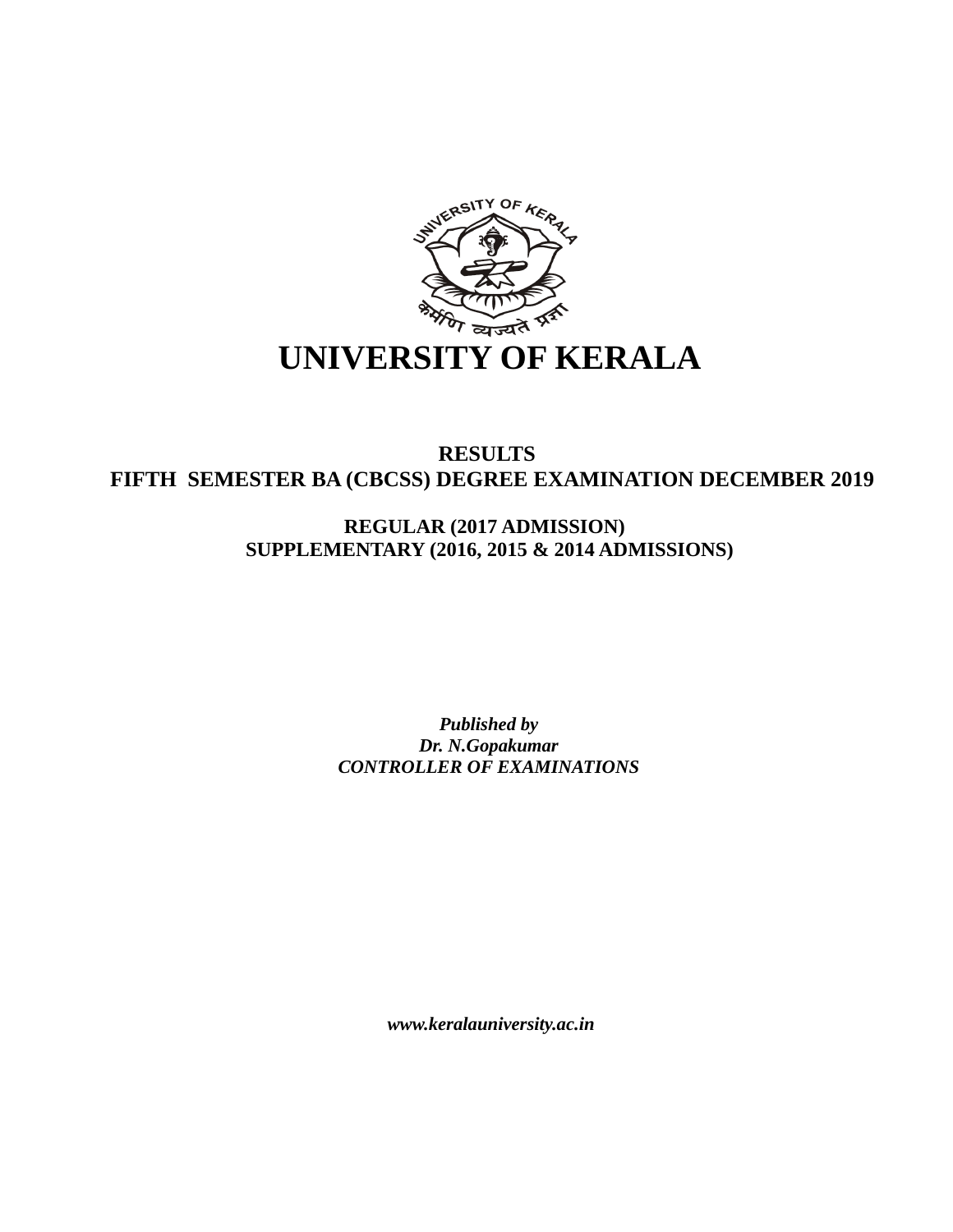## **Not to be published before 23.06.2020**



## **UNIVERSITY OF KERALA**

## **Notification**

- 1. The following is the provisional list of Register Numbers of the successful candidates of Fifth Semester CBCSS BA Degree Examination December 2019 (For 2017 Admission Regular 2014, 2015 & 2016 Admission Supplementary) of the First Degree Programme under CBCS System as declared by the Board of Examiners.
- 2. a) From 2015 Admission onwards, a student has to score a minimum 35 % marks each for ESE & CE for a course pass. However, 40% in aggregate (CE + ESE) is required for a semester pass.

 b) For the successful completion of a semester, (for 2013 & 2014 Admission candidates) a student has to score a minimum SCPA of 4.00(E Grade)[A minimum of 40% (E Grade) is required for passing a course with a separate minimum of 40% (E Grade) for Continuous Evaluation and End semester Evaluation.

- 3. The draft mark lists will be made available in the University web site. Candidates can use this draft mark lists for applying for scrutiny and revaluation
- 4. The last date of applying for scrutiny & revaluation by on-line registration is 06.07.2020.

 **Sd/- Controller of Examinations** 

**University Buildings, Thiruvananthapuram, Dated: 23.06.2020**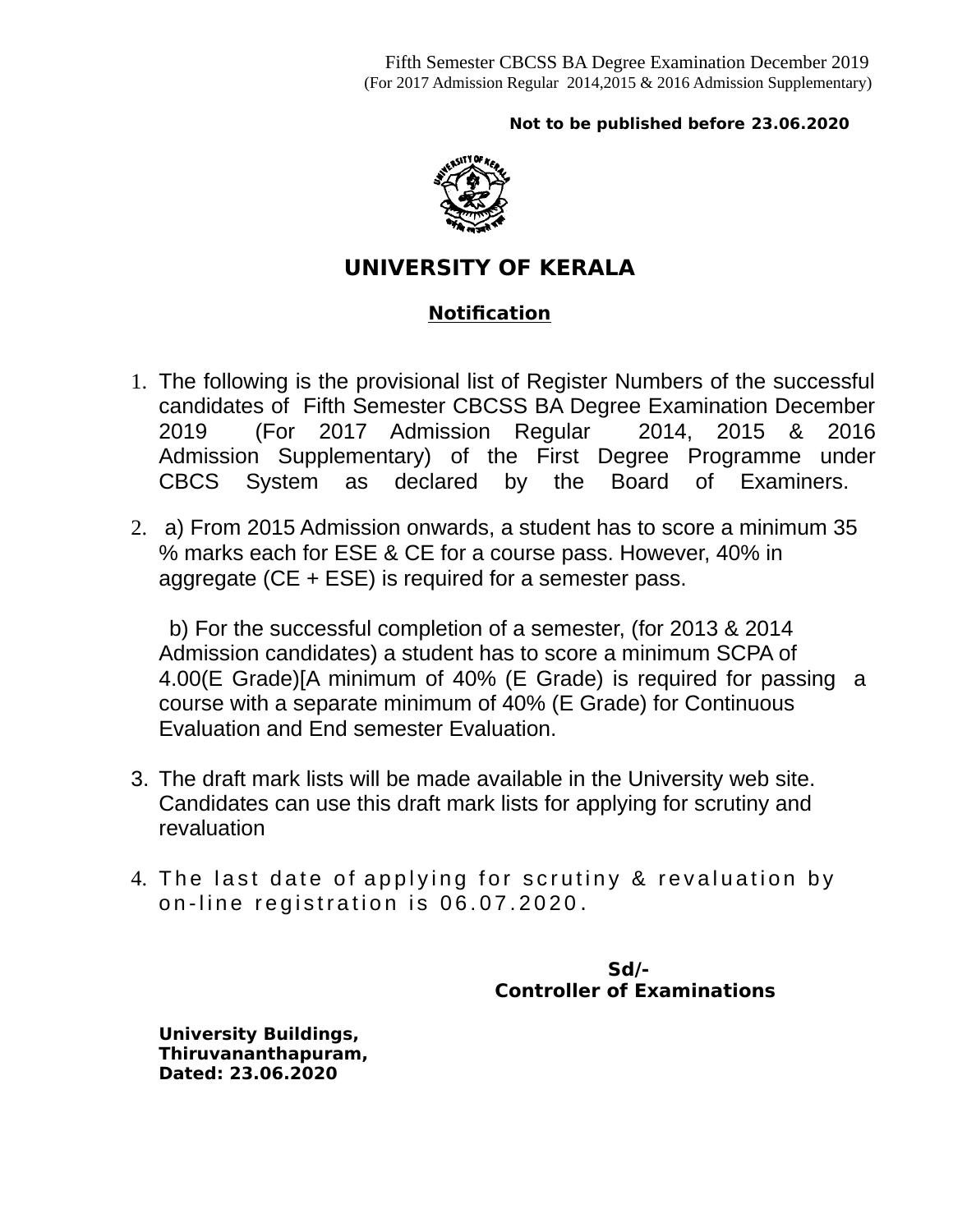Fifth Semester CBCSS BA Degree Examination December 2019 (For 2017 Admission Regular 2014,2015 & 2016 Admission Supplementary)



**No. CBCS BA/2020** Thiruvananthapuram Dated: 23.06.2020

## **SYNDICATE – IN – CIRCULATION**

**2013 Scheme**

**The results of the Fifth Semester CBCSS BA Degree Examination December 2019 (For 2017 Admission Regular 2014, 2015 & 2016 Admission Supplementary) as declared by the respective Board of Examiners are given below.**

| ZVI3 SCHEME                           |                   |          |                 |               |            |  |  |  |  |
|---------------------------------------|-------------------|----------|-----------------|---------------|------------|--|--|--|--|
| Programme                             | <b>Registered</b> | Appeared | <b>Withheld</b> | <b>Passed</b> | Percentage |  |  |  |  |
| <b>B.A. Sanskrit General</b>          | 51                | 49       |                 | 24            | 48.98      |  |  |  |  |
| B.A. English Language &<br>Literature | 41                | 36       | 0               | 9             | 25.00      |  |  |  |  |
| <b>B.</b> A Islamic History           | 150               | 139      | 0               | 105           | 75.54      |  |  |  |  |
| <b>B.A.Political Science</b>          | 61                | 56       | 0               | 46            | 82.14      |  |  |  |  |
| <b>B.A. Economics</b>                 | 56                | 50       |                 | 25            | 50.00      |  |  |  |  |

### **2014 Scheme**

| Programme                                         | <b>Registered</b> | Appeared | Withheld    | <b>Passed</b> | Percentage |
|---------------------------------------------------|-------------------|----------|-------------|---------------|------------|
| <b>B.A Philosophy</b>                             | 49                | 44       | $\Omega$    | 34            | 77.27      |
| B.A. Sanskrit Special -<br>Vedanda                | 91                | 81       | 3           | 34            | 41.98      |
| B.A. Sanskrit Special -<br>Nyaya                  | 18                | 12       | $\Omega$    | 6             | 50.00      |
| B.A. Sanskrit Special -<br>Vyakarana              | 28                | 22       | $\mathbf 0$ | 11            | 50.00      |
| B.A. Malayalam: Language,<br>Culture & Literature | 934               | 911      | 3           | 712           | 78.16      |
| B.A. Sanskrit Special -<br>Sahitya                | 30                | 27       | 4           | 13            | 48.15      |
| <b>B.A.</b> Tamil                                 | 6                 | 6        | $\Omega$    | 4             | 66.67      |
| B.A. Hindi Language &<br>Literature               | 32                | 31       | $\mathbf 0$ | 20            | 64.52      |
| <b>B.A. History</b>                               | 1751              | 1681     | 13          | 1110          | 65.85      |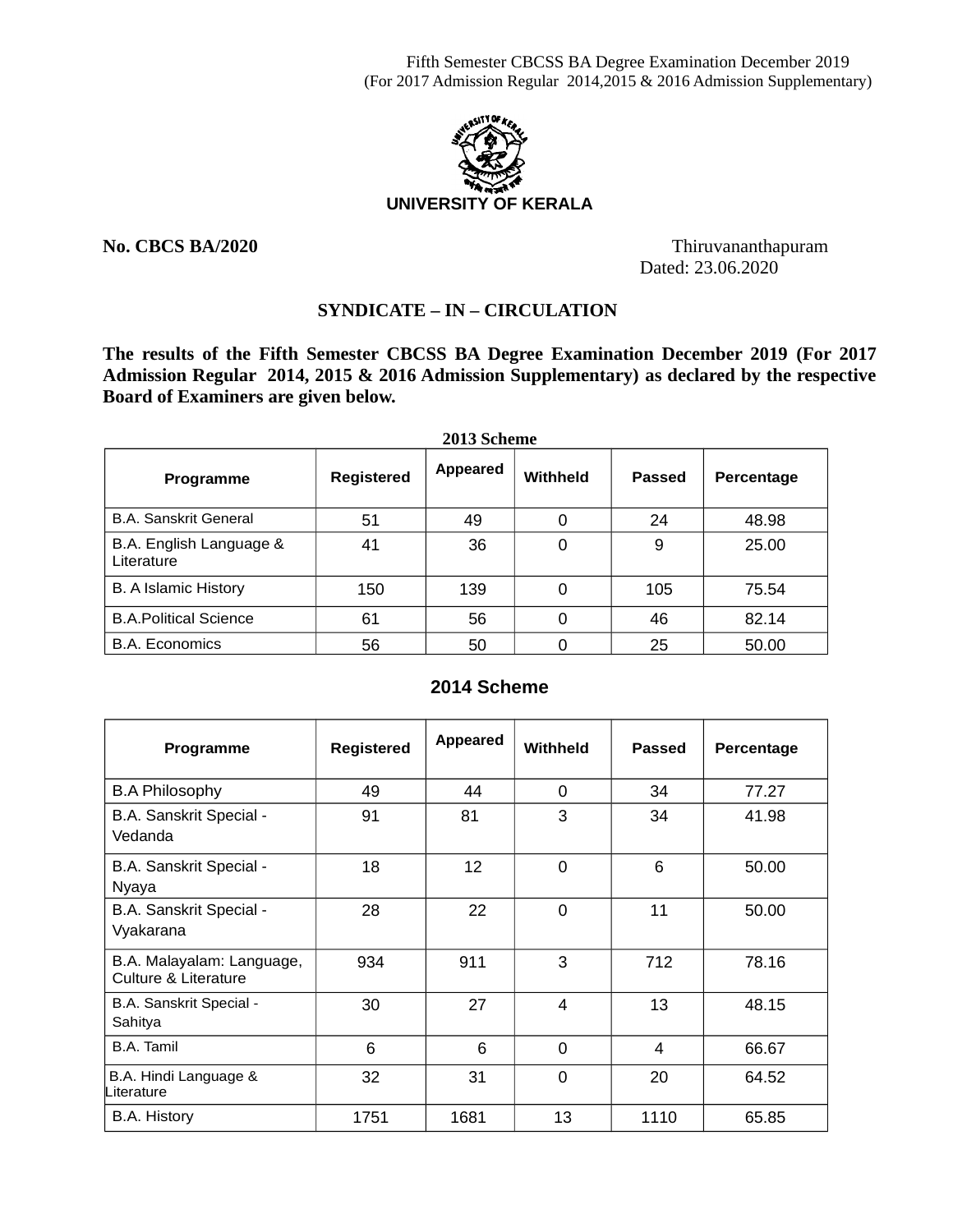Fifth Semester CBCSS BA Degree Examination December 2019 (For 2017 Admission Regular 2014,2015 & 2016 Admission Supplementary)

|                       |                    |              | ັ |     | . .        |
|-----------------------|--------------------|--------------|---|-----|------------|
| <b>B.A. Sociology</b> | $\sim$ $-$<br>⊥∪ ≀ | 1 1 1<br>ᆂᇦᆂ |   | 134 | 88.74      |
| Music<br>A.<br>D./    |                    |              |   |     | 74<br>1.43 |

## **2015 Scheme**

| <b>Programme</b>                              | <b>Registered</b> | Appeared | <b>Withheld</b> | <b>Passed</b> | Percentage |
|-----------------------------------------------|-------------------|----------|-----------------|---------------|------------|
| <b>B.A English Language and</b><br>Literature | 2665              | 2619     | 5               | 1956          | 74.68      |
| B.A. Arabic Language and<br>Literature        | 81                | 79       |                 | 39            | 49.37      |
| <b>B.A.</b> Economics                         | 2762              | 2659     | 6               | 1519          | 57.13      |

## **2016 Scheme**

| Programme                            | Registered | Appeared | Withheld | <b>Passed</b> | <b>Percentage</b> |
|--------------------------------------|------------|----------|----------|---------------|-------------------|
| B.A. Sanskrit Special -<br>Jyothisha |            |          |          |               | 50.00             |

## **2017 Scheme**

| Programme                            | <b>Registered</b> | Appeared | <b>Withheld</b> | <b>Passed</b> | Percentage |
|--------------------------------------|-------------------|----------|-----------------|---------------|------------|
| <b>B.A Philosophy</b>                | 243               | 232      | $\overline{2}$  | 165           | 71.12      |
| B.A. Sanskrit Special -<br>Jyothisha | 20                | 17       | $\overline{2}$  | 6             | 35.29      |
| B.A. Hindi Language &<br>Literature  | 367               | 357      | 7               | 312           | 87.39      |
| <b>B.A.Political Science</b>         | 614               | 592      | 5               | 416           | 70.10      |
| <b>B.A. Music</b>                    | 34                | 34       | 0               | 26            | 76.47      |

## Sd/- **Controller of Examinations**

University Buildings, Thiruvananthapuram, Dated: 23.06.2020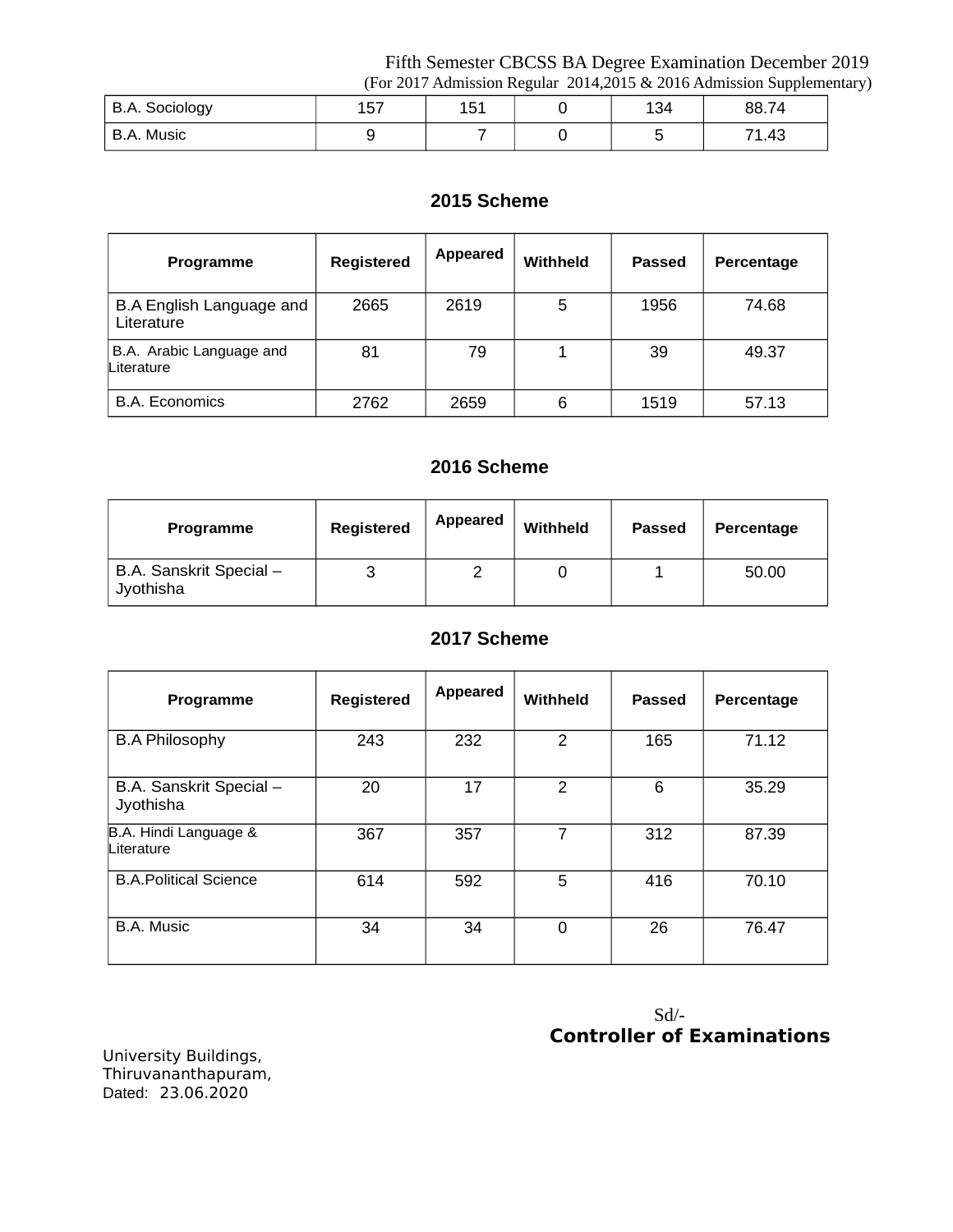## **All Saint's College, Chakai, Thiruvananthapuram**

| All Pass (Semester scores given in brackets) |                                                   |             |                       |                  |
|----------------------------------------------|---------------------------------------------------|-------------|-----------------------|------------------|
| 17100001(6.82 C)                             | 003(5.84 D)                                       | 004(7.32 B) | 005(8.07 A)           | 006(5.87 D)      |
| 008(6.92 C)                                  | 009(5.93 D)                                       | 010(7.82 B) | $011(8.12 \text{ A})$ | 012(6.63 C)      |
| 014(6.68)                                    | 015(5.63 D)                                       | 017(7.38 B) | 018(6.81 C)           | 019(8.02 A)      |
| 020(6.61 C)                                  | 022(6.65 C)                                       | 023(7.26 B) | 024(7.14 B)           | 025(5.77 D)      |
| 028(6.07 C)                                  | 029(7.29 B)                                       | 030(6.45 C) | 033(7.44 B)           | 034(6.92 C)      |
| 035(6.12 C)                                  | 036(5.54 D)                                       | 039(8.18 A) | 040(7.57 B)           | 041(5.78 D)      |
|                                              |                                                   |             |                       |                  |
| 042(6.44 C)                                  | 043(7.30 B)                                       | 044(5.63 D) | 046(5.94 D)           | 047(8.19 A)      |
| 048(7.55 B)                                  | 049(6.31 C)                                       | 050(6.28 C) | 052(6.10 C)           | 053(7.15 B)      |
| 054(5.88 D)                                  | 055(6.28 C)                                       | 058(7.07 B) | 060(6.83 C)           | 061(7.84 B)      |
| 062(7.29 B)                                  | 063(6.97 C)                                       | 068(7.01 B) | 069(7.15 B)           | 15100069(5.80 D) |
|                                              | Passed in Parts (Subject codes given in brackets) |             |                       |                  |
| 17100002(56)                                 | 007(256)                                          | 016(12456)  | 021(2356)             | 026(1256)        |
| 027(256)                                     | 031(2356)                                         | 038(2356)   | 045(2356)             | 051(256)         |
| 059(2356)                                    | 065(2356)                                         | 066(2356)   | 067(2356)             | 16100045(5)      |
|                                              |                                                   |             |                       |                  |
| <b>B.A. - History(140)</b>                   |                                                   |             |                       |                  |
| All Pass (Semester scores given in brackets) |                                                   |             |                       |                  |
| 17100002(6.23 C)                             | 003(6.24 C)                                       | 005(5.03 D) | 006(7.44 B)           | 007(4.92 E)      |
| 008(6.24 C)                                  | 009(6.25 C)                                       | 010(5.34 D) | 012(5.90 D)           | 014(6.02 C)      |
| 015(5.43 D)                                  | 017(8.07 A)                                       | 019(7.23 B) | 021(6.93 C)           | 025(8.96 A)      |
| 026(6.98 C)                                  | 027(5.79 D)                                       | 030(6.48 C) | 035(6.34 C)           | 036(5.99 D)      |
| 039(5.99 D)                                  | 041(4.99 E)                                       | 042(5.63 D) | 044(5.30 D)           | 045(5.85 D)      |
| 046(5.06 D)                                  | 048(4.86 E)                                       | 051(4.63 E) | 059(5.28 D)           | 060(5.90 D)      |
| 061(4.08 E)                                  | 063(4.56 E)                                       | 065(5.02 D) | 074(7.12 B)           | 16100007(4.68 E) |
| 018(5.60 D)                                  | 027(5.27 D)                                       | 046(6.11 C) | 048(5.42 D)           | 070(5.27 D)      |
| 15100053(6.58 C)                             | 14100044(5.28 D)                                  | 055(5.31 D) | 062(5.52 D)           | 078(5.21 D)      |
|                                              |                                                   |             |                       |                  |
|                                              | Passed in Parts (Subject codes given in brackets) |             |                       |                  |
| 17100001(1235)                               | 004(12456)                                        | 011(1256)   | 013(12456)            | 016(16)          |
| 022(246)                                     | 023(126)                                          | 024(16)     | 028(6)                | 029(6)           |
| 031(2346)                                    | 032(26)                                           | 033(25)     | 034(12456)            | 043(156)         |
| 047(246)                                     | 049(16)                                           | 050(1256)   | 052(256)              | 053(1256)        |
| 054(1256)                                    | 055(6)                                            | 057(26)     | 062(46)               | 064(1246)        |
| 066(6)                                       | 067(156)                                          | 068(356)    | 069(2456)             | 070(23456)       |
| 072(2456)                                    | 073(1246)                                         | 076(2356)   | 077(1256)             | 15100003(15)     |
| B.A. - Economics(150)                        |                                                   |             |                       |                  |
| All Pass (Semester scores given in brackets) |                                                   |             |                       |                  |
| 17100001(6.58 C) 002(6.75 C)                 |                                                   | 003(5.90 D) | 005(7.20 B)           | 006(6.99 C)      |
| 007(6.46 C)                                  | 008(7.20 B)                                       | 009(7.43 B) | 011(8.03 A)           | 012(6.68 C)      |
| 013(6.08 C)                                  | 014(5.96 D)                                       | 015(6.62 C) | 017(5.83 D)           | 019(7.05 B)      |
| 023(5.78 D)                                  | 026(7.56 B)                                       | 027(7.63 B) | 028(5.91 D)           | 029(6.82 C)      |
| 030(6.79 C)                                  | 032(7.11 B)                                       | 033(8.10 A) | 035(5.95 D)           | 036(7.05 B)      |
| 037(7.02 B)                                  | 040(7.24 B)                                       | 041(5.92 D) | 044(7.26 B)           | 045(6.79 C)      |
| 047(7.36 B)                                  | 048(6.74 C)                                       | 049(5.45 D) | 050(6.49 C)           | 051(5.45 D)      |
| 052(5.80 D)                                  | 053(6.96 C)                                       | 055(8.04 A) | 058(6.39 C)           | 059(5.69 D)      |
|                                              |                                                   |             |                       |                  |
| 060(7.43 B)                                  | 062(5.66 D)                                       | 064(5.20 D) | 067(8.51 A)           | 070(4.99 E)      |
| 072(8.14 A)                                  | 073(5.79 D)                                       | 075(7.22 B) | 076(4.70 E)           | 16100067(4.72 E) |
| 15100037(5.49 D)                             | 14100022(4.89 E)                                  | 058(5.36 D) |                       |                  |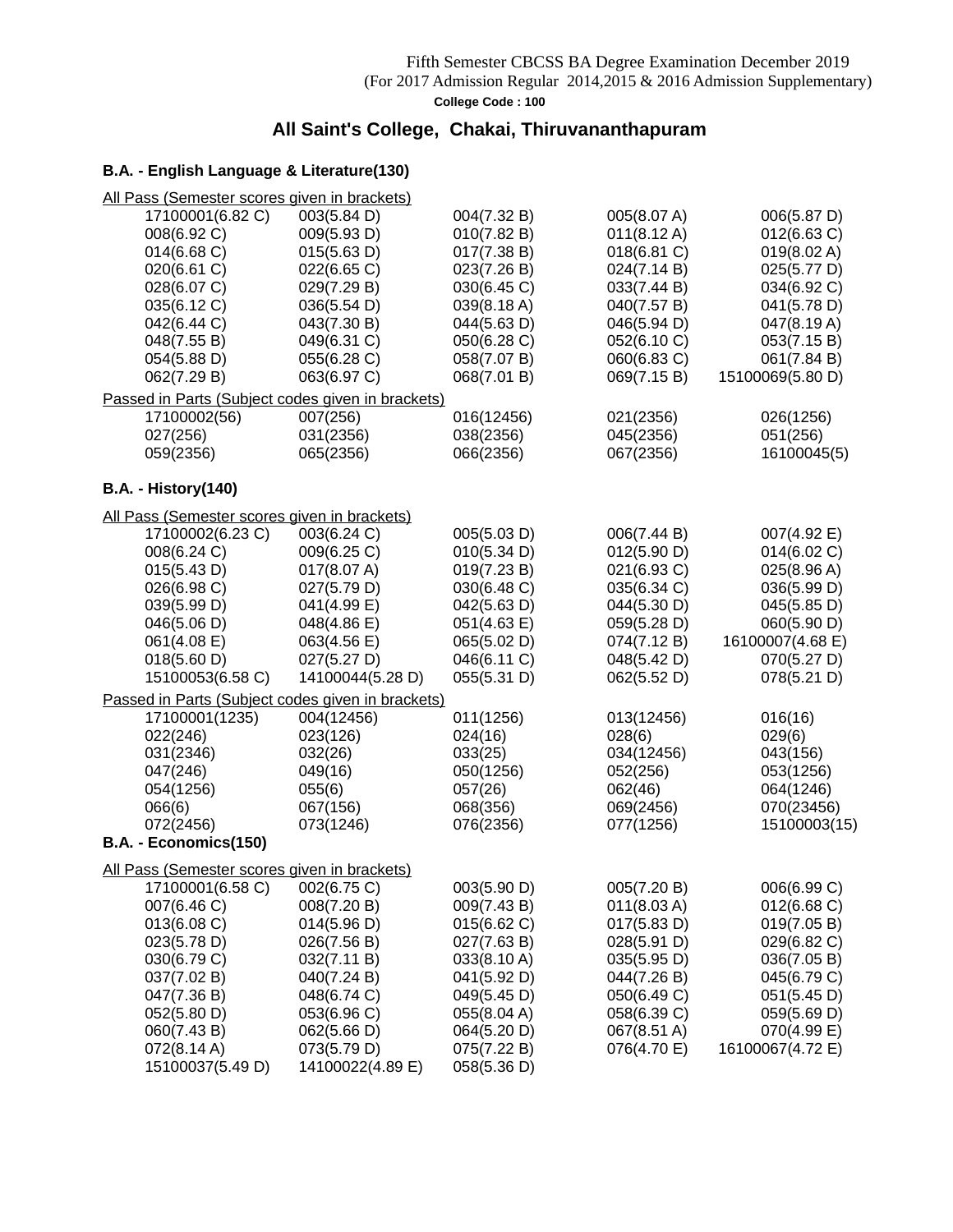Fifth Semester CBCSS BA Degree Examination December 2019 (For 2017 Admission Regular 2014,2015 & 2016 Admission Supplementary)

|  | Passed in Parts (Subject codes given in brackets) |  |
|--|---------------------------------------------------|--|
|  |                                                   |  |

| 17100016(12456) | 021(12456) | 022(456)   | 024(2456) | 031(2456)  |
|-----------------|------------|------------|-----------|------------|
| 034(12456)      | 039(1245)  | 042(12456) | 043(456)  | 046(456)   |
| 17100054(246)   | 056(2456)  | 057(12456) | 061(245)  | 065(12456) |
| 066(1246)       | 074(6)     | 077(25)    |           |            |

### **College Code : 101**

## **Bishop Moore College, Mavelikara, Alappuzha**

## **B.A. - Malayalam: Language, Culture & Literature(115)**

| All Pass (Semester scores given in brackets) |                                                   |                  |             |                       |
|----------------------------------------------|---------------------------------------------------|------------------|-------------|-----------------------|
| 17101003(6.50 C)                             | 006(5.80 D)                                       | 010(7.60 B)      | 012(7.41 B) | 013(5.21 D)           |
| 015(7.26 B)                                  | 017(7.34 B)                                       | 019(6.49 C)      | 021(5.09 D) | 028(7.34 B)           |
| 030(6.91 C)                                  | 032(5.10 D)                                       | 033(5.55 D)      | 034(7.53 B) | 035(6.91 C)           |
| 036(6.60 C)                                  | 041(8.23 A)                                       | 042(7.68 B)      | 045(7.93 B) | 046(8.07 A)           |
| 048(6.05 C)                                  | 050(6.28 C)                                       | 16101010(6.29 C) |             |                       |
|                                              | Passed in Parts (Subject codes given in brackets) |                  |             |                       |
| 17101004(2356)                               | 007(2345)                                         | 008(256)         | 009(235)    | 011(2)                |
| 014(235)                                     | 016(23456)                                        | 022(12345)       | 023(12345)  | 024(2)                |
| 025(12345)                                   | 027(2356)                                         | 029(12345)       | 031(1245)   | 038(235)              |
| 039(235)                                     | 040(12345)                                        | 043(2356)        | 044(235)    | 051(3)                |
| B.A. - English Language & Literature(130)    |                                                   |                  |             |                       |
| All Pass (Semester scores given in brackets) |                                                   |                  |             |                       |
| 17101001(7.96 B)                             | 002(7.29 B)                                       | 003(6.93 C)      | 004(6.10 C) | 006(7.44 B)           |
| 008(5.97 D)                                  | 010(7.38 B)                                       | 013(7.71 B)      | 014(6.75 C) | 015(5.38 D)           |
| 016(5.61 D)                                  | $017(4.66 \text{ E})$                             | 018(7.78 B)      | 020(8.09 A) | $021(8.41 \text{ A})$ |
| 022(6.45 C)                                  | 023(7.28 B)                                       | 024(5.00 D)      | 026(5.24 D) | 028(7.48 B)           |
| 029(6.50 C)                                  | 030(6.09 C)                                       | 031(7.11 B)      | 032(6.23 C) | 033(6.11 C)           |
| 034(6.64 C)                                  | 035(5.43 D)                                       | 036(6.55 C)      | 037(6.87 C) | 038(4.81 E)           |
| 039(6.57 C)                                  | 041(7.54 B)                                       | 043(6.13 C)      | 045(7.35 B) | 046(4.47 E)           |
| 047(7.25 B)                                  | 048(7.04 B)                                       | 049(6.28 C)      | 050(7.34 B) | 16101020(5.32 D)      |
| 021(5.47 D)                                  | 042(6.04 C)                                       | 15101016(5.71 D) | 053(5.78 D) |                       |
|                                              | Passed in Parts (Subject codes given in brackets) |                  |             |                       |
| 17101009(6)                                  | 011(156)                                          | 012(56)          | 044(3)      | 15101043(1)           |
| B.A. - Economics(150)                        |                                                   |                  |             |                       |
| All Pass (Semester scores given in brackets) |                                                   |                  |             |                       |
| 17101003(6.51 C)                             | 004(6.83 C)                                       | 007(6.92 C)      | 010(6.30 C) | 013(6.70 C)           |
| 016(8.42 A)                                  | 017(4.94 E)                                       | 020(6.37 C)      | 024(6.31 C) | 025(5.98 D)           |
| 028(5.78 D)                                  | 030(6.84 C)                                       | 034(7.36 B)      | 036(7.25 B) | 037(6.44 C)           |
| 042(5.17 D)                                  | 047(7.22 B)                                       | 16101002(5.97 D) | 006(5.87 D) | 009(5.03 D)           |
| 010(5.66 D)                                  | 013(5.33 D)                                       | 019(5.43 D)      | 024(6.30 C) | 028(5.47 D)           |
| 046(5.76 D)                                  | 051(5.24 D)                                       | 15101046(5.30 D) |             |                       |
|                                              | Passed in Parts (Subject codes given in brackets) |                  |             |                       |
| 17101001(6)                                  | 005(12345)                                        | 006(145)         | 011(1)      | 012(146)              |
| 019(456)                                     | 021(4)                                            | 022(256)         | 026(12456)  | 031(56)               |
| 032(145)                                     | 033(15)                                           | 035(1245)        | 043(1456)   | 046(1456)             |
| 049(13456)                                   | 050(1456)                                         | 16101014(12456)  | 017(24)     | 020(56)               |
| 031(26)                                      | 034(25)                                           |                  |             |                       |
|                                              |                                                   |                  |             |                       |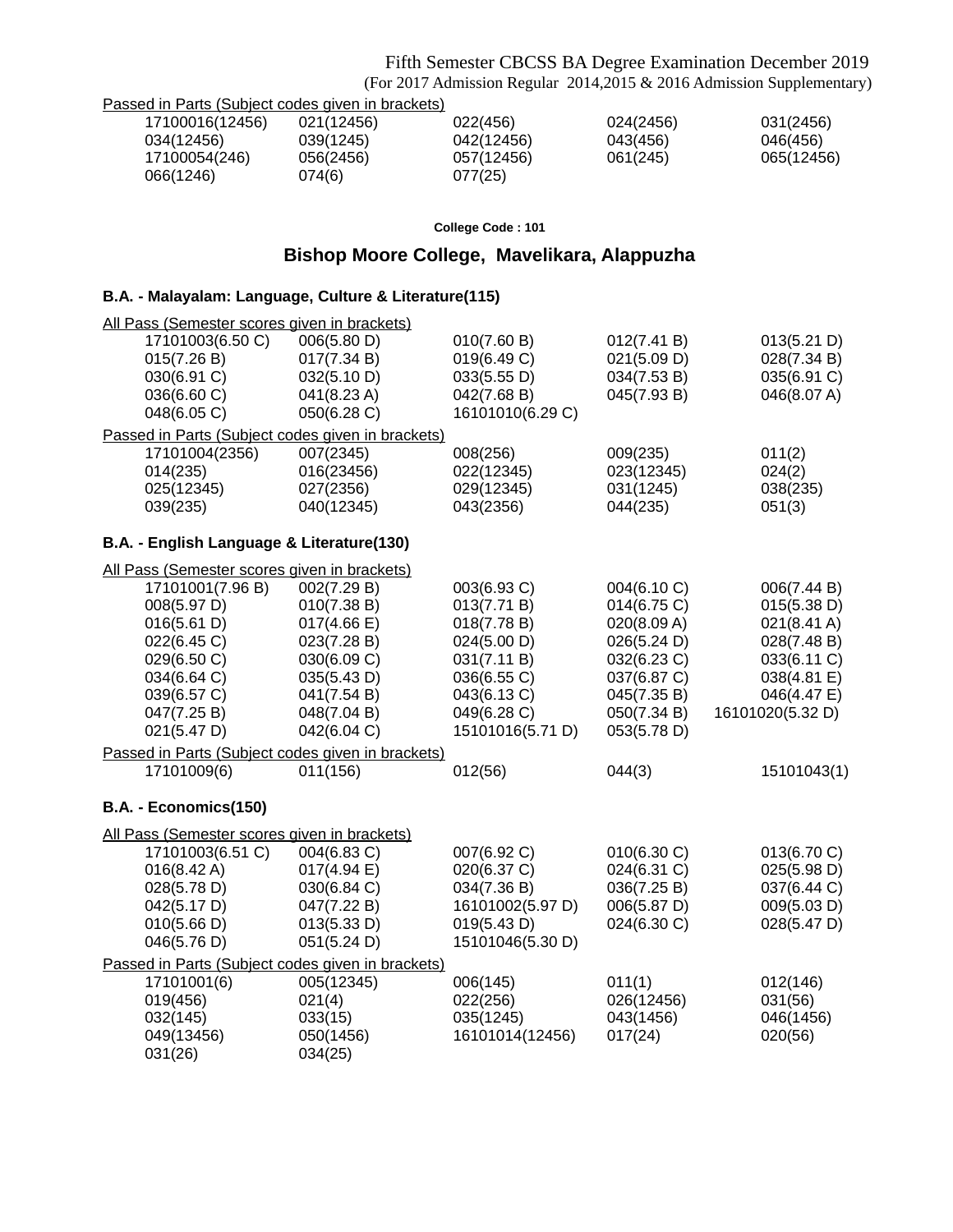### Fifth Semester CBCSS BA Degree Examination December 2019 (For 2017 Admission Regular 2014,2015 & 2016 Admission Supplementary) **College Code : 102**

## **Christian College, Chengannur, Alappuzha**

### **B.A. - English Language & Literature(130)**

| All Pass (Semester scores given in brackets)      |                            |                            |                            |                            |
|---------------------------------------------------|----------------------------|----------------------------|----------------------------|----------------------------|
| 17102001(5.30 D)<br>008(6.26 C)                   | 003(7.19 B)<br>011(6.74 C) | 005(7.30 B)<br>012(7.49 B) | 006(7.87 B)<br>013(7.01 B) | 007(7.50 B)<br>015(6.57 C) |
| 016(6.42 C)                                       | 017(7.09 B)                | 018(6.81 C)                | 019(6.21 C)                | 020(6.55 C)                |
| 021(6.36 C)                                       | 023(6.47 C)                | 024(6.43 C)                | 025(6.80 C)                | 026(6.80 C)                |
| 027(7.33 B)                                       | 028(5.62 D)                | 029(7.03 B)                | 030(7.20 B)                | 031(5.44 D)                |
| 032(5.55 D)                                       | 033(5.96 D)                | 034(6.14 C)                | 035(5.86 D)                | 036(6.37 C)                |
| 037(5.61 D)                                       | 038(7.32 B)                | 039(7.88 B)                | 040(6.07 C)                | 041(5.62 D)                |
| 042(5.77 D)                                       | 044(5.61 D)                | 045(6.81 C)                | 047(4.52 E)                | 16102010(4.59 E)           |
| 011(4.71 E)                                       | 017(4.59 E)                | 042(4.54 E)                | 15102004(4.19 E)           | 010(4.86 E)                |
| 021(4.91 E)                                       |                            |                            |                            |                            |
| Passed in Parts (Subject codes given in brackets) |                            |                            |                            |                            |
| 17102002(23456)                                   | 009(6)                     | 010(23456)                 | 046(2456)                  | 16102012(35)               |
| 045(456)                                          | 14102031(5)                | 046(2)                     |                            |                            |
| <b>B.A. - History(140)</b>                        |                            |                            |                            |                            |
| All Pass (Semester scores given in brackets)      |                            |                            |                            |                            |
| 17102001(5.98 D)                                  | 006(5.23 D)                | 009(8.51 A)                | 011(5.77 D)                | 012(6.74 C)                |
| 017(6.00 C)                                       | 019(5.98 D)                | 021(5.50 D)                | 022(5.27 D)                | 023(6.41 C)                |
| 026(4.29 E)                                       | 027(8.13 A)                | 036(6.10 C)                | 037(5.82 D)                | 038(6.43 C)                |
| 039(6.75 C)                                       | 040(6.13 C)                | 041(5.51 D)                | 16102013(4.74 E)           | $016(4.86 \text{ E})$      |
| $027(4.66 \text{ E})$                             | 028(5.40 D)                | 031(5.88 D)                | 15102036(5.11 D)           |                            |
| Passed in Parts (Subject codes given in brackets) |                            |                            |                            |                            |
| 17102002(15)                                      | 003(1356)                  | 004(156)                   | 007(12345)                 | 013(15)                    |
| 015(6)                                            | 020(13456)                 | 024(6)                     | 025(1356)                  | 028(6)                     |
| 030(6)                                            | 032(6)                     | 034(13)                    | 042(15)                    | 16102004(1)                |
| 15102035(5)                                       | 14102037(5)                |                            |                            |                            |
| <b>SUSPECTED MALPRACTICE</b>                      |                            |                            |                            |                            |
| 17102031()                                        |                            |                            |                            |                            |
| B.A. - Economics(150)                             |                            |                            |                            |                            |
| All Pass (Semester scores given in brackets)      |                            |                            |                            |                            |
| 17102003(6.26 C)                                  | 005(7.74 B)                | 006(8.05 A)                | 011(7.39 B)                | 012(5.76 D)                |
| 017(7.94 B)                                       | 020(7.02 B)                | 022(5.77 D)                | 023(7.92 B)                | 024(5.81 D)                |
| 026(7.25 B)                                       | 029(7.44 B)                | 033(4.89 E)                | 034(5.68 D)                | 035(7.63 B)                |
| 037(4.86 E)                                       | 039(7.38 B)                | 042(5.35 D)                | 045(8.52 A)                | 047(5.23 D)                |
| 050(7.53 B)                                       | 051(6.21 C)                | 052(5.43 D)                | 16102009(5.68 D)           | 019(4.81 E)                |
| 038(4.72 E)                                       | 039(4.81 E)                |                            |                            |                            |
| Passed in Parts (Subject codes given in brackets) |                            |                            |                            |                            |
| 17102001(1456)                                    | 002(12456)                 | 007(156)                   | 013(156)                   | 014(156)                   |
| 015(1256)                                         | 016(12356)                 | 018(156)                   | 031(156)                   | 040(1356)                  |
| 041(1356)                                         | 044(1356)                  | 048(1356)                  | 049(1356)                  | 053(13456)                 |
|                                                   |                            | College Code: 103          |                            |                            |

## **Christian College, Kattakada, Thiruvananthapuram**

### **B.A. - History(140)**

| All Pass (Semester scores given in brackets) |             |                |             |                |
|----------------------------------------------|-------------|----------------|-------------|----------------|
| 17103001(7.08 B)                             | 002(7.74 B) | 003(5.38 D)    | 005(6.42 C) | 007(7.85 B)    |
| $008(6.82)$ C)                               | 009(7.24 B) | 014(7.59 B)    | 016(5.84 D) | $017(6.59)$ C) |
| $018(6.58)$ C)                               | 019(7.23 B) | $020(6.98)$ C) | 021(6.86)   | 024(4.76 E)    |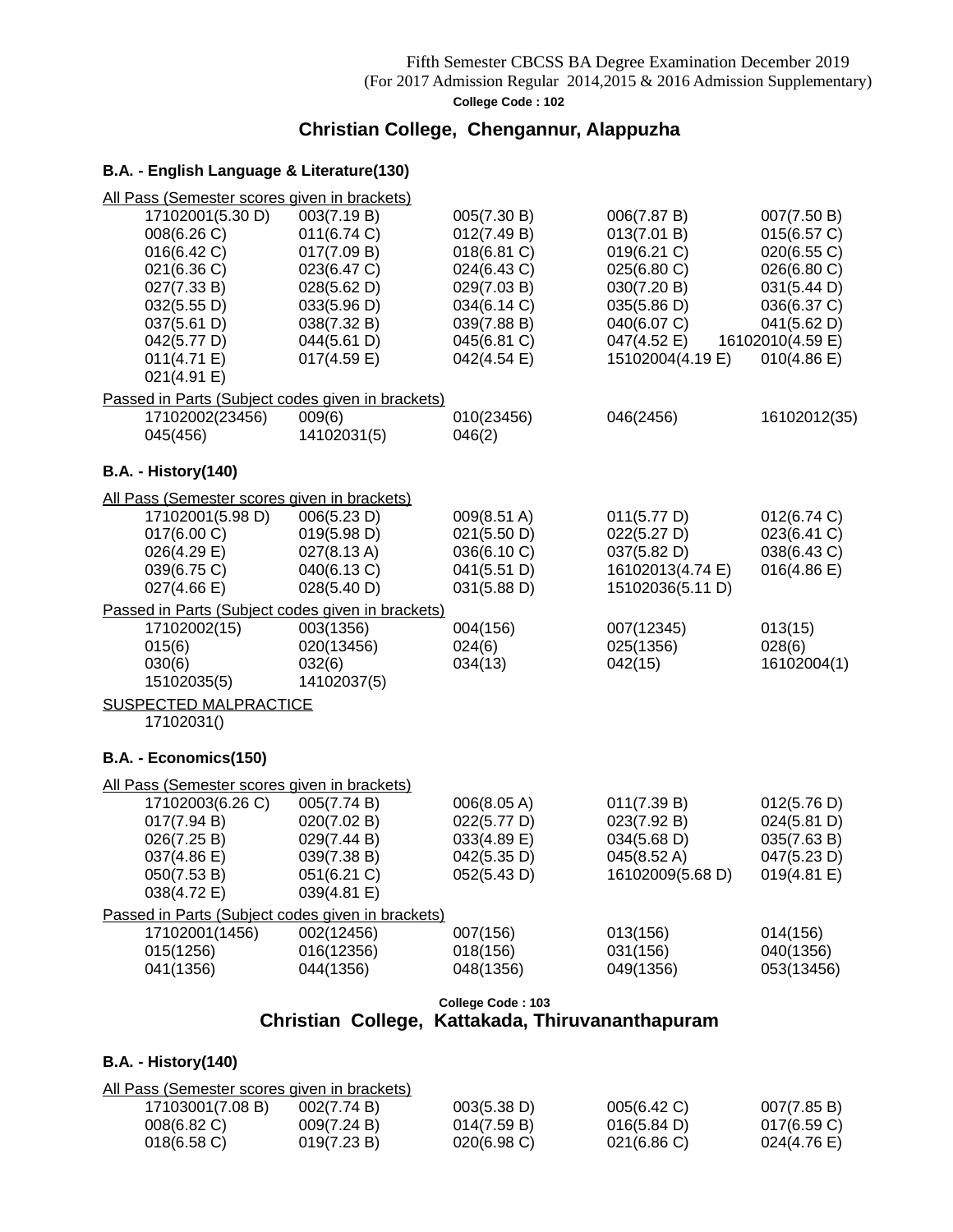## Fifth Semester CBCSS BA Degree Examination December 2019

(For 2017 Admission Regular 2014,2015 & 2016 Admission Supplementary)

| 025(6.23 C)<br>030(6.70 C)<br>035(5.16 D)<br>044(5.46 D)<br>051(8.03 A)<br>058(7.26 B)<br>16103010(6.07 C)                                    | 026(6.13 C)<br>031(7.18 B)<br>037(6.85 C)<br>046(5.91 D)<br>052(6.31 C)<br>059(5.29 D)<br>015(4.36)                                      | 027(5.66 D)<br>032(5.31 D)<br>039(5.02 D)<br>047(6.03 C)<br>055(5.28 D)<br>060(7.68 B)<br>021(4.03 E)                                    | 028(6.49 C)<br>033(5.11 D)<br>041(7.56 B)<br>048(5.69 D)<br>056(6.32 C)<br>061(7.72 B)<br>044(4.62 E)                               | 029(5.01 D)<br>034(6.44 C)<br>043(5.98 D)<br>050(6.18 C)<br>057(5.96 D)<br>062(7.03 B)<br>14103056(5.28 D)                          |
|-----------------------------------------------------------------------------------------------------------------------------------------------|------------------------------------------------------------------------------------------------------------------------------------------|------------------------------------------------------------------------------------------------------------------------------------------|-------------------------------------------------------------------------------------------------------------------------------------|-------------------------------------------------------------------------------------------------------------------------------------|
| Passed in Parts (Subject codes given in brackets)                                                                                             |                                                                                                                                          |                                                                                                                                          |                                                                                                                                     |                                                                                                                                     |
| 17103004(1246)<br>023(56)<br>16103019(12356)                                                                                                  | 010(146)<br>040(13456)<br>050(1)                                                                                                         | 013(1246)<br>045(12356)                                                                                                                  | 015(1256)<br>049(12356)                                                                                                             | 022(16)<br>053(2356)                                                                                                                |
| <b>SUSPECTED MALPRACTICE</b><br>17103063()                                                                                                    |                                                                                                                                          |                                                                                                                                          |                                                                                                                                     |                                                                                                                                     |
| B.A. - Economics(150)                                                                                                                         |                                                                                                                                          |                                                                                                                                          |                                                                                                                                     |                                                                                                                                     |
| All Pass (Semester scores given in brackets)                                                                                                  |                                                                                                                                          |                                                                                                                                          |                                                                                                                                     |                                                                                                                                     |
| 17103003(5.01 D)<br>010(6.21 C)<br>018(6.74 C)<br>025(5.72 D)<br>036(6.70 C)<br>044(5.41 D)<br>057(4.99 E)<br>050(4.85 E)<br>14103022(5.43 D) | 005(6.22 C)<br>011(7.01 B)<br>021(6.77 C)<br>026(6.43 C)<br>037(5.42 D)<br>047(5.58 D)<br>063(5.57 D)<br>15103002(5.20 D)<br>048(5.85 D) | 006(7.04 B)<br>013(6.46 C)<br>022(5.38 D)<br>027(6.35 C)<br>038(6.06 C)<br>050(5.34 D)<br>16103008(5.56 D)<br>032(5.41 D)<br>053(4.76 E) | 007(7.53 B)<br>014(7.77 B)<br>023(6.90 C)<br>028(6.55 C)<br>042(5.73 D)<br>052(5.96 D)<br>024(5.17 D)<br>045(4.89 E)<br>057(5.49 D) | 009(7.19 B)<br>017(6.06 C)<br>024(7.49 B)<br>034(5.66 D)<br>043(5.64 D)<br>056(5.38 D)<br>033(4.95 E)<br>051(5.40 D)<br>065(5.39 D) |
| Passed in Parts (Subject codes given in brackets)                                                                                             |                                                                                                                                          |                                                                                                                                          |                                                                                                                                     |                                                                                                                                     |
| 17103002(6)<br>029(126)<br>041(12346)<br>051(1246)<br>059(36)<br>026(6)<br>061(156)                                                           | 004(16)<br>031(46)<br>045(126)<br>053(146)<br>060(16)<br>038(6)                                                                          | 015(46)<br>032(6)<br>046(26)<br>054(136)<br>061(6)<br>044(35)                                                                            | 019(2346)<br>033(6)<br>048(36)<br>055(36)<br>062(1246)<br>056(5)                                                                    | 020(16)<br>039(16)<br>049(12356)<br>058(6)<br>16103016(16)<br>059(46)                                                               |

**College Code : 104**

## **Kumbalathu Sankupilla Memorial Dewaswom Board College, Sasthamcottah, Kollam**

### **B.A. - Sanskrit Special - Vedanda(112)**

| All Pass (Semester scores given in brackets)      |             |             |             |                  |
|---------------------------------------------------|-------------|-------------|-------------|------------------|
| 17104005(7.81 B)                                  | 011(7.77 B) | 016(7.21 B) | 018(5.95 D) | 025(6.19 C)      |
| 026(7.50 B)                                       | 040(6.27 C) | 047(5.42 D) | 048(7.65 B) | 16104025(4.72 E) |
| Passed in Parts (Subject codes given in brackets) |             |             |             |                  |
| 17104006(26)                                      | 009(23456)  | 013(26)     | 017(26)     | 019(2456)        |
| 022(2456)                                         | 023(2)      | 034(6)      | 035(256)    | 036(2)           |
| 037(2456)                                         | 038(25)     | 045(23456)  | 046(456)    | 16104029(2)      |
|                                                   |             |             |             |                  |

### **B.A. - Malayalam: Language, Culture & Literature(115)**

| All Pass (Semester scores given in brackets) |                       |                |                       |                |
|----------------------------------------------|-----------------------|----------------|-----------------------|----------------|
| 17104001(7.95 B)                             | 003(7.19 B)           | 006(7.34 B)    | $007(8.04 \text{ A})$ | $010(4.98)$ E) |
| $011(6.58)$ C)                               | $012(6.52)$ C)        | $013(6.68)$ C) | 015(7.73 B)           | 016(7.82 B)    |
| 017(7.05 B)                                  | $018(8.01 \text{ A})$ | 019(7.43 B)    | 020(6.39 C)           | 021(8.27 A)    |
| 022(7.75 B)                                  | 023(6.59 C)           | 024(5.51 D)    | 025(7.82 B)           | 026(6.92 C)    |
| 028(8.57 A)                                  | $029(4.86 \text{ E})$ | 030(7.17 B)    | 031(5.41 D)           | 032(6.76 C)    |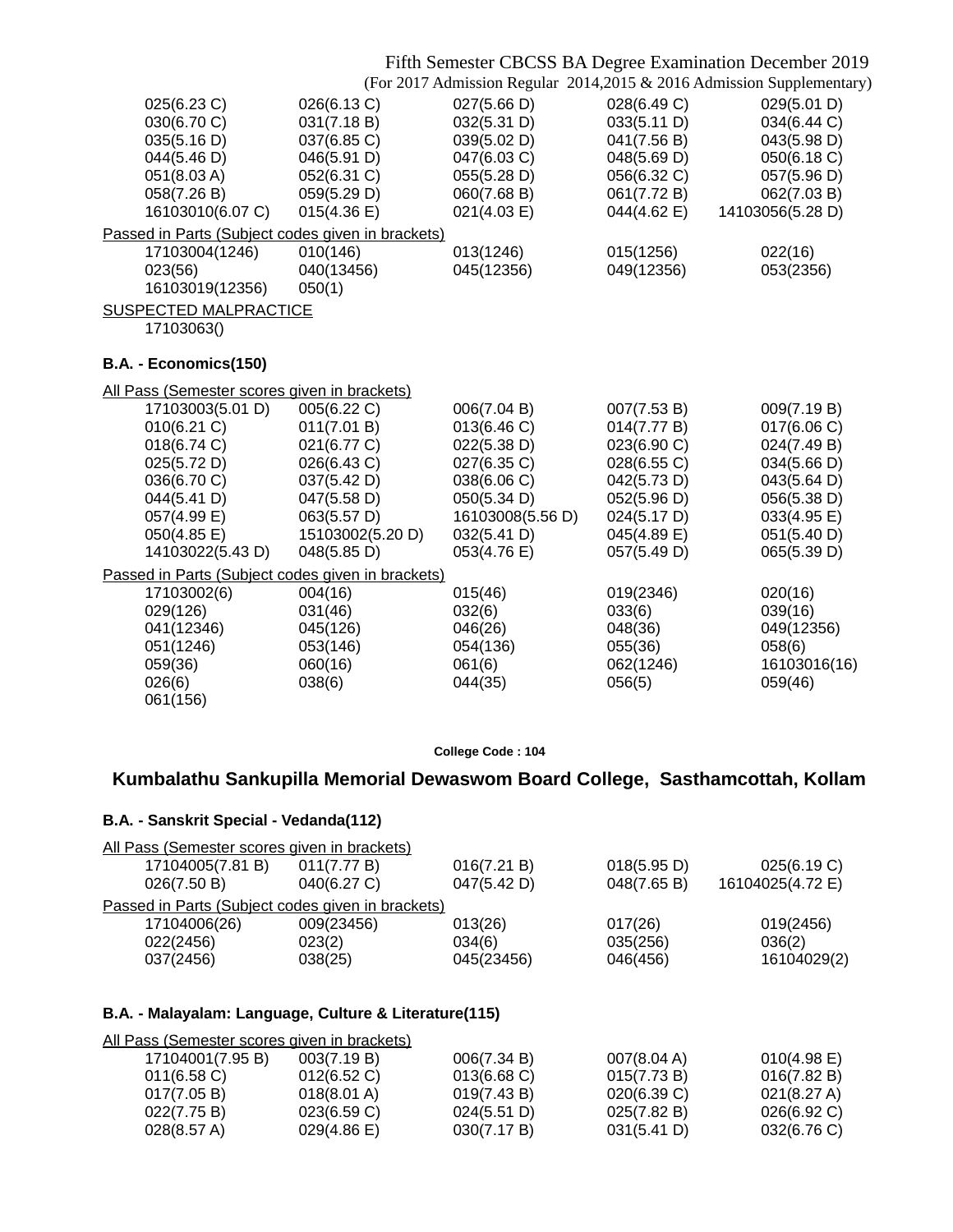|                                                                                                                                                                                                                        |                                                                                                                                                    | Fifth Semester CBCSS BA Degree Examination December 2019<br>(For 2017 Admission Regular 2014,2015 & 2016 Admission Supplementary)                  |                                                                                                                                                         |                                                                                                                                                    |
|------------------------------------------------------------------------------------------------------------------------------------------------------------------------------------------------------------------------|----------------------------------------------------------------------------------------------------------------------------------------------------|----------------------------------------------------------------------------------------------------------------------------------------------------|---------------------------------------------------------------------------------------------------------------------------------------------------------|----------------------------------------------------------------------------------------------------------------------------------------------------|
| 033(6.17 C)<br>040(5.21 D)<br>047(7.80 B)<br>052(7.72 B)<br>057(6.31 C)                                                                                                                                                | 034(6.63 C)<br>041(8.39 A)<br>048(6.60 C)<br>053(8.12 A)<br>058(5.97 D)                                                                            | 035(7.66 B)<br>044(6.88 C)<br>049(6.69 C)<br>054(4.32 E)                                                                                           | 036(7.57 B)<br>045(7.04 B)<br>050(4.87 E)<br>055(8.50 A)                                                                                                | 038(5.75 D)<br>046(6.32 C)<br>051(6.88 C)<br>056(5.09 D)                                                                                           |
| Passed in Parts (Subject codes given in brackets)<br>17104042(2346)                                                                                                                                                    | 043(23456)                                                                                                                                         |                                                                                                                                                    |                                                                                                                                                         |                                                                                                                                                    |
| B.A. - Hindi Language & Literature(125)                                                                                                                                                                                |                                                                                                                                                    |                                                                                                                                                    |                                                                                                                                                         |                                                                                                                                                    |
| All Pass (Semester scores given in brackets)<br>17104001(6.39 C)<br>009(7.31 B)<br>016(8.30 A)<br>023(7.92 B)<br>030(5.32 D)                                                                                           | 002(6.22 C)<br>010(4.87 E)<br>017(5.75 D)<br>026(6.48 C)<br>031(5.76 D)                                                                            | 004(7.28 B)<br>011(7.24 B)<br>020(6.08 C)<br>027(8.78 A)<br>15104028(6.12 C)                                                                       | 007(7.40 B)<br>013(8.14 A)<br>021(6.03 C)<br>028(6.19 C)                                                                                                | 008(7.54 B)<br>015(6.59 C)<br>022(6.65 C)<br>029(5.43 D)                                                                                           |
| Passed in Parts (Subject codes given in brackets)<br>17104003(6)                                                                                                                                                       | 019(3)                                                                                                                                             | 034(126)                                                                                                                                           |                                                                                                                                                         |                                                                                                                                                    |
| B.A. - English Language & Literature(130)                                                                                                                                                                              |                                                                                                                                                    |                                                                                                                                                    |                                                                                                                                                         |                                                                                                                                                    |
| All Pass (Semester scores given in brackets)<br>17104001(4.97 E)<br>009(6.46 C)<br>016(6.24 C)<br>023(6.15 C)<br>029(5.98 D)<br>036(5.90 D)<br>044(6.87 C)<br>049(6.04 C)<br>056(4.53 E)<br>024(5.02 D)<br>050(4.39 E) | 002(5.17 D)<br>010(4.97 E)<br>017(6.27 C)<br>024(5.79 D)<br>031(5.18 D)<br>038(6.55 C)<br>045(5.56 D)<br>051(6.99 C)<br>057(7.35 B)<br>027(5.15 D) | 003(7.15 B)<br>013(6.39 C)<br>020(7.20 B)<br>025(5.71 D)<br>032(5.53 D)<br>039(5.64 D)<br>046(7.71 B)<br>052(6.85 C)<br>058(7.00 B)<br>034(4.57 E) | 007(6.73 C)<br>014(6.58 C)<br>021(5.18 D)<br>026(7.13 B)<br>033(6.15 C)<br>040(6.96 C)<br>047(6.50 C)<br>053(5.10 D)<br>16104011(4.90 E)<br>037(5.34 D) | 008(5.07 D)<br>015(6.53 C)<br>022(5.08 D)<br>027(5.19 D)<br>035(5.51 D)<br>043(5.23 D)<br>048(6.95 C)<br>055(7.48 B)<br>022(5.20 D)<br>043(4.91 E) |
| Passed in Parts (Subject codes given in brackets)<br>17104004(26)                                                                                                                                                      | 005(12346)                                                                                                                                         | 019(1246)                                                                                                                                          | 028(26)                                                                                                                                                 | 030(26)                                                                                                                                            |
| 034(6)                                                                                                                                                                                                                 | 037(2456)                                                                                                                                          | 041(23456)                                                                                                                                         | 042(12456)                                                                                                                                              |                                                                                                                                                    |
| <b>B.A. - History(140)</b>                                                                                                                                                                                             |                                                                                                                                                    |                                                                                                                                                    |                                                                                                                                                         |                                                                                                                                                    |
| All Pass (Semester scores given in brackets)<br>17104002(5.79 D)<br>021(5.93 D)<br>033(5.64 D)<br>042(5.64 D)<br>054(5.34 D)<br>061(5.78 D)<br>068(5.87 D)<br>034(4.79 E)                                              | 003(7.24 B)<br>022(6.42 C)<br>034(6.22 C)<br>044(5.46 D)<br>057(8.10 A)<br>062(6.24 C)<br>069(5.13 D)<br>042(4.90 E)                               | 005(5.84 D)<br>024(5.85 D)<br>036(5.51 D)<br>047(5.37 D)<br>058(5.54 D)<br>063(6.57 C)<br>072(5.22 D)<br>058(6.41 C)                               | 011(5.88 D)<br>027(6.04 C)<br>037(5.23 D)<br>050(5.82 D)<br>059(7.49 B)<br>065(5.73 D)<br>16104017(4.90 E)<br>14104040(5.71 D)                          | 013(7.24 B)<br>032(6.21 C)<br>039(4.97 E)<br>052(6.18 C)<br>060(4.85 E)<br>066(5.82 D)<br>029(5.33 D)                                              |
| Passed in Parts (Subject codes given in brackets)                                                                                                                                                                      |                                                                                                                                                    |                                                                                                                                                    |                                                                                                                                                         |                                                                                                                                                    |
| 17104001(12345)<br>026(6)<br>041(1256)                                                                                                                                                                                 | 006(156)<br>028(1)<br>051(1256)                                                                                                                    | 017(1256)<br>030(12356)<br>067(12456)                                                                                                              | 018(12356)<br>035(12)                                                                                                                                   | 023(12356)<br>038(12356)                                                                                                                           |
| B.A. - Political Science(145)                                                                                                                                                                                          |                                                                                                                                                    |                                                                                                                                                    |                                                                                                                                                         |                                                                                                                                                    |
| All Pass (Semester scores given in brackets)<br>17104001(6.05 C)<br>013(7.15 B)<br>020(6.96 C)                                                                                                                         | 004(7.77 B)<br>014(4.73 E)<br>021(6.54 C)                                                                                                          | 008(5.41 D)<br>016(7.26 B)<br>023(6.42 C)                                                                                                          | 009(5.96 D)<br>018(6.69 C)<br>024(7.98 B)                                                                                                               | 011(6.96 C)<br>019(7.80 B)<br>026(4.96 E)                                                                                                          |

029(5.08 D) 030(5.11 D) 032(6.73 C) 033(6.91 C) 037(5.83 D)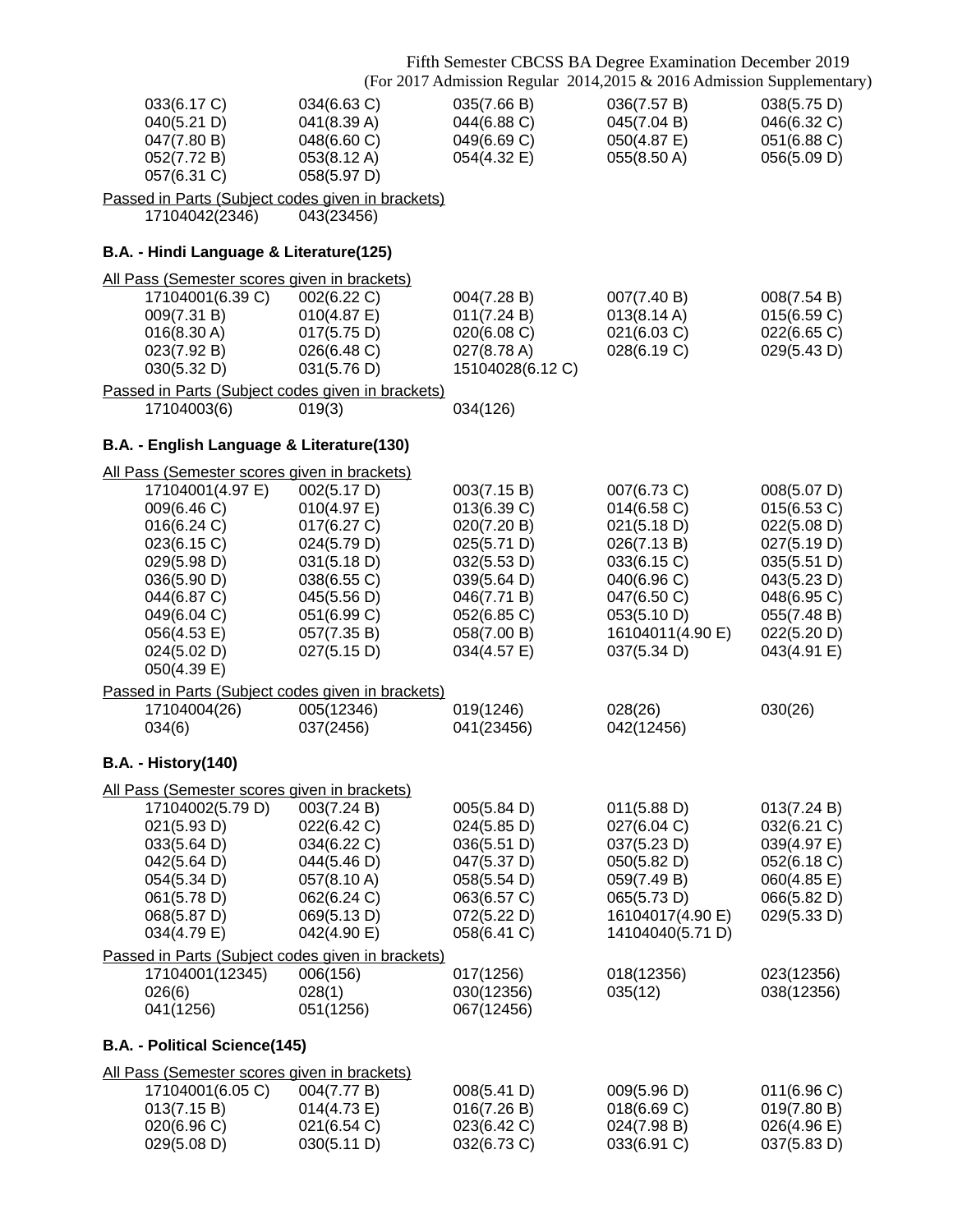### Fifth Semester CBCSS BA Degree Examination December 2019

(For 2017 Admission Regular 2014,2015 & 2016 Admission Supplementary)

| 039(6.66 C)<br>044(5.11 D)<br>050(5.84 D)<br>057(6.76 C)<br>064(6.04 C)<br>072(6.03 C) | 040(5.54 D)<br>046(8.13A)<br>052(5.75 D)<br>058(7.24 B)<br>065(6.64 C)<br>16104016(5.30 D) | 041(5.52 D)<br>047(6.67 C)<br>054(4.86 E)<br>059(7.04 B)<br>066(6.48 C)<br>$018(4.66 \text{ E})$ | 042(6.67 C)<br>048(5.92 D)<br>055(5.36 D)<br>060(6.59 C)<br>068(5.85 D)<br>15104014(6.85 C) | 043(6.28 C)<br>049(6.65 C)<br>056(5.19 D)<br>063(5.87 D)<br>069(5.21 D) |
|----------------------------------------------------------------------------------------|--------------------------------------------------------------------------------------------|--------------------------------------------------------------------------------------------------|---------------------------------------------------------------------------------------------|-------------------------------------------------------------------------|
| Passed in Parts (Subject codes given in brackets)                                      |                                                                                            |                                                                                                  |                                                                                             |                                                                         |
| 17104002(3456)<br>022(146)<br>035(456)<br>070(1456)                                    | 006(145)<br>025(1456)<br>036(1356)                                                         | 007(13)<br>027(13456)<br>045(145)                                                                | 010(1456)<br>028(456)<br>053(1)                                                             | 017(1456)<br>034(12456)<br>067(1456)                                    |
| <b>SUSPECTED MALPRACTICE</b>                                                           |                                                                                            |                                                                                                  |                                                                                             |                                                                         |
| 17104061()                                                                             |                                                                                            |                                                                                                  |                                                                                             |                                                                         |
| B.A. - Economics(150)                                                                  |                                                                                            |                                                                                                  |                                                                                             |                                                                         |
| All Pass (Semester scores given in brackets)                                           |                                                                                            |                                                                                                  |                                                                                             |                                                                         |
| 17104002(5.72 D)                                                                       | 003(5.02 D)                                                                                | 004(6.12 C)                                                                                      | 005(6.08 C)                                                                                 | 006(7.71 B)                                                             |
| 007(6.04 C)<br>021(5.65 D)                                                             | 008(7.45 B)<br>022(5.30 D)                                                                 | 009(6.82 C)<br>023(6.05 C)                                                                       | 010(6.44 C)<br>024(5.99 D)                                                                  | 019(5.78 D)<br>025(5.42 D)                                              |
| 026(5.97 D)                                                                            | 027(7.23 B)                                                                                | 028(6.68 C)                                                                                      | 029(8.08 A)                                                                                 | 030(4.92 E)                                                             |
| 032(5.20 D)                                                                            | 033(6.37 C)                                                                                | 034(5.85 D)                                                                                      | 036(7.22 B)                                                                                 | 037(7.27 B)                                                             |
| 038(7.06 B)                                                                            | 039(8.53 A)                                                                                | 040(4.97 E)                                                                                      | 041(6.60 C)                                                                                 | 043(5.84 D)                                                             |
| 044(6.29 C)                                                                            | 046(6.86 C)                                                                                | 047(7.20 B)                                                                                      | 048(6.49 C)                                                                                 | 049(8.60 A)                                                             |
| 050(8.33 A)                                                                            | 051(6.06 C)                                                                                | 052(6.14 C)                                                                                      | 055(5.15 D)                                                                                 | 057(7.90 B)                                                             |
| 058(5.55 D)                                                                            | 060(7.13B)                                                                                 | 062(5.88 D)                                                                                      | 066(6.93 C)                                                                                 | 067(7.68 B)                                                             |
| 068(7.48 B)                                                                            | 071(8.13 A)                                                                                | 16104035(4.66 E)                                                                                 | 15104028(4.62 E)                                                                            | 037(4.81 E)                                                             |
| 049(4.84 E)                                                                            |                                                                                            |                                                                                                  |                                                                                             |                                                                         |
| Passed in Parts (Subject codes given in brackets)                                      |                                                                                            |                                                                                                  |                                                                                             |                                                                         |
| 17104012(14)<br>042(12356)                                                             | 017(4)<br>045(6)                                                                           | 018(1346)<br>053(6)                                                                              | 020(14)<br>056(1346)                                                                        | 031(13456)<br>059(12456)                                                |
| 061(136)                                                                               | 064(1346)                                                                                  | 069(26)                                                                                          | 072(146)                                                                                    | 16104024(3)                                                             |
| 044(2)                                                                                 | 061(2)                                                                                     | 065(25)                                                                                          | 15104013(6)                                                                                 | 014(1)                                                                  |
|                                                                                        |                                                                                            |                                                                                                  |                                                                                             |                                                                         |
|                                                                                        |                                                                                            | College Code: 106                                                                                |                                                                                             |                                                                         |
|                                                                                        |                                                                                            | Govt. Arts College, , Thiruvananthapuram                                                         |                                                                                             |                                                                         |
|                                                                                        |                                                                                            |                                                                                                  |                                                                                             |                                                                         |

## **B.A. - Economics(150)**

| All Pass (Semester scores given in brackets)      |                       |             |             |             |
|---------------------------------------------------|-----------------------|-------------|-------------|-------------|
| 17106002(6.51 C)                                  | 004(7.71 B)           | 005(5.71 D) | 006(6.54 C) | 007(5.45 D) |
| 010(5.16 D)                                       | $011(8.50 \text{ A})$ | 012(6.18 C) | 013(6.33 C) | 016(5.69 D) |
| 017(6.34 C)                                       | 018(5.99 D)           | 019(5.07 D) | 020(5.21 D) | 023(7.32 B) |
| 024(5.73 D)                                       | 025(6.70 C)           | 026(6.71 C) | 027(6.63 C) | 028(7.31 B) |
| 029(5.65 D)                                       | 030(5.96 D)           | 032(7.94 B) | 033(5.31 D) | 034(6.86 C) |
| 035(6.14 C)                                       | 036(5.34 D)           | 039(7.17 B) | 040(6.28 C) | 041(6.80 C) |
| 042(5.59 D)                                       | 043(5.60 D)           | 044(5.30 D) | 045(5.87 D) | 046(7.19 B) |
| 048(5.24 D)                                       | 051(5.40 D)           | 053(7.54 B) | 056(5.30 D) | 057(5.21 D) |
| 16106007(5.23 D)                                  | 15106055(5.09 D)      |             |             |             |
| Passed in Parts (Subject codes given in brackets) |                       |             |             |             |
| 17106003(12346)                                   | 008(1346)             | 009(1346)   | 014(1346)   | 015(12346)  |
| 022(1346)                                         | 037(146)              | 047(6)      | 049(6)      | 052(36)     |
| 17106055(1456)                                    | 058(56)               | 060(6)      | 062(6)      | 063(6)      |
| 16106055(456)                                     | 15106004(3)           | 031(3)      |             |             |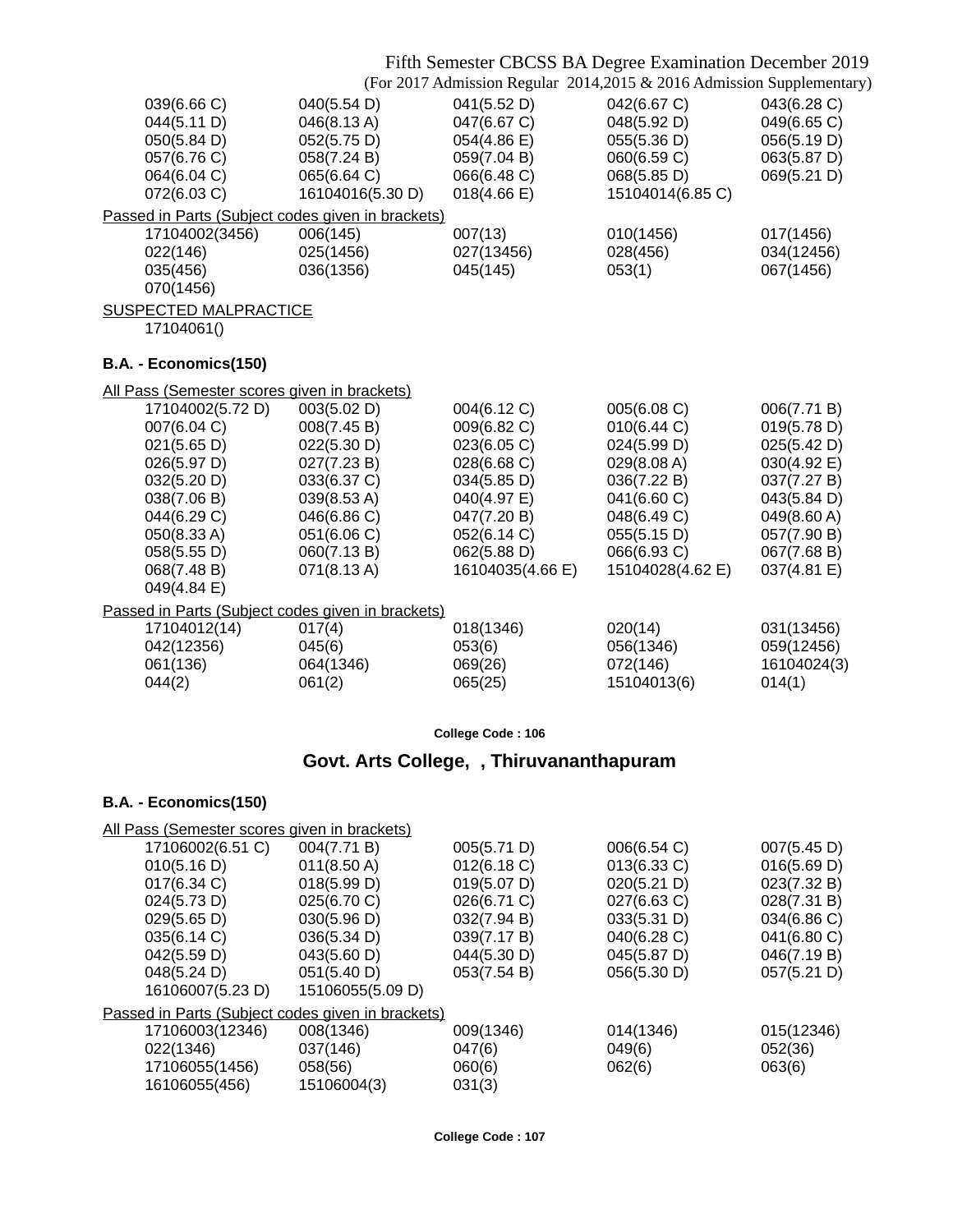## **Govt. College For Women, Vazhuthacadu, Thiruvananthapuram**

## **B.A. - Philosophy(105)**

| All Pass (Semester scores given in brackets)                                                                                                                              |                                                                                                                                     |                                                                                                                                     |                                                                                                                                          |                                                                                                                                   |
|---------------------------------------------------------------------------------------------------------------------------------------------------------------------------|-------------------------------------------------------------------------------------------------------------------------------------|-------------------------------------------------------------------------------------------------------------------------------------|------------------------------------------------------------------------------------------------------------------------------------------|-----------------------------------------------------------------------------------------------------------------------------------|
| 17107001(8.60 A)<br>006(8.32 A)<br>011(7.22 B)<br>019(7.23 B)<br>029(6.89 C)<br>038(4.92 E)<br>046(7.63 B)<br>053(7.62 B)<br>059(6.77 C)                                  | 002(5.79 D)<br>007(6.04 C)<br>014(5.96 D)<br>020(7.47 B)<br>030(8.44 A)<br>039(7.33 B)<br>047(7.03 B)<br>054(7.57 B)<br>060(6.06 C) | 003(7.88 B)<br>008(8.28 A)<br>016(6.28 C)<br>024(7.11 B)<br>032(6.09 C)<br>040(7.33 B)<br>048(8.50 A)<br>056(7.26 B)<br>061(8.01 A) | 004(7.50 B)<br>009(5.47 D)<br>017(5.53 D)<br>025(7.25 B)<br>035(7.19 B)<br>041(6.44 C)<br>049(6.20 C)<br>057(6.58 C)<br>16107010(4.68 E) | 005(5.87 D)<br>010(5.67 D)<br>018(6.26)<br>027(6.48 C)<br>036(7.41 B)<br>042(7.58 B)<br>052(7.96 B)<br>058(5.56 D)<br>022(5.51 D) |
| 026(5.11 D)<br>038(5.13 D)                                                                                                                                                | 028(6.15 C)<br>054(4.56 E)                                                                                                          | 035(5.85 D)<br>14107036(5.05 D)                                                                                                     | 039(4.70 E)<br>046(5.13 D)                                                                                                               | 15107031(5.07 D)<br>053(5.21 D)                                                                                                   |
| Passed in Parts (Subject codes given in brackets)<br>17107012(45)<br>026(1356)<br>051(146)                                                                                | 013(2356)<br>033(12)<br>055(16)                                                                                                     | 015(23456)<br>034(16)                                                                                                               | 022(23)<br>037(125)                                                                                                                      | 023(26)<br>044(1234)                                                                                                              |
| B.A. - Malayalam: Language, Culture & Literature(115)                                                                                                                     |                                                                                                                                     |                                                                                                                                     |                                                                                                                                          |                                                                                                                                   |
| All Pass (Semester scores given in brackets)<br>17107001(7.31 B)<br>006(8.07 A)<br>012(8.37 A)<br>017(7.45 B)<br>023(8.58 A)<br>031(7.47 B)<br>039(6.79 C)                | 002(6.35 C)<br>007(6.68 C)<br>013(7.94 B)<br>018(7.06 B)<br>026(6.89 C)<br>035(7.82 B)<br>040(7.78 B)                               | 003(6.62 C)<br>008(7.81 B)<br>014(7.76 B)<br>020(7.46 B)<br>027(8.01 A)<br>036(7.61 B)<br>041(6.92 C)                               | 004(7.67 B)<br>010(8.68 A)<br>015(5.84 D)<br>021(7.70 B)<br>028(8.02 A)<br>037(6.23 C)<br>042(7.49 B)                                    | 005(6.43 C)<br>011(5.51 D)<br>016(7.71 B)<br>022(5.40 D)<br>029(8.26 A)<br>038(4.26 E)<br>16107012(6.51 C)                        |
| Passed in Parts (Subject codes given in brackets)<br>17107009(23456)                                                                                                      | 030(12345)                                                                                                                          | 034(15)                                                                                                                             | 16107014(5)                                                                                                                              |                                                                                                                                   |
| <b>ATTENDANCE SHORTAGE</b><br>17107025()                                                                                                                                  |                                                                                                                                     |                                                                                                                                     |                                                                                                                                          |                                                                                                                                   |
| <b>Result Announced Later</b><br>17107032()                                                                                                                               |                                                                                                                                     |                                                                                                                                     |                                                                                                                                          |                                                                                                                                   |
| B.A. - Hindi Language & Literature(125)                                                                                                                                   |                                                                                                                                     |                                                                                                                                     |                                                                                                                                          |                                                                                                                                   |
| All Pass (Semester scores given in brackets)<br>17107001(8.70 A)<br>008(7.31 B)<br>013(8.56 A)<br>019(7.81 B)<br>024(8.15 A)<br>029(7.85 B)<br>034(8.14 A)<br>039(7.24 B) | 002(8.50 A)<br>009(8.42 A)<br>014(7.17 B)<br>020(8.05 A)<br>025(8.02 A)<br>030(8.14 A)<br>035(8.00 A)<br>$040(9.06 A+)$             | 004(8.35 A)<br>010(7.72 B)<br>016(6.14 C)<br>021(7.40 B)<br>026(8.52 A)<br>031(8.05 A)<br>036(7.54 B)<br>14107011(6.77 C)           | 005(8.07 A)<br>$011(8.91 \text{ A})$<br>017(8.35 A)<br>022(8.81 A)<br>027(7.87 B)<br>032(7.76 B)<br>037(7.51 B)                          | 007(7.42 B)<br>012(8.14 A)<br>$018(8.17 \text{ A})$<br>023(7.63 B)<br>028(8.69 A)<br>033(8.27 A)<br>038(7.66 B)                   |
| Passed in Parts (Subject codes given in brackets)<br>17107003(12345)                                                                                                      |                                                                                                                                     |                                                                                                                                     |                                                                                                                                          |                                                                                                                                   |
| B.A. - English Language & Literature(130)                                                                                                                                 |                                                                                                                                     |                                                                                                                                     |                                                                                                                                          |                                                                                                                                   |
| All Pass (Semester scores given in brackets)<br>17107001(7.74 B)<br>006(6.48 C)<br>013(6.42 C)<br>018(6.85 C)                                                             | 002(6.75 C)<br>007(5.77 D)<br>014(7.10 B)<br>019(6.43 C)                                                                            | 003(6.77 C)<br>008(6.03 C)<br>015(6.89 C)<br>020(5.53 D)                                                                            | 004(7.08 B)<br>010(6.61 C)<br>016(7.83 B)<br>021(7.91 B)                                                                                 | 005(7.50 B)<br>012(8.21 A)<br>017(6.63 C)<br>022(7.71 B)                                                                          |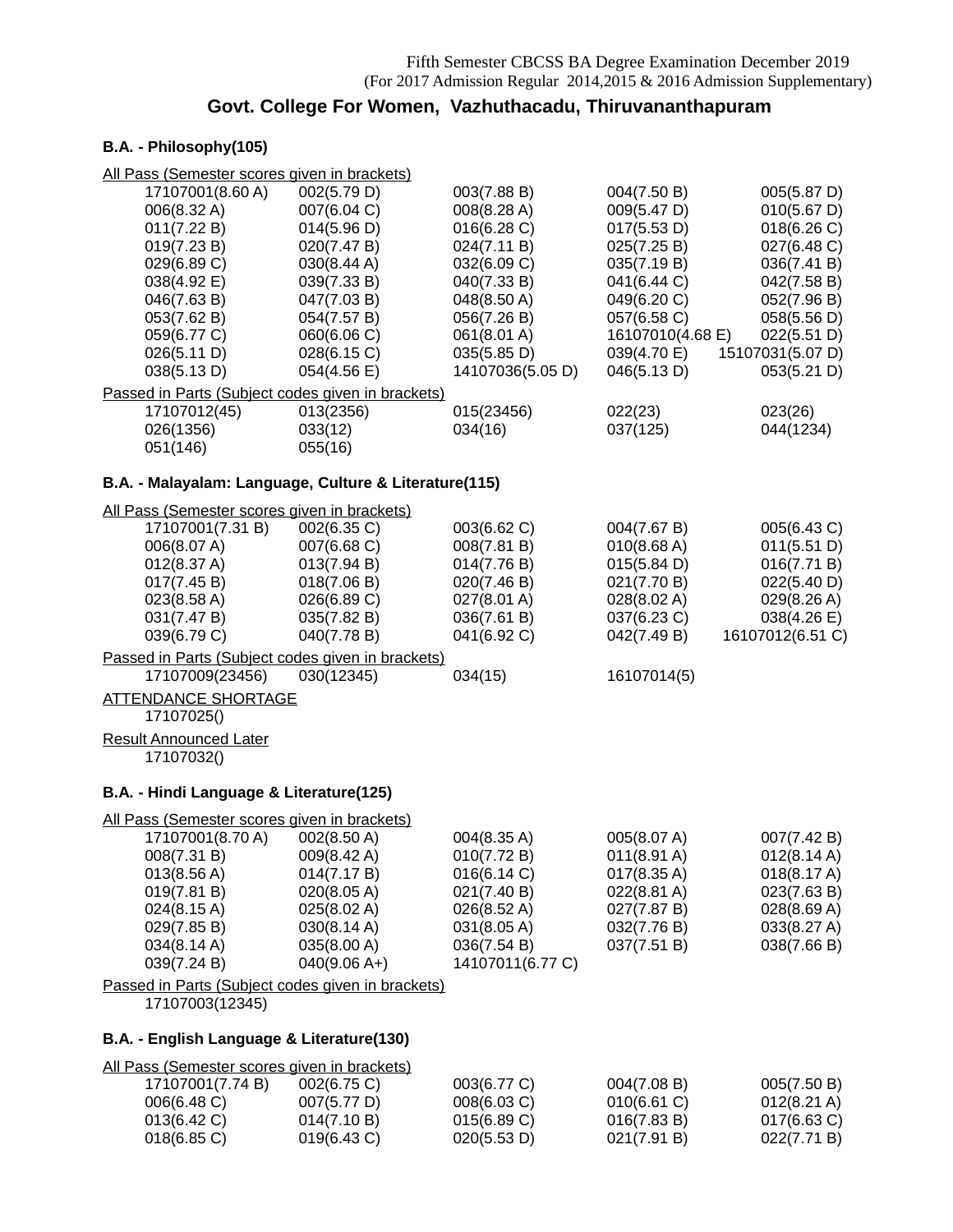|                                                                                                                           |                                                                                                                      |                                                                                                                           |                                                                                                       | Fifth Semester CBCSS BA Degree Examination December 2019                                              |
|---------------------------------------------------------------------------------------------------------------------------|----------------------------------------------------------------------------------------------------------------------|---------------------------------------------------------------------------------------------------------------------------|-------------------------------------------------------------------------------------------------------|-------------------------------------------------------------------------------------------------------|
|                                                                                                                           |                                                                                                                      |                                                                                                                           |                                                                                                       | (For 2017 Admission Regular 2014,2015 & 2016 Admission Supplementary)                                 |
| 024(7.70 B)                                                                                                               | 025(7.24 B)                                                                                                          | 026(7.58 B)                                                                                                               | 027(6.09 C)                                                                                           | 029(7.56 B)                                                                                           |
| Passed in Parts (Subject codes given in brackets)<br>17107011(2356)                                                       | 028(2356)                                                                                                            |                                                                                                                           |                                                                                                       |                                                                                                       |
| <b>B.A. - History(140)</b>                                                                                                |                                                                                                                      |                                                                                                                           |                                                                                                       |                                                                                                       |
| All Pass (Semester scores given in brackets)                                                                              |                                                                                                                      |                                                                                                                           |                                                                                                       |                                                                                                       |
| 17107001(8.33 A)<br>010(6.92 C)<br>016(7.49 B)<br>022(7.71 B)<br>029(6.08 C)<br>041(6.70 C)<br>052(6.43 C)<br>072(5.47 D) | 003(6.49 C)<br>011(6.79 C)<br>017(5.32 D)<br>023(5.62 D)<br>031(6.82 C)<br>043(5.63 D)<br>053(5.64 D)<br>074(7.51 B) | 004(6.11 C)<br>012(7.22 B)<br>019(6.03 C)<br>024(6.55 C)<br>033(5.97 D)<br>047(6.15 C)<br>057(5.81 D)<br>16107017(5.58 D) | 005(7.98 B)<br>014(5.29 D)<br>020(7.18 B)<br>026(8.67 A)<br>036(6.56 C)<br>050(8.13 A)<br>058(7.84 B) | 009(7.09 B)<br>015(5.27 D)<br>021(6.43 C)<br>027(5.46 D)<br>038(6.99 C)<br>051(6.80 C)<br>071(4.93 E) |
| Passed in Parts (Subject codes given in brackets)                                                                         |                                                                                                                      |                                                                                                                           |                                                                                                       |                                                                                                       |
| 17107002(3)<br>028(34)<br>040(46)<br>049(346)<br>061(6)<br>066(346)<br>16107058(3)                                        | 007(46)<br>030(3)<br>042(46)<br>054(1346)<br>062(136)<br>067(346)<br>14107019(3)                                     | 008(134)<br>032(1345)<br>045(36)<br>055(1346)<br>063(34)<br>068(34)                                                       | 018(13456)<br>037(14)<br>046(6)<br>056(1346)<br>064(3)<br>069(46)                                     | 025(13456)<br>039(12345)<br>048(1346)<br>060(13456)<br>065(346)<br>073(3456)                          |
| B.A. - Economics(150)                                                                                                     |                                                                                                                      |                                                                                                                           |                                                                                                       |                                                                                                       |
| All Pass (Semester scores given in brackets)<br>17107001(6.63 C)<br>006(8.08 A)<br>012(7.78 B)<br>018(7.69 B)             | 002(6.53 C)<br>007(6.52 C)<br>013(7.71 B)<br>019(7.51 B)                                                             | 003(8.74 A)<br>008(6.26 C)<br>014(7.50 B)<br>020(8.27 A)                                                                  | 004(6.26 C)<br>010(8.28 A)<br>015(6.98 C)<br>021(6.69 C)                                              | 005(8.93 A)<br>011(7.29 B)<br>017(7.25 B)<br>022(6.68 C)                                              |
| 023(6.04 C)<br>028(6.80 C)<br>039(6.07 C)<br>047(6.65 C)<br>052(8.12 A)<br>060(7.23B)<br>047(5.90 D)                      | 024(7.34 B)<br>029(7.17 B)<br>040(7.61 B)<br>048(8.78 A)<br>053(7.06 B)<br>061(5.75 D)<br>15107043(5.07 D)           | 025(6.68 C)<br>034(5.37 D)<br>044(7.62 B)<br>049(8.20 A)<br>057(6.36 C)<br>062(8.32 A)<br>054(5.74 D)                     | 026(7.64 B)<br>037(8.08 A)<br>045(8.09 A)<br>050(8.74 A)<br>058(8.14 A)<br>063(7.70 B)                | 027(8.07 A)<br>038(8.19 A)<br>046(5.75 D)<br>051(7.59 B)<br>059(5.78 D)<br>16107030(6.03 C)           |
| Passed in Parts (Subject codes given in brackets)<br>17107009(1246)<br>041(1356)<br>16107057(25)                          | 030(1456)<br>043(136)<br>15107018(1)                                                                                 | 031(1246)<br>054(1)<br>022(5)                                                                                             | 033(1456)<br>055(1456)<br>062(1)                                                                      | 036(1456)<br>056(14)                                                                                  |
| <b>SUSPECTED MALPRACTICE</b><br>17107032()                                                                                |                                                                                                                      |                                                                                                                           |                                                                                                       |                                                                                                       |
| <b>B.A. - Music(158)</b>                                                                                                  |                                                                                                                      |                                                                                                                           |                                                                                                       |                                                                                                       |
| All Pass (Semester scores given in brackets)                                                                              |                                                                                                                      |                                                                                                                           |                                                                                                       |                                                                                                       |
| 17107001(7.14 B)<br>009(4.77 E)<br>16107013(5.56 D)                                                                       | 004(6.58 C)<br>$010(8.52 \text{ A})$                                                                                 | 005(8.60 A)<br>$012(9.04 A+)$                                                                                             | 007(7.41 B)<br>014(5.59 D)                                                                            | 008(5.91 D)<br>015(5.65 D)                                                                            |
| Passed in Parts (Subject codes given in brackets)<br>17107002(1246)                                                       |                                                                                                                      |                                                                                                                           |                                                                                                       |                                                                                                       |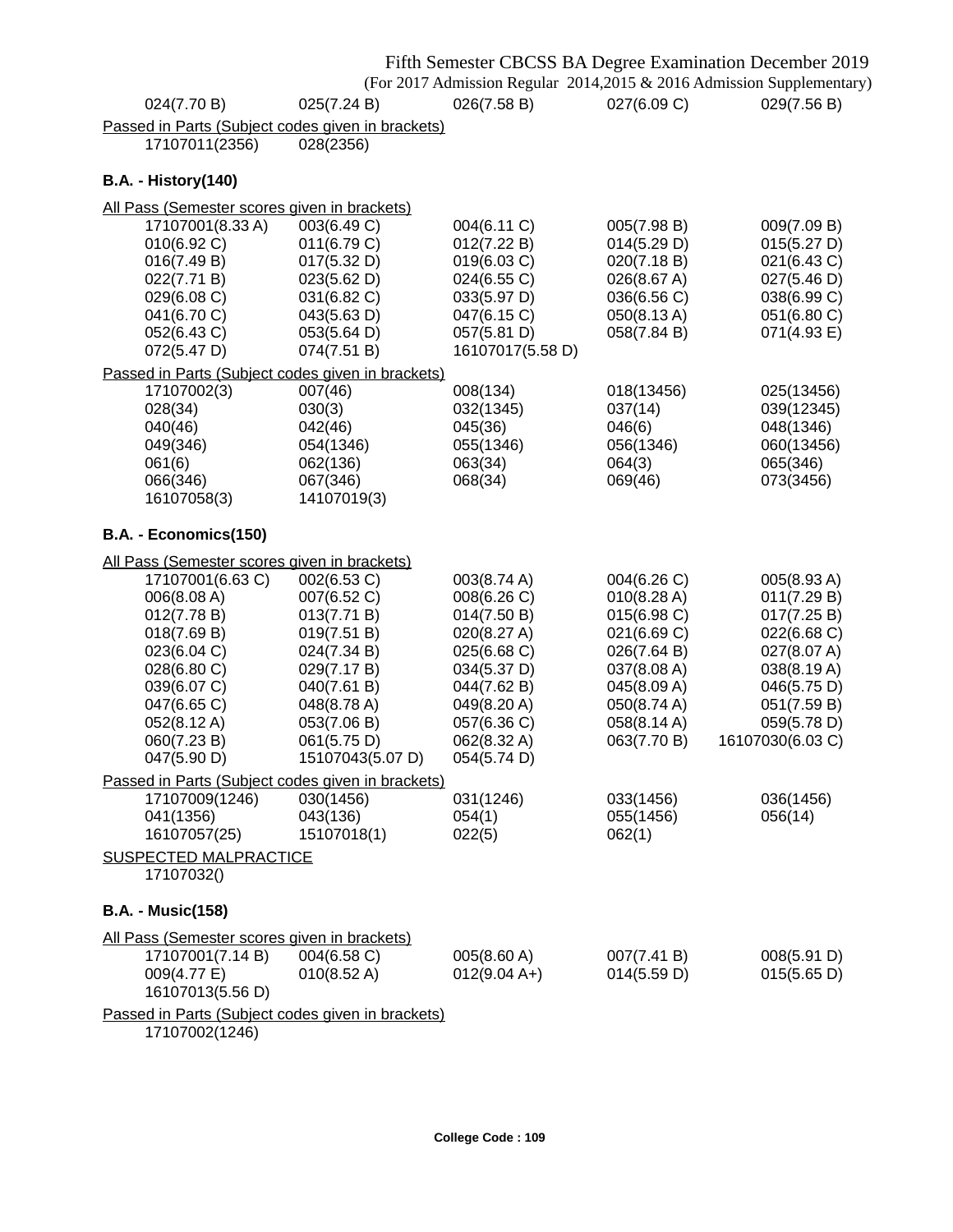## **Govt. Sanskrit College, , Thiruvananthapuram**

| B.A. - Sanskrit Special - Vedanda(112)                                                                                                                   |                                           |                                                   |                                      |                            |
|----------------------------------------------------------------------------------------------------------------------------------------------------------|-------------------------------------------|---------------------------------------------------|--------------------------------------|----------------------------|
| All Pass (Semester scores given in brackets)<br>17109005(6.57 C)<br>024(6.70 C)                                                                          | 008(6.56 C)<br>026(7.36 B)                | 014(7.32 B)<br>027(7.09 B)                        | 016(7.05 B)<br>030(5.71 D)           | 022(7.19 B)                |
| Passed in Parts (Subject codes given in brackets)<br>17109006(2)                                                                                         | 015(156)                                  | 16109029(1)                                       |                                      |                            |
| <b>Result Announced Later - CE</b><br>17109020()                                                                                                         | 021()                                     | 029()                                             |                                      |                            |
| B.A. - Sanskrit Special - Nyaya(113)                                                                                                                     |                                           |                                                   |                                      |                            |
| All Pass (Semester scores given in brackets)<br>17109011(8.34 A)<br>16109028(5.41 D)<br>Passed in Parts (Subject codes given in brackets)<br>17109021(6) | 014(7.90 B)                               | 017(7.94 B)                                       | 022(8.36 A)                          | 023(8.46 A)                |
| B.A. - Sanskrit Special - Vyakarana(114)                                                                                                                 |                                           |                                                   |                                      |                            |
| All Pass (Semester scores given in brackets)<br>17109007(9.28 A+)<br>019(6.31 C)<br>16109007(6.97 C)                                                     | 008(6.05 C)<br>020(7.93 B)                | 009(6.12 C)<br>022(6.81 C)                        | $012(8.11 \text{ A})$<br>028(4.90 E) | 014(6.37 C)<br>030(5.77 D) |
| Passed in Parts (Subject codes given in brackets)<br>17109004(126)<br>023(1)                                                                             | 006(1256)<br>030(12)                      | 016(16)                                           | 024(6)                               | 16109016(125)              |
| B.A. - Sanskrit Special - Sahithya(117)                                                                                                                  |                                           |                                                   |                                      |                            |
| All Pass (Semester scores given in brackets)<br>17109001(7.72 B)<br>$022(9.60 A+)$<br>$029(9.37 A+)$                                                     | 007(5.96 D)<br>023(8.13 A)<br>030(8.21 A) | $016(9.41 A+)$<br>025(6.62 C)<br>15109019(5.72 D) | 018(6.43 C)<br>027(6.27 C)           | 020(6.71 C)<br>028(7.84 B) |
| Passed in Parts (Subject codes given in brackets)<br>17109002(12)<br>026(1245)                                                                           | 006(6)                                    | 012(2456)                                         | 013(12456)                           | 019(1256)                  |
| <b>Result Announced Later - CE</b><br>17109008()                                                                                                         | 014()                                     | 015()                                             | 024()                                |                            |
| B.A. - Sanskrit Special - Jyothisha(118)                                                                                                                 |                                           |                                                   |                                      |                            |
| All Pass (Semester scores given in brackets)<br>17109007(5.54 D)<br>029(8.05 A)                                                                          | 011(8.27 A)<br>16109030(6.29 C)           | $014(8.63 \text{ A})$                             | 017(6.77 C)                          | 019(7.61 B)                |
| Passed in Parts (Subject codes given in brackets)<br>17109001(236)<br><b>ATTENDANCE SHORTAGE</b><br>17109013()                                           | 010(345)                                  | 016(1)                                            | 027(6)                               | 16109029(1)                |
| <b>Result Announced Later - CE</b><br>17109023()                                                                                                         |                                           |                                                   |                                      |                            |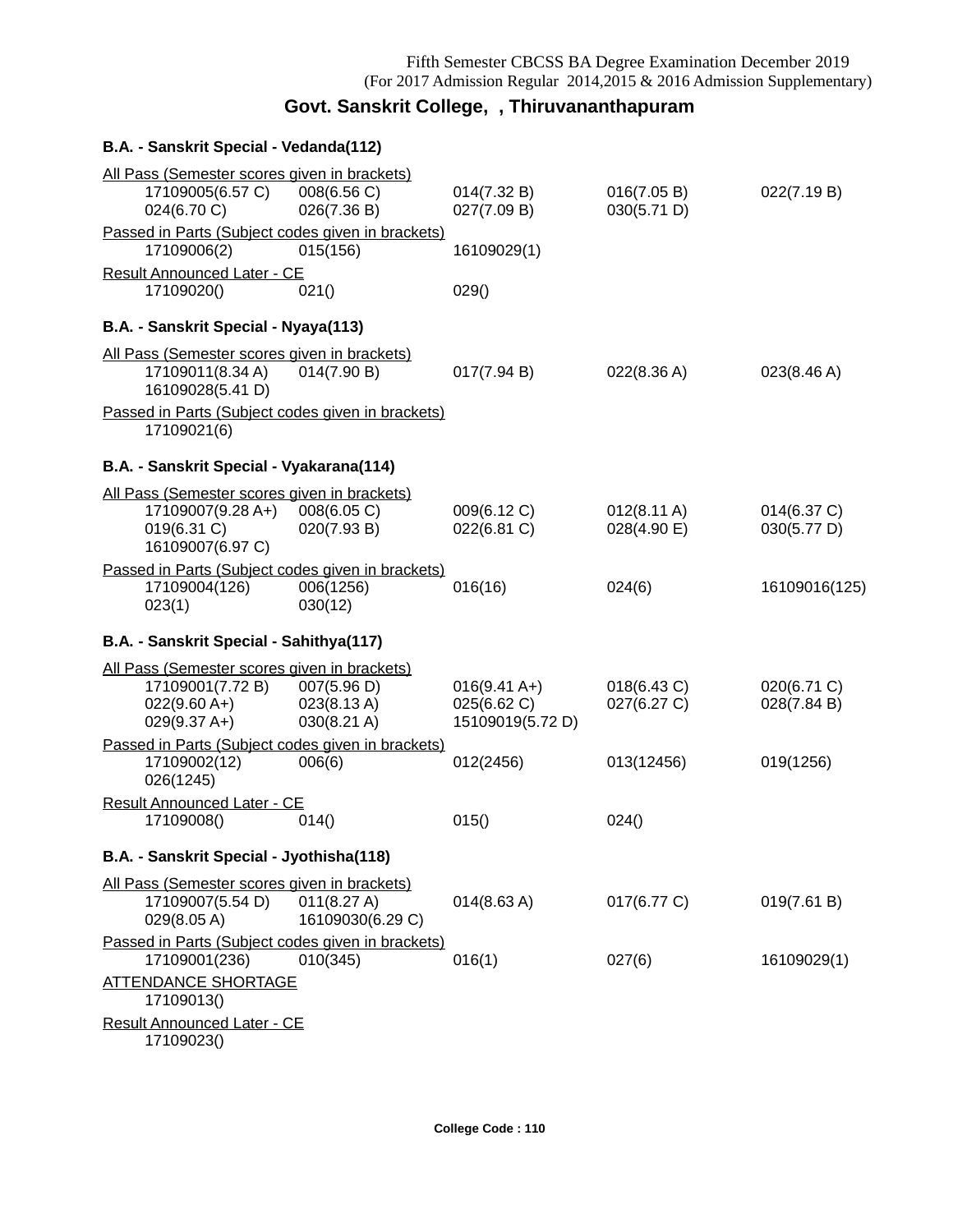## **Govt. College, Attingal, Thiruvananthapuram**

### **B.A. - History(140)**

| All Pass (Semester scores given in brackets)      |              |                  |                |             |
|---------------------------------------------------|--------------|------------------|----------------|-------------|
| 17110001(5.99 D)                                  | 002(5.52 D)  | 004(6.18 C)      | 005(5.78 D)    | 007(6.37 C) |
| 008(6.06 C)                                       | 012(5.25 D)  | 013(4.74 E)      | $014(4.89)$ E) | 019(5.83 D) |
| 021(7.29 B)                                       | 024(6.92 C)  | 025(7.17 B)      | 029(6.80 C)    | 030(6.10 C) |
| 031(6.44 C)                                       | 032(5.76 D)  | 033(6.86 C)      | 034(6.68 C)    | 035(7.62 B) |
| 036(5.98 D)                                       | 037(6.73 C)  | 039(8.08 A)      | 040(6.81 C)    | 041(7.45 B) |
| 042(6.97 C)                                       | 043(6.09 C)  | 16110003(6.97 C) | 030(5.58 D)    | 033(4.21 E) |
| 15110005(4.52 E)                                  | 021(6.00 C)  |                  |                |             |
| Passed in Parts (Subject codes given in brackets) |              |                  |                |             |
| 17110003(256)                                     | 006(12)      | 009(26)          | 011(6)         | 015(6)      |
| 016(1246)                                         | 017(12346)   | 018(4)           | 020(36)        | 022(456)    |
| 023(456)                                          | 027(346)     | 028(12345)       | 16110021(14)   |             |
| B.A. - Economics(150)                             |              |                  |                |             |
| All Pass (Semester scores given in brackets)      |              |                  |                |             |
| 17110002(7.55 B)                                  | 003(7.03 B)  | 004(7.81 B)      | 005(6.91 C)    | 007(6.27 C) |
| $008(8.95 \text{ A})$                             | 009(6.45 C)  | 011(7.54 B)      | 012(7.62 B)    | 013(7.40 B) |
| 014(6.31 C)                                       | 015(5.86 D)  | 019(7.07 B)      | 020(6.78 C)    | 021(6.98 C) |
| 023(7.51 B)                                       | 025(7.02 B)  | 026(7.70 B)      | 027(6.58 C)    | 028(6.17 C) |
| 030(7.76 B)                                       | 033(6.40 C)  | 034(6.31 C)      | 036(6.20 C)    | 039(6.86 C) |
| 040(7.90 B)                                       | 041(6.07 C)  | 043(5.41 D)      | 044(6.08 C)    |             |
| Passed in Parts (Subject codes given in brackets) |              |                  |                |             |
| 17110001(1246)                                    | 006(1246)    | 010(16)          | 016(16)        | 017(1246)   |
| 018(1346)                                         | 024(16)      | 029(46)          | 032(12456)     | 037(456)    |
| 16110047(46)                                      | 15110023(26) |                  |                |             |

**College Code : 111**

## **Baby John Memorial Govt. College, Chavara, Kollam**

| All Pass (Semester scores given in brackets)      |             |             |                |             |
|---------------------------------------------------|-------------|-------------|----------------|-------------|
| 17111001(6.05 C)                                  | 002(6.38 C) | 006(6.31 C) | 007(5.92 D)    | 008(6.77 C) |
| 009(6.26 C)                                       | 010(7.15 B) | 011(8.12 A) | 012(7.03 B)    | 013(5.16 D) |
| 014(6.79 C)                                       | 015(7.20 B) | 016(6.22 C) | 018(5.98 D)    | 019(5.74 D) |
| 020(5.70 D)                                       | 021(7.43 B) | 022(6.53 C) | 023(5.78 D)    | 024(6.61 C) |
| 025(7.30 B)                                       | 026(7.31 B) | 028(6.99 C) | 030(5.09 D)    | 031(7.02 B) |
| 032(7.45 B)                                       | 036(5.09 D) | 037(7.25 B) | 039(7.27 B)    | 040(6.93 C) |
| 041(6.63 C)                                       | 043(8.00 A) | 045(6.18 C) | 046(7.93 B)    | 047(8.14 A) |
| 048(8.16 A)                                       | 049(5.42 D) | 050(5.69 D) | 051(7.76 B)    | 052(7.79 B) |
| 16111017(5.41 D)                                  | 032(4.69 E) |             |                |             |
| Passed in Parts (Subject codes given in brackets) |             |             |                |             |
| 17111004(1256)                                    | 005(12356)  | 017(1235)   | 027(1236)      | 034(5)      |
| 035(1256)                                         | 038(12345)  | 044(12345)  | 16111005(4)    | 021(24)     |
| <b>B.A. - History(140)</b>                        |             |             |                |             |
| All Pass (Semester scores given in brackets)      |             |             |                |             |
| 17111001(5.49 D)                                  | 003(5.22 D) | 004(5.22 D) | 006(6.90 C)    | 007(5.62 D) |
| 008(6.44 C)                                       | 009(6.88 C) | 011(5.42 D) | $012(6.21)$ C) | 014(5.01 D) |
| 017(6.73 C)                                       | 018(6.05 C) | 019(5.34 D) | 021(5.90 D)    | 022(4.85 E) |
| 17111023(5.26 D)                                  | 028(5.76 D) | 031(5.41 D) | 033(5.30 D)    | 034(6.11 C) |
| 035(5.91 D)                                       | 036(5.84 D) | 037(4.86 E) | 038(6.65 C)    | 039(5.30 D) |
|                                                   |             |             |                |             |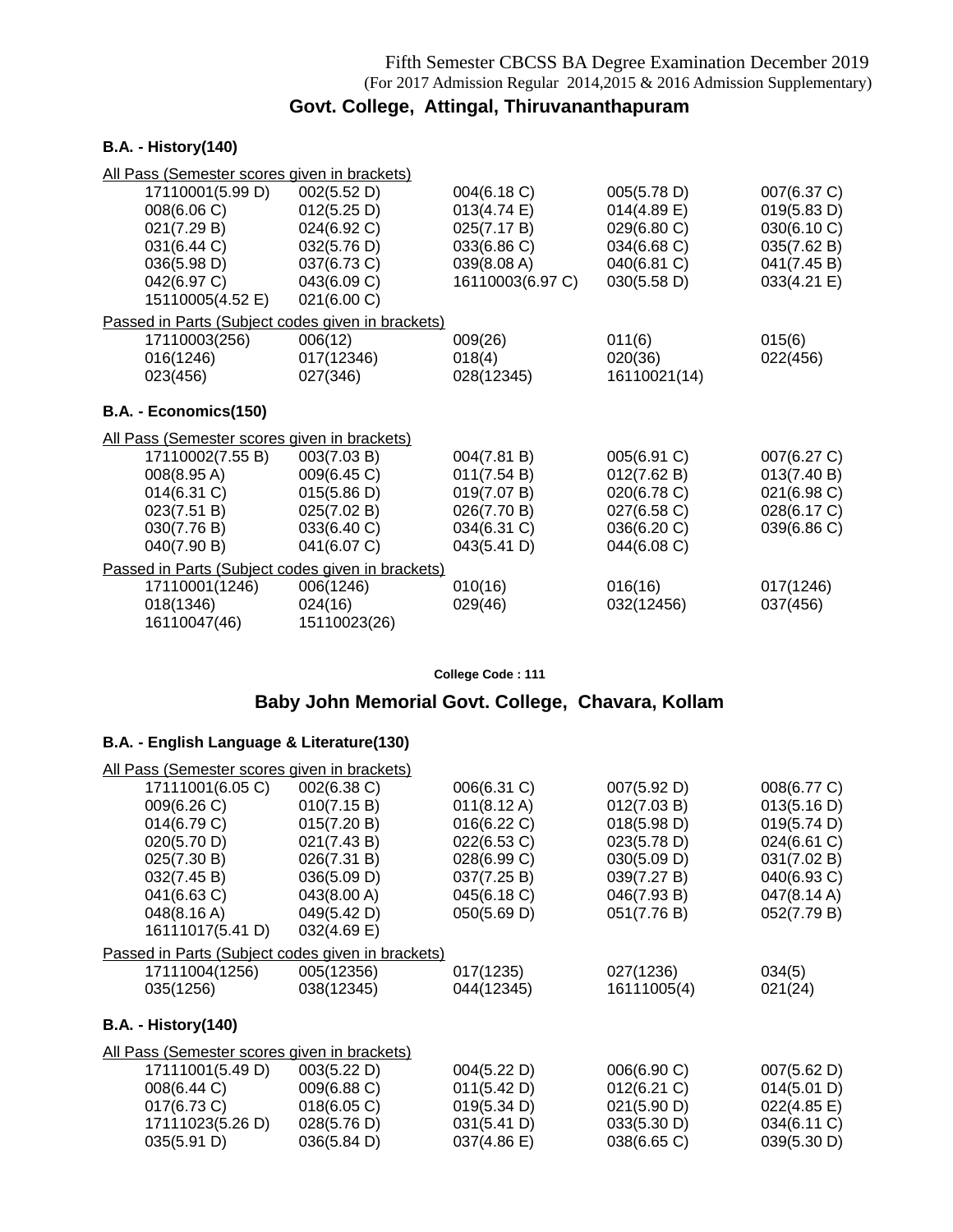Fifth Semester CBCSS BA Degree Examination December 2019 (For 2017 Admission Regular 2014,2015 & 2016 Admission Supplementary)

| $044(4.54)$ E)                                    | 047(6.58 C) | 051(5.89 D) | 052(5.34 D) | 16111010(5.24 D) |
|---------------------------------------------------|-------------|-------------|-------------|------------------|
| Passed in Parts (Subject codes given in brackets) |             |             |             |                  |
| 17111002(2)                                       | 010(2346)   | 015(236)    | 024(12345)  | 027(1236)        |
| 029(12346)                                        | 030(26)     | 032(12345)  | 040(12345)  | 043(4)           |
| 049(23456)                                        | 050(26)     | 053(23)     |             |                  |

### **College Code : 112**

## **Govt. College, Nedumangad, Thiruvananthapuram**

### **B.A. - Malayalam: Language, Culture & Literature(115)**

| All Pass (Semester scores given in brackets)      |             |             |                       |             |
|---------------------------------------------------|-------------|-------------|-----------------------|-------------|
| 17112001(5.30 D)                                  | 008(8.03 A) | 009(8.36 A) | 010(7.12 B)           | 011(7.83 B) |
| 012(7.32 B)                                       | 014(8.48 A) | 015(7.07 B) | 016(5.96 D)           | 017(8.42 A) |
| 018(8.29 A)                                       | 019(5.95 D) | 020(7.11 B) | $021(8.48 \text{ A})$ | 022(6.67 C) |
| 023(7.57 B)                                       | 024(7.60 B) | 025(6.71 C) | 029(7.30 B)           | 030(7.99 B) |
| 031(7.09 B)                                       | 032(7.97 B) | 035(8.03 A) | 038(7.88 B)           | 039(6.64 C) |
| 040(6.83 C)                                       | 041(8.19 A) | 042(7.82 B) | 043(5.95 D)           | 044(7.78 B) |
| 045(8.08 A)                                       | 046(7.62 B) | 047(8.26 A) |                       |             |
| Passed in Parts (Subject codes given in brackets) |             |             |                       |             |
| 17112003(23456)                                   | 006(2346)   | 007(2346)   | 013(356)              | 026(23456)  |
| 028(23456)                                        |             |             |                       |             |
| <b>B.A. - History(140)</b>                        |             |             |                       |             |
| All Pass (Semester scores given in brackets)      |             |             |                       |             |
| 17112001(7.46 B)                                  | 003(6.02 C) | 004(6.30 C) | 005(5.54 D)           | 006(6.35 C) |
| 007(5.77 D)                                       | 008(7.25 B) | 009(5.85 D) | 010(4.52 E)           | 011(7.62 B) |
| 012(6.63 C)                                       | 013(6.99 C) | 015(5.10 D) | 018(4.85 E)           | 019(5.62 D) |
| 023(4.99 E)                                       | 024(6.64 C) | 025(7.33 B) | 026(5.94 D)           | 027(5.98 D) |
| 028(5.02 D)                                       | 030(6.33 C) | 031(7.49 B) | 032(5.47 D)           | 033(5.48 D) |
| 034(6.54 C)                                       | 035(7.02 B) | 036(5.32 D) | 037(5.90 D)           | 038(6.59 C) |
| 039(5.37 D)                                       | 040(4.53 E) | 041(5.14 D) | 042(7.38 B)           | 044(5.75 D) |
| 045(6.78 C)                                       | 046(5.75 D) | 048(6.59 C) | 049(6.14 C)           | 050(6.08 C) |
| 051(5.12 D)                                       | 052(6.64 C) | 054(5.58 D) | 055(6.27 C)           | 056(6.99 C) |
| 058(6.56 C)                                       | 059(6.80 C) | 060(5.46 D) | 061(5.80 D)           | 062(7.12 B) |
| 063(6.38 C)                                       | 064(4.66 E) | 066(5.67 D) | 16112022(4.95 E)      | 069(5.57 D) |
| 15112013(5.33 D)                                  |             |             |                       |             |
| Passed in Parts (Subject codes given in brackets) |             |             |                       |             |
| 17112002(12346)                                   | 014(13456)  | 017(2456)   | 020(46)               | 022(456)    |
| 029(12345)                                        | 053(16)     | 068(346)    |                       |             |
| B.A. - Economics(150)                             |             |             |                       |             |
| All Pass (Semester scores given in brackets)      |             |             |                       |             |
| 17112002(8.07 A)                                  | 003(7.84 B) | 004(7.42 B) | 006(5.57 D)           | 007(5.47 D) |
| 010(7.60 B)                                       | 011(5.78 D) | 012(6.57 C) | 013(4.93 E)           | 014(5.76 D) |
| 015(7.76 B)                                       | 017(4.84 E) | 020(7.93 B) | 021(6.57 C)           | 022(6.65 C) |
| 023(6.12 C)                                       | 024(6.43 C) | 025(5.98 D) | 027(7.35 B)           | 029(6.29 C) |
| 034(7.88 B)                                       | 035(6.21 C) | 036(5.24 D) | 038(6.21 C)           | 039(6.10 C) |
| 042(6.31 C)                                       | 043(6.02 C) | 044(6.86 C) | 045(6.61 C)           | 047(6.43 C) |
| 048(6.70 C)                                       | 049(6.70 C) | 051(7.44 B) | 052(6.09 C)           | 054(7.32 B) |
| 16112007(4.85 E)                                  | 034(4.52 E) | 043(4.81 E) | 15112005(5.02 D)      |             |
|                                                   |             |             |                       |             |
|                                                   |             |             |                       |             |
|                                                   |             |             |                       |             |

| Passed in Parts (Subiect codes given in brackets) |         |         |          |        |
|---------------------------------------------------|---------|---------|----------|--------|
| 17112009(1256)                                    | 016(15) | 019(16) | 030(126) | 031(1) |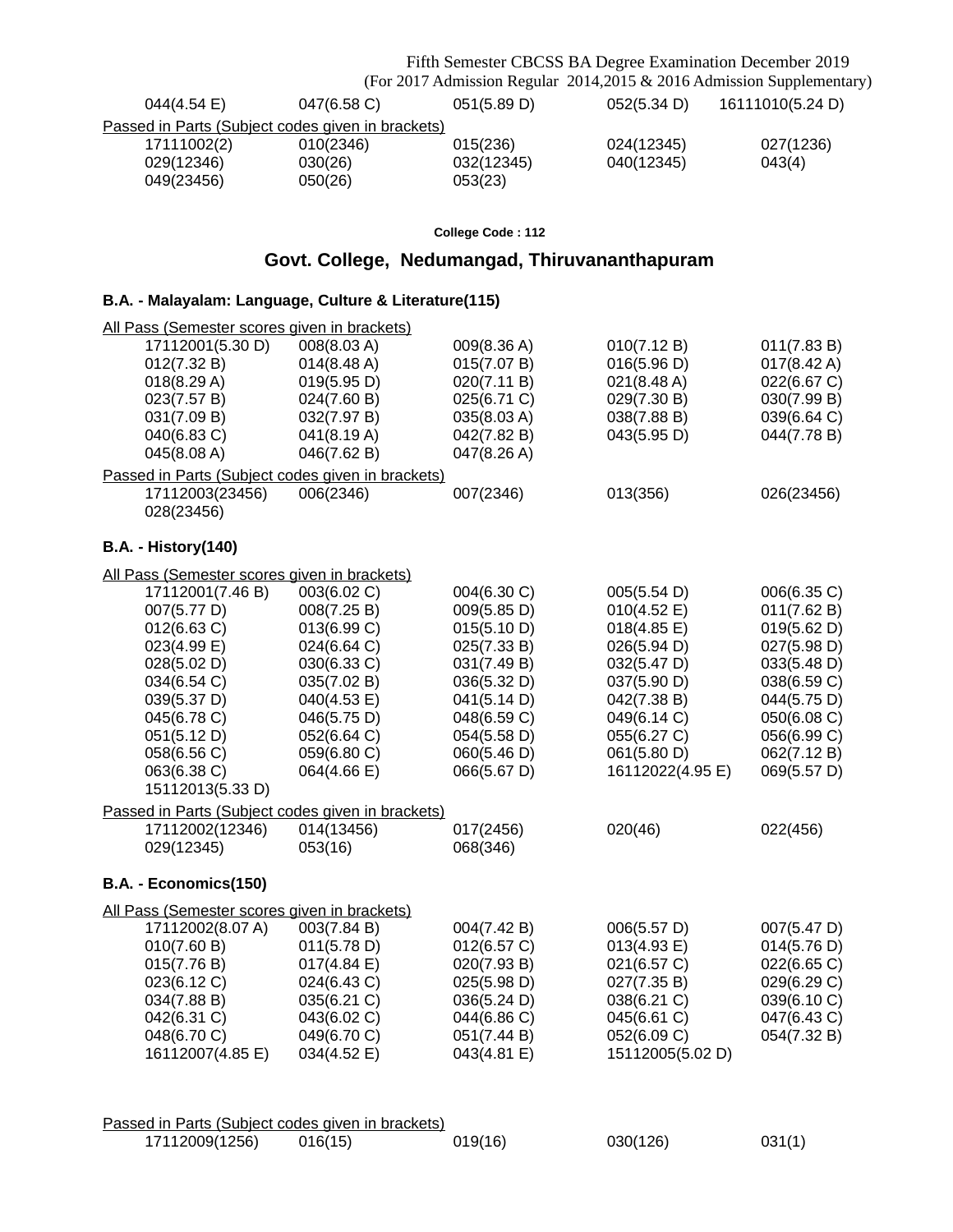|                                                |           |                          |        | Fifth Semester CBCSS BA Degree Examination December 2019              |  |
|------------------------------------------------|-----------|--------------------------|--------|-----------------------------------------------------------------------|--|
|                                                |           |                          |        | (For 2017 Admission Regular 2014,2015 & 2016 Admission Supplementary) |  |
| 032(1236)<br>15112035(1)                       | 037(3456) | 040(1246)                | 046(6) | 050(12456)                                                            |  |
|                                                |           | <b>College Code: 113</b> |        |                                                                       |  |
| Iqbal College, Peringamala, Thiruvananthapuram |           |                          |        |                                                                       |  |

### **B.A. - History(140)**

| All Pass (Semester scores given in brackets)      |                  |             |             |                  |
|---------------------------------------------------|------------------|-------------|-------------|------------------|
| 17113001(5.98 D)                                  | 002(6.29 C)      | 003(4.98 E) | 004(5.30 D) | 005(6.40 C)      |
| 006(6.10 C)                                       | 008(5.49 D)      | 013(5.11 D) | 014(6.70 C) | 015(7.58 B)      |
| 016(6.78 C)                                       | 018(7.32 B)      | 019(6.67 C) | 023(5.72 D) | 026(5.08 D)      |
| 028(7.74 B)                                       | 029(7.89 B)      | 030(6.16 C) | 034(5.43 D) | 035(7.56 B)      |
| 039(6.21 C)                                       | 042(5.53 D)      | 043(4.81 E) | 046(6.00 C) | 047(6.60 C)      |
| 050(5.02 D)                                       | 052(6.97 C)      | 054(6.28 C) | 055(5.30 D) | 057(5.16 D)      |
| 062(4.90 E)                                       | 16113007(5.03 D) | 015(5.22 D) | 050(5.68 D) | 15113002(6.57 C) |
| 14113008(5.50 D)                                  |                  |             |             |                  |
| Passed in Parts (Subject codes given in brackets) |                  |             |             |                  |
| 17113007(24)                                      | 010(124)         | 011(12456)  | 012(12345)  | 020(12456)       |
| 021(12456)                                        | 022(12456)       | 027(12456)  | 032(12345)  | 037(1246)        |
| 038(246)                                          | 041(246)         | 044(1246)   | 045(24)     | 048(12456)       |
| 049(12456)                                        | 051(2)           | 053(12456)  | 056(12456)  | 059(12456)       |
| 16113023(45)                                      | 060(6)           |             |             |                  |
| <b>ATTENDANCE SHORTAGE</b>                        |                  |             |             |                  |
| 17113025()                                        |                  |             |             |                  |

### **College Code : 114**

## **Kunjukrishna Nadar Memorial Govt. Arts & Science College, Kanjiramkulam, Thiruvananthapuram**

### **B.A. - Economics(150)**

| All Pass (Semester scores given in brackets)      |                  |             |             |                  |
|---------------------------------------------------|------------------|-------------|-------------|------------------|
| 17114001(4.64 E)                                  | 002(7.25 B)      | 003(5.83 D) | 004(5.55 D) | 005(7.32 B)      |
| 007(5.08 D)                                       | 008(6.03 C)      | 009(5.54 D) | 010(5.36 D) | 011(6.57 C)      |
| 012(6.18 C)                                       | 014(6.72 C)      | 015(5.85 D) | 016(6.50 C) | 019(5.30 D)      |
| 024(6.88 C)                                       | 027(7.07 B)      | 029(6.12 C) | 032(5.79 D) | 034(6.87 C)      |
| 035(6.63 C)                                       | 036(7.06 B)      | 037(6.55 C) | 039(4.98 E) | 047(5.40 D)      |
| 048(5.69 D)                                       | 049(5.21 D)      | 050(5.61 D) | 051(4.31 E) | 16114017(6.48 C) |
| Passed in Parts (Subject codes given in brackets) |                  |             |             |                  |
| 17114006(13456)                                   | 013(56)          | 018(16)     | 021(3)      | 022(12356)       |
| 028(136)                                          | 030(36)          | 038(136)    | 040(136)    | 041(1346)        |
| 042(36)                                           | 043(356)         | 045(6)      | 052(13)     | 053(36)          |
| 16114029(5)                                       | 032(5)           | 15114042(3) |             |                  |
| B.A. - Sociology(156)                             |                  |             |             |                  |
| All Pass (Semester scores given in brackets)      |                  |             |             |                  |
| 17114002(7.64 B)                                  | 003(7.60 B)      | 004(7.08 B) | 005(7.87 B) | 006(7.67 B)      |
| 007(7.27 B)                                       | 009(8.04 A)      | 010(7.94 B) | 011(7.92 B) | 012(7.63 B)      |
| 013(7.69 B)                                       | 016(6.50 C)      | 018(7.70 B) | 019(7.40 B) | 020(8.59 A)      |
| 023(7.67 B)                                       | 024(5.78 D)      | 025(7.30 B) | 026(7.53 B) | 027(7.16B)       |
| 028(7.03 B)                                       | 029(5.84 D)      | 030(6.20 C) | 031(5.37 D) | 033(6.99 C)      |
| 034(6.46 C)                                       | 035(6.87 C)      | 036(6.84 C) | 037(7.96 B) | 039(6.62 C)      |
| 040(6.13 C)                                       | 041(5.86 D)      | 042(5.96 D) | 044(5.31 D) | 045(8.11 A)      |
| 047(7.07 B)                                       | 048(8.24 A)      | 049(7.74 B) | 050(8.02 A) | 052(6.84 C)      |
| 053(7.32 B)                                       | 16114026(5.55 D) | 029(5.09 D) | 036(6.11 C) | 039(6.53 C)      |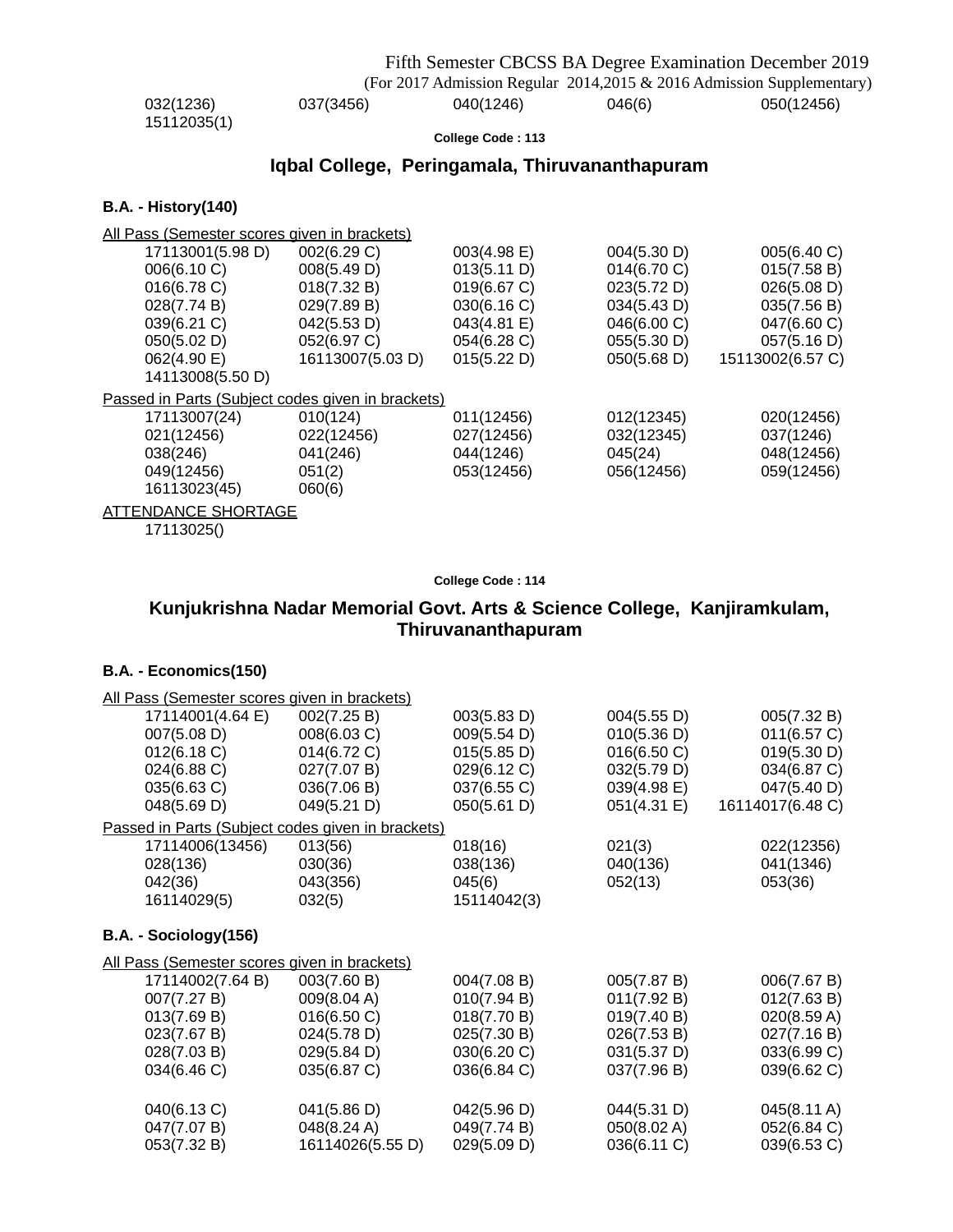| 041(5.60 D) |
|-------------|
|-------------|

| Passed in Parts (Subject codes given in brackets) |  |  |
|---------------------------------------------------|--|--|
|                                                   |  |  |

| 17114008(12345) | 014(12345) | 017(12345) | 032(125) | 038(12345) |
|-----------------|------------|------------|----------|------------|
| 043(12345)      | J46(1)     | 051(35)    |          |            |

#### **College Code : 116**

### **M M N S S College, Kottiyam, Kollam**

### **B.A. - English Language & Literature(130)**

| All Pass (Semester scores given in brackets)      |             |             |             |                  |
|---------------------------------------------------|-------------|-------------|-------------|------------------|
| 17116001(6.85 C)                                  | 002(7.78 B) | 003(4.91 E) | 004(7.36 B) | 006(5.99 D)      |
| 007(7.87 B)                                       | 009(7.82 B) | 011(6.34)   | 012(6.82 C) | 013(6.00 C)      |
| 014(7.09 B)                                       | 015(7.75 B) | 016(6.74 C) | 017(4.84 E) | 018(7.21 B)      |
| 019(7.80 B)                                       | 020(7.17 B) | 021(5.71 D) | 022(5.96 D) | 023(7.58 B)      |
| 024(7.83 B)                                       | 025(7.69 B) | 026(6.79 C) | 027(6.34 C) | 028(5.74 D)      |
| 029(6.99 C)                                       | 030(7.21 B) | 032(7.56 B) | 033(5.72 D) | 034(7.64 B)      |
| 035(7.05 B)                                       | 036(7.27 B) | 037(7.81 B) | 038(5.52 D) | 039(7.81 B)      |
| 040(7.13B)                                        | 041(6.24 C) | 042(7.21 B) | 043(7.33 B) | 044(7.75 B)      |
| 046(6.09 C)                                       | 047(7.99 B) | 048(7.84 B) | 049(7.50 B) | 050(7.77 B)      |
| 051(7.20 B)                                       | 052(7.73 B) | 053(6.97 C) | 054(6.52 C) | 055(6.05 C)      |
| 056(5.27 D)                                       | 057(5.42 D) | 058(5.74 D) | 059(8.21 A) | 061(7.95 B)      |
| 062(5.25 D)                                       | 063(5.73 D) | 064(7.87 B) | 065(7.58 B) | 16116059(4.66 E) |
| Passed in Parts (Subject codes given in brackets) |             |             |             |                  |
| 17116005(2356)                                    | 031(256)    | 045(12356)  | 060(26)     | 066(356)         |
| 067(3456)                                         | 16116032(5) | 067(5)      |             |                  |
| B.A. - Economics(150)                             |             |             |             |                  |
| All Pass (Semester scores given in brackets)      |             |             |             |                  |
| 17116001(5.73 D)                                  | 002(6.80 C) | 003(6.50 C) | 004(6.36 C) | 005(6.60 C)      |
| 008(7.59 B)                                       | 009(5.55 D) | 011(5.41 D) | 013(6.67 C) | 014(5.97 D)      |
| 015(8.41 A)                                       | 016(5.93 D) | 017(7.54 B) | 024(6.16 C) | 025(6.41 C)      |
| 026(7.09 B)                                       | 028(6.44 C) | 029(6.14 C) | 030(7.56 B) | 031(5.98 D)      |
| 032(6.39 C)                                       | 033(5.60 D) | 034(7.66 B) | 035(5.40 D) | 037(8.27 A)      |
| 038(8.56 A)                                       | 039(7.39 B) | 040(6.86 C) | 043(7.76 B) | 044(7.11 B)      |
| 045(6.84 C)                                       | 046(6.73 C) | 047(5.95 D) | 048(7.24 B) | 049(5.88 D)      |
| 050(5.32 D)                                       |             |             |             |                  |
| Passed in Parts (Subject codes given in brackets) |             |             |             |                  |
| 17116006(1256)                                    | 007(126)    | 010(6)      | 012(126)    | 020(1246)        |
| 021(1246)                                         | 022(1256)   | 023(136)    | 036(16)     | 041(12)          |

**College Code : 117**

## **Milad –E-Sherif Memorial College, Kayamkulam, Alappuzha**

#### **B.A. - Malayalam: Language, Culture & Literature(115)**

042(1256)

| All Pass (Semester scores given in brackets) |                |                       |                       |                       |
|----------------------------------------------|----------------|-----------------------|-----------------------|-----------------------|
| 17117001(5.22 D)                             | 003(7.58 B)    | 005(4.23 E)           | $006(4.88 \text{ E})$ | 008(7.05 B)           |
| 009(7.21 B)                                  | $010(6.52)$ C) | $012(4.94 \text{ E})$ | $013(8.25 \text{ A})$ | $015(8.15 \text{ A})$ |
| 016(5.24 D)                                  | 017(7.50 B)    | 018(5.52 D)           | $020(8.11 \text{ A})$ | 022(7.73 B)           |
| 023(6.17 C)                                  | 024(7.00 B)    | 025(6.71 C)           | 026(7.94 B)           | 029(5.30 D)           |
| 030(7.50 B)                                  | 031(6.07 C)    | 034(7.06 B)           | 035(7.96 B)           | 036(6.32 C)           |
| 037(6.77 C)                                  | 039(6.52 C)    | 040(7.04 B)           | 042(5.34 D)           | 043(5.70 D)           |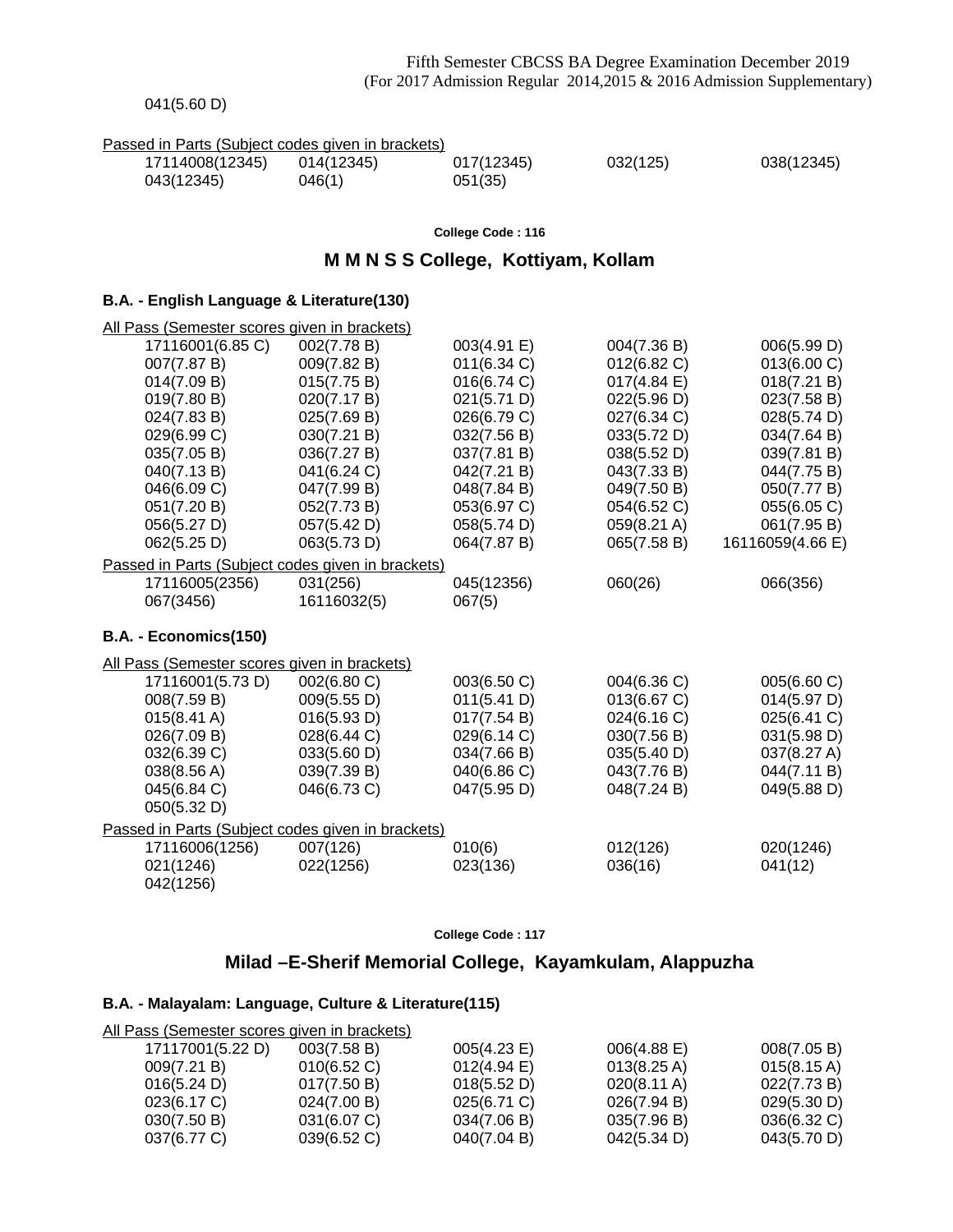| Fifth Semester CBCSS BA Degree Examination December 2019<br>(For 2017 Admission Regular 2014,2015 & 2016 Admission Supplementary) |                                                                                                                                                                                |                                                                                                                                                                   |                                                                                                                                                       |                                                                                                                                          |                                                                                                                                     |  |  |  |  |
|-----------------------------------------------------------------------------------------------------------------------------------|--------------------------------------------------------------------------------------------------------------------------------------------------------------------------------|-------------------------------------------------------------------------------------------------------------------------------------------------------------------|-------------------------------------------------------------------------------------------------------------------------------------------------------|------------------------------------------------------------------------------------------------------------------------------------------|-------------------------------------------------------------------------------------------------------------------------------------|--|--|--|--|
|                                                                                                                                   | 045(6.86 C)<br>054(7.59 B)                                                                                                                                                     | 046(7.97 B)<br>14117012(4.50 E)                                                                                                                                   | 049(6.93 C)<br>038(4.85 E)                                                                                                                            | 051(7.27 B)                                                                                                                              | 052(6.04 C)                                                                                                                         |  |  |  |  |
|                                                                                                                                   |                                                                                                                                                                                | Passed in Parts (Subject codes given in brackets)                                                                                                                 |                                                                                                                                                       |                                                                                                                                          |                                                                                                                                     |  |  |  |  |
|                                                                                                                                   | 17117004(2346)<br>038(256)                                                                                                                                                     | 007(1234)<br>048(23456)                                                                                                                                           | 019(2456)<br>050(236)                                                                                                                                 | 027(12456)                                                                                                                               | 032(1245)                                                                                                                           |  |  |  |  |
|                                                                                                                                   | B.A. - English Language & Literature(130)                                                                                                                                      |                                                                                                                                                                   |                                                                                                                                                       |                                                                                                                                          |                                                                                                                                     |  |  |  |  |
|                                                                                                                                   | All Pass (Semester scores given in brackets)                                                                                                                                   |                                                                                                                                                                   |                                                                                                                                                       |                                                                                                                                          |                                                                                                                                     |  |  |  |  |
|                                                                                                                                   | 17117002(5.66 D)<br>007(5.77 D)<br>014(6.59 C)<br>023(6.03 C)<br>032(7.64 B)<br>040(7.60 B)<br>047(5.52 D)<br>054(6.82 C)<br>014(5.17 D)<br>050(4.85 E)                        | 003(5.90 D)<br>008(6.56 C)<br>$015(4.94 \text{ E})$<br>025(6.15 C)<br>033(5.93 D)<br>041(6.52 C)<br>048(6.26 C)<br>055(6.75 C)<br>016(5.05 D)<br>15117026(4.93 E) | 004(6.77 C)<br>009(6.80 C)<br>$017(6.21)$ C)<br>027(6.14 C)<br>034(5.11 D)<br>042(5.51 D)<br>049(6.45 C)<br>057(6.34 C)<br>019(4.51 E)<br>049(5.63 D) | 005(5.42 D)<br>012(6.78 C)<br>019(6.51 C)<br>029(6.71 C)<br>037(6.78 C)<br>044(4.89 E)<br>050(6.27 C)<br>16117001(5.58 D)<br>032(5.60 D) | 006(6.00 C)<br>013(5.17 D)<br>020(6.18 C)<br>031(7.80 B)<br>039(4.71 E)<br>045(6.06 C)<br>052(6.58 C)<br>009(4.87 E)<br>046(5.13 D) |  |  |  |  |
|                                                                                                                                   | 17117001(23456)<br>046(124)                                                                                                                                                    | Passed in Parts (Subject codes given in brackets)<br>016(123)<br>051(2346)                                                                                        | 026(1235)<br>053(1246)                                                                                                                                | 036(135)<br>16117042(45)                                                                                                                 | 043(12356)                                                                                                                          |  |  |  |  |
|                                                                                                                                   | <b>Result Announced Later - CE</b><br>17117021()                                                                                                                               |                                                                                                                                                                   |                                                                                                                                                       |                                                                                                                                          |                                                                                                                                     |  |  |  |  |
|                                                                                                                                   | B.A. - Arabic Language & Literature(135)                                                                                                                                       |                                                                                                                                                                   |                                                                                                                                                       |                                                                                                                                          |                                                                                                                                     |  |  |  |  |
|                                                                                                                                   | All Pass (Semester scores given in brackets)                                                                                                                                   |                                                                                                                                                                   |                                                                                                                                                       |                                                                                                                                          |                                                                                                                                     |  |  |  |  |
|                                                                                                                                   | 17117004(8.15A)<br>014(5.81 D)<br>025(4.48 E)<br>16117013(4.54 E)                                                                                                              | 005(5.56 D)<br>016(7.75 B)<br>029(6.23 C)<br>039(5.14 D)                                                                                                          | 006(5.24 D)<br>017(5.28 D)<br>030(5.97 D)<br>15117027(4.75 E)                                                                                         | 011(6.62 C)<br>021(5.77 D)<br>033(4.85 E)                                                                                                | 013(5.74 D)<br>022(6.18 C)<br>034(6.71 C)                                                                                           |  |  |  |  |
|                                                                                                                                   |                                                                                                                                                                                | Passed in Parts (Subject codes given in brackets)                                                                                                                 |                                                                                                                                                       |                                                                                                                                          |                                                                                                                                     |  |  |  |  |
|                                                                                                                                   | 17117001(12346)<br>018(1346)<br>16117008(5)                                                                                                                                    | 007(2346)<br>019(1346)<br>15117001(3)                                                                                                                             | 008(2346)<br>020(1)<br>018(35)                                                                                                                        | 012(234)<br>031(12356)<br>030(35)                                                                                                        | 015(1356)<br>035(1356)<br>14117005(3)                                                                                               |  |  |  |  |
|                                                                                                                                   | Result Announced Later - CE<br>17117023()                                                                                                                                      |                                                                                                                                                                   |                                                                                                                                                       |                                                                                                                                          |                                                                                                                                     |  |  |  |  |
|                                                                                                                                   | <b>B.A. - History(140)</b>                                                                                                                                                     |                                                                                                                                                                   |                                                                                                                                                       |                                                                                                                                          |                                                                                                                                     |  |  |  |  |
|                                                                                                                                   |                                                                                                                                                                                |                                                                                                                                                                   |                                                                                                                                                       |                                                                                                                                          |                                                                                                                                     |  |  |  |  |
|                                                                                                                                   | All Pass (Semester scores given in brackets)<br>17117001(5.57 D)<br>010(5.73 D)<br>025(5.23 D)<br>031(6.14 C)<br>041(5.55 D)<br>051(6.67 C)<br>060(6.23 C)<br>16117008(4.37 E) | 003(5.14 D)<br>011(6.06 C)<br>026(4.90 E)<br>034(6.64 C)<br>044(5.86 D)<br>053(6.78 C)<br>061(5.04 D)<br>026(4.75 E)                                              | 004(6.53 C)<br>012(5.50 D)<br>027(5.66 D)<br>035(5.13 D)<br>045(5.09 D)<br>056(7.20 B)<br>062(5.87 D)<br>028(5.44 D)                                  | 006(6.67 C)<br>020(6.03 C)<br>028(6.26 C)<br>037(6.49 C)<br>046(6.14 C)<br>057(6.90 C)<br>066(6.12 C)<br>062(5.45 D)                     | 007(5.92 D)<br>022(5.15 D)<br>029(4.84 E)<br>038(6.22 C)<br>047(5.88 D)<br>059(6.13 C)<br>070(4.49 E)                               |  |  |  |  |
|                                                                                                                                   |                                                                                                                                                                                | Passed in Parts (Subject codes given in brackets)                                                                                                                 |                                                                                                                                                       |                                                                                                                                          |                                                                                                                                     |  |  |  |  |
|                                                                                                                                   | 17117008(2346)<br>019(12345)<br>033(1256)<br>049(23456)<br>067(23456)                                                                                                          | 013(2356)<br>023(12456)<br>036(125)<br>050(2345)<br>072(126)                                                                                                      | 015(35)<br>024(2456)<br>042(6)<br>052(25)<br>073(6)                                                                                                   | 017(256)<br>030(26)<br>043(26)<br>054(2356)<br>16117050(5)                                                                               | 018(12356)<br>032(1256)<br>048(23456)<br>065(6)<br>065(25)                                                                          |  |  |  |  |

**B.A. - Political Science(145)**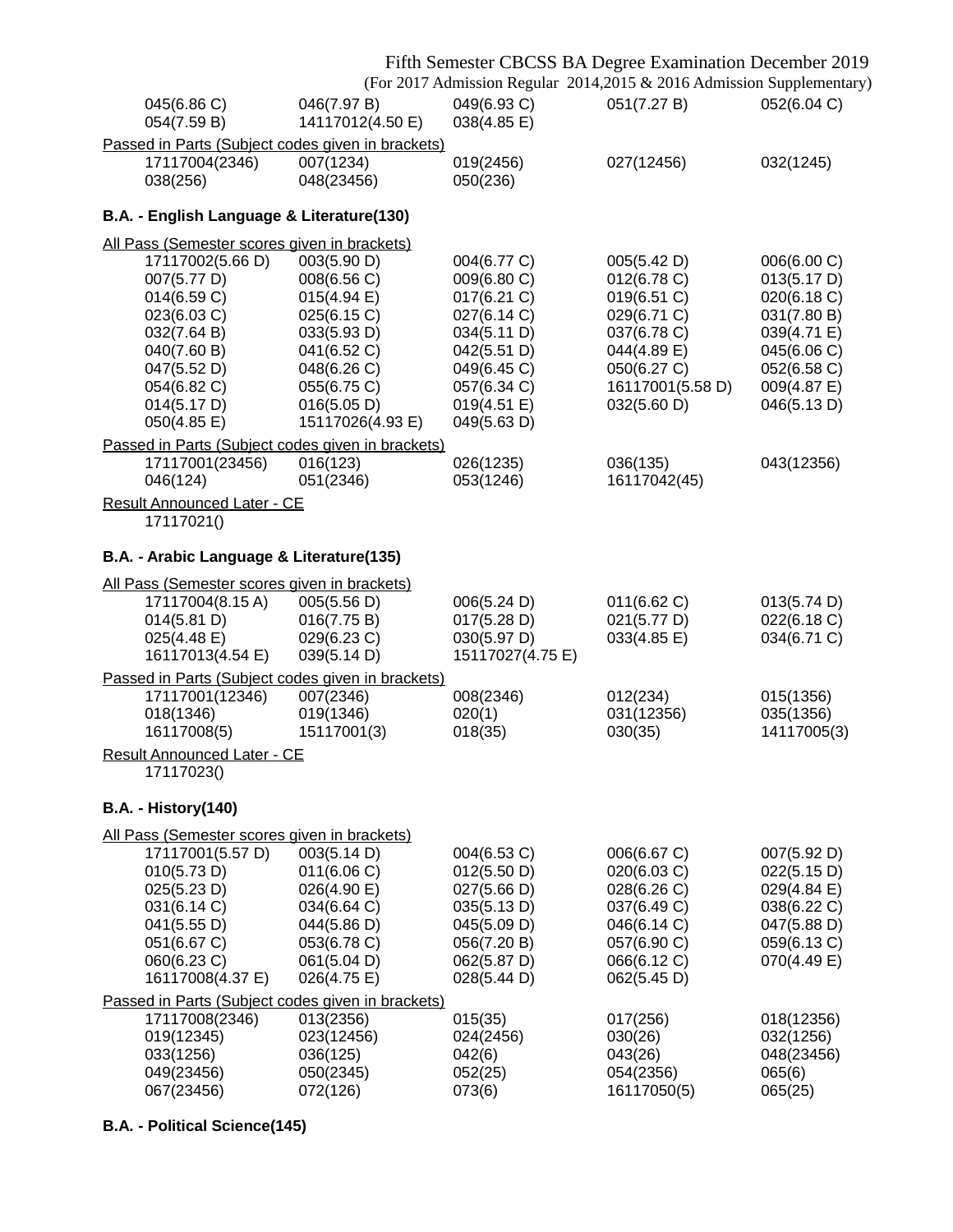Fifth Semester CBCSS BA Degree Examination December 2019 (For 2017 Admission Regular 2014,2015 & 2016 Admission Supplementary)

| All Pass (Semester scores given in brackets) |                                                   |                  |              |                  |
|----------------------------------------------|---------------------------------------------------|------------------|--------------|------------------|
| 17117002(6.68 C)                             | 004(5.00 D)                                       | 006(5.26 D)      | 007(5.29 D)  | 008(6.37 C)      |
| 011(5.19 D)                                  | 015(4.77 E)                                       | 016(4.83 E)      | 018(6.75 C)  | 019(5.64 D)      |
| 022(7.12 B)                                  | 029(5.63 D)                                       | 031(6.77 C)      | 032(7.83 B)  | 035(6.93 C)      |
| 036(5.27 D)                                  | 038(6.41 C)                                       | 040(6.89 C)      | 042(6.66 C)  | 047(5.13 D)      |
| 049(5.13 D)                                  | 050(5.57 D)                                       | 053(6.87 C)      | 054(5.30 D)  | 055(5.97 D)      |
| 057(4.94 E)                                  | 060(7.17 B)                                       | 062(7.43 B)      | 067(6.50 C)  | 070(5.57 D)      |
| 17117071(6.22 C)                             | 16117003(6.07 C)                                  | 013(4.43 E)      | 022(4.99 E)  | 15117055(5.99 D) |
|                                              | Passed in Parts (Subject codes given in brackets) |                  |              |                  |
| 17117001(12345)                              | 003(146)                                          | 009(16)          | 013(15)      | 014(6)           |
| 020(4)                                       | 021(156)                                          | 025(146)         | 033(1346)    | 058(35)          |
| 064(15)                                      | 066(135)                                          | 068(1456)        | 16117047(25) |                  |
|                                              |                                                   |                  |              |                  |
| B.A. - Economics(150)                        |                                                   |                  |              |                  |
| All Pass (Semester scores given in brackets) |                                                   |                  |              |                  |
| 17117003(5.49 D)                             | 005(5.71 D)                                       | 009(6.03 C)      | 010(6.30 C)  | 011(5.88 D)      |
| 017(5.14 D)                                  | 019(5.43 D)                                       | 020(6.25 C)      | 029(6.15 C)  | 031(5.79 D)      |
| 054(5.62 D)                                  | 058(7.38 B)                                       | 16117008(4.60 E) | 016(4.48 E)  | 15117020(5.36 D) |
| 031(4.60 E)                                  | 14117030(5.46 D)                                  |                  |              |                  |
|                                              | Passed in Parts (Subject codes given in brackets) |                  |              |                  |
| 17117002(6)                                  | 006(256)                                          | 012(146)         | 013(12456)   | 014(12456)       |
| 016(14)                                      | 018(12456)                                        | 021(16)          | 022(12456)   | 023(16)          |
| 024(1)                                       | 026(12456)                                        | 032(12456)       | 034(4)       | 036(12456)       |
| 037(12456)                                   | 039(12456)                                        | 040(1456)        | 041(1456)    | 042(12456)       |
| 045(126)                                     | 046(12456)                                        | 047(12456)       | 048(1)       | 050(1246)        |
| 051(1256)                                    | 053(146)                                          | 056(26)          | 057(1)       | 16117005(1)      |
| 009(146)                                     | 010(15)                                           | 011(2)           | 021(1)       | 022(1)           |
| 038(1456)                                    | 050(6)                                            | 056(1)           | 063(136)     | 15117013(1)      |
| 018(1)                                       | 029(13)                                           | 039(1)           | 043(1)       |                  |

**College Code : 118**

## **Mahatma Gandhi College , Kesavadasapuram, Thiruvananthapuram**

### **B.A. - Malayalam: Language, Culture & Literature(115)**

| All Pass (Semester scores given in brackets) |                                                   |             |             |             |
|----------------------------------------------|---------------------------------------------------|-------------|-------------|-------------|
| 17118001(5.47 D)                             | 003(5.85 D)                                       | 004(5.86 D) | 007(6.10 C) | 008(8.18 A) |
| 009(5.12 D)                                  | 010(6.79 C)                                       | 011(8.55 A) | 012(6.46 C) | 014(5.84 D) |
| 015(5.13 D)                                  | 016(7.09 B)                                       | 017(5.08 D) | 018(7.31 B) | 019(5.95 D) |
| 020(7.35 B)                                  | 021(8.04 A)                                       | 022(8.59 A) | 023(8.22 A) | 024(4.80 E) |
| 025(6.88 C)                                  | 026(7.57 B)                                       | 027(8.67 A) | 028(8.69 A) | 029(8.57 A) |
| 031(7.75 B)                                  | $033(8.56 \text{ A})$                             | 034(7.50 B) | 036(6.07 C) | 037(7.70 B) |
| 040(7.38 B)                                  | 042(7.73 B)                                       | 045(6.81 C) | 046(5.74 D) | 048(6.79 C) |
| 049(6.70 C)                                  | 16118004(5.80 D)                                  | 007(5.02 D) | 018(5.48 D) | 024(5.41 D) |
| 042(5.49 D)                                  | 15118020(5.12 D)                                  | 024(6.75 C) |             |             |
|                                              | Passed in Parts (Subject codes given in brackets) |             |             |             |
| 17118002(12345)<br>16118017(23456)           | 006(346)                                          | 038(5)      | 044(345)    |             |
| 029(1)                                       | 030(12345)                                        |             |             |             |
|                                              |                                                   |             |             |             |

## **B.A. - Hindi Language & Literature(125)**

| All Pass (Semester scores given in brackets) |                       |                       |                       |                |
|----------------------------------------------|-----------------------|-----------------------|-----------------------|----------------|
| 17118001(4.84 E)                             | $004(8.15 \text{ A})$ | 005(8.77 A)           | $009(6.73)$ C)        | $010(6.32)$ C) |
| $011(8.98 \text{ A})$                        | $012(9.10 A+)$        | $013(8.61 \text{ A})$ | 014(5.92 D)           | 015(5.58 D)    |
| 016(5.88 D)                                  | $017(6.70)$ C)        | $018(6.41)$ C)        | 019(7.73 B)           | 020(7.57 B)    |
| $021(8.90 \text{ A})$                        | $022(8.52 \text{ A})$ | 024(7.56 B)           | $025(8.40 \text{ A})$ | $026(9.19 A+)$ |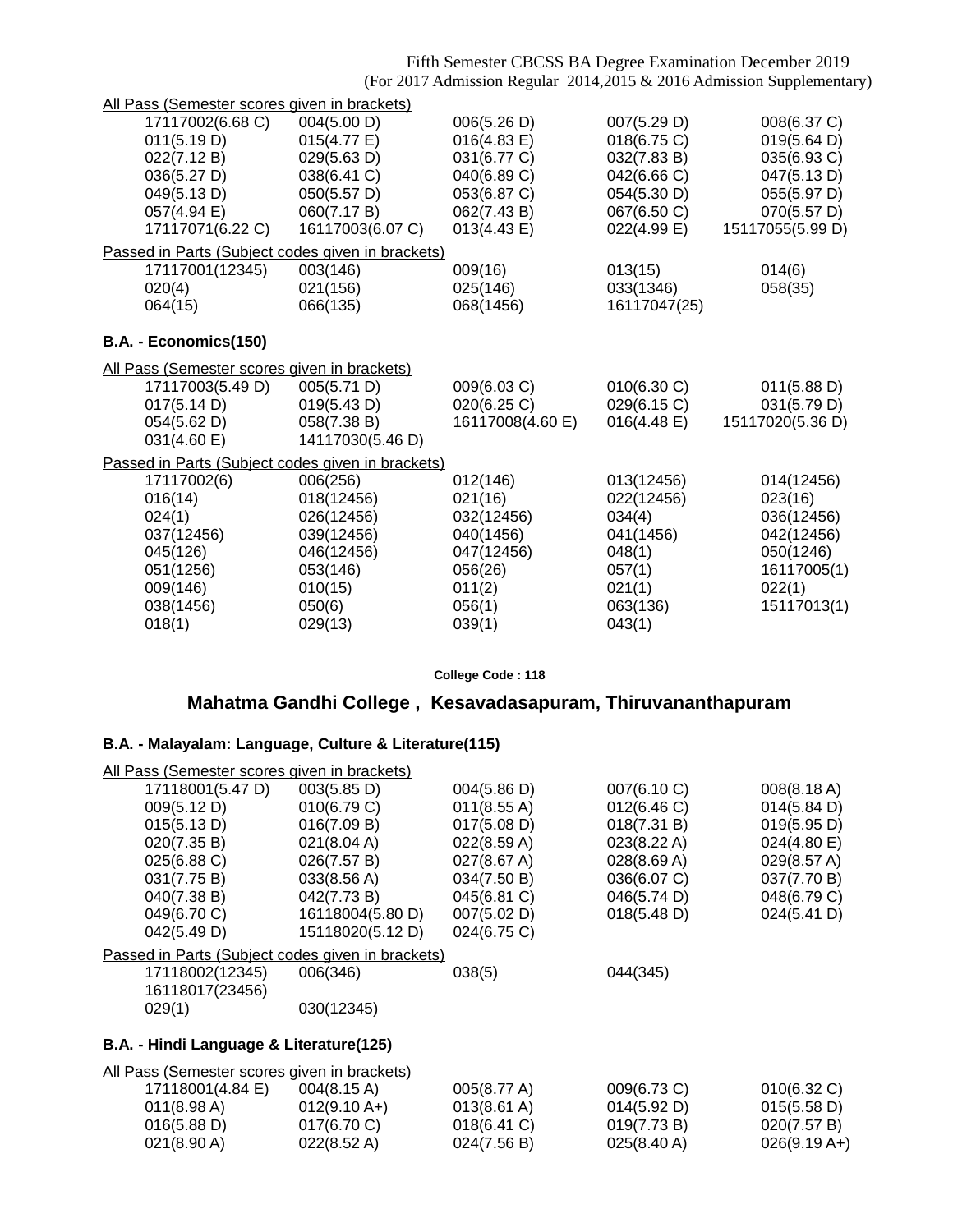### Fifth Semester CBCSS BA Degree Examination December 2019

(For 2017 Admission Regular 2014,2015 & 2016 Admission Supplementary)

| 027(8.07 A)<br>032(7.28 B)<br>041(7.33 B)<br>16118011(5.82 D)<br>010(5.13 D)                                                                                                                                           | 028(7.72 B)<br>034(7.89 B)<br>044(8.02 A)<br>037(4.63 E)                                                                                                               | 029(5.77 D)<br>036(8.10 A)<br>046(7.73 B)<br>047(5.06 D)                                                                                                          | 030(7.28 B)<br>038(8.41 A)<br>047(7.82 B)<br>15118004(4.91 E) 14118001(4.76 E)                                                                                         | 031(5.98 D)<br>039(7.29 B)<br>048(8.12 A)                                                                                                                                        |
|------------------------------------------------------------------------------------------------------------------------------------------------------------------------------------------------------------------------|------------------------------------------------------------------------------------------------------------------------------------------------------------------------|-------------------------------------------------------------------------------------------------------------------------------------------------------------------|------------------------------------------------------------------------------------------------------------------------------------------------------------------------|----------------------------------------------------------------------------------------------------------------------------------------------------------------------------------|
| 17118002(123)<br>040(1235)<br>012(34)                                                                                                                                                                                  | Passed in Parts (Subject codes given in brackets)<br>007(1)<br>045(235)<br>036(6)                                                                                      | 008(1356)<br>16118042(6)                                                                                                                                          | 033(126)<br>050(5)                                                                                                                                                     | 037(1236)<br>15118011(4)                                                                                                                                                         |
| B.A. - English Language & Literature(130)                                                                                                                                                                              |                                                                                                                                                                        |                                                                                                                                                                   |                                                                                                                                                                        |                                                                                                                                                                                  |
| All Pass (Semester scores given in brackets)<br>17118001(6.01 C)<br>008(7.28 B)<br>014(7.72 B)<br>020(7.41 B)<br>025(5.45 D)<br>031(7.40 B)                                                                            | 002(6.11 C)<br>009(7.60 B)<br>016(7.94 B)<br>021(7.63 B)<br>026(7.71 B)<br>033(7.20 B)                                                                                 | 003(6.65 C)<br>010(5.44 D)<br>017(7.32 B)<br>022(7.63 B)<br>027(8.17 A)<br>035(7.45 B)                                                                            | 004(6.25 C)<br>011(6.37 C)<br>018(7.38 B)<br>023(7.37 B)<br>028(7.40 B)<br>038(7.21 B)                                                                                 | 006(6.64 C)<br>012(7.08 B)<br>019(7.91 B)<br>024(7.89 B)<br>030(7.70 B)<br>16118021(5.18 D)                                                                                      |
|                                                                                                                                                                                                                        | Passed in Parts (Subject codes given in brackets)                                                                                                                      |                                                                                                                                                                   |                                                                                                                                                                        |                                                                                                                                                                                  |
| 17118005(12346)<br>034(1256)                                                                                                                                                                                           | 007(2456)<br>037(23456)                                                                                                                                                | 013(1356)<br>039(2)                                                                                                                                               | 015(6)<br>040(2)                                                                                                                                                       | 029(2456)                                                                                                                                                                        |
| <b>B.A. - History(140)</b>                                                                                                                                                                                             |                                                                                                                                                                        |                                                                                                                                                                   |                                                                                                                                                                        |                                                                                                                                                                                  |
| All Pass (Semester scores given in brackets)                                                                                                                                                                           |                                                                                                                                                                        |                                                                                                                                                                   |                                                                                                                                                                        |                                                                                                                                                                                  |
| 17118003(5.87 D)<br>010(8.30 A)<br>019(5.83 D)<br>027(6.78 C)<br>038(5.41 D)<br>017(4.75 E)                                                                                                                            | 004(5.67 D)<br>014(5.60 D)<br>021(6.95 C)<br>029(5.28 D)<br>039(6.76 C)<br>041(5.36 D)                                                                                 | 005(4.94 E)<br>015(4.65)<br>022(6.37 C)<br>033(4.98 E)<br>040(6.24 C)                                                                                             | 006(6.38 C)<br>016(5.53 D)<br>023(5.66 D)<br>034(5.80 D)<br>042(7.51 B)                                                                                                | 009(4.95 E)<br>018(6.28 C)<br>024(5.45 D)<br>036(5.96 D)<br>16118016(4.93 E)                                                                                                     |
|                                                                                                                                                                                                                        | Passed in Parts (Subject codes given in brackets)                                                                                                                      |                                                                                                                                                                   |                                                                                                                                                                        |                                                                                                                                                                                  |
| 17118001(136)<br>013(2456)<br>032(23456)<br>15118001(6)                                                                                                                                                                | 002(3)<br>017(6)<br>035(124)                                                                                                                                           | 007(26)<br>025(6)<br>037(46)                                                                                                                                      | 008(1236)<br>028(4)<br>043(234)                                                                                                                                        | 011(6)<br>031(246)<br>044(24)                                                                                                                                                    |
| B.A. - Economics(150)                                                                                                                                                                                                  |                                                                                                                                                                        |                                                                                                                                                                   |                                                                                                                                                                        |                                                                                                                                                                                  |
| All Pass (Semester scores given in brackets)<br>17118001(6.66 C)<br>008(6.68 C)<br>013(6.70 C)<br>018(7.33 B)<br>028(7.65 B)<br>037(4.67 E)<br>044(7.24 B)<br>050(6.38 C)<br>059(6.77 C)<br>068(4.84 E)<br>064(4.14 E) | 004(8.07 A)<br>009(5.42 D)<br>014(5.66 D)<br>019(5.82 D)<br>030(7.66 B)<br>040(6.92 C)<br>045(5.45 D)<br>053(6.81 C)<br>060(6.13 C)<br>069(6.45 C)<br>15118035(4.86 E) | 005(5.08 D)<br>010(6.35 C)<br>015(6.07 C)<br>020(5.21 D)<br>034(6.37 C)<br>041(4.69 E)<br>046(6.79 C)<br>054(5.24 D)<br>063(6.15 C)<br>071(8.36 A)<br>043(5.54 D) | 006(6.46 C)<br>011(5.26 D)<br>016(6.48 C)<br>021(4.39 E)<br>035(7.42 B)<br>042(6.62 C)<br>047(6.94 C)<br>055(6.99 C)<br>064(6.11 C)<br>16118023(5.18 D)<br>069(4.46 E) | 007(5.43 D)<br>$012(8.61 \text{ A})$<br>017(5.57 D)<br>022(6.82 C)<br>036(6.60 C)<br>043(5.34 D)<br>049(7.85 B)<br>058(5.38 D)<br>065(5.77 D)<br>051(5.38 D)<br>14118029(4.92 E) |
| 17118002(126)                                                                                                                                                                                                          | Passed in Parts (Subject codes given in brackets)<br>023(1246)                                                                                                         | 024(6)                                                                                                                                                            | 025(1246)                                                                                                                                                              | 026(16)                                                                                                                                                                          |
| 027(1256)<br>039(2)<br>057(12456)                                                                                                                                                                                      | 029(12456)<br>048(16)<br>066(12456)                                                                                                                                    | 031(126)<br>051(126)<br>067(126)                                                                                                                                  | 032(1256)<br>052(16)<br>16118037(1)                                                                                                                                    | 038(6)<br>056(12)                                                                                                                                                                |

## **B.A. - Sociology(156)**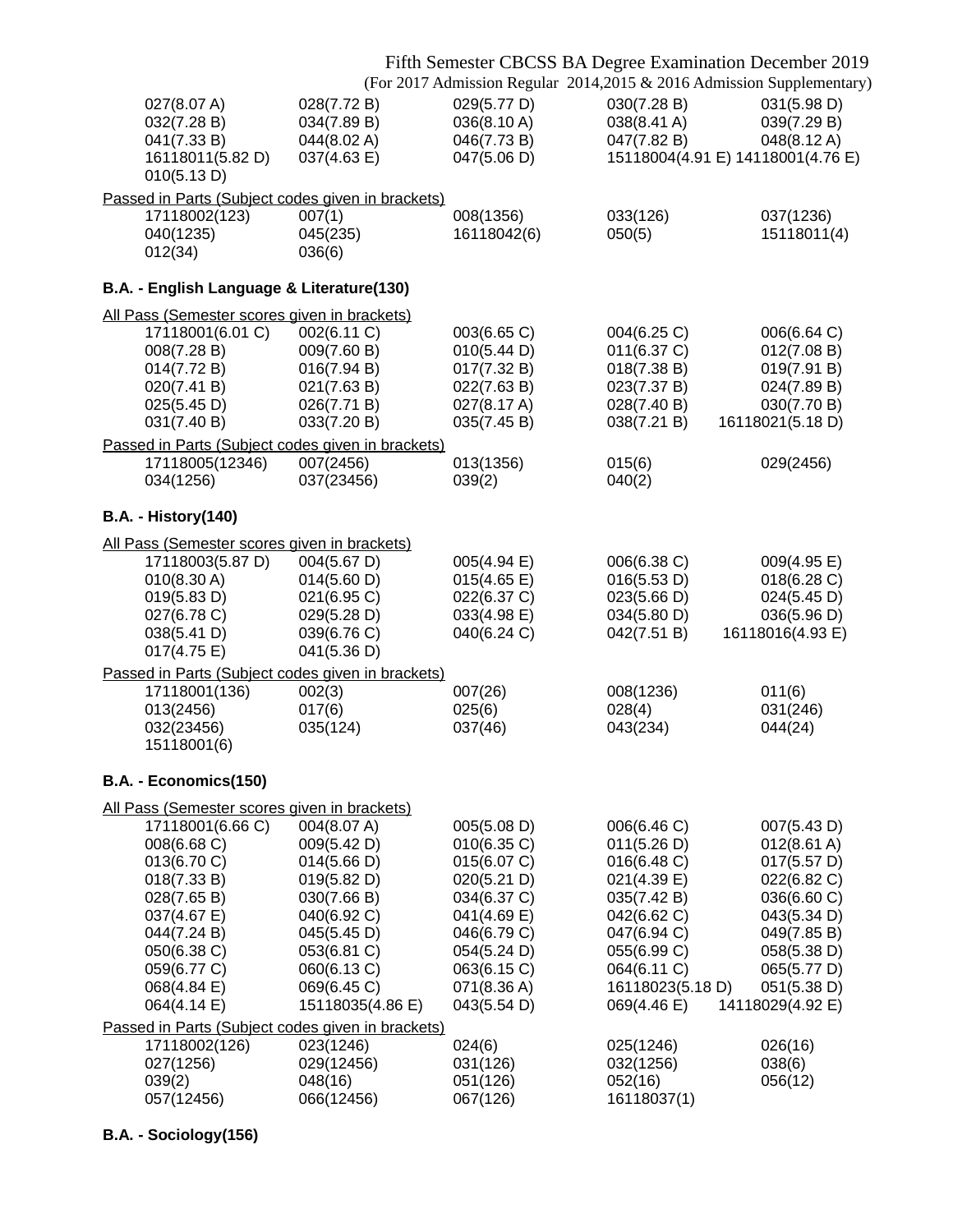Fifth Semester CBCSS BA Degree Examination December 2019 (For 2017 Admission Regular 2014,2015 & 2016 Admission Supplementary)

| All Pass (Semester scores given in brackets)      |                       |             |                |             |  |  |
|---------------------------------------------------|-----------------------|-------------|----------------|-------------|--|--|
| 17118001(8.54 A)                                  | $002(8.40 \text{ A})$ | 004(7.00 B) | 005(7.66 B)    | 007(6.87 C) |  |  |
| 009(5.79 D)                                       | 010(7.07 B)           | 011(6.40 C) | 012(6.69 C)    | 013(6.74 C) |  |  |
| $014(6.44)$ C)                                    | 015(6.54)             | 016(6.12 C) | 017(7.59 B)    | 018(7.85 B) |  |  |
| 020(7.54 B)                                       | 021(5.11 D)           | 022(7.91 B) | $023(9.09 A+)$ | 024(8.30 A) |  |  |
| 026(5.82 D)                                       | 027(6.69 C)           | 028(7.61 B) | 031(6.93 C)    | 032(7.40 B) |  |  |
| 033(6.81 C)                                       | $034(8.44 \text{ A})$ | 035(8.08 A) | 036(6.53 C)    | 037(6.96 C) |  |  |
| 038(6.74 C)                                       | 040(6.91 C)           | 041(7.51 B) | 042(7.17 B)    | 043(7.39 B) |  |  |
| 044(6.07 C)                                       | 045(6.48 C)           | 047(7.79 B) | 049(7.01 B)    | 050(8.49 A) |  |  |
| 051(6.51 C)                                       | 16118003(7.16 B)      | 043(6.78 C) |                |             |  |  |
| Passed in Parts (Subject codes given in brackets) |                       |             |                |             |  |  |
| 17118003(16)                                      | 008(16)               | 025(1346)   | 029(16)        | 030(13456)  |  |  |
|                                                   |                       |             |                |             |  |  |

**College Code : 119**

## **Mannaniya College Of Arts And Science, Pangode, Thiruvananthapuram**

### **B.A. - Islamic History(141)**

| All Pass (Semester scores given in brackets)      |             |             |                  |             |  |  |
|---------------------------------------------------|-------------|-------------|------------------|-------------|--|--|
| 17119002(7.93 B)                                  | 003(7.47 B) | 004(5.74 D) | $006(4.68)$ E)   | 009(6.75 C) |  |  |
| 013(4.76 E)                                       | 014(6.77 C) | 015(6.48 C) | 016(6.73 C)      | 017(6.39 C) |  |  |
| 019(7.17 B)                                       | 020(7.68 B) | 021(6.62 C) | 024(5.30 D)      | 025(5.75 D) |  |  |
| $027(4.69)$ E)                                    | 028(7.72 B) | 031(4.76 E) | 032(5.31 D)      | 033(7.02 B) |  |  |
| 034(7.44 B)                                       | 035(7.53 B) | 036(5.47 D) | 037(8.29 A)      | 038(6.49 C) |  |  |
| 039(6.45 C)                                       | 040(6.64 C) | 042(5.38 D) | 043(7.14 B)      | 044(5.66 D) |  |  |
| 046(7.00 B)                                       | 047(6.61 C) | 048(5.46 D) | 16119018(5.78 D) |             |  |  |
| Passed in Parts (Subject codes given in brackets) |             |             |                  |             |  |  |
| 17119007(1346)                                    | 010(4)      | 011(146)    | 012(2346)        | 026(4)      |  |  |
|                                                   |             |             |                  |             |  |  |

**College Code : 121**

## **H.H.M.S.P.B. N.S.S. College for Women, Neeramankara, Thiruvananthapuram**

### **B.A. - Philosophy(105)**

| All Pass (Semester scores given in brackets)      |                       |                  |             |             |  |  |
|---------------------------------------------------|-----------------------|------------------|-------------|-------------|--|--|
| 17121001(8.22 A)                                  | 002(6.40 C)           | 003(5.24 D)      | 004(7.26 B) | 005(4.83 E) |  |  |
| 006(6.91 C)                                       | 007(6.63 C)           | 008(6.73 C)      | 009(6.92 C) | 010(6.13 C) |  |  |
| 011(7.52 B)                                       | 012(7.68 B)           | 013(7.55 B)      | 014(6.08)   | 015(5.36 D) |  |  |
| 016(5.86 D)                                       | 018(7.13 B)           | 019(5.22 D)      | 020(7.97 B) | 021(7.05 B) |  |  |
| 023(5.52 D)                                       | 025(5.87 D)           | 026(7.71 B)      | 027(5.22 D) | 029(7.26 B) |  |  |
| 031(6.35 C)                                       | 032(7.13 B)           | 034(7.69 B)      | 035(6.89 C) | 036(7.98 B) |  |  |
| 038(6.61 C)                                       | $040(4.64 \text{ E})$ | 041(5.57 D)      | 045(5.54 D) | 046(7.12 B) |  |  |
| 047(6.13 C)                                       | 16121024(5.04 D)      | 032(4.67 E)      | 036(6.11 C) | 038(5.26 D) |  |  |
| 040(5.13 D)                                       | 15121007(4.85 E)      | 14121039(4.19 E) |             |             |  |  |
| Passed in Parts (Subject codes given in brackets) |                       |                  |             |             |  |  |
| 17121017(2356)                                    | 022(2356)             | 024(1256)        | 028(256)    | 030(1256)   |  |  |
| 039(12356)                                        | 042(2356)             | 043(2356)        | 044(12356)  |             |  |  |
|                                                   |                       |                  |             |             |  |  |

### **B.A. - Malayalam: Language, Culture & Literature(115)**

| All Pass (Semester scores given in brackets) |             |             |             |             |
|----------------------------------------------|-------------|-------------|-------------|-------------|
| 17121001(7.29 B)                             | 002(5.55 D) | 003(7.73 B) | 004(6.86 C) | 005(7.92 B) |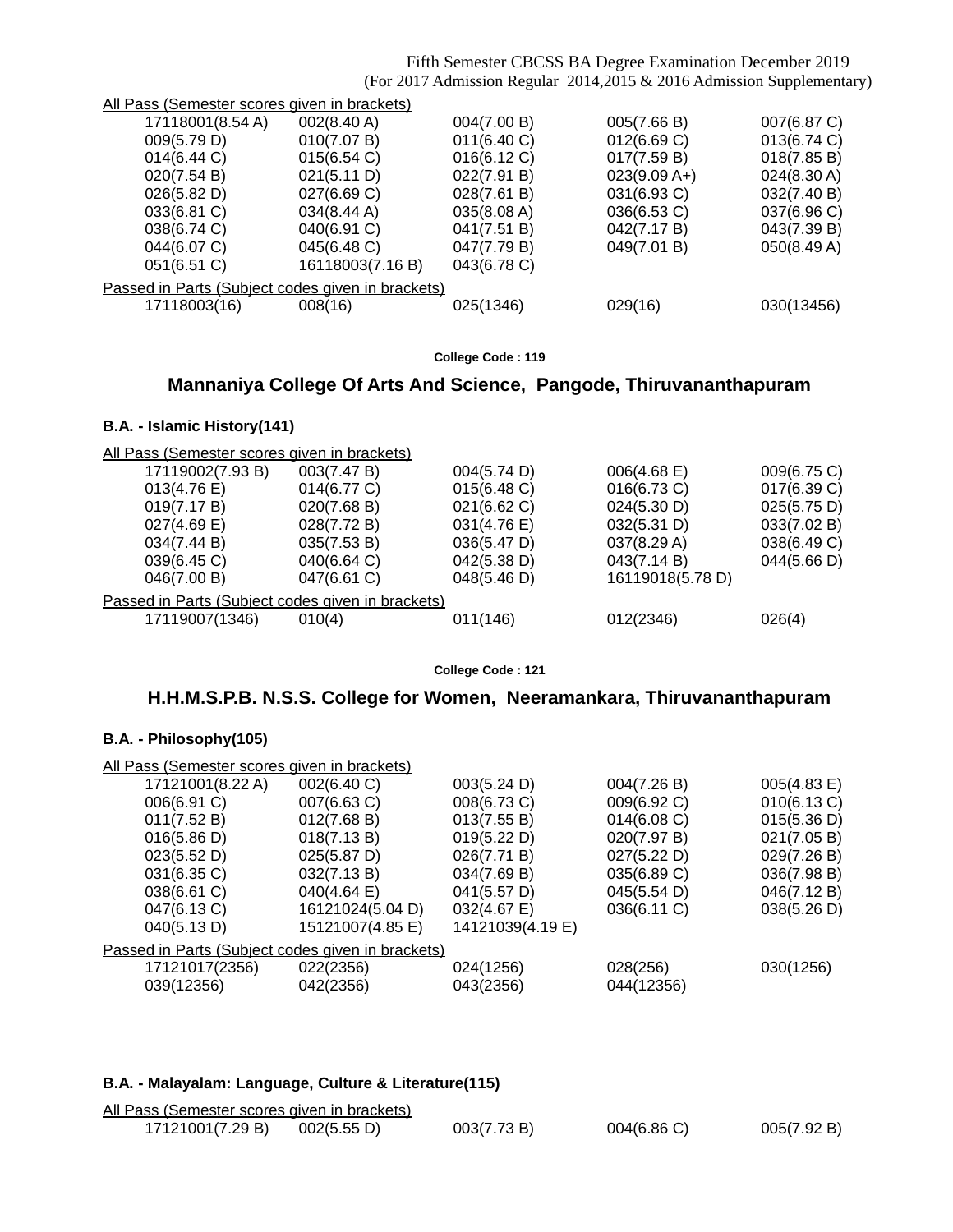### Fifth Semester CBCSS BA Degree Examination December 2019

(For 2017 Admission Regular 2014,2015 & 2016 Admission Supplementary)

|                                              |                                                   |                  | (TVI 2017) Admission Regular 2014,2019 & 2010 Admission Supplementa |             |  |
|----------------------------------------------|---------------------------------------------------|------------------|---------------------------------------------------------------------|-------------|--|
| 006(7.19 B)                                  | 007(7.56 B)                                       | 008(6.20 C)      | 009(6.66 C)                                                         | 010(8.01 A) |  |
| 011(7.55 B)                                  | 012(6.50 C)                                       | 013(7.48 B)      | 015(7.03 B)                                                         | 017(7.66 B) |  |
| 018(6.97 C)                                  | 019(7.68 B)                                       | 020(7.69 B)      | 021(6.18 C)                                                         | 023(7.21 B) |  |
| 024(8.10 A)                                  | 028(6.75 C)                                       | 030(7.33 B)      | 031(7.33 B)                                                         | 032(7.63 B) |  |
| 033(6.68 C)                                  | 034(7.36 B)                                       | 036(7.14 B)      | 037(6.08 C)                                                         | 038(6.50 C) |  |
|                                              |                                                   |                  |                                                                     |             |  |
| 039(6.73 C)                                  | 040(8.12 A)                                       | 041(7.30 B)      | 042(6.28 C)                                                         | 043(7.76 B) |  |
| 044(7.21 B)                                  | 045(6.04 C)                                       | 046(6.51 C)      | 047(5.94 D)                                                         | 048(5.46 D) |  |
| 049(7.48 B)                                  | 050(7.08 B)                                       | 16121005(7.94 B) | 044(6.73 C)                                                         |             |  |
|                                              | Passed in Parts (Subject codes given in brackets) |                  |                                                                     |             |  |
| 17121022(2346)                               | 025(23456)                                        | 026(12345)       | 035(23456)                                                          |             |  |
|                                              |                                                   |                  |                                                                     |             |  |
| B.A. - Hindi Language & Literature(125)      |                                                   |                  |                                                                     |             |  |
| All Pass (Semester scores given in brackets) |                                                   |                  |                                                                     |             |  |
| 17121001(6.95 C)                             | 003(7.05 B)                                       | 004(6.71 C)      | 005(8.60 A)                                                         | 006(6.79 C) |  |
| 007(8.44 A)                                  | 008(4.87 E)                                       | 009(7.19 B)      | 011(8.28 A)                                                         | 012(6.12 C) |  |
| 013(8.24 A)                                  | 014(7.69 B)                                       | 016(7.47 B)      | 017(7.96 B)                                                         | 018(7.09 B) |  |
|                                              |                                                   |                  |                                                                     | 024(6.50 C) |  |
| 019(7.50 B)                                  | 020(7.11 B)                                       | 022(7.45 B)      | 023(6.39 C)                                                         |             |  |
| 17121025(7.85 B)                             | 027(7.24 B)                                       | 028(6.80 C)      | 029(5.97 D)                                                         | 030(7.90 B) |  |
| 031(7.00 B)                                  | 032(6.01 C)                                       | 033(7.80 B)      | 034(8.30 A)                                                         | 035(6.65 C) |  |
| 037(5.76 D)                                  | 038(6.27 C)                                       | 039(6.84 C)      | 040(6.10 C)                                                         | 041(8.24 A) |  |
| 042(8.20 A)                                  | 043(7.46 B)                                       | 044(6.88 C)      | 045(8.72 A)                                                         | 046(7.04 B) |  |
| 047(7.44 B)                                  | 048(7.11 B)                                       | 16121017(5.99 D) | 15121030(5.90 D)                                                    |             |  |
|                                              |                                                   |                  |                                                                     |             |  |
|                                              | Passed in Parts (Subject codes given in brackets) |                  |                                                                     |             |  |
| 17121002(12345)                              | 015(12345)                                        | 036(12356)       |                                                                     |             |  |
|                                              |                                                   |                  |                                                                     |             |  |
| B.A. - English Language & Literature(130)    |                                                   |                  |                                                                     |             |  |
| All Pass (Semester scores given in brackets) |                                                   |                  |                                                                     |             |  |
| 17121001(7.02 B)                             |                                                   | 004(6.38 C)      |                                                                     |             |  |
|                                              | 002(7.14 B)                                       |                  | 005(7.71 B)                                                         | 006(7.06 B) |  |
| 007(7.93 B)                                  | 008(7.14 B)                                       | 009(7.67 B)      | 010(7.68 B)                                                         | 011(7.29 B) |  |
| 012(7.38 B)                                  | 013(6.60 C)                                       | 015(7.31 B)      | 016(6.64 C)                                                         | 017(7.81 B) |  |
| 018(7.07 B)                                  | 019(7.92 B)                                       | 020(7.79 B)      | 021(7.12 B)                                                         | 022(6.96 C) |  |
| 023(6.33 C)                                  | 024(6.88 C)                                       | 025(5.04 D)      | 026(7.74 B)                                                         | 028(6.93 C) |  |
| 029(7.42 B)                                  | 031(7.23 B)                                       | 032(7.01 B)      | 033(5.70 D)                                                         | 035(6.01 C) |  |
| 036(7.22 B)                                  | 037(7.74 B)                                       | 039(7.54 B)      | 040(6.98 C)                                                         | 042(5.93 D) |  |
|                                              |                                                   |                  |                                                                     |             |  |
|                                              | Passed in Parts (Subject codes given in brackets) |                  |                                                                     |             |  |
| 17121003(23456)                              | 014(2356)                                         | 038(12356)       | 15121038(1)                                                         | 14121032(6) |  |
| 036(6)                                       |                                                   |                  |                                                                     |             |  |
|                                              |                                                   |                  |                                                                     |             |  |
| <b>B.A. - History(140)</b>                   |                                                   |                  |                                                                     |             |  |
| All Pass (Semester scores given in brackets) |                                                   |                  |                                                                     |             |  |
| 17121001(6.76 C)                             | 002(6.24 C)                                       | 003(6.80 C)      | 004(6.56 C)                                                         | 005(5.78 D) |  |
| 006(6.78 C)                                  | 007(5.28 D)                                       | 008(6.22 C)      | 009(5.71 D)                                                         | 010(5.97 D) |  |
|                                              |                                                   |                  |                                                                     |             |  |
| 011(6.92 C)                                  | 012(6.66 C)                                       | 013(7.25 B)      | 014(7.30 B)                                                         | 016(7.05 B) |  |
| 017(5.74 D)                                  | 018(6.69 C)                                       | 019(6.34 C)      | 020(7.57 B)                                                         | 021(6.13 C) |  |
| 022(4.60 E)                                  | 023(5.82 D)                                       | 024(5.13 D)      | 026(5.79 D)                                                         | 028(5.54 D) |  |
| 029(7.21 B)                                  | 030(5.93 D)                                       | 031(5.96 D)      | 032(5.98 D)                                                         | 033(6.24 C) |  |
| 034(6.13 C)                                  | 035(5.66 D)                                       | 036(7.14 B)      | 037(6.37 C)                                                         | 040(5.46 D) |  |
| 043(6.41 C)                                  | 044(7.00 B)                                       | 045(5.63 D)      | 047(7.47 B)                                                         | 048(6.33 C) |  |
| 049(7.87 B)                                  | 050(6.96 C)                                       | 052(5.46 D)      | 053(6.28 C)                                                         | 054(6.74 C) |  |
| 056(7.44 B)                                  | 057(6.32 C)                                       | 058(6.43 C)      | 060(5.77 D)                                                         | 061(6.29 C) |  |
|                                              |                                                   |                  |                                                                     |             |  |
| 062(6.52 C)                                  | 063(6.99 C)                                       | 16121002(5.39 D) | 041(5.32 D)                                                         | 042(5.91 D) |  |
| 047(5.03 D)                                  | 060(4.49 E)                                       | 15121036(5.49 D) | 045(6.42 C)                                                         |             |  |
|                                              |                                                   |                  |                                                                     |             |  |
|                                              | Passed in Parts (Subject codes given in brackets) |                  |                                                                     |             |  |
| 17121038(256)                                | 046(5)                                            | 051(245)         | 16121001(2)                                                         | 025(235)    |  |
|                                              |                                                   |                  |                                                                     |             |  |
| 056(23)                                      | 14121001(6)                                       |                  |                                                                     |             |  |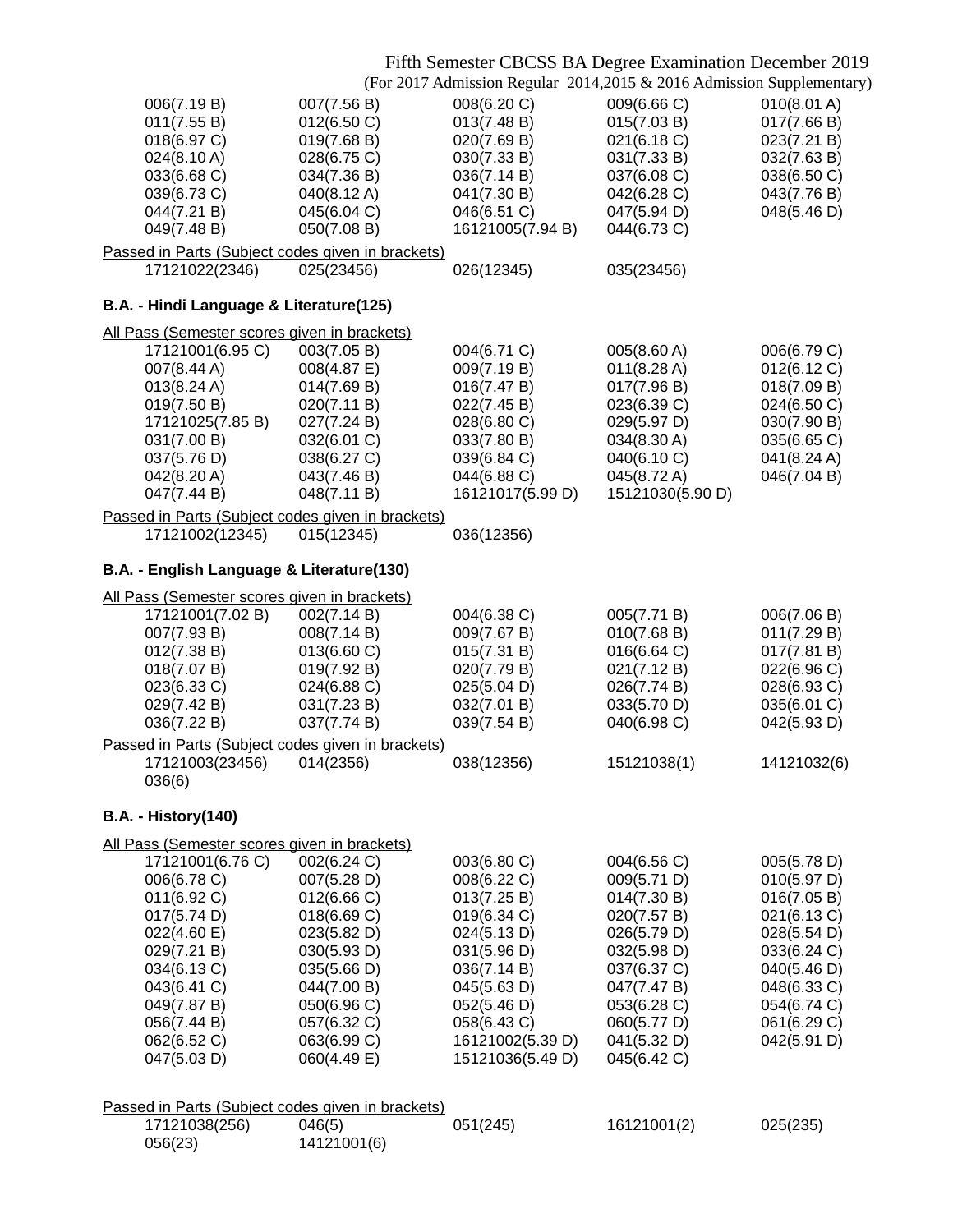### **B.A. - Economics(150)**

| All Pass (Semester scores given in brackets)      |             |             |             |                  |
|---------------------------------------------------|-------------|-------------|-------------|------------------|
| 17121001(5.01 D)                                  | 002(7.02 B) | 003(5.86 D) | 004(6.07 C) | 005(6.91 C)      |
| 007(6.69 C)                                       | 008(6.58 C) | 009(7.19 B) | 010(7.61 B) | 011(6.70 C)      |
| 013(6.62 C)                                       | 014(7.49 B) | 015(4.90 E) | 016(4.98 E) | 017(4.76 E)      |
| 018(7.50 B)                                       | 019(5.41 D) | 021(5.67 D) | 022(6.36 C) | 023(7.09 B)      |
| 025(6.96 C)                                       | 026(6.85 C) | 027(6.59 C) | 028(5.09 D) | 029(5.39 D)      |
| 030(7.09 B)                                       | 031(5.56 D) | 032(7.67 B) | 033(5.84 D) | 035(6.63 C)      |
| 036(5.34 D)                                       | 037(7.93 B) | 038(5.46 D) | 039(7.29 B) | 040(7.81 B)      |
| 041(8.29 A)                                       | 042(7.61 B) | 043(6.90 C) | 044(7.92 B) | 045(7.99 B)      |
| 046(6.66 C)                                       | 047(7.46 B) | 048(6.96 C) | 049(7.11 B) | 050(7.08 B)      |
| 051(7.49 B)                                       | 052(7.46 B) | 053(7.72 B) | 055(8.50 A) | 056(6.41 C)      |
| 057(8.03 A)                                       | 058(8.08 A) | 059(5.14 D) | 060(6.60 C) | 062(6.15 C)      |
| 063(7.73 B)                                       | 064(6.83 C) | 065(7.16 B) | 067(5.58 D) | 069(7.80 B)      |
| 16121055(5.07 D)                                  | 059(5.49 D) |             |             |                  |
| Passed in Parts (Subject codes given in brackets) |             |             |             |                  |
| 17121012(6)                                       | 024(16)     | 034(6)      | 054(1256)   | 061(136)         |
| 066(12346)                                        | 070(16)     | 071(15)     | 15121029(6) |                  |
|                                                   |             |             |             |                  |
|                                                   |             |             |             |                  |
| <b>B.A. - Music(158)</b>                          |             |             |             |                  |
| All Pass (Semester scores given in brackets)      |             |             |             |                  |
| 17121002(6.76 C)                                  | 003(6.65 C) | 004(6.79 C) | 005(8.40 A) | 006(5.87 D)      |
| 009(5.56 D)                                       | 010(6.59 C) | 011(6.50 C) | 012(5.88 D) | 16121008(5.69 D) |
| 14121002(5.92 D)                                  |             |             |             |                  |
| Passed in Parts (Subject codes given in brackets) |             |             |             |                  |
| 17121001(12346)                                   | 16121004(4) |             |             |                  |
|                                                   |             |             |             |                  |

**College Code : 122**

## **N S S College, Cherthala, Alappuzha**

## **B.A. - Malayalam: Language, Culture & Literature(115)**

| All Pass (Semester scores given in brackets)        |                                           |             |                  |                  |  |  |  |
|-----------------------------------------------------|-------------------------------------------|-------------|------------------|------------------|--|--|--|
| 17122002(5.97 D)                                    | 003(6.47 C)                               | 006(5.11 D) | 007(6.59 C)      | 010(7.83 B)      |  |  |  |
| 011(7.81 B)                                         | 012(7.33 B)                               | 015(6.07 C) | 016(7.41 B)      | 019(6.13 C)      |  |  |  |
| 020(6.57 C)                                         | 023(8.11 A)                               | 027(7.42 B) | 029(6.23 C)      | 16122021(5.61 D) |  |  |  |
| Passed in Parts (Subject codes given in brackets)   |                                           |             |                  |                  |  |  |  |
| 17122004(2)                                         | 005(245)                                  | 008(23456)  | 014(12345)       | 021(12345)       |  |  |  |
| 024(245)                                            | 026(12345)                                |             |                  |                  |  |  |  |
|                                                     | B.A. - English Language & Literature(130) |             |                  |                  |  |  |  |
|                                                     |                                           |             |                  |                  |  |  |  |
| <u>All Pass (Semester scores given in brackets)</u> |                                           |             |                  |                  |  |  |  |
| 17122001(7.69 B)                                    | 002(5.07 D)                               | 003(7.70 B) | 004(7.77 B)      | 005(7.46 B)      |  |  |  |
| 006(4.84 E)                                         | 009(7.51 B)                               | 010(5.45 D) | 016(4.33 E)      | 018(5.80 D)      |  |  |  |
| $019(4.82 \text{ E})$                               | 021(6.00 C)                               | 022(6.48 C) | 025(5.48 D)      | 027(5.88 D)      |  |  |  |
| 030(7.45 B)                                         | 031(5.71 D)                               | 032(7.12 B) | 037(6.09 C)      | 039(5.08 D)      |  |  |  |
| 16122008(4.17 E)                                    | 016(4.00 E)                               | 032(5.04 D) | 037(4.76 E)      | 040(4.57 E)      |  |  |  |
| 045(5.50 D)                                         | 15122011(4.80 E)                          | 036(5.49 D) | 14122030(4.75 E) |                  |  |  |  |
|                                                     |                                           |             |                  |                  |  |  |  |
| Passed in Parts (Subject codes given in brackets)   |                                           |             |                  |                  |  |  |  |
| 17122008(2356)                                      | 011(256)                                  | 012(2)      | 013(1235)        | 020(12356)       |  |  |  |
| 023(6)                                              | 024(6)                                    | 026(12356)  | 033(2345)        | 035(36)          |  |  |  |
| 036(36)                                             | 16122013(35)                              |             |                  |                  |  |  |  |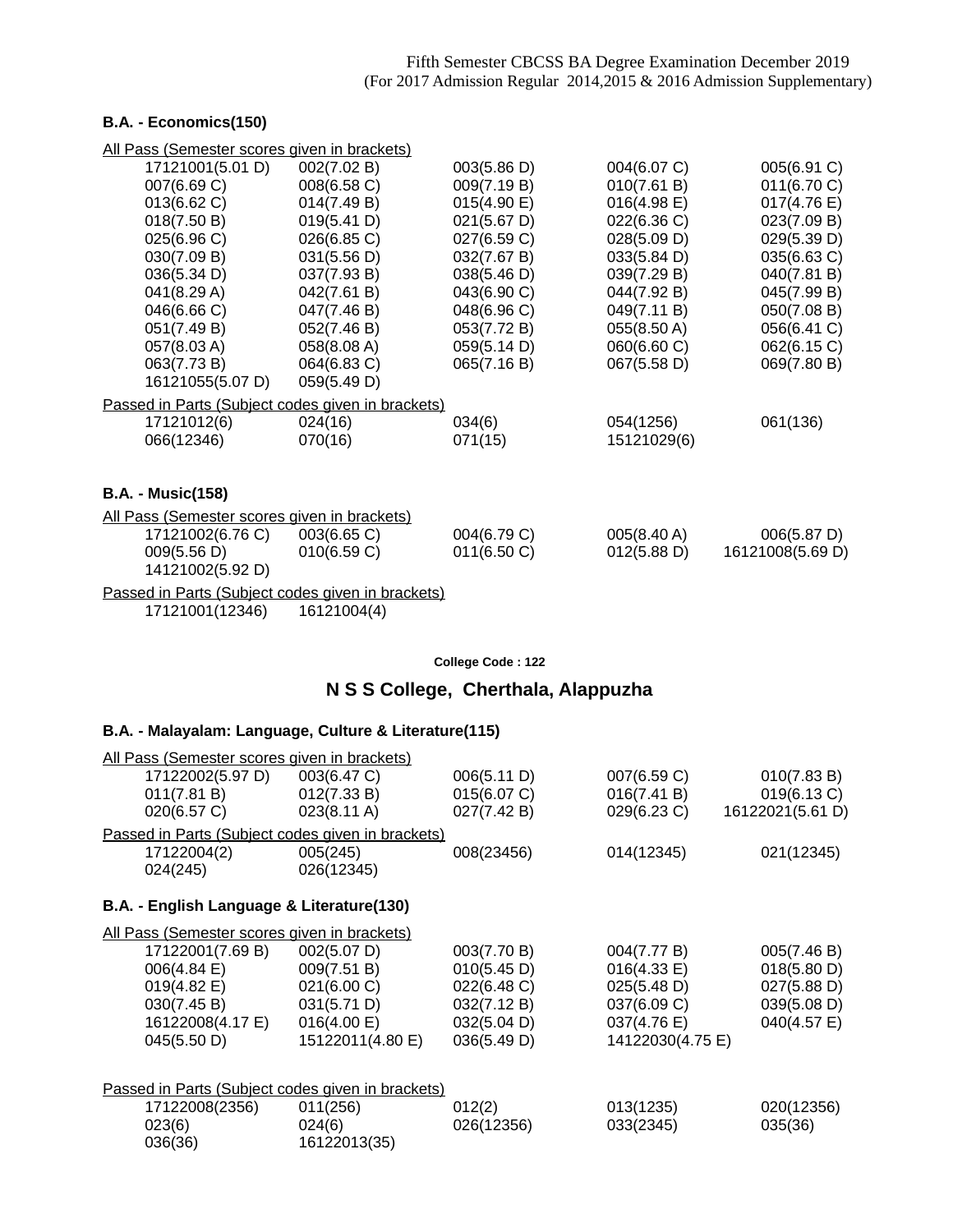### **B.A. - History(140)**

| All Pass (Semester scores given in brackets)      |                  |             |                       |             |
|---------------------------------------------------|------------------|-------------|-----------------------|-------------|
| 17122001(5.97 D)                                  | 002(6.84 C)      | 003(5.52 D) | 004(4.06 E)           | 006(4.98 E) |
| 010(6.30 C)                                       | 012(6.35 C)      | 016(4.62 E) | 019(6.62 C)           | 020(6.77 C) |
| 021(5.67 D)                                       | 022(6.10 C)      | 023(6.24 C) | 025(4.99 E)           | 026(5.47 D) |
| 028(5.87 D)                                       | 029(4.75 E)      | 030(6.13 C) | 031(5.46 D)           | 037(6.65 C) |
| 038(4.41 E)                                       | 039(6.50 C)      | 040(4.34 E) | 042(4.80 E)           | 044(7.06 B) |
| 050(5.74 D)                                       | 16122004(4.92 E) | 005(5.39 D) | $016(4.77 \text{ E})$ | 041(4.77 E) |
| 055(4.23 E)                                       | 15122057(5.69 D) |             |                       |             |
| Passed in Parts (Subject codes given in brackets) |                  |             |                       |             |
| 17122005(12345)                                   | 007(1245)        | 008(1236)   | 011(2)                | 024(146)    |
| 034(12345)                                        | 035(36)          | 036(12345)  | 041(12346)            | 046(256)    |
| 051(146)                                          | 16122048(4)      | 050(4)      | 053(45)               |             |
| B.A. - Economics(150)                             |                  |             |                       |             |
| All Pass (Semester scores given in brackets)      |                  |             |                       |             |
| 17122002(5.03 D)                                  | 003(6.17 C)      | 004(5.63 D) | 005(6.13 C)           | 007(5.57 D) |
| 009(5.28 D)                                       | 010(4.49 E)      | 011(6.43 C) | 014(4.93 E)           | 018(5.15 D) |
| 019(5.96 D)                                       | 020(5.46 D)      | 021(5.73 D) | 022(7.09 B)           | 025(6.05 C) |
| 026(6.63 C)                                       | 027(6.76 C)      | 028(5.56 D) | 030(6.54 C)           | 031(5.98 D) |
| 035(5.35 D)                                       | 037(5.41 D)      | 038(5.12 D) | 039(5.59 D)           | 040(4.94 E) |
| 041(5.38 D)                                       | 043(7.66 B)      | 044(4.66 E) | 046(6.02 C)           | 050(5.06 D) |
| 051(5.26 D)                                       | 16122042(5.01 D) |             |                       |             |
| Passed in Parts (Subject codes given in brackets) |                  |             |                       |             |
| 17122001(16)                                      | 012(12345)       | 017(12345)  | 032(16)               | 033(136)    |
| 034(6)                                            | 042(12346)       | 045(1)      | 048(1346)             | 16122048(1) |
| 15122046(4)                                       | 14122042(25)     |             |                       |             |
| Result Announced Later - CE & ESE                 |                  |             |                       |             |

17122024()

**College Code : 123**

## **N S S College, Pandalam, Pathanamthitta**

### **B.A. - Sanskrit General(110)**

| All Pass (Semester scores given in brackets)      |                       |                       |             |             |
|---------------------------------------------------|-----------------------|-----------------------|-------------|-------------|
| 17123004(7.79 B)                                  | 005(7.45 B)           | $006(8.75 \text{ A})$ | 007(6.69 C) | 008(7.34 B) |
| $010(9.08 A+)$                                    | $011(8.15 \text{ A})$ | 012(5.99 D)           | 013(6.90 C) | 018(7.58 B) |
| 020(7.86 B)                                       | 021(6.52 C)           | 022(7.08 B)           | 023(6.52 C) | 024(7.03 B) |
| 025(5.78 D)                                       | 027(7.57 B)           | 029(7.76 B)           | 036(6.84 C) | 038(8.78 A) |
| Passed in Parts (Subject codes given in brackets) |                       |                       |             |             |
| 17123001(12356)                                   | 002(6)                | 003(12356)            | 009(12356)  | 014(1236)   |
| 015(12356)                                        | 017(12356)            | 019(6)                | 026(236)    | 028(1235)   |
| 030(235)                                          | 031(1235)             | 033(23)               | 034(12356)  | 035(12356)  |
| 039(236)                                          |                       |                       |             |             |

## **B.A. - Malayalam: Language, Culture & Literature(115)**

| All Pass (Semester scores given in brackets) |             |             |             |             |
|----------------------------------------------|-------------|-------------|-------------|-------------|
| 17123001(5.07 D)                             | 003(7.55 B) | 004(6.09 C) | 005(6.14 C) | 006(8.71 A) |
| $007(6.82)$ C)                               | 008(7.09 B) | 010(7.24 B) | 012(8.22 A) | 013(6.79 C) |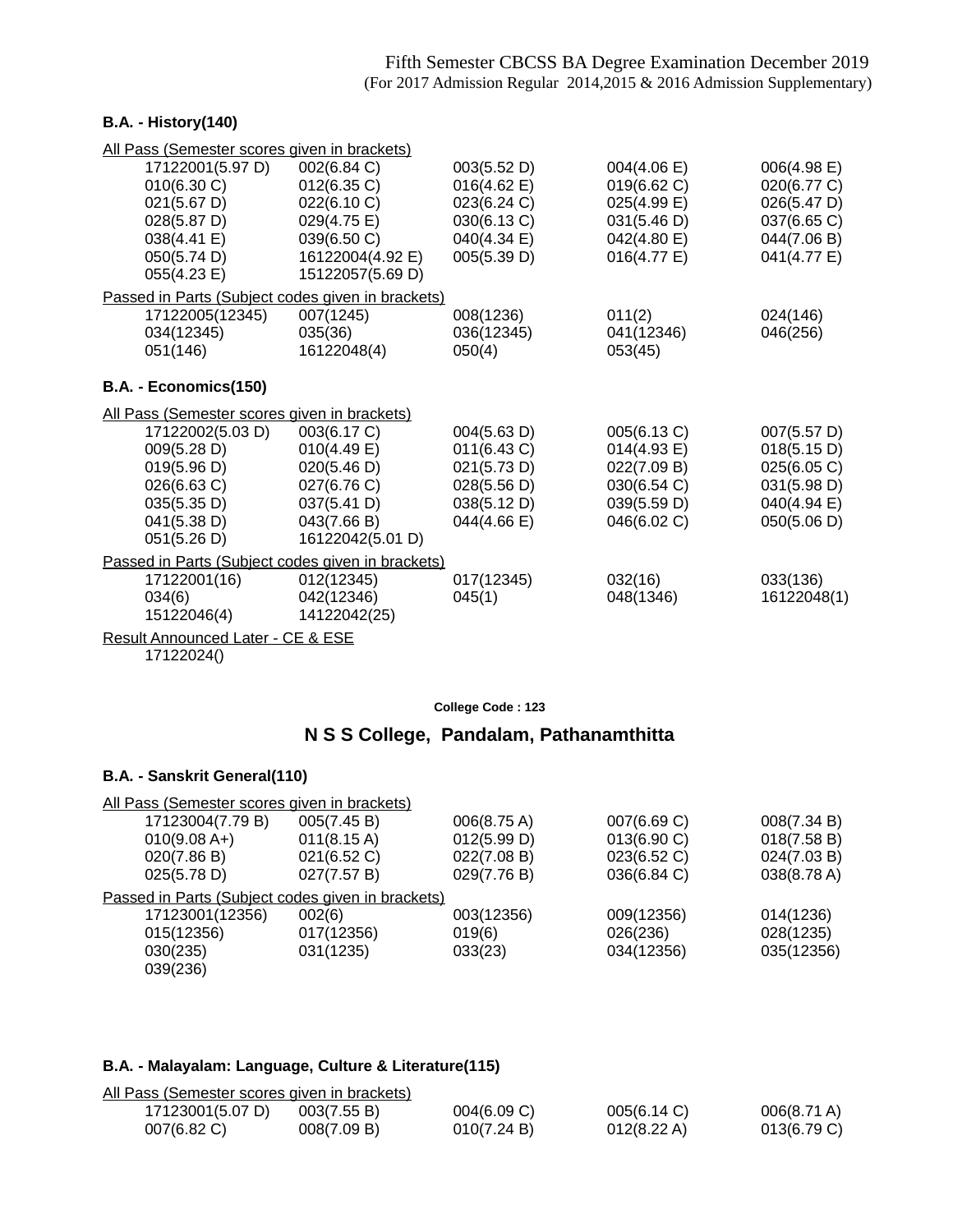|                                              |                                                   |                            | Fifth Semester CBCSS BA Degree Examination December 2019               |                            |
|----------------------------------------------|---------------------------------------------------|----------------------------|------------------------------------------------------------------------|----------------------------|
|                                              |                                                   |                            | (For 2017 Admission Regular 2014, 2015 & 2016 Admission Supplementary) |                            |
| 015(7.46 B)                                  | 017(6.05 C)                                       | 018(8.13 A)                | 019(8.56 A)                                                            | 020(7.58 B)                |
| 021(7.01 B)                                  | 022(6.27 C)                                       | 023(6.82 C)                | 024(6.60 C)                                                            | 025(5.44 D)                |
| 026(7.48 B)<br>032(6.70 C)                   | 027(5.83 D)<br>034(7.32 B)                        | 028(5.93 D)<br>035(5.03 D) | 030(5.96 D)<br>036(7.25 B)                                             | 031(7.25 B)<br>038(7.96 B) |
| 039(7.09 B)                                  | 040(8.20 A)                                       | 041(8.27 A)                | 042(7.57 B)                                                            | 043(5.94 D)                |
| 15123032(4.64 E)                             | 14123015(7.66 B)                                  |                            |                                                                        |                            |
|                                              | Passed in Parts (Subject codes given in brackets) |                            |                                                                        |                            |
| 17123002(235)                                | 009(12356)                                        | 011(2356)                  | 014(12345)                                                             | 016(23456)                 |
| 033(245)                                     |                                                   |                            |                                                                        |                            |
| B.A. - Hindi Language & Literature(125)      |                                                   |                            |                                                                        |                            |
| All Pass (Semester scores given in brackets) |                                                   |                            |                                                                        |                            |
| 17123001(6.09 C)                             | 002(6.59 C)                                       | 003(6.37 C)                | 005(7.28 B)                                                            | 006(8.10 A)                |
| 007(7.62 B)                                  | 008(7.92 B)                                       | 009(7.09 B)                | 010(8.03 A)                                                            | 011(5.77 D)                |
| 013(6.10 C)<br>021(8.38 A)                   | 015(8.45 A)<br>022(7.68 B)                        | 016(7.54 B)<br>024(6.37 C) | 017(7.39 B)<br>025(7.04 B)                                             | 019(7.68 B)<br>026(6.51 C) |
| 028(6.86 C)                                  | 029(7.99 B)                                       | 032(7.63 B)                | 033(6.66 C)                                                            | 034(5.95 D)                |
| 035(7.75 B)                                  | 036(8.41 A)                                       | 038(7.29 B)                | 039(8.16 A)                                                            | 040(7.88 B)                |
| 041(6.71 C)                                  | 042(7.47 B)                                       | 043(6.93 C)                | 16123026(6.60 C)                                                       |                            |
|                                              | Passed in Parts (Subject codes given in brackets) |                            |                                                                        |                            |
| 17123004(126)                                | 014(26)                                           | 018(136)                   | 020(1236)                                                              | 027(12356)                 |
| 030(1236)                                    | 031(1236)                                         | 037(1236)                  |                                                                        |                            |
| B.A. - English Language & Literature(130)    |                                                   |                            |                                                                        |                            |
| All Pass (Semester scores given in brackets) |                                                   |                            |                                                                        |                            |
| 17123002(7.40 B)                             | 004(5.39 D)                                       | 007(6.16 C)                | 008(6.96 C)                                                            | $010(4.89)$ E)             |
| 011(6.99 C)<br>017(6.18 C)                   | 012(5.75 D)<br>018(7.44 B)                        | 013(6.43 C)<br>019(6.89 C) | 014(5.79 D)<br>020(6.11 C)                                             | 015(7.23 B)<br>021(5.93 D) |
| 022(7.06 B)                                  | 023(7.51 B)                                       | 024(7.99 B)                | 026(6.65 C)                                                            | 027(5.23 D)                |
| 028(5.16 D)                                  | 029(6.10 C)                                       | 030(5.07 D)                | 032(6.60 C)                                                            | 033(5.59 D)                |
| 034(6.08 C)                                  | 035(6.12 C)                                       | 036(7.21 B)                | 037(4.80 E)                                                            | 038(7.32 B)                |
| 17123040(5.33 D)                             | 042(6.39 C)                                       | 043(7.33 B)                | 046(6.38 C)                                                            | 047(7.44 B)                |
| 048(6.75 C)                                  | 049(7.27 B)                                       | 050(7.62 B)                | 051(4.55 E)                                                            | 052(7.52 B)                |
| 053(6.93 C)<br>15123056(4.91 E)              | 054(5.42 D)                                       | 055(6.53 C)                | 056(5.96 D)                                                            | 057(5.01 D)                |
|                                              | Passed in Parts (Subject codes given in brackets) |                            |                                                                        |                            |
| 17123001(23456)                              | 003(2356)                                         | 005(2356)                  | 006(236)                                                               | 016(356)                   |
| 039(256)                                     | 041(56)                                           | 045(12356)                 | 058(256)                                                               | 16123051(145)              |
| 056(2356)                                    |                                                   |                            |                                                                        |                            |
| <b>B.A. - History(140)</b>                   |                                                   |                            |                                                                        |                            |
| All Pass (Semester scores given in brackets) |                                                   |                            |                                                                        |                            |
| 17123001(7.07 B)                             | 002(5.57 D)                                       | 003(6.08 C)                | 004(5.23 D)                                                            | 006(5.24 D)                |
| 009(5.55 D)                                  | 010(5.66 D)                                       | 011(5.91 D)                | 016(6.74 C)                                                            | 018(6.84 C)                |
| 019(5.78 D)                                  | 020(5.98 D)                                       | 023(5.32 D)                | 024(5.09 D)                                                            | 026(6.50 C)                |
| 027(5.16 D)                                  | 030(5.88 D)                                       | 033(4.82 E)                | 034(4.36 E)                                                            | 038(7.27 B)                |
| 039(5.60 D)<br>046(6.97 C)                   | 040(5.34 D)<br>049(4.93 E)                        | 042(5.03 D)<br>053(6.62 C) | 044(5.39 D)<br>057(4.86 E)                                             | 045(5.06 D)<br>059(7.46 B) |
| 060(5.06 D)                                  | 064(5.55 D)                                       | 069(4.65 E)                | 071(4.73 E)                                                            | 072(4.96 E)                |
| 16123010(5.46 D)                             | 066(4.86 E)                                       | 15123005(5.28 D)           | 026(5.91 D)                                                            |                            |
|                                              | Passed in Parts (Subject codes given in brackets) |                            |                                                                        |                            |
| 17123005(246)                                | 008(2346)                                         | 012(346)                   | 013(6)                                                                 | 014(6)                     |
| 021(1456)                                    | 025(36)                                           | 031(3456)                  | 032(36)                                                                | 036(23456)                 |
| 048(6)                                       | 051(124)                                          | 052(236)                   | 058(136)                                                               | 061(1)                     |
| 063(6)                                       | 070(1256)                                         | 16123033(2)                | 038(1)                                                                 |                            |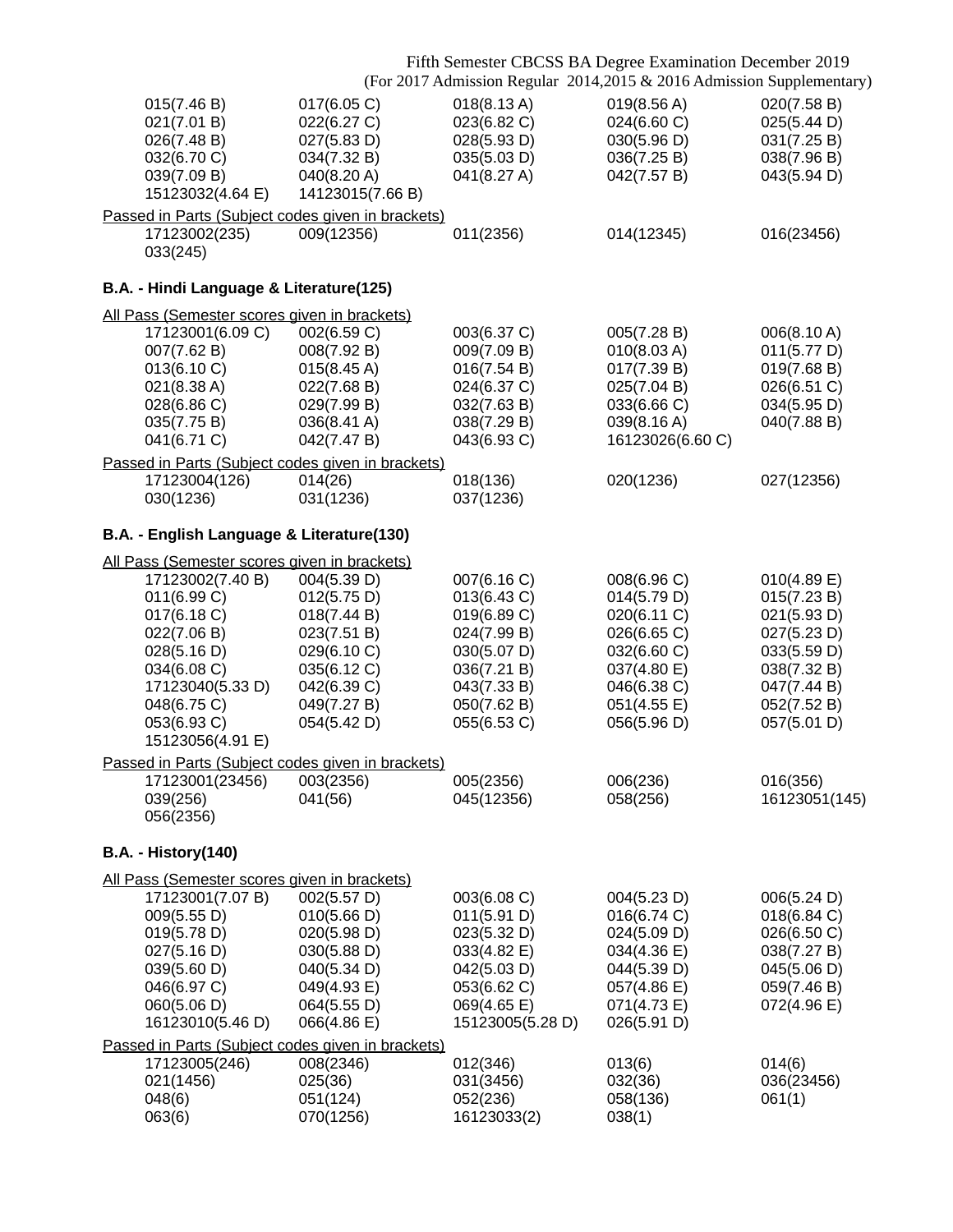### **B.A. - Political Science(145)**

| 17123002(5.12 D)<br>003(6.12 C)<br>005(6.08 C)<br>006(5.56 D)<br>007(6.58 C)<br>013(6.64 C)<br>008(7.67 B)<br>010(6.67 C)<br>011(7.01 B)<br>016(4.99 E)<br>021(6.32 C)<br>025(6.76 C)<br>017(5.49 D)<br>018(5.35 D)<br>020(6.45 C)<br>026(5.85 D)<br>028(6.87 C)<br>029(6.15 C)<br>030(5.73 D)<br>032(5.57 D)<br>034(5.99 D)<br>035(4.98 E)<br>037(6.75 C)<br>040(4.96 E)<br>041(5.45 D)<br>042(5.80 D)<br>043(6.37 C)<br>044(5.81 D)<br>045(6.65 C)<br>046(5.69 D)<br>048(6.47 C)<br>050(6.50 C)<br>051(5.95 D)<br>052(6.46 C)<br>047(5.56 D)<br>053(5.83 D)<br>054(5.42 D)<br>056(6.26 C)<br>057(6.17 C)<br>16123045(4.49 E)<br>Passed in Parts (Subject codes given in brackets)<br>004(13456)<br>009(245)<br>014(1456)<br>015(1256)<br>17123001(1456)<br>023(1)<br>024(13456)<br>027(12345)<br>031(145)<br>019(6)<br>036(1456)<br>038(16)<br>039(156)<br>055(1)<br>B.A. - Economics(150)<br>All Pass (Semester scores given in brackets)<br>17123001(5.56 D)<br>004(8.64 A)<br>005(5.66 D)<br>010(5.82 D)<br>008(7.25 B)<br>012(7.19 B)<br>014(5.84 D)<br>019(5.48 D)<br>021(4.44 E)<br>022(7.75 B)<br>023(6.11 C)<br>024(6.25 C)<br>025(4.82 E)<br>026(5.71 D)<br>036(5.54 D)<br>037(5.49 D)<br>043(5.85 D)<br>039(5.87 D)<br>040(6.42 C)<br>045(6.74 C)<br>051(5.18 D)<br>052(6.76 C)<br>056(6.21 C)<br>058(5.75 D)<br>060(5.61 D)<br>063(6.27 C)<br>064(5.16 D)<br>067(5.31 D)<br>070(7.37 B)<br>071(6.06 C)<br>078(6.20 C)<br>100(5.89 D)<br>101(5.48 D)<br>088(5.79 D)<br>095(7.18 B)<br>102(5.46 D)<br>106(5.42 D)<br>107(6.17 C)<br>108(5.56 D)<br>104(4.85 E)<br>110(5.21 D)<br>111(6.45 C)<br>112(6.19 C)<br>113(5.85 D)<br>115(5.30 D)<br>116(4.59 E)<br>119(4.84 E)<br>120(6.96 C)<br>121(5.07 D)<br>124(5.29 D)<br>125(5.91 D)<br>16123038(4.67 E)<br>040(6.26 C)<br>126(7.93 B)<br>046(5.25 D)<br>050(5.41 D)<br>053(5.27 D)<br>058(5.50 D)<br>059(4.71 E)<br>060(5.56 D) |
|--------------------------------------------------------------------------------------------------------------------------------------------------------------------------------------------------------------------------------------------------------------------------------------------------------------------------------------------------------------------------------------------------------------------------------------------------------------------------------------------------------------------------------------------------------------------------------------------------------------------------------------------------------------------------------------------------------------------------------------------------------------------------------------------------------------------------------------------------------------------------------------------------------------------------------------------------------------------------------------------------------------------------------------------------------------------------------------------------------------------------------------------------------------------------------------------------------------------------------------------------------------------------------------------------------------------------------------------------------------------------------------------------------------------------------------------------------------------------------------------------------------------------------------------------------------------------------------------------------------------------------------------------------------------------------------------------------------------------------------------------------------------------------------------------------------------------------------------------------------------------------------------|
|                                                                                                                                                                                                                                                                                                                                                                                                                                                                                                                                                                                                                                                                                                                                                                                                                                                                                                                                                                                                                                                                                                                                                                                                                                                                                                                                                                                                                                                                                                                                                                                                                                                                                                                                                                                                                                                                                            |
|                                                                                                                                                                                                                                                                                                                                                                                                                                                                                                                                                                                                                                                                                                                                                                                                                                                                                                                                                                                                                                                                                                                                                                                                                                                                                                                                                                                                                                                                                                                                                                                                                                                                                                                                                                                                                                                                                            |
|                                                                                                                                                                                                                                                                                                                                                                                                                                                                                                                                                                                                                                                                                                                                                                                                                                                                                                                                                                                                                                                                                                                                                                                                                                                                                                                                                                                                                                                                                                                                                                                                                                                                                                                                                                                                                                                                                            |
|                                                                                                                                                                                                                                                                                                                                                                                                                                                                                                                                                                                                                                                                                                                                                                                                                                                                                                                                                                                                                                                                                                                                                                                                                                                                                                                                                                                                                                                                                                                                                                                                                                                                                                                                                                                                                                                                                            |
|                                                                                                                                                                                                                                                                                                                                                                                                                                                                                                                                                                                                                                                                                                                                                                                                                                                                                                                                                                                                                                                                                                                                                                                                                                                                                                                                                                                                                                                                                                                                                                                                                                                                                                                                                                                                                                                                                            |
|                                                                                                                                                                                                                                                                                                                                                                                                                                                                                                                                                                                                                                                                                                                                                                                                                                                                                                                                                                                                                                                                                                                                                                                                                                                                                                                                                                                                                                                                                                                                                                                                                                                                                                                                                                                                                                                                                            |
|                                                                                                                                                                                                                                                                                                                                                                                                                                                                                                                                                                                                                                                                                                                                                                                                                                                                                                                                                                                                                                                                                                                                                                                                                                                                                                                                                                                                                                                                                                                                                                                                                                                                                                                                                                                                                                                                                            |
|                                                                                                                                                                                                                                                                                                                                                                                                                                                                                                                                                                                                                                                                                                                                                                                                                                                                                                                                                                                                                                                                                                                                                                                                                                                                                                                                                                                                                                                                                                                                                                                                                                                                                                                                                                                                                                                                                            |
|                                                                                                                                                                                                                                                                                                                                                                                                                                                                                                                                                                                                                                                                                                                                                                                                                                                                                                                                                                                                                                                                                                                                                                                                                                                                                                                                                                                                                                                                                                                                                                                                                                                                                                                                                                                                                                                                                            |
|                                                                                                                                                                                                                                                                                                                                                                                                                                                                                                                                                                                                                                                                                                                                                                                                                                                                                                                                                                                                                                                                                                                                                                                                                                                                                                                                                                                                                                                                                                                                                                                                                                                                                                                                                                                                                                                                                            |
|                                                                                                                                                                                                                                                                                                                                                                                                                                                                                                                                                                                                                                                                                                                                                                                                                                                                                                                                                                                                                                                                                                                                                                                                                                                                                                                                                                                                                                                                                                                                                                                                                                                                                                                                                                                                                                                                                            |
|                                                                                                                                                                                                                                                                                                                                                                                                                                                                                                                                                                                                                                                                                                                                                                                                                                                                                                                                                                                                                                                                                                                                                                                                                                                                                                                                                                                                                                                                                                                                                                                                                                                                                                                                                                                                                                                                                            |
|                                                                                                                                                                                                                                                                                                                                                                                                                                                                                                                                                                                                                                                                                                                                                                                                                                                                                                                                                                                                                                                                                                                                                                                                                                                                                                                                                                                                                                                                                                                                                                                                                                                                                                                                                                                                                                                                                            |
|                                                                                                                                                                                                                                                                                                                                                                                                                                                                                                                                                                                                                                                                                                                                                                                                                                                                                                                                                                                                                                                                                                                                                                                                                                                                                                                                                                                                                                                                                                                                                                                                                                                                                                                                                                                                                                                                                            |
|                                                                                                                                                                                                                                                                                                                                                                                                                                                                                                                                                                                                                                                                                                                                                                                                                                                                                                                                                                                                                                                                                                                                                                                                                                                                                                                                                                                                                                                                                                                                                                                                                                                                                                                                                                                                                                                                                            |
|                                                                                                                                                                                                                                                                                                                                                                                                                                                                                                                                                                                                                                                                                                                                                                                                                                                                                                                                                                                                                                                                                                                                                                                                                                                                                                                                                                                                                                                                                                                                                                                                                                                                                                                                                                                                                                                                                            |
|                                                                                                                                                                                                                                                                                                                                                                                                                                                                                                                                                                                                                                                                                                                                                                                                                                                                                                                                                                                                                                                                                                                                                                                                                                                                                                                                                                                                                                                                                                                                                                                                                                                                                                                                                                                                                                                                                            |
|                                                                                                                                                                                                                                                                                                                                                                                                                                                                                                                                                                                                                                                                                                                                                                                                                                                                                                                                                                                                                                                                                                                                                                                                                                                                                                                                                                                                                                                                                                                                                                                                                                                                                                                                                                                                                                                                                            |
|                                                                                                                                                                                                                                                                                                                                                                                                                                                                                                                                                                                                                                                                                                                                                                                                                                                                                                                                                                                                                                                                                                                                                                                                                                                                                                                                                                                                                                                                                                                                                                                                                                                                                                                                                                                                                                                                                            |
|                                                                                                                                                                                                                                                                                                                                                                                                                                                                                                                                                                                                                                                                                                                                                                                                                                                                                                                                                                                                                                                                                                                                                                                                                                                                                                                                                                                                                                                                                                                                                                                                                                                                                                                                                                                                                                                                                            |
|                                                                                                                                                                                                                                                                                                                                                                                                                                                                                                                                                                                                                                                                                                                                                                                                                                                                                                                                                                                                                                                                                                                                                                                                                                                                                                                                                                                                                                                                                                                                                                                                                                                                                                                                                                                                                                                                                            |
|                                                                                                                                                                                                                                                                                                                                                                                                                                                                                                                                                                                                                                                                                                                                                                                                                                                                                                                                                                                                                                                                                                                                                                                                                                                                                                                                                                                                                                                                                                                                                                                                                                                                                                                                                                                                                                                                                            |
|                                                                                                                                                                                                                                                                                                                                                                                                                                                                                                                                                                                                                                                                                                                                                                                                                                                                                                                                                                                                                                                                                                                                                                                                                                                                                                                                                                                                                                                                                                                                                                                                                                                                                                                                                                                                                                                                                            |
|                                                                                                                                                                                                                                                                                                                                                                                                                                                                                                                                                                                                                                                                                                                                                                                                                                                                                                                                                                                                                                                                                                                                                                                                                                                                                                                                                                                                                                                                                                                                                                                                                                                                                                                                                                                                                                                                                            |
|                                                                                                                                                                                                                                                                                                                                                                                                                                                                                                                                                                                                                                                                                                                                                                                                                                                                                                                                                                                                                                                                                                                                                                                                                                                                                                                                                                                                                                                                                                                                                                                                                                                                                                                                                                                                                                                                                            |
|                                                                                                                                                                                                                                                                                                                                                                                                                                                                                                                                                                                                                                                                                                                                                                                                                                                                                                                                                                                                                                                                                                                                                                                                                                                                                                                                                                                                                                                                                                                                                                                                                                                                                                                                                                                                                                                                                            |
| 061(5.14 D)<br>070(5.02 D)<br>072(4.99 E)<br>073(4.77 E)<br>085(4.13 E)                                                                                                                                                                                                                                                                                                                                                                                                                                                                                                                                                                                                                                                                                                                                                                                                                                                                                                                                                                                                                                                                                                                                                                                                                                                                                                                                                                                                                                                                                                                                                                                                                                                                                                                                                                                                                    |
| 118(4.36 E)<br>15123036(4.41 E)<br>064(4.46 E)<br>100(4.57 E)<br>111(4.83 E)                                                                                                                                                                                                                                                                                                                                                                                                                                                                                                                                                                                                                                                                                                                                                                                                                                                                                                                                                                                                                                                                                                                                                                                                                                                                                                                                                                                                                                                                                                                                                                                                                                                                                                                                                                                                               |
| 106(4.29 E)<br>126(4.81 E)<br>106(5.81 D)<br>14123026(5.00 D)<br>046(5.57 D)                                                                                                                                                                                                                                                                                                                                                                                                                                                                                                                                                                                                                                                                                                                                                                                                                                                                                                                                                                                                                                                                                                                                                                                                                                                                                                                                                                                                                                                                                                                                                                                                                                                                                                                                                                                                               |
| Passed in Parts (Subject codes given in brackets)                                                                                                                                                                                                                                                                                                                                                                                                                                                                                                                                                                                                                                                                                                                                                                                                                                                                                                                                                                                                                                                                                                                                                                                                                                                                                                                                                                                                                                                                                                                                                                                                                                                                                                                                                                                                                                          |
| 007(16)<br>17123003(13)<br>006(1346)<br>009(6)<br>011(36)                                                                                                                                                                                                                                                                                                                                                                                                                                                                                                                                                                                                                                                                                                                                                                                                                                                                                                                                                                                                                                                                                                                                                                                                                                                                                                                                                                                                                                                                                                                                                                                                                                                                                                                                                                                                                                  |
| 013(1346)<br>016(14)<br>017(6)<br>018(1236)<br>020(1346)                                                                                                                                                                                                                                                                                                                                                                                                                                                                                                                                                                                                                                                                                                                                                                                                                                                                                                                                                                                                                                                                                                                                                                                                                                                                                                                                                                                                                                                                                                                                                                                                                                                                                                                                                                                                                                   |
| 17123029(156)<br>030(1346)<br>033(6)<br>034(16)<br>031(146)                                                                                                                                                                                                                                                                                                                                                                                                                                                                                                                                                                                                                                                                                                                                                                                                                                                                                                                                                                                                                                                                                                                                                                                                                                                                                                                                                                                                                                                                                                                                                                                                                                                                                                                                                                                                                                |
| 047(146)<br>035(1346)<br>042(6)<br>044(1456)<br>046(1346)                                                                                                                                                                                                                                                                                                                                                                                                                                                                                                                                                                                                                                                                                                                                                                                                                                                                                                                                                                                                                                                                                                                                                                                                                                                                                                                                                                                                                                                                                                                                                                                                                                                                                                                                                                                                                                  |
| 049(1346)<br>054(156)<br>059(16)<br>061(126)<br>053(156)                                                                                                                                                                                                                                                                                                                                                                                                                                                                                                                                                                                                                                                                                                                                                                                                                                                                                                                                                                                                                                                                                                                                                                                                                                                                                                                                                                                                                                                                                                                                                                                                                                                                                                                                                                                                                                   |
| 062(12346)<br>072(1456)<br>066(16)<br>068(16)<br>069(1246)                                                                                                                                                                                                                                                                                                                                                                                                                                                                                                                                                                                                                                                                                                                                                                                                                                                                                                                                                                                                                                                                                                                                                                                                                                                                                                                                                                                                                                                                                                                                                                                                                                                                                                                                                                                                                                 |
| 073(16)<br>074(124)<br>075(146)<br>076(6)<br>077(6)                                                                                                                                                                                                                                                                                                                                                                                                                                                                                                                                                                                                                                                                                                                                                                                                                                                                                                                                                                                                                                                                                                                                                                                                                                                                                                                                                                                                                                                                                                                                                                                                                                                                                                                                                                                                                                        |
| 079(16)<br>080(146)<br>081(16)<br>082(136)<br>084(16)                                                                                                                                                                                                                                                                                                                                                                                                                                                                                                                                                                                                                                                                                                                                                                                                                                                                                                                                                                                                                                                                                                                                                                                                                                                                                                                                                                                                                                                                                                                                                                                                                                                                                                                                                                                                                                      |
| 090(6)<br>091(156)<br>092(156)<br>094(6)<br>097(16)                                                                                                                                                                                                                                                                                                                                                                                                                                                                                                                                                                                                                                                                                                                                                                                                                                                                                                                                                                                                                                                                                                                                                                                                                                                                                                                                                                                                                                                                                                                                                                                                                                                                                                                                                                                                                                        |
| 099(126)<br>109(156)<br>114(156)<br>117(1346)<br>118(1256)                                                                                                                                                                                                                                                                                                                                                                                                                                                                                                                                                                                                                                                                                                                                                                                                                                                                                                                                                                                                                                                                                                                                                                                                                                                                                                                                                                                                                                                                                                                                                                                                                                                                                                                                                                                                                                 |
| 122(16)<br>123(16)<br>127(246)<br>16123008(146)<br>054(1246)                                                                                                                                                                                                                                                                                                                                                                                                                                                                                                                                                                                                                                                                                                                                                                                                                                                                                                                                                                                                                                                                                                                                                                                                                                                                                                                                                                                                                                                                                                                                                                                                                                                                                                                                                                                                                               |
| 056(4)<br>065(4)<br>067(1)<br>071(34)<br>080(1)                                                                                                                                                                                                                                                                                                                                                                                                                                                                                                                                                                                                                                                                                                                                                                                                                                                                                                                                                                                                                                                                                                                                                                                                                                                                                                                                                                                                                                                                                                                                                                                                                                                                                                                                                                                                                                            |
| 083(1)<br>089(4)<br>120(24)<br>126(5)<br>15123089(2)                                                                                                                                                                                                                                                                                                                                                                                                                                                                                                                                                                                                                                                                                                                                                                                                                                                                                                                                                                                                                                                                                                                                                                                                                                                                                                                                                                                                                                                                                                                                                                                                                                                                                                                                                                                                                                       |

**College Code : 124**

**N S S College, Nilamel, Kollam**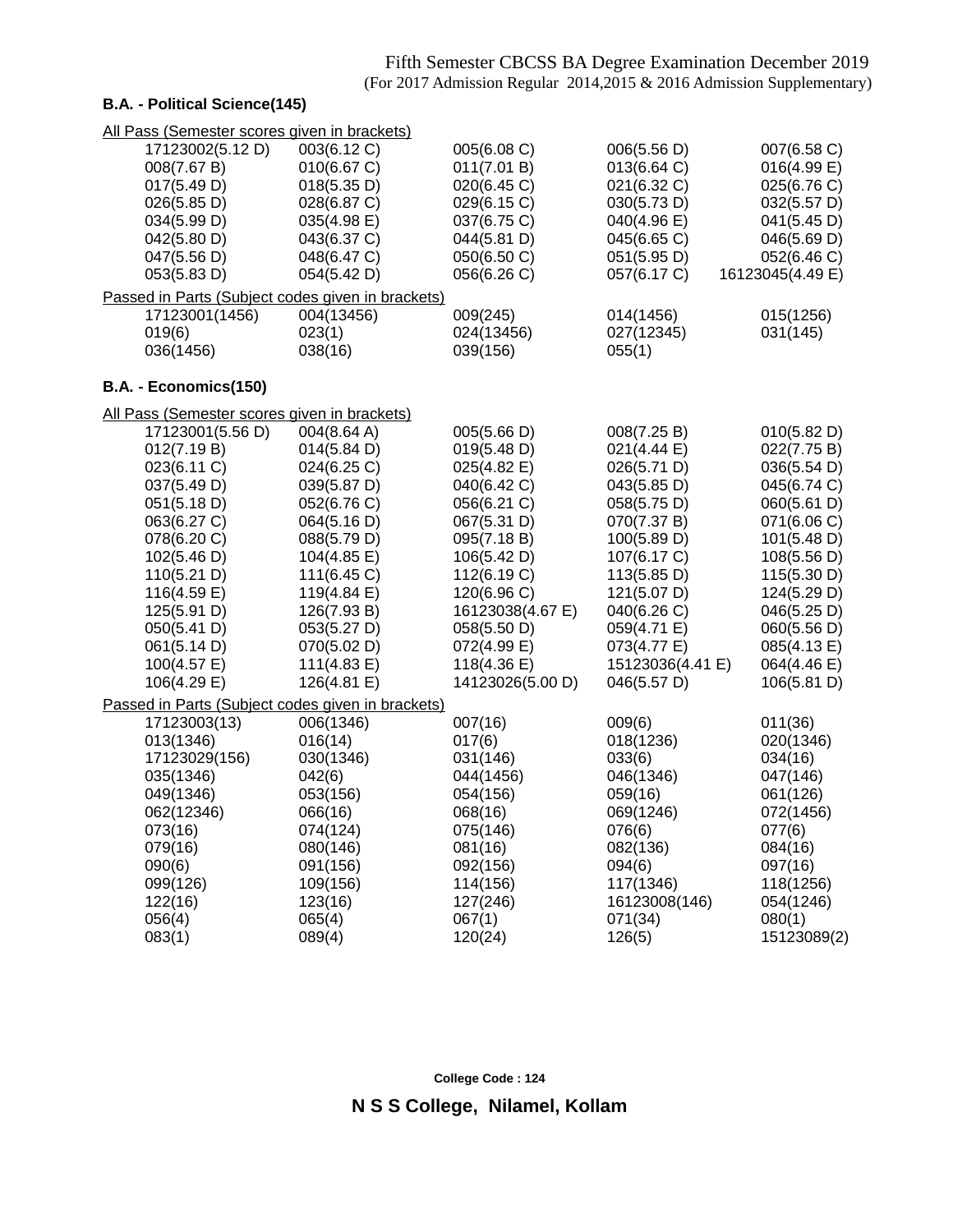## **B.A. - Malayalam: Language, Culture & Literature(115)**

| All Pass (Semester scores given in brackets)      |                  |              |                  |              |
|---------------------------------------------------|------------------|--------------|------------------|--------------|
| 17124001(8.49 A)                                  | 003(5.52 D)      | 004(6.88 C)  | 005(8.28 A)      | 006(7.32 B)  |
| 007(7.61 B)                                       | 008(8.40 A)      | 009(7.82 B)  | 010(7.24 B)      | 011(6.24 C)  |
| 012(7.03 B)                                       | 013(8.08 A)      | 014(7.30 B)  | 015(7.51 B)      | 017(8.48 A)  |
| 018(7.12 B)                                       | 019(6.23 C)      | 020(8.02 A)  | 021(7.12 B)      | 022(6.43 C)  |
| 023(7.09 B)                                       | 025(8.00 A)      | 026(8.04 A)  | 027(7.72 B)      | 028(7.72 B)  |
| 029(8.13 A)                                       | 030(8.06 A)      | 031(6.09 C)  | 033(6.83 C)      | 034(7.96 B)  |
| 036(7.24 B)                                       | 037(7.80 B)      | 040(6.94 C)  | 043(7.35 B)      | 044(7.64 B)  |
| 046(6.94 C)                                       | 047(7.33 B)      | 048(7.74 B)  | 049(6.71 C)      | 050(7.52 B)  |
| 051(7.01 B)                                       | 053(6.89 C)      | 055(7.26 B)  | 056(6.60 C)      | 057(6.81 C)  |
| 058(6.44 C)                                       | 061(7.89 B)      | 063(6.92 C)  | 064(7.76 B)      | 066(6.42 C)  |
| 067(7.10 B)                                       | 068(7.00 B)      |              |                  |              |
| Passed in Parts (Subject codes given in brackets) |                  |              |                  |              |
| 17124002(2456)                                    | 016(23456)       | 032(12345)   | 038(12456)       | 039(12345)   |
| 041(2)                                            | 042(2345)        | 054(12345)   | 065(1245)        | 16124002(46) |
|                                                   |                  |              |                  |              |
| B.A. - English Language & Literature(130)         |                  |              |                  |              |
| All Pass (Semester scores given in brackets)      |                  |              |                  |              |
| 17124001(6.39 C)                                  | 003(7.63 B)      | 004(6.85 C)  | 005(7.84 B)      | 006(7.80 B)  |
| 007(7.56 B)                                       | 008(8.04 A)      | 009(7.08 B)  | 010(6.80 C)      | 011(7.28 B)  |
| 012(7.66 B)                                       | 015(6.29 C)      | 016(7.77 B)  | 017(6.24 C)      | 019(5.99 D)  |
| 020(6.53 C)                                       | 021(5.10 D)      | 022(5.37 D)  | 023(7.10 B)      | 026(5.31 D)  |
| 027(7.82 B)                                       | 029(7.85 B)      | 030(7.61 B)  | 031(8.05 A)      | 032(7.28 B)  |
| 033(6.32 C)                                       | 034(6.07 C)      | 036(5.06 D)  | 037(6.84 C)      | 040(7.90 B)  |
| 041(6.84 C)                                       | 16124027(4.90 E) |              |                  |              |
| Passed in Parts (Subject codes given in brackets) |                  |              |                  |              |
| 17124014(2356)                                    | 018(1356)        | 024(356)     | 025(256)         | 028(2)       |
| 035(12356)                                        | 039(13456)       | 16124038(23) |                  |              |
|                                                   |                  |              |                  |              |
| <b>B.A. - History(140)</b>                        |                  |              |                  |              |
| All Pass (Semester scores given in brackets)      |                  |              |                  |              |
| 17124002(7.91 B)                                  | 003(6.38 C)      | 004(6.63 C)  | 005(6.31 C)      | 006(7.16 B)  |
| 007(6.82 C)                                       | 008(4.64 E)      | 009(7.87 B)  | 010(7.98 B)      | 011(4.96 E)  |
| 012(6.24 C)                                       | 013(5.21 D)      | 014(6.47 C)  | 015(5.48 D)      | 016(6.92 C)  |
| 017(4.78 E)                                       | 018(6.93 C)      | 019(5.08 D)  | 020(6.48 C)      | 021(6.49 C)  |
| 022(6.60 C)                                       | 023(7.09 B)      | 024(6.66 C)  | 025(7.32 B)      | 026(5.57 D)  |
| 029(7.53 B)                                       | 030(7.12 B)      | 033(7.58 B)  | 034(7.24 B)      | 035(5.39 D)  |
| 036(7.66 B)                                       | 037(6.10 C)      | 039(6.86 C)  | 040(6.52 C)      | 041(5.81 D)  |
| 042(6.64 C)                                       | 044(5.79 D)      | 045(6.84 C)  | 047(5.50 D)      | 049(7.18 B)  |
| 050(7.93 B)                                       | 051(5.67 D)      | 053(5.54 D)  | 054(5.73 D)      | 055(6.18 C)  |
| 056(7.73 B)                                       | 16124029(5.15 D) |              |                  |              |
| Passed in Parts (Subject codes given in brackets) |                  |              |                  |              |
| 17124001(6)                                       | 027(456)         | 048(456)     | 16124031(5)      | 043(5)       |
|                                                   |                  |              |                  |              |
| B.A. - Economics(150)                             |                  |              |                  |              |
| All Pass (Semester scores given in brackets)      |                  |              |                  |              |
| 17124001(6.91 C)                                  | 002(6.33 C)      | 003(7.69 B)  | 005(6.44 C)      | 006(8.43 A)  |
| 007(7.10 B)                                       | 008(6.87 C)      | 011(5.86 D)  | 013(6.47 C)      | 015(7.17 B)  |
| 016(5.78 D)                                       | 017(6.94 C)      | 021(6.95 C)  | 022(7.29 B)      | 023(6.57 C)  |
| 026(7.42 B)                                       | 029(8.18 A)      | 030(6.96 C)  | 031(7.69 B)      | 032(6.60 C)  |
| 033(7.60 B)                                       | 034(7.32 B)      | 035(7.15 B)  | 037(7.12 B)      | 038(8.07 A)  |
| 042(7.10 B)                                       | 043(5.54 D)      | 044(5.89 D)  | 045(7.94 B)      | 047(6.26 C)  |
| 050(5.90 D)                                       | 051(6.59 C)      | 053(6.28 C)  | 16124037(4.79 E) | 055(4.93 E)  |
| 15124012(5.40 D)                                  | 14124053(5.14 D) |              |                  |              |
|                                                   |                  |              |                  |              |
| Passed in Parts (Subject codes given in brackets) |                  |              |                  |              |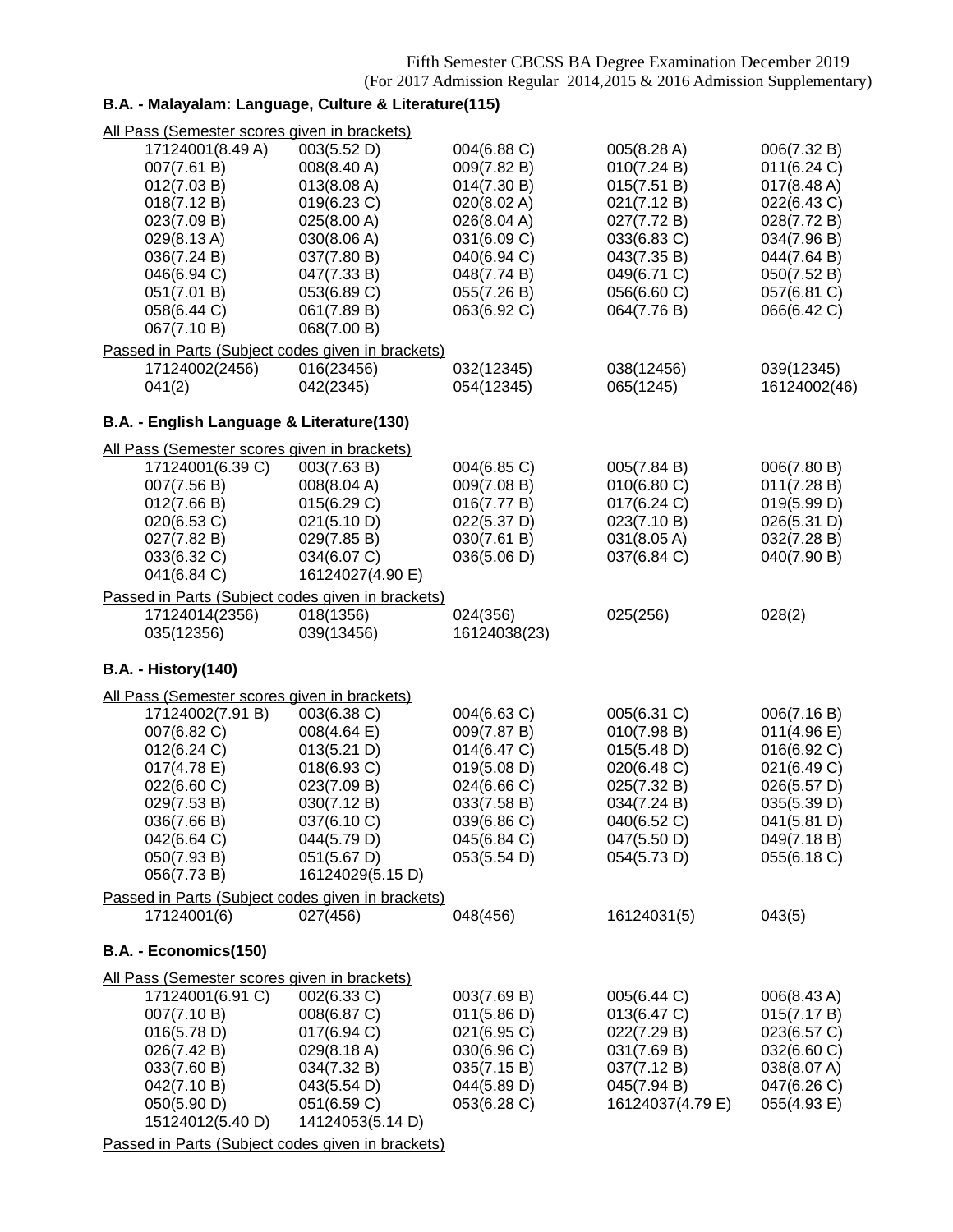Fifth Semester CBCSS BA Degree Examination December 2019 (For 2017 Admission Regular 2014,2015 & 2016 Admission Supplementary)

| 17124004(13456) | 010(13456) | 012(13456) | 014(13456) | 018(146)   |
|-----------------|------------|------------|------------|------------|
| 019(1356)       | 020(356)   | 024(36)    | 027(13456) | 028(1356)  |
| 036(1356)       | 039(13456) | 040(6)     | 046(13456) | 048(13456) |
| 049(6)          | 054(156)   | 056(36)    |            |            |

**College Code : 125**

## **Sanatana Dharma College, Sanathanapuram, Alappuzha**

### **B.A. - Malayalam: Language, Culture & Literature(115)**

| All Pass (Semester scores given in brackets)                        |                  |             |             |             |
|---------------------------------------------------------------------|------------------|-------------|-------------|-------------|
| 17125001(7.08 B)                                                    | 002(5.71 D)      | 004(5.96 D) | 005(6.43 C) | 006(6.38 C) |
| 007(6.95 C)                                                         | 008(7.97 B)      | 011(6.50 C) | 012(6.93 C) | 013(6.11 C) |
| 014(6.41 C)                                                         | 016(7.32 B)      | 017(6.58 C) | 019(5.90 D) | 020(7.30 B) |
| 022(6.71 C)                                                         | 023(6.65 C)      | 024(6.12 C) | 025(6.77 C) | 029(7.04 B) |
| 030(7.71 B)                                                         | 031(5.97 D)      | 033(6.36 C) | 035(8.03 A) | 037(6.96 C) |
| 040(6.56 C)                                                         | 041(5.98 D)      | 043(6.00 C) | 044(6.06 C) | 046(7.42 B) |
| 16125041(6.78 C)                                                    | 14125044(7.46 B) |             |             |             |
| Passed in Parts (Subject codes given in brackets)                   |                  |             |             |             |
| 17125010(23456)                                                     | 026(12345)       | 027(1235)   | 028(2)      | 034(12345)  |
| 036(12345)                                                          | 039(256)         | 042(12345)  | 045(2356)   | 047(12345)  |
|                                                                     |                  |             |             |             |
| B.A. - Hindi Language & Literature(125)                             |                  |             |             |             |
| All Pass (Semester scores given in brackets)                        |                  |             |             |             |
| 17125003(5.53 D)                                                    | 007(5.62 D)      | 008(7.59 B) | 010(7.59 B) | 011(7.95 B) |
| 012(7.58 B)                                                         | 013(6.77 C)      | 014(7.98 B) | 016(7.69 B) | 019(8.22 A) |
| 020(6.13 C)                                                         | 021(4.78 E)      | 022(7.98 B) | 023(8.39 A) | 024(8.19 A) |
| 025(8.08 A)                                                         | 026(7.72 B)      | 027(6.41 C) | 028(8.05 A) | 029(6.41 C) |
| 033(6.56 C)                                                         | 034(7.03 B)      | 035(7.69 B) | 039(8.60 A) | 040(6.29 C) |
| 16125023(5.45 D)                                                    | 15125009(4.88 E) | 025(4.48 E) |             |             |
|                                                                     |                  |             |             |             |
| Passed in Parts (Subject codes given in brackets)<br>17125001(1236) | 004(12346)       |             | 036(123)    | 16125027(6) |
|                                                                     |                  | 006(6)      |             |             |
| B.A. - English Language & Literature(130)                           |                  |             |             |             |
| All Pass (Semester scores given in brackets)                        |                  |             |             |             |
| 17125001(5.79 D)                                                    | 003(7.89 B)      | 005(5.81 D) | 006(6.59 C) | 007(6.22 C) |
| 008(7.70 B)                                                         | 009(7.02 B)      | 010(6.42 C) | 013(7.35 B) | 014(7.23 B) |
| 015(5.34 D)                                                         | 017(5.27 D)      | 020(6.65 C) | 027(6.19 C) | 029(7.36 B) |
| 031(6.52 C)                                                         | 033(6.58 C)      | 035(7.06 B) | 036(6.58 C) | 039(5.89 D) |
| 040(6.71 C)                                                         |                  |             |             |             |
|                                                                     | 041(5.67 D)      | 044(8.27 A) | 045(5.01 D) | 046(7.38 B) |
| 047(6.68 C)                                                         | 048(6.96 C)      | 049(7.61 B) | 050(6.60 C) | 051(6.29 C) |
| 052(6.48 C)                                                         | 16125025(6.03 C) | 033(4.69 E) |             |             |
| Passed in Parts (Subject codes given in brackets)                   |                  |             |             |             |
| 17125011(1356)                                                      | 018(36)          | 019(12356)  | 021(12356)  | 023(12356)  |
| 024(12356)                                                          | 032(2356)        | 037(2356)   | 14125042(5) |             |
| <b>B.A. - History(140)</b>                                          |                  |             |             |             |
| All Pass (Semester scores given in brackets)                        |                  |             |             |             |
| 17125002(7.18 B)                                                    | 003(6.77 C)      | 005(6.54 C) | 006(6.40 C) | 010(6.10 C) |
| 011(6.70 C)                                                         | 013(6.25 C)      | 018(6.37 C) | 020(5.66 D) | 024(6.17 C) |
|                                                                     |                  |             |             |             |
| 026(5.35 D)                                                         | 030(6.93 C)      | 031(6.60 C) | 034(6.02 C) | 035(5.54 D) |
| 040(7.69 B)                                                         | 042(4.84 E)      | 044(6.70 C) | 046(6.18 C) | 047(6.64 C) |
| 050(6.68 C)                                                         | 051(5.93 D)      | 052(7.08 B) | 053(5.02 D) |             |
| Passed in Parts (Subject codes given in brackets)                   |                  |             |             |             |
| 17125001(23456)                                                     | 008(235)         | 009(256)    | 014(1256)   | 016(6)      |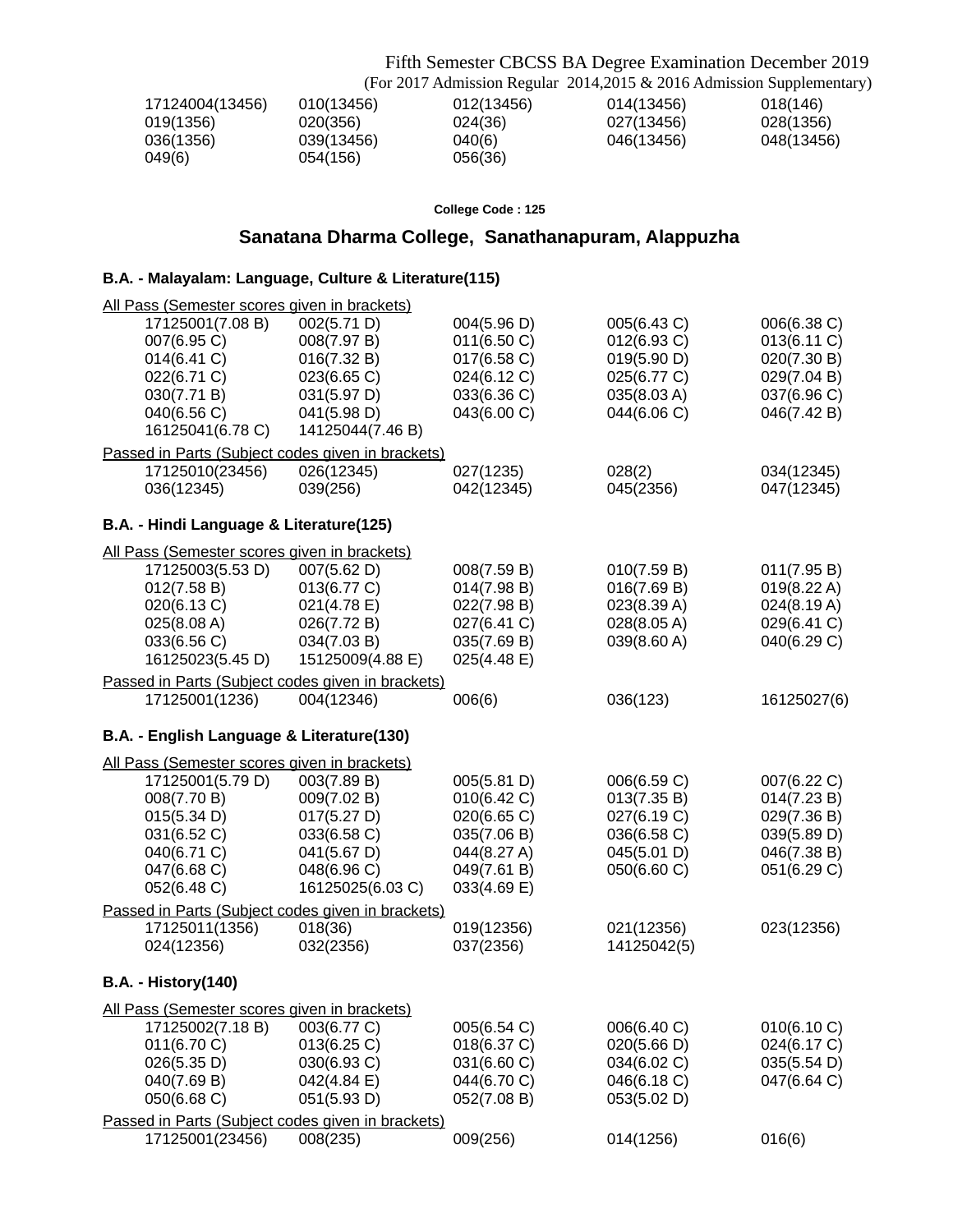## Fifth Semester CBCSS BA Degree Examination December 2019

(For 2017 Admission Regular 2014,2015 & 2016 Admission Supplementary)

| 021(5)                                            | 022(2456)        | 025(1356)             | 029(6)      | 033(13)     |
|---------------------------------------------------|------------------|-----------------------|-------------|-------------|
| B.A. - Economics(150)                             |                  |                       |             |             |
| All Pass (Semester scores given in brackets)      |                  |                       |             |             |
| 17125002(7.10 B)                                  | 005(7.11 B)      | 006(6.78 C)           | 008(6.88 C) | 009(6.48 C) |
| 010(7.36 B)                                       | 013(7.84 B)      | $014(8.83 \text{ A})$ | 015(5.18 D) | 016(5.66 D) |
| 017(7.66 B)                                       | 018(5.47 D)      | $020(4.54 \text{ E})$ | 028(6.37 C) | 030(7.46 B) |
| 031(6.32 C)                                       | 033(6.65 C)      | 036(6.82 C)           | 037(5.48 D) | 038(6.37 C) |
| 043(7.50 B)                                       | 045(8.08 A)      | 049(7.95 B)           | 050(6.39 C) | 051(6.58 C) |
| 052(6.59 C)                                       | 054(5.55 D)      | 058(7.56 B)           | 060(6.40 C) | 061(6.68 C) |
| 063(7.24 B)                                       | 16125014(5.28 D) | 034(4.97 E)           |             |             |
| Passed in Parts (Subject codes given in brackets) |                  |                       |             |             |
| 17125001(156)                                     | 003(56)          | 004(1456)             | 021(1346)   | 023(6)      |
| 024(13456)                                        | 025(12346)       | 027(1346)             | 029(16)     | 032(14)     |
| 035(6)                                            | 040(146)         | 041(356)              | 044(16)     | 046(146)    |
| 048(46)                                           | 053(16)          | 055(1346)             | 056(12456)  | 057(6)      |
| 062(36)                                           | 15125020(134)    | 060(1)                |             |             |
|                                                   |                  |                       |             |             |

**College Code : 126**

## **St. Gregorios College, Kottarakara, Kollam**

### **B.A. - Political Science(145)**

| All Pass (Semester scores given in brackets)      |                  |                  |                       |             |
|---------------------------------------------------|------------------|------------------|-----------------------|-------------|
| 17126002(5.51 D)                                  | 003(5.21 D)      | 005(5.16 D)      | 007(7.93 B)           | 008(5.44 D) |
| 009(6.10 C)                                       | 011(5.82 D)      | 012(7.29 B)      | $014(4.34 \text{ E})$ | 015(5.81 D) |
| 016(5.51 D)                                       | 017(5.44 D)      | 018(4.91 E)      | 019(5.97 D)           | 020(5.38 D) |
| 022(5.74 D)                                       | 023(4.60)        | 024(5.42 D)      | 026(5.17 D)           | 028(6.92 C) |
| 029(5.59 D)                                       | 030(7.31 B)      | 032(7.83 B)      | 034(5.62 D)           | 036(7.23 B) |
| 037(4.73 E)                                       | 038(7.26 B)      | 040(7.40 B)      | 041(6.58 C)           | 042(5.74 D) |
| 043(5.80 D)                                       | 044(4.58 E)      | 045(6.63 C)      | 047(6.88 C)           | 049(6.88 C) |
| 051(4.59 E)                                       | 052(6.90 C)      | 16126028(4.32 E) | 033(5.13 D)           | 047(4.44 E) |
| 15126021(5.44 D)                                  | 14126022(4.98 E) | 035(5.13 D)      |                       |             |
| Passed in Parts (Subject codes given in brackets) |                  |                  |                       |             |
| 17126001(456)                                     | 004(1)           | 006(1245)        | 010(146)              | 021(145)    |
| 027(12456)                                        | 031(12456)       | 033(1256)        | 048(12456)            | 050(12456)  |
| SUSPECTED MALPRACTICE                             |                  |                  |                       |             |

17126025()

#### **College Code : 127**

## **Sree Narayana College, Chempazhanthy, Thiruvananthapuram**

### **B.A. - English Language & Literature(130)**

| All Pass (Semester scores given in brackets) |             |                       |             |             |
|----------------------------------------------|-------------|-----------------------|-------------|-------------|
| 17127002(6.42 C)                             | 003(7.65 B) | $004(4.58 \text{ E})$ | 005(6.39 C) | 006(8.11 A) |
| 007(5.94 D)                                  | 008(6.35 C) | 010(7.19 B)           | 011(6.90 C) | 012(7.06 B) |
| 016(7.48 B)                                  | 017(5.09 D) | 018(5.18 D)           | 019(6.92 C) | 020(6.77 C) |
| 021(6.13 C)                                  | 022(5.63 D) | 023(5.23 D)           | 024(7.75 B) | 025(7.17 B) |
| 026(6.12 C)                                  | 028(7.04 B) | 029(5.93 D)           | 030(7.76 B) | 032(5.85 D) |
| 033(4.18 E)                                  | 034(7.59 B) | 035(7.46 B)           | 036(7.00 B) | 037(6.36 C) |
| 038(5.77 D)                                  | 039(4.79 E) | 040(5.49 D)           | 041(7.13 B) | 042(7.27 B) |
| 044(6.28 C)                                  | 045(6.02 C) | 047(5.26 D)           | 048(8.05 A) | 049(4.87 E) |
| 050(6.71 C)                                  | 051(7.55 B) | 052(7.87 B)           | 054(6.98 C) | 055(7.80 B) |
| 16127015(5.54 D)                             | 017(5.06 D) | 026(5.06 D)           | 060(4.98 E) |             |
|                                              |             |                       |             |             |

Passed in Parts (Subject codes given in brackets)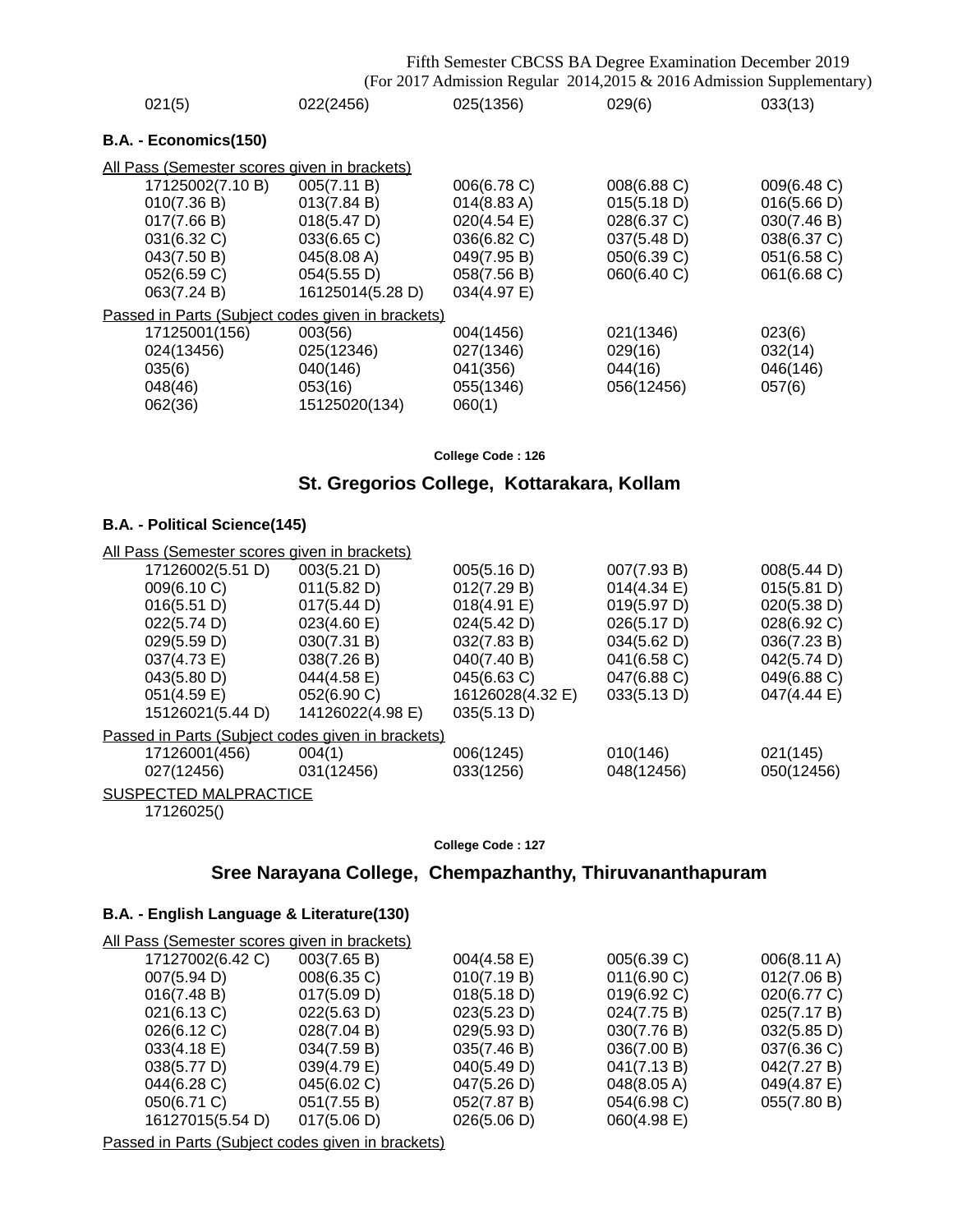|                                                                    |                            |                            | Fifth Semester CBCSS BA Degree Examination December 2019<br>(For 2017 Admission Regular 2014,2015 & 2016 Admission Supplementary) |                            |
|--------------------------------------------------------------------|----------------------------|----------------------------|-----------------------------------------------------------------------------------------------------------------------------------|----------------------------|
| 17127001(6)<br>057(2356)                                           | 009(6)                     | 031(36)<br>16127001(2)     | 046(35)<br>018(135)                                                                                                               | 056(12345)                 |
| <b>SUSPECTED MALPRACTICE</b><br>17127059()                         |                            |                            |                                                                                                                                   |                            |
| <b>B.A. - History(140)</b>                                         |                            |                            |                                                                                                                                   |                            |
| All Pass (Semester scores given in brackets)                       |                            |                            |                                                                                                                                   |                            |
| 17127001(7.38 B)                                                   | 002(4.60 E)                | 003(4.81 E)                | 004(6.69 C)                                                                                                                       | 005(5.47 D)                |
| 007(5.00 D)                                                        | 008(6.41 C)                | 009(5.31 D)                | 012(6.79 C)                                                                                                                       | 013(5.79 D)                |
| $017(4.99)$ E)                                                     | 018(6.77 C)                | 020(6.44 C)                | 021(7.23 B)                                                                                                                       | 022(6.67 C)                |
| 023(6.45 C)<br>032(6.19 C)                                         | 024(5.17 D)<br>033(5.57 D) | 025(5.58 D)<br>034(5.72 D) | 028(5.83 D)<br>035(5.37 D)                                                                                                        | 029(6.82 C)<br>037(6.28 C) |
| 040(5.17 D)                                                        | 041(5.71 D)                | 042(7.98 B)                | 043(5.77 D)                                                                                                                       | 045(4.90 E)                |
| 046(6.29 C)                                                        | 050(6.70 C)                | 051(7.68 B)                | 052(5.68 D)                                                                                                                       | 053(5.88 D)                |
| 054(5.32 D)                                                        | 055(7.02 B)                | 056(4.78 E)                | 057(7.32 B)                                                                                                                       | 060(5.72 D)                |
| 062(5.74 D)                                                        | 064(5.50 D)                | 065(5.00 D)                | 066(5.64 D)                                                                                                                       | 067(6.63 C)                |
| 068(5.92 D)                                                        | 069(6.19 C)                | 070(6.75 C)                | 074(6.13 C)                                                                                                                       | 16127071(4.59 E)           |
| Passed in Parts (Subject codes given in brackets)                  |                            |                            |                                                                                                                                   |                            |
| 17127006(1236)                                                     | 010(12346)                 | 014(146)                   | 015(36)                                                                                                                           | 026(236)                   |
| 030(2)                                                             | 031(12345)                 | 038(12346)                 | 044(2346)                                                                                                                         | 047(2346)                  |
| 048(12346)                                                         | 049(12346)                 | 059(126)                   | 063(1246)                                                                                                                         | 071(12346)                 |
| 072(126)                                                           | 15127024(23)               |                            |                                                                                                                                   |                            |
| B.A. - Political Science(145)                                      |                            |                            |                                                                                                                                   |                            |
| All Pass (Semester scores given in brackets)                       |                            |                            |                                                                                                                                   |                            |
| 17127001(5.89 D)                                                   | 002(7.34 B)                | 003(8.67 A)                | 005(7.26 B)                                                                                                                       | 007(5.14 D)                |
| 008(6.88 C)<br>013(6.78 C)                                         | 009(6.88 C)<br>014(7.72 B) | 010(6.28 C)<br>015(5.03 D) | 011(7.72 B)<br>016(6.34 C)                                                                                                        | 012(7.07 B)<br>017(6.51 C) |
| 019(6.69 C)                                                        | 020(5.09 D)                | 021(6.81 C)                | 022(7.14 B)                                                                                                                       | 023(6.75 C)                |
| 024(7.69 B)                                                        | 025(8.13 A)                | 026(5.92 D)                | 028(6.12 C)                                                                                                                       | 029(7.91 B)                |
| 030(6.39 C)                                                        | 031(7.55 B)                | 033(6.86 C)                | 034(6.74 C)                                                                                                                       | 035(6.03 C)                |
| 038(5.87 D)                                                        | 039(7.26 B)                | 040(6.03 C)                | 041(6.17 C)                                                                                                                       | 042(7.20 B)                |
| 043(6.62 C)                                                        | 045(6.76 C)                | 046(7.04 B)                | 047(5.01 D)                                                                                                                       | 049(5.81 D)                |
| 050(8.98 A)                                                        | 052(5.47 D)                | 053(6.50 C)                | 054(6.71 C)                                                                                                                       | 056(6.83 C)                |
| 058(6.88 C)                                                        | 059(5.85 D)                | 16127003(5.04 D)           | 017(4.96 E)                                                                                                                       | 031(4.88 E)                |
| 15127024(4.71 E)                                                   |                            |                            |                                                                                                                                   |                            |
| Passed in Parts (Subject codes given in brackets)<br>17127004(146) | 018(6)                     | 032(56)                    | 036(6)                                                                                                                            | 16127027(2)                |
| 055(345)                                                           |                            |                            |                                                                                                                                   |                            |
| B.A. - Economics(150)                                              |                            |                            |                                                                                                                                   |                            |
| All Pass (Semester scores given in brackets)                       |                            |                            |                                                                                                                                   |                            |
| 17127005(6.05 C)                                                   | 006(5.22 D)                | 008(5.55 D)                | 013(4.99 E)                                                                                                                       | 015(5.78 D)                |
| 017(6.46 C)                                                        | 018(5.66 D)                | 019(5.62 D)                | 022(6.75 C)                                                                                                                       | 023(6.56 C)                |
| 024(7.39 B)                                                        | 027(7.13B)                 | 029(5.81 D)                | 030(7.71 B)                                                                                                                       | 031(5.38 D)                |
| 032(6.66 C)<br>039(4.84 E)                                         | 034(6.41 C)<br>040(5.61 D) | 036(4.67 E)<br>041(5.02 D) | 037(6.62 C)<br>042(4.79 E)                                                                                                        | 038(6.99 C)<br>044(5.19 D) |
| 045(6.25 C)                                                        | 046(4.87 E)                | 048(6.58 C)                | 052(6.16 C)                                                                                                                       | 054(4.75 E)                |
| 057(6.68 C)                                                        | 058(5.84 D)                | 061(5.07 D)                | 062(6.20 C)                                                                                                                       | 063(7.09 B)                |
| 064(4.06 E)                                                        | 066(6.58 C)                | 069(6.50 C)                | 075(4.07 E)                                                                                                                       | 16127006(4.75 E)           |
| 019(5.25 D)                                                        | 030(4.77 E)                | 036(5.14 D)                | 15127023(6.02 C)                                                                                                                  | 046(6.59 C)                |
| 073(4.89 E)                                                        |                            |                            |                                                                                                                                   |                            |
| Passed in Parts (Subject codes given in brackets)                  |                            |                            |                                                                                                                                   |                            |
| 17127001(134)                                                      | 002(1)                     | 003(1)                     | 004(1346)                                                                                                                         | 007(146)                   |
| 009(16)                                                            | 010(1346)                  | 011(136)                   | 016(1356)                                                                                                                         | 020(1245)                  |
| 026(13456)                                                         | 028(16)                    | 033(1)                     | 035(1356)                                                                                                                         | 050(16)                    |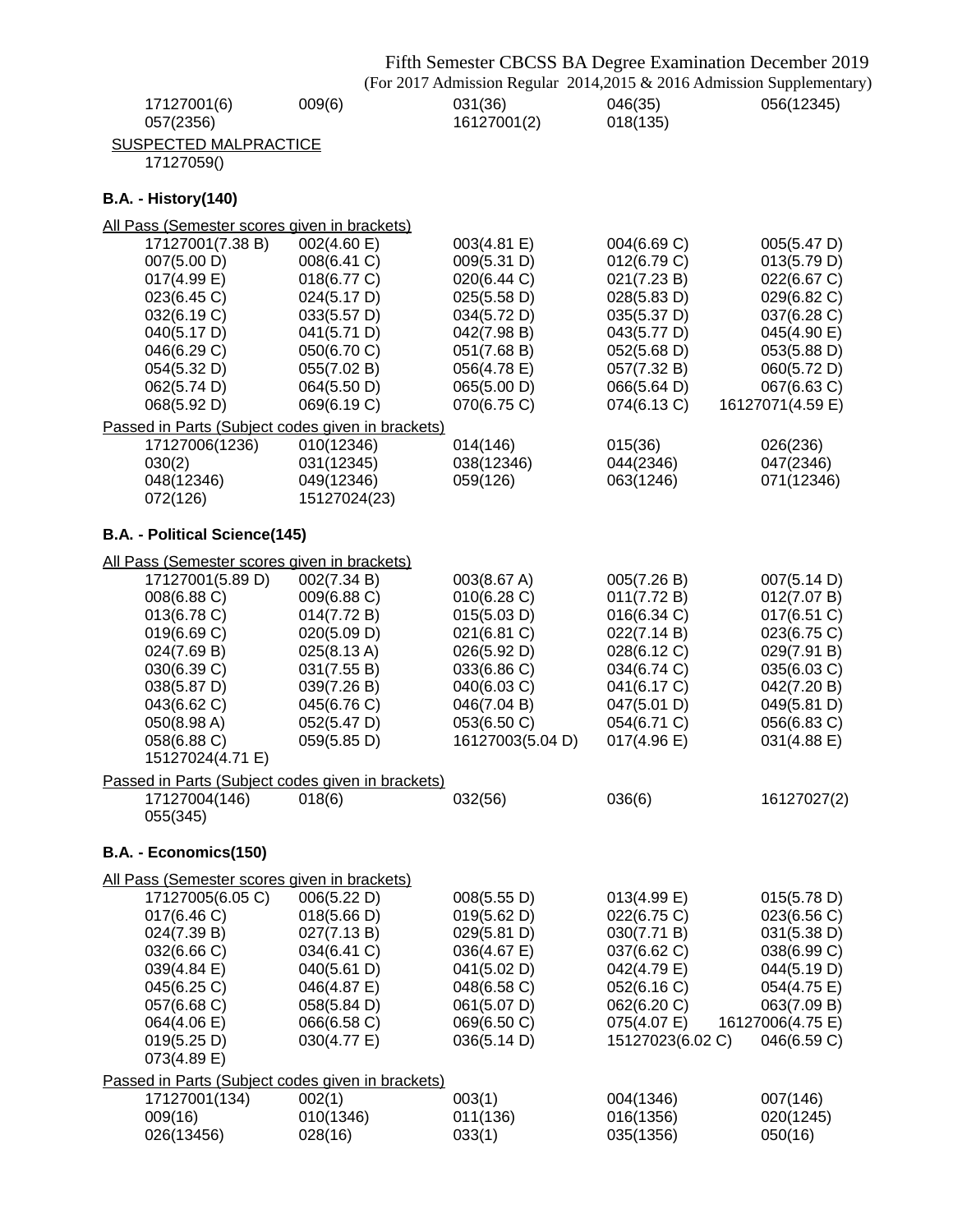Fifth Semester CBCSS BA Degree Examination December 2019 (For 2017 Admission Regular 2014,2015 & 2016 Admission Supplementary)

| 051(13456)  | 053(14) | 055(16)     | 059(3456) | 065(1356)  |
|-------------|---------|-------------|-----------|------------|
| 067(16)     | 071(16) | 072(16)     | 073(6)    | 074(12346) |
| 16127034(3) | 071(45) | 15127031(5) |           |            |

### **B.A. - Sociology(156)**

| All Pass (Semester scores given in brackets) |             |             |                  |             |
|----------------------------------------------|-------------|-------------|------------------|-------------|
| 17127001(5.97 D)                             | 003(6.78 C) | 004(6.97 C) | 005(7.57 B)      | 006(6.42 C) |
| 008(5.98 D)                                  | 009(6.63 C) | 010(7.18 B) | 011(6.98)        | 012(7.43 B) |
| 013(7.13 B)                                  | 014(7.31 B) | 015(6.99 C) | 016(5.17 D)      | 017(6.51 C) |
| 018(7.31 B)                                  | 019(7.08 B) | 020(6.43 C) | 022(6.79 C)      | 023(5.54 D) |
| 024(6.22 C)                                  | 025(6.45)   | 026(7.66 B) | 027(7.61 B)      | 028(6.44 C) |
| 029(7.39 B)                                  | 030(6.60)   | 031(7.29 B) | 032(6.61 C)      | 033(6.60 C) |
| 034(6.41 C)                                  | 035(8.09 A) | 038(6.55 C) | 040(7.28 B)      | 041(6.96 C) |
| 042(6.83 C)                                  | 044(7.10 B) | 045(5.98 D) | 046(5.91 D)      | 047(6.93 C) |
| 048(7.68 B)                                  | 049(6.89 C) | 050(6.98 C) | 16127010(5.02 D) | 043(7.03 B) |
|                                              |             |             |                  |             |

Passed in Parts (Subject codes given in brackets)

17127007(1245)

#### **College Code : 128**

## **Sree Narayana College, Chengannur, Pathanamthitta**

#### **B.A. - Economics(150)**

| All Pass (Semester scores given in brackets) |                                                   |                  |             |                  |
|----------------------------------------------|---------------------------------------------------|------------------|-------------|------------------|
| 17128004(5.67 D)                             | 005(5.52 D)                                       | 006(5.48 D)      | 014(5.80 D) | 021(5.81 D)      |
| 023(6.42 C)                                  | 025(4.82 E)                                       | 026(5.45 D)      | 028(5.57 D) | 029(5.80 D)      |
| 031(5.57 D)                                  | 034(4.75 E)                                       | 036(4.63 E)      | 037(5.05 D) | 041(5.15 D)      |
| 16128017(4.82 E)                             | $026(4.59)$ E)                                    | 15128002(4.43 E) | 048(4.43 E) | 14128033(6.02 C) |
| 055(5.39 D)                                  |                                                   |                  |             |                  |
|                                              | Passed in Parts (Subject codes given in brackets) |                  |             |                  |
| 17128001(6)                                  | 007(13456)                                        | 010(6)           | 011(156)    | 013(6)           |
| 016(1356)                                    | 017(15)                                           | 018(13)          | 030(134)    | 033(13456)       |
| 035(135)                                     | 038(12345)                                        | 039(136)         | 040(1)      | 043(146)         |
| 045(16)                                      | 046(1236)                                         | 047(13)          | 16128001(5) | 003(4)           |
| 008(46)                                      | 022(345)                                          | 027(4)           | 039(5)      |                  |

**College Code : 129**

## **Sree Narayana College for Women, , Kollam**

### **B.A. - Malayalam: Language, Culture & Literature(115)**

| <u>All Pass (Semester scores given in brackets)</u> |             |                |
|-----------------------------------------------------|-------------|----------------|
| 17129001(8.00 A)                                    | 002(7.71 B) | 003(7.51 B)    |
| 007(7.99 B)                                         | 008(7.19 B) | $009(6.31)$ C) |

| <u>1 ass (Schrooter soorce given in brackete)</u> |             |                       |             |                       |
|---------------------------------------------------|-------------|-----------------------|-------------|-----------------------|
| 17129001(8.00 A)                                  | 002(7.71 B) | 003(7.51 B)           | 005(6.93 C) | 006(7.65 B)           |
| 007(7.99 B)                                       | 008(7.19 B) | 009(6.31 C)           | 010(7.68 B) | 011(6.10 C)           |
| 012(6.99 C)                                       | 013(6.41 C) | 015(5.88 D)           | 017(7.94 B) | 018(7.64 B)           |
| 019(6.90 C)                                       | 020(6.03 C) | $021(8.45 \text{ A})$ | 023(7.06 B) | 024(6.15 C)           |
| 025(7.76 B)                                       | 026(7.56 B) | 027(6.44 C)           | 028(7.01 B) | 029(7.83 B)           |
| 030(7.40 B)                                       | 031(8.29 A) | 032(6.95 C)           | 033(7.35 B) | $034(8.24 \text{ A})$ |
| 035(6.21 C)                                       | 036(7.93 B) | 037(7.92 B)           | 038(8.46 A) | 039(7.40 B)           |
| 040(7.44 B)                                       | 041(6.53 C) | 042(7.23 B)           | 044(7.25 B) | 045(6.65 C)           |
| 046(7.63 B)                                       | 047(6.45 C) | 048(7.73 B)           | 049(6.44 C) | 052(7.15 B)           |
| 053(6.62 C)                                       | 054(7.14 B) | 055(7.65 B)           | 057(7.31 B) | 058(7.37 B)           |
| 059(6.49 C)                                       | 060(7.76 B) | 061(8.61 A)           | 062(8.48 A) | 063(6.17 C)           |
| 066(7.34 B)                                       | 067(6.27 C) | 068(7.49 B)           | 070(7.40 B) | 16129021(6.58 C)      |
| 031(7.12 B)                                       | 046(6.30 C) |                       |             |                       |
|                                                   |             |                       |             |                       |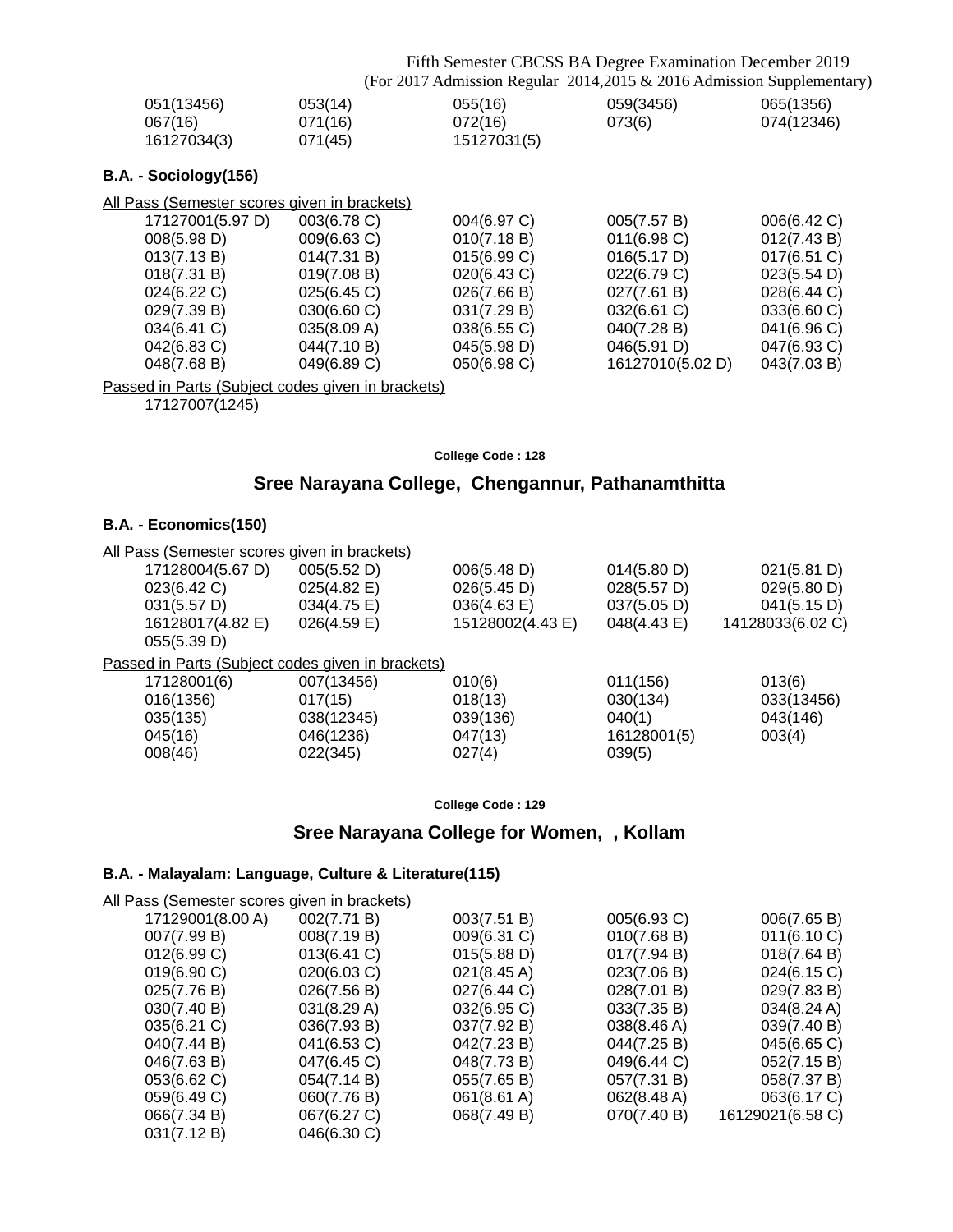(For 2017 Admission Regular 2014,2015 & 2016 Admission Supplementary)

Passed in Parts (Subject codes given in brackets)<br>17129014(23456) 056(23456)

17129014(23456) 056(23456) 065(13456)

ATTENDANCE SHORTAGE

17129051()

### **B.A. - Hindi Language & Literature(125)**

| All Pass (Semester scores given in brackets) |                       |                       |                       |                       |
|----------------------------------------------|-----------------------|-----------------------|-----------------------|-----------------------|
| 17129001(7.95 B)                             | 002(7.28 B)           | 003(8.04 A)           | 004(7.21 B)           | 005(7.04 B)           |
| 006(8.18 A)                                  | 007(6.91 C)           | 009(8.39 A)           | $010(8.54 \text{ A})$ | $011(8.35 \text{ A})$ |
| 012(7.67 B)                                  | 013(8.69 A)           | 014(7.79 B)           | 015(5.42 D)           | 016(6.17 C)           |
| 018(7.10 B)                                  | $019(8.92 \text{ A})$ | 020(8.69 A)           | 021(7.23 B)           | 022(7.37 B)           |
| 023(7.35 B)                                  | 024(7.14 B)           | 025(7.20 B)           | 026(7.97 B)           | 027(8.36 A)           |
| $028(8.45 \text{ A})$                        | 029(7.31 B)           | 030(8.34 A)           | 031(8.30 A)           | 032(8.46 A)           |
| 033(7.58 B)                                  | 035(7.93 B)           | $036(8.58 \text{ A})$ | 037(7.37 B)           | 038(7.30 B)           |
| 039(8.78 A)                                  | 040(7.44 B)           | 041(6.06 C)           | 042(8.85 A)           | 043(7.76 B)           |
| 044(8.84 A)                                  | $046(8.64 \text{ A})$ | 047(7.87 B)           | 048(7.46 B)           | 049(8.25 A)           |
| $050(8.92 \text{ A})$                        | 051(6.54 C)           | 052(7.40 B)           | 053(7.48 B)           | 054(7.84 B)           |
| 16129005(7.18 B)                             | 018(5.46 D)           | 15129035(6.57 C)      |                       |                       |
|                                              |                       |                       |                       |                       |

Passed in Parts (Subject codes given in brackets)

17129045(1245)

### **B.A. - English Language & Literature(130)**

All Pass (Semester scores given in brackets)

| 17129001(5.93 D) | 002(5.78 D) | 003(7.62 B)      | 004(7.74 B) | 006(6.91 C)    |
|------------------|-------------|------------------|-------------|----------------|
| 007(5.84 D)      | 008(6.51 C) | 010(6.23 C)      | 012(5.29 D) | $013(6.93)$ C) |
| 014(7.82 B)      | 015(6.98 C) | 016(5.20 D)      | 017(7.61 B) | 018(7.71 B)    |
| 020(6.75 C)      | 021(7.40 B) | 022(4.75 E)      | 023(4.88 E) | 024(7.18 B)    |
| 025(7.16 B)      | 026(7.55 B) | 027(7.97 B)      | 028(6.80 C) | 029(7.02 B)    |
| 030(6.15 C)      | 031(6.40 C) | 032(6.32 C)      | 033(8.40 A) | 034(7.10 B)    |
| 035(8.25 A)      | 036(5.61 D) | 037(6.79 C)      | 038(7.79 B) | 040(6.81 C)    |
| 041(6.95 C)      | 043(7.42 B) | 044(8.09 A)      | 045(7.28 B) | 046(7.61 B)    |
| 047(7.40 B)      | 048(6.24 C) | 049(6.82 C)      | 050(7.13 B) | 051(7.24 B)    |
| 052(7.86 B)      | 053(7.30 B) | 054(7.66 B)      | 055(7.21 B) | 056(7.24 B)    |
| 057(6.29 C)      | 058(7.51 B) | 059(6.76 C)      | 060(7.00 B) | 061(7.68 B)    |
| 062(7.82 B)      | 063(6.31 C) | 064(7.19 B)      | 066(8.10 A) | 067(6.37 C)    |
| 068(5.69 D)      | 069(6.37 C) | 16129033(5.03 D) |             |                |
|                  |             |                  |             |                |

### Passed in Parts (Subject codes given in brackets)

| 17129005(2456) | 009(236)       | 011(2346) | 039(23456) | 042(23456) |
|----------------|----------------|-----------|------------|------------|
| 065(456)       | 16129031(1234) |           |            |            |

### **B.A. - History(140)**

| All Pass (Semester scores given in brackets) |             |                  |             |                       |
|----------------------------------------------|-------------|------------------|-------------|-----------------------|
| 17129002(6.25 C)                             | 005(6.40 C) | 007(7.15 B)      | 008(7.23 B) | 009(7.09 B)           |
| 010(7.82 B)                                  | 011(6.36)   | 012(7.34 B)      | 013(7.90 B) | $015(8.12 \text{ A})$ |
| 016(4.95 E)                                  | 017(7.54 B) | 018(6.16 C)      | 020(6.93 C) | 021(8.52 A)           |
| 022(5.10 D)                                  | 023(5.75 D) | 024(5.35 D)      | 025(5.99 D) | 027(5.76 D)           |
| 028(5.65 D)                                  | 029(7.24 B) | 030(5.33 D)      | 031(6.61 C) | 032(6.49 C)           |
| 033(5.40 D)                                  | 034(6.45 C) | 035(5.51 D)      | 037(6.44 C) | 039(5.88 D)           |
| 040(5.13 D)                                  | 041(6.79 C) | 042(7.66 B)      | 044(5.63 D) | 047(6.43 C)           |
| 048(7.69 B)                                  | 051(7.14 B) | 052(6.81 C)      | 053(6.17 C) | 054(7.03 B)           |
| 055(5.57 D)                                  | 056(4.40 E) | 057(6.09 C)      | 058(5.58 D) | 059(5.75 D)           |
| 060(6.91 C)                                  | 061(5.55 D) | 063(5.01 D)      | 064(6.13 C) | 065(5.54 D)           |
| 066(6.12 C)                                  | 067(6.59 C) | 068(7.59 B)      | 069(7.16 B) | 070(5.78 D)           |
| 071(5.87 D)                                  | 072(7.30 B) | 073(5.60 D)      | 074(5.11 D) | 075(5.36 D)           |
| 076(5.16 D)                                  | 077(5.64 D) | 16129033(4.75 E) | 056(5.58 D) |                       |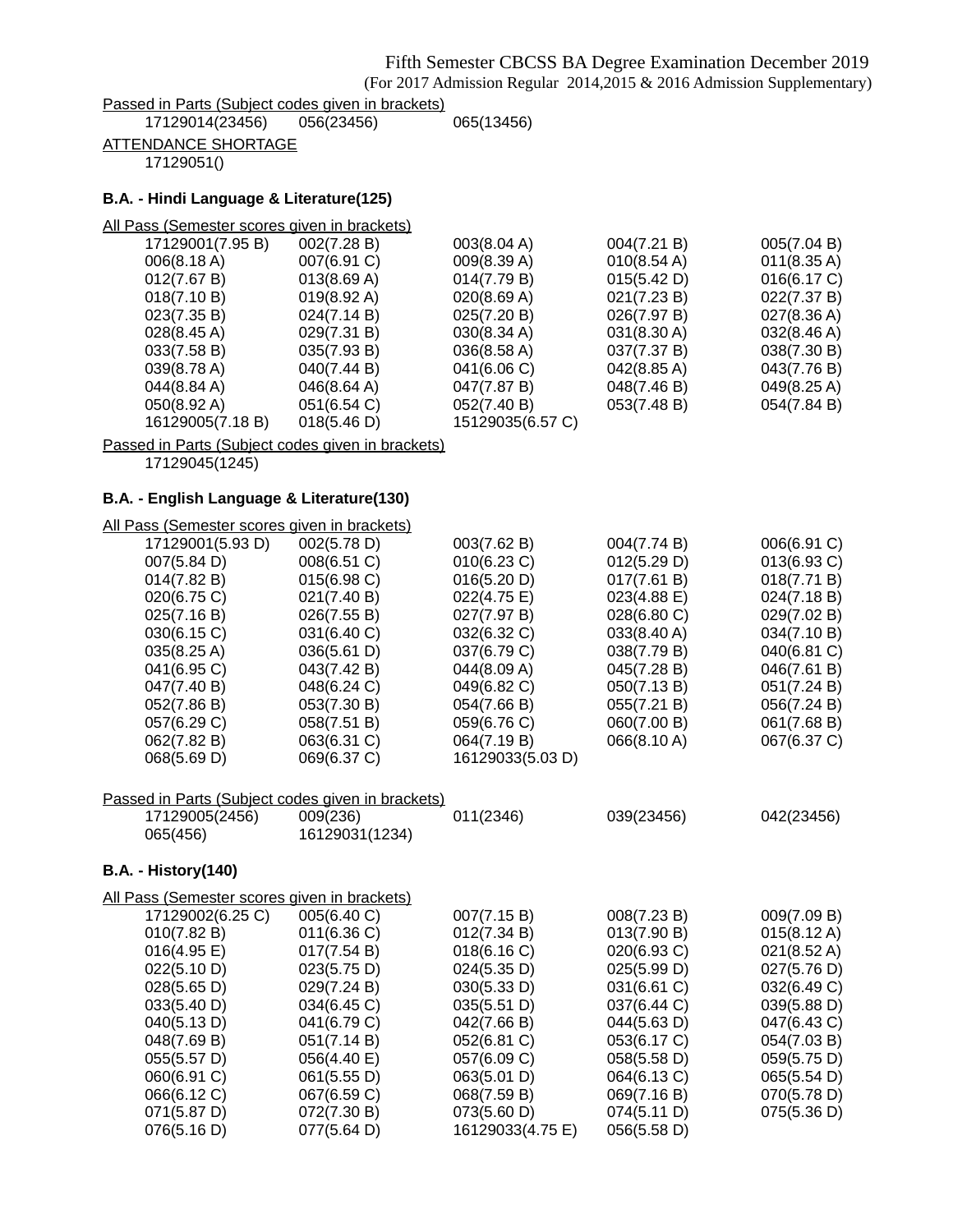## Fifth Semester CBCSS BA Degree Examination December 2019

(For 2017 Admission Regular 2014,2015 & 2016 Admission Supplementary)

| Passed in Parts (Subject codes given in brackets) |                  |             |                  |                  |
|---------------------------------------------------|------------------|-------------|------------------|------------------|
| 17129001(126)                                     | 026(1236)        | 050(245)    | 16129002(2)      | 018(6)           |
| <b>ATTENDANCE SHORTAGE</b>                        |                  |             |                  |                  |
| 17129006()                                        | 014()            | 043()       | 046()            |                  |
|                                                   |                  |             |                  |                  |
| B.A. - Economics(150)                             |                  |             |                  |                  |
| All Pass (Semester scores given in brackets)      |                  |             |                  |                  |
| 17129001(5.83 D)                                  | 002(6.14 C)      | 003(5.99 D) | 004(7.30 B)      | 005(6.46 C)      |
| 007(7.50 B)                                       | 009(8.38 A)      | 013(6.08 C) | 014(5.80 D)      | 015(6.74 C)      |
| 016(7.28 B)                                       | 018(6.69 C)      | 019(6.53 C) | 020(5.75 D)      | 021(5.95 D)      |
| 023(6.10 C)                                       | 025(7.01 B)      | 026(7.52 B) | 027(4.67 E)      | 029(6.49 C)      |
| 030(6.07 C)                                       | 032(7.97 B)      | 033(6.86 C) | 034(7.50 B)      | 035(5.20 D)      |
| 036(6.58 C)                                       | 037(7.33 B)      | 039(5.32 D) | 043(5.92 D)      | 044(6.18 C)      |
| 047(5.36 D)                                       | 051(8.17 A)      | 055(7.36 B) | 057(6.90 C)      | 058(7.01 B)      |
| 060(6.72 C)                                       | 061(8.09 A)      | 062(5.50 D) | 063(6.63 C)      | 064(6.30 C)      |
| 066(5.60 D)                                       | 071(7.48 B)      | 073(6.56 C) | 082(5.89 D)      | 083(6.67 C)      |
| 084(4.68 E)                                       | 087(5.77 D)      | 088(4.98 E) | 090(6.43 C)      | 092(5.65 D)      |
| 093(7.11 B)                                       | 098(7.89 B)      | 101(6.68 C) | 102(5.39 D)      | 103(6.39 C)      |
| 104(6.80 C)                                       | 106(6.35 C)      | 108(5.75 D) | 109(6.53 C)      | 110(7.38 B)      |
| 112(5.08 D)                                       | 113(5.58 D)      | 114(6.16 C) | 115(7.37 B)      | 116(6.45 C)      |
| 118(7.88 B)                                       | 119(6.99 C)      | 120(7.05 B) | 122(7.78 B)      | 123(6.80 C)      |
| 125(5.87 D)                                       | 126(6.77 C)      | 127(5.91 D) | 130(6.99 C)      | 131(5.10 D)      |
| 132(7.95 B)                                       | 133(7.63 B)      | 134(4.43 E) | 135(4.87 E)      | 136(4.84 E)      |
| 137(4.90 E)                                       | 138(8.68 A)      | 140(5.33 D) | 141(5.76 D)      | 16129005(4.74 E) |
| 023(4.90 E)                                       | 027(5.24 D)      | 093(4.39 E) | 123(4.51 E)      | 15129014(4.71 E) |
| 14129082(5.93 D)                                  |                  |             |                  |                  |
| Passed in Parts (Subject codes given in brackets) |                  |             |                  |                  |
| 17129006(146)                                     | 010(1346)        | 011(1346)   | 012(136)         | 017(2346)        |
| 022(1246)                                         | 024(12346)       | 028(1236)   | 031(12346)       | 040(124)         |
| 041(12346)                                        | 042(1346)        | 045(134)    | 048(6)           | 049(136)         |
| 050(12346)                                        | 053(12346)       | 054(2346)   | 056(12346)       | 059(1346)        |
| 065(12346)                                        | 067(1246)        | 068(12346)  | 072(146)         | 074(1346)        |
| 075(146)                                          | 077(12346)       | 078(12346)  | 079(12346)       | 080(1346)        |
| 081(146)                                          | 085(12346)       | 086(12346)  | 091(136)         | 094(12346)       |
| 095(12346)                                        | 097(12346)       | 099(12346)  | 100(12346)       | 105(136)         |
| 107(123)                                          | 111(24)          | 124(2346)   | 128(6)           | 129(346)         |
| 142(16)                                           | 16129002(13)     | 049(6)      | 071(4)           | 098(4)           |
| 130(6)                                            | 15129111(4)      |             |                  |                  |
| <b>B.A. - Music(158)</b>                          |                  |             |                  |                  |
| All Pass (Semester scores given in brackets)      |                  |             |                  |                  |
| 17129002(7.60 B)                                  | 005(7.08 B)      | 006(5.82 D) | 009(4.88 E)      | 013(5.94 D)      |
| 014(5.43 D)                                       | 16129005(5.53 D) | 015(5.78 D) | 15129003(4.59 E) |                  |
|                                                   |                  |             |                  |                  |
| Passed in Parts (Subject codes given in brackets) |                  |             |                  |                  |
| 17129001(6)                                       | 004(126)         | 007(136)    | 012(123)         | 015(1256)        |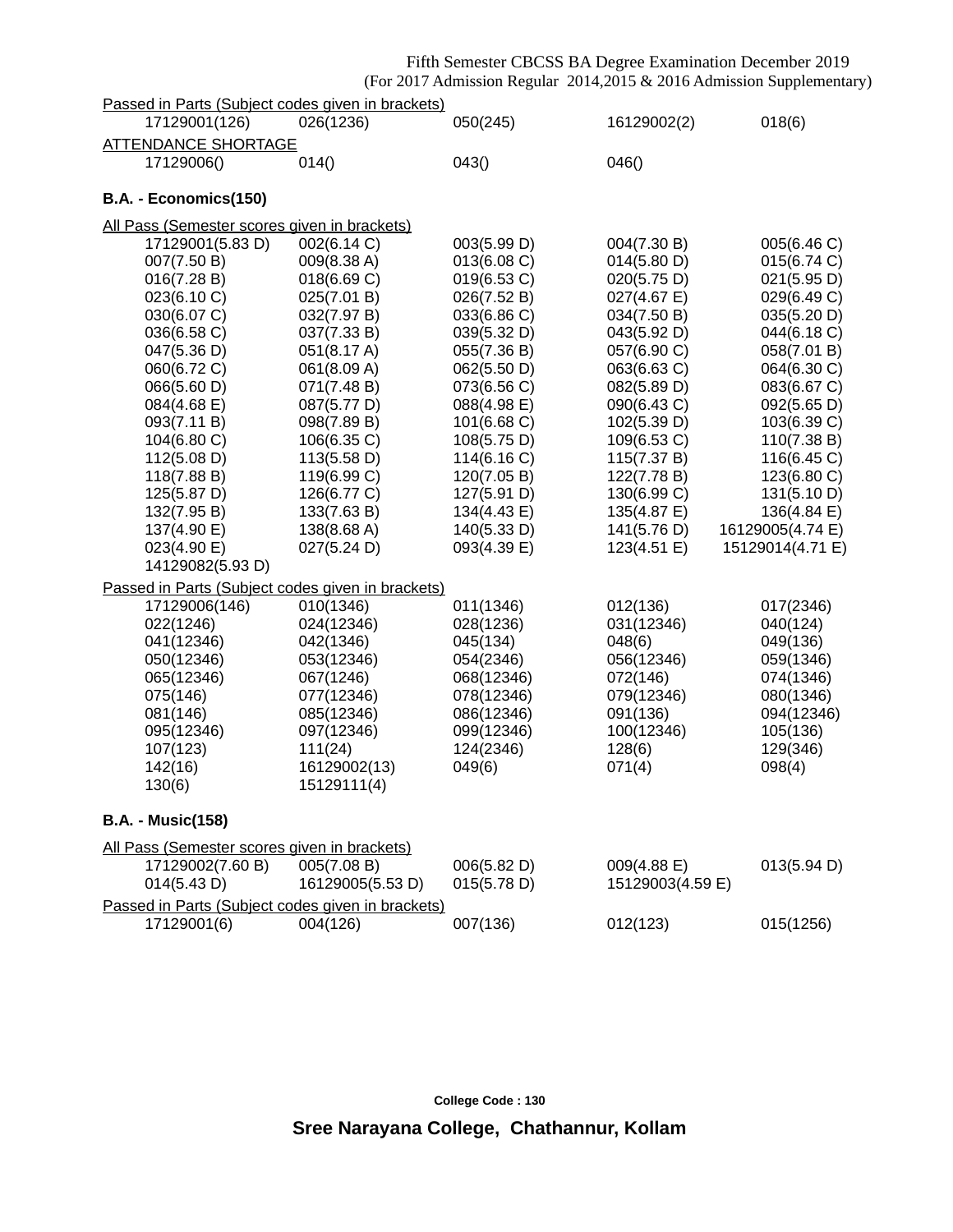### **B.A. - History(140)**

|                  | All Pass (Semester scores given in brackets)      |             |             |                  |
|------------------|---------------------------------------------------|-------------|-------------|------------------|
| 17130002(6.47 C) | 006(5.69 D)                                       | 008(4.98 E) | 009(6.70 C) | 013(6.55 C)      |
| 014(5.94 D)      | 015(6.84 C)                                       | 016(6.07 C) | 018(5.75 D) | 019(6.50 C)      |
| 021(5.73 D)      | 023(5.62 D)                                       | 025(6.14 C) | 028(4.73 E) | 032(7.76 B)      |
| 034(5.87 D)      | 036(5.23 D)                                       | 037(5.74 D) | 038(5.60 D) | 040(6.15 C)      |
| 042(5.59 D)      | 043(6.19 C)                                       | 044(6.77 C) | 045(6.10 C) | 046(6.23 C)      |
| 050(6.41 C)      | 054(5.17 D)                                       | 056(6.99 C) | 058(6.31 C) | 059(5.38 D)      |
| 16130018(5.35 D) | 032(4.57 E)                                       | 036(5.25 D) | 056(5.88 D) | 15130011(5.75 D) |
| 14130030(5.01 D) |                                                   |             |             |                  |
|                  | Passed in Parts (Subject codes given in brackets) |             |             |                  |
| 17130003(12456)  | 004(146)                                          | 005(6)      | 007(12456)  | 010(1256)        |
| 011(4)           | 017(146)                                          | 024(256)    | 026(1246)   | 029(146)         |
| 031(1346)        | 039(1346)                                         | 041(6)      | 047(16)     | 053(1246)        |
| 16130002(6)      | 003(156)                                          |             |             |                  |

**College Code : 131**

## **Sree Narayana College, Cherthala, Alappuzha**

### **B.A. - Philosophy(105)**

| All Pass (Semester scores given in brackets)                                                                    |                                                                                             |                                                                                        |                                                                                        |                                                                                             |
|-----------------------------------------------------------------------------------------------------------------|---------------------------------------------------------------------------------------------|----------------------------------------------------------------------------------------|----------------------------------------------------------------------------------------|---------------------------------------------------------------------------------------------|
| 17131001(6.99 C)<br>009(5.82 D)<br>021(7.84 B)<br>026(6.70 C)                                                   | 003(7.22 B)<br>013(4.58 E)<br>022(5.73 D)<br>028(6.94 C)                                    | 004(6.63 C)<br>014(7.43 B)<br>023(7.22 B)<br>031(5.37 D)                               | 005(7.00 B)<br>018(5.27 D)<br>024(8.07 A)<br>036(6.82 C)                               | 006(6.68 C)<br>020(7.35 B)<br>025(6.42 C)<br>037(7.43 B)                                    |
| 041(5.69 D)<br>027(4.51 E)                                                                                      | 042(6.28 C)<br>033(4.57 E)                                                                  | 044(5.44 D)                                                                            | 045(7.45 B)                                                                            | 16131006(7.02 B)                                                                            |
|                                                                                                                 | Passed in Parts (Subject codes given in brackets)                                           |                                                                                        |                                                                                        |                                                                                             |
| 17131002(1456)<br>015(1356)<br>038(16)                                                                          | 007(1)<br>017(6)<br>040(156)                                                                | 008(1256)<br>032(16)<br>043(2)                                                         | 010(1)<br>033(12345)                                                                   | 011(14)<br>035(12346)                                                                       |
|                                                                                                                 | B.A. - Malayalam: Language, Culture & Literature(115)                                       |                                                                                        |                                                                                        |                                                                                             |
| All Pass (Semester scores given in brackets)                                                                    |                                                                                             |                                                                                        |                                                                                        |                                                                                             |
| 17131009(8.40 A)<br>020(5.65 D)<br>027(6.48 C)<br>032(6.93 C)                                                   | 014(7.14 B)<br>021(7.05 B)<br>028(6.08 C)<br>033(5.51 D)                                    | 016(5.74 D)<br>022(7.63 B)<br>029(4.90 E)<br>034(7.44 B)                               | 018(6.35 C)<br>023(6.99 C)<br>030(6.87 C)<br>035(7.78 B)                               | 019(6.91 C)<br>026(7.55 B)<br>031(7.72 B)<br>037(6.69 C)                                    |
|                                                                                                                 | Passed in Parts (Subject codes given in brackets)                                           |                                                                                        |                                                                                        |                                                                                             |
| 17131002(2356)<br>024(236)                                                                                      | 008(26)<br>036(12345)                                                                       | 010(6)<br>16131011(4)                                                                  | 012(126)                                                                               | 015(12345)                                                                                  |
| <b>B.A. - History(140)</b>                                                                                      |                                                                                             |                                                                                        |                                                                                        |                                                                                             |
| All Pass (Semester scores given in brackets)                                                                    |                                                                                             |                                                                                        |                                                                                        |                                                                                             |
| 17131002(4.26 E)<br>008(6.77 C)<br>016(5.21 D)<br>024(5.09 D)<br>037(5.39 D)<br>047(5.84 D)<br>14131024(5.47 D) | 003(4.81 E)<br>010(4.82 E)<br>018(5.16 D)<br>025(5.66 D)<br>043(6.52 C)<br>16131014(5.04 D) | 004(5.66 D)<br>011(4.23 E)<br>019(5.07 D)<br>027(5.15 D)<br>044(5.86 D)<br>045(4.85 E) | 005(5.69 D)<br>014(5.96 D)<br>020(5.35 D)<br>028(5.69 D)<br>045(4.93 E)<br>048(5.24 D) | 007(6.27 C)<br>015(5.74 D)<br>021(7.32 B)<br>034(6.37 C)<br>046(5.86 D)<br>15131026(5.14 D) |
| 17131013(136)                                                                                                   | Passed in Parts (Subject codes given in brackets)<br>022(1236)                              | 023(13456)                                                                             | 029(1346)                                                                              | 031(23456)                                                                                  |
|                                                                                                                 |                                                                                             |                                                                                        |                                                                                        |                                                                                             |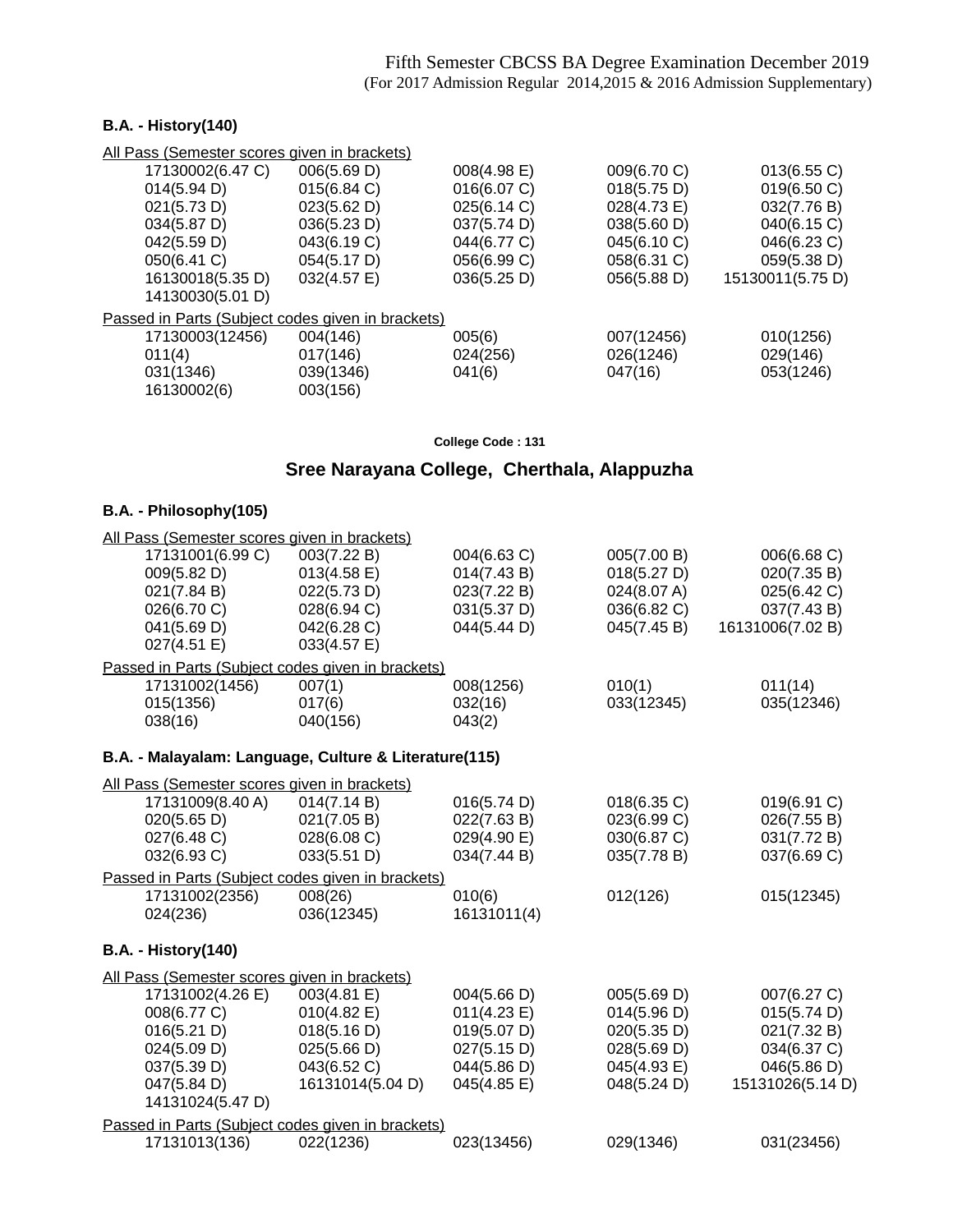|                               |                                                                                                                                     |                                                                                                                      |                                                                                                                           | Fifth Semester CBCSS BA Degree Examination December 2019<br>(For 2017 Admission Regular 2014,2015 & 2016 Admission Supplementary) |                                                                                                       |
|-------------------------------|-------------------------------------------------------------------------------------------------------------------------------------|----------------------------------------------------------------------------------------------------------------------|---------------------------------------------------------------------------------------------------------------------------|-----------------------------------------------------------------------------------------------------------------------------------|-------------------------------------------------------------------------------------------------------|
|                               | 033(126)<br>042(1256)                                                                                                               | 035(12346)<br>16131012(4)                                                                                            | 036(136)<br>040(6)                                                                                                        | 040(16)<br>14131022(5)                                                                                                            | 041(1236)<br>042(3)                                                                                   |
|                               | B.A. - Political Science(145)                                                                                                       |                                                                                                                      |                                                                                                                           |                                                                                                                                   |                                                                                                       |
|                               | All Pass (Semester scores given in brackets)                                                                                        |                                                                                                                      |                                                                                                                           |                                                                                                                                   |                                                                                                       |
|                               | 17131004(6.36 C)<br>015(5.97 D)<br>024(7.19 B)<br>033(6.47 C)<br>039(6.44 C)<br>054(6.36 C)<br>016(4.20 E)<br>045(5.95 D)           | 008(6.47 C)<br>018(6.99 C)<br>025(7.79 B)<br>035(5.18 D)<br>040(6.96 C)<br>057(5.21 D)<br>017(5.31 D)<br>056(6.09 C) | 009(7.16 B)<br>019(6.75 C)<br>027(6.93 C)<br>036(7.10 B)<br>041(6.31 C)<br>060(4.93 E)<br>019(4.72 E)                     | 010(6.95 C)<br>020(5.10 D)<br>029(6.26 C)<br>037(6.83 C)<br>048(6.63 C)<br>16131008(4.75 E)<br>031(5.51 D)                        | 011(5.88 D)<br>023(7.15 B)<br>032(7.57 B)<br>038(6.67 C)<br>053(5.35 D)<br>014(6.26)<br>033(5.50 D)   |
|                               |                                                                                                                                     | Passed in Parts (Subject codes given in brackets)                                                                    |                                                                                                                           |                                                                                                                                   |                                                                                                       |
| 021(16)<br>034(14)            | 17131001(456)<br>007(12345)<br>050(1456)<br>16131012(1)                                                                             | 002(146)<br>012(1456)<br>022(1456)<br>042(1)<br>051(1)<br>052(3)                                                     | 003(13456)<br>014(14)<br>028(12456)<br>046(1)<br>052(145)                                                                 | 005(1456)<br>016(145)<br>030(145)<br>047(46)<br>056(6)                                                                            | 006(1456)<br>017(1456)<br>031(16)<br>049(13456)<br>058(13456)                                         |
|                               | B.A. - Economics(150)                                                                                                               |                                                                                                                      |                                                                                                                           |                                                                                                                                   |                                                                                                       |
|                               | All Pass (Semester scores given in brackets)                                                                                        |                                                                                                                      |                                                                                                                           |                                                                                                                                   |                                                                                                       |
|                               | 17131001(6.46 C)<br>010(6.37 C)<br>015(6.31 C)<br>030(5.81 D)<br>042(5.10 D)<br>048(5.25 D)<br>16131001(5.18 D)<br>15131007(4.13 E) | 003(4.96 E)<br>011(6.37 C)<br>018(5.95 D)<br>035(6.33 C)<br>043(5.89 D)<br>052(6.36 C)<br>002(5.35 D)                | 004(5.54 D)<br>$012(4.69)$ E)<br>020(7.16 B)<br>037(5.26 D)<br>044(4.48 E)<br>053(8.24 A)<br>003(4.82 E)                  | 005(4.79 E)<br>013(5.44 D)<br>023(6.07 C)<br>038(4.64 E)<br>045(5.31 D)<br>054(4.37 E)<br>005(4.97 E)                             | 008(6.21 C)<br>014(5.62 D)<br>024(4.71 E)<br>040(5.54 D)<br>047(4.55 E)<br>059(5.39 D)<br>039(4.70 E) |
|                               |                                                                                                                                     | Passed in Parts (Subject codes given in brackets)                                                                    |                                                                                                                           |                                                                                                                                   |                                                                                                       |
| 034(16)<br>057(16)<br>051(35) | 17131002(156)<br>019(1356)<br>027(1356)                                                                                             | 006(13456)<br>021(16)<br>029(16)<br>039(1356)<br>16131018(13)<br>054(5)                                              | 007(1256)<br>022(6)<br>031(13456)<br>049(1236)<br>036(3)                                                                  | 016(16)<br>025(1236)<br>032(1356)<br>050(16)<br>046(3)                                                                            | 017(1256)<br>026(1356)<br>033(156)<br>056(1356)<br>049(1)                                             |
|                               |                                                                                                                                     |                                                                                                                      | College Code: 132                                                                                                         |                                                                                                                                   |                                                                                                       |
|                               |                                                                                                                                     |                                                                                                                      | S N College, , Kollam                                                                                                     |                                                                                                                                   |                                                                                                       |
|                               | B.A. - Philosophy(105)                                                                                                              |                                                                                                                      |                                                                                                                           |                                                                                                                                   |                                                                                                       |
|                               | All Pass (Semester scores given in brackets)                                                                                        |                                                                                                                      |                                                                                                                           |                                                                                                                                   |                                                                                                       |
|                               | 17132001(4.91 E)<br>009(5.89 D)<br>017(8.60 A)<br>039(7.76 B)<br>048(6.73 C)<br>058(7.71 B)<br>066(6.50 C)<br>057(4.85 E)           | 003(7.33 B)<br>010(6.73 C)<br>018(6.22 C)<br>040(6.67 C)<br>049(7.07 B)<br>060(7.33 B)<br>067(6.33 C)<br>060(5.01 D) | 005(5.24 D)<br>011(5.44 D)<br>026(6.02 C)<br>041(6.51 C)<br>052(7.17 B)<br>062(5.59 D)<br>070(7.18 B)<br>15132041(4.74 E) | 006(5.33 D)<br>012(4.94 E)<br>032(6.70 C)<br>042(7.76 B)<br>054(4.67 E)<br>063(7.47 B)<br>16132028(5.56 D)<br>14132040(5.82 D)    | 007(7.00 B)<br>014(8.48 A)<br>034(6.29 C)<br>044(6.58 C)<br>057(6.64 C)<br>065(5.20 D)<br>048(4.68 E) |
|                               |                                                                                                                                     | Passed in Parts (Subject codes given in brackets)                                                                    |                                                                                                                           |                                                                                                                                   |                                                                                                       |
|                               | 17132002(126)<br>025(126)                                                                                                           | 008(126)<br>027(126)                                                                                                 | 015(23456)<br>035(2356)                                                                                                   | 023(12)<br>045(236)                                                                                                               | 024(23)<br>046(1236)                                                                                  |

047(6) 055(1245) 16132061(5) 15132002(4)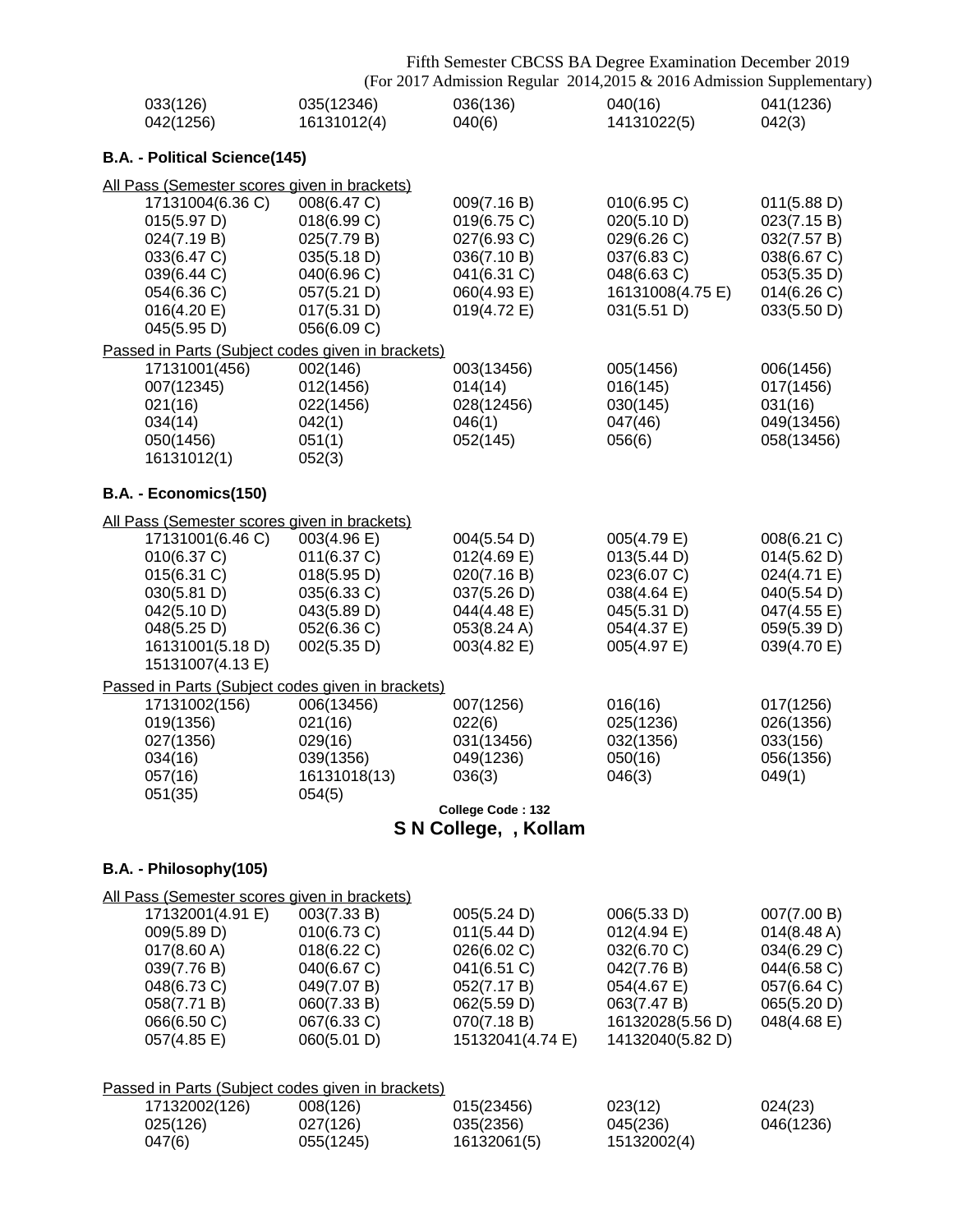# ATTENDANCE SHORTAGE<br>17132051() 061()

17132051()

### **B.A. - Sanskrit Special - Vedanda(112)**

| All Pass (Semester scores given in brackets) |                                                       |                            |                            |                                 |
|----------------------------------------------|-------------------------------------------------------|----------------------------|----------------------------|---------------------------------|
| 17132003(7.90 B)                             | 010(8.98 A)                                           | 012(8.28 A)                | 014(6.32 C)                | 016(5.96 D)                     |
| 017(5.70 D)<br>023(7.12 B)                   | $018(4.98)$ E)                                        | 020(6.11 C)                | 021(7.62 B)                | 022(7.97 B)                     |
|                                              | 024(5.57 D)                                           | 025(6.28 C)                | 030(8.95 A)                | 032(6.59 C)                     |
|                                              | Passed in Parts (Subject codes given in brackets)     |                            |                            |                                 |
| 17132001(36)                                 | 004(1356)                                             | 006(256)                   | 011(6)                     | 013(26)                         |
| 015(6)                                       | 019(56)                                               | 026(125)                   | 027(2)                     | 029(156)                        |
| 031(256)                                     |                                                       |                            |                            |                                 |
|                                              | B.A. - Malayalam: Language, Culture & Literature(115) |                            |                            |                                 |
| All Pass (Semester scores given in brackets) |                                                       |                            |                            |                                 |
| 17132001(5.46 D)                             | 002(7.65 B)                                           | 004(7.38 B)                | 007(5.94 D)                | 008(6.82 C)                     |
| 009(8.48 A)                                  | $011(6.38)$ C)                                        | 012(7.85 B)                | 014(8.54 A)                | 015(6.51 C)                     |
| 016(6.79 C)                                  | 017(7.99 B)                                           | 018(8.04 A)                | 019(6.47 C)                | 020(8.17 A)                     |
| 021(6.35 C)                                  | 022(6.11 C)                                           | 023(7.85 B)                | 025(7.29 B)                | 026(8.34 A)                     |
| 027(6.07 C)                                  | 029(8.08 A)                                           | 031(6.42 C)                | 032(7.12 B)                | 033(8.38 A)                     |
| 036(6.42 C)                                  | 037(7.99 B)                                           | 038(6.92 C)                | 039(7.23 B)                | 040(5.66 D)                     |
| 042(8.34 A)                                  | 043(7.94 B)                                           | 045(7.58 B)                | 046(5.91 D)                |                                 |
|                                              | Passed in Parts (Subject codes given in brackets)     |                            |                            |                                 |
| 17132005(12345)                              | 006(2456)                                             | 013(25)                    | 028(124)                   | 030(2456)                       |
| 035(12345)                                   | 041(12345)                                            | 16132005(4)                | 007(5)                     |                                 |
| B.A. - Hindi Language & Literature(125)      |                                                       |                            |                            |                                 |
| All Pass (Semester scores given in brackets) |                                                       |                            |                            |                                 |
| 17132001(8.68 A)                             | 002(8.66 A)                                           | 003(6.29 C)                | 006(6.47 C)                | $007(9.07 A+)$                  |
| 008(8.50 A)                                  | 009(8.78 A)                                           | 010(5.75 D)                | $011(8.51 \text{ A})$      | 012(7.98 B)                     |
| 013(7.26 B)                                  | 014(7.62 B)                                           | 015(5.63 D)                | $016(9.14 A+)$             | 017(7.35 B)                     |
| 018(8.29 A)                                  | $020(9.29 A+)$                                        | 021(6.52 C)                | 022(5.85 D)                | 023(5.64 D)                     |
| $024(9.06 A+)$                               | 026(8.47 A)                                           | 027(8.42 A)                | 029(6.88 C)                | 030(6.13 C)                     |
| 033(8.97 A)                                  | 034(8.05 A)                                           | 036(5.11 D)                | 038(8.06 A)                | 039(8.40 A)                     |
| 040(8.18 A)                                  | 041(5.84 D)                                           | 042(8.42 A)                | 043(5.92 D)                | 044(7.67 B)                     |
| 15132005(5.47 D)                             |                                                       |                            |                            |                                 |
|                                              | Passed in Parts (Subject codes given in brackets)     |                            |                            |                                 |
| 17132032(1236)                               | 035(12356)                                            | 046(12346)                 |                            |                                 |
| <b>ATTENDANCE SHORTAGE</b>                   |                                                       |                            |                            |                                 |
| 17132004()                                   | 005()                                                 | 019()                      | 025()                      | 031()                           |
| 037()                                        | 045()                                                 |                            |                            |                                 |
|                                              |                                                       |                            |                            |                                 |
| B.A. - English Language & Literature(130)    |                                                       |                            |                            |                                 |
| All Pass (Semester scores given in brackets) |                                                       |                            |                            |                                 |
| 17132002(6.01 C)                             | 003(4.95 E)                                           | 006(6.72 C)                | 007(6.83 C)                | 008(7.19 B)                     |
| 010(7.92 B)                                  | 012(7.26 B)                                           | 013(6.70 C)                | 015(5.84 D)                | 016(7.81 B)                     |
| 017(7.42 B)                                  | 018(7.75 B)                                           | 019(7.43 B)                | 020(7.67 B)                | 023(7.61 B)                     |
| 024(7.61 B)                                  | 025(6.49 C)                                           | 026(7.10 B)                | 028(6.47 C)                | 029(5.67 D)                     |
| 031(7.28 B)                                  | 032(7.73 B)                                           | 033(8.14 A)                | 034(8.01 A)                | 035(6.03 C)                     |
| 036(7.89 B)                                  | 037(7.30 B)                                           | 038(6.49 C)                | 039(6.78 C)                | 040(7.73 B)                     |
| 041(6.80 C)                                  | 042(7.10 B)                                           | 043(6.18 C)                | 045(7.04 B)                | 046(7.47 B)                     |
| 048(6.93 C)                                  | 050(7.54 B)                                           | 051(5.92 D)                | 052(6.73 C)                | 053(6.56 C)                     |
| 054(7.03 B)<br>059(6.75 C)                   | 055(6.37 C)<br>16132005(4.88 E)                       | 056(7.30 B)<br>034(5.45 D) | 057(5.92 D)<br>058(5.58 D) | 058(7.65 B)<br>15132020(4.32 E) |
|                                              |                                                       |                            |                            |                                 |

Passed in Parts (Subject codes given in brackets)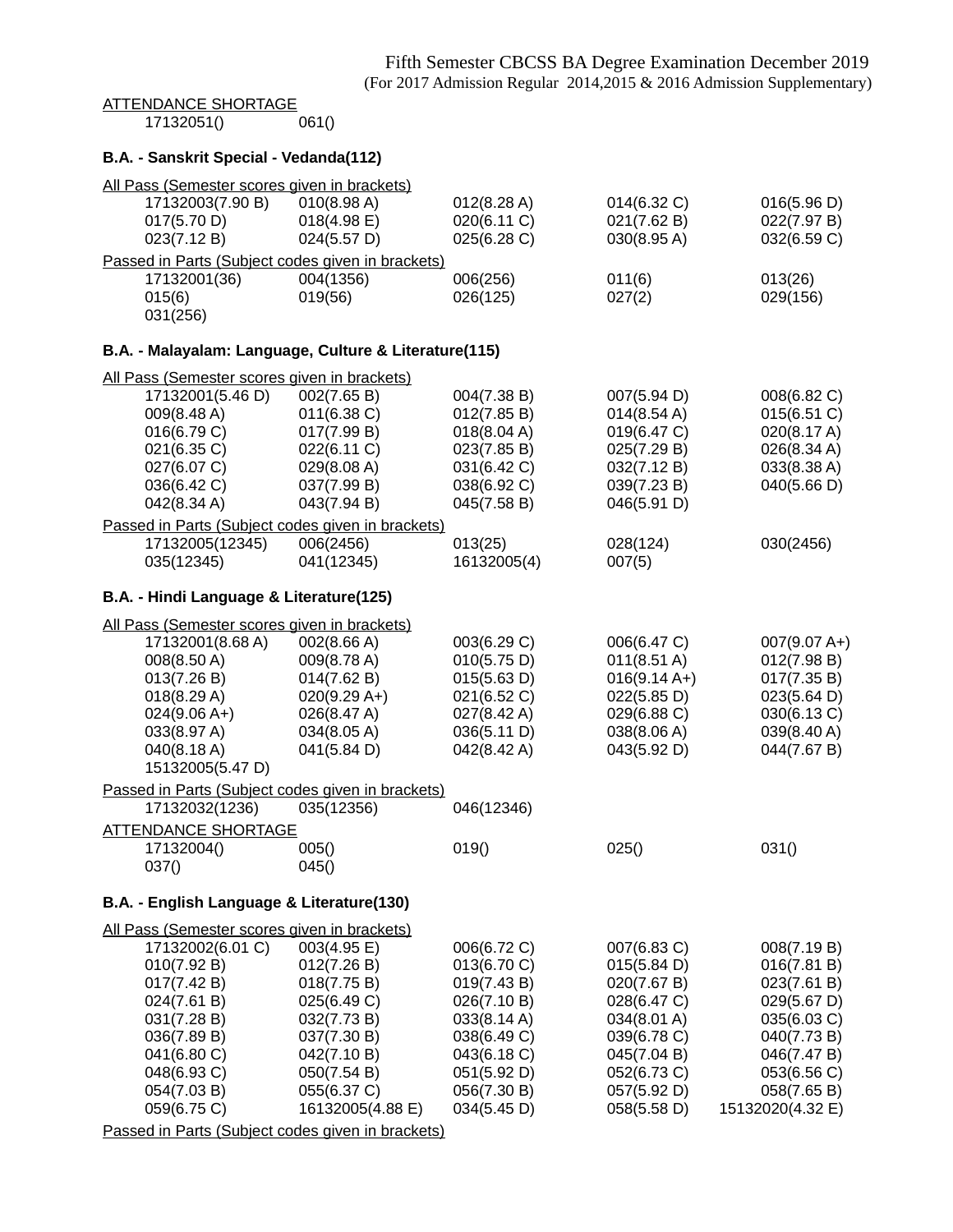| 011(2346)<br>014(1245)<br>022(2346)<br>005(23456)<br>17132001(2)<br>030(23456)<br><b>ATTENDANCE SHORTAGE</b><br>17132021()<br>047()<br><b>B.A. - History(140)</b><br>All Pass (Semester scores given in brackets)<br>17132001(5.23 D)<br>002(5.31 D)<br>003(6.40 C)<br>005(5.53 D)<br>006(7.26 B)<br>007(4.38 E)<br>011(7.09 B)<br>008(5.72 D)<br>009(4.78 E)<br>014(5.89 D)<br>017(5.69 D)<br>026(6.19 C)<br>027(5.46 D)<br>022(5.07 D)<br>028(7.56 B)<br>029(5.38 D)<br>031(5.47 D)<br>032(6.70 C)<br>034(5.15 D)<br>036(6.14 C)<br>037(6.24 C)<br>039(4.66 E)<br>038(5.72 D)<br>040(6.97 C)<br>041(4.83 E)<br>046(6.59 C)<br>047(4.53 E)<br>049(6.47 C)<br>050(4.87 E)<br>051(6.45 C)<br>056(7.24 B)<br>057(7.25 B)<br>052(4.79 E)<br>054(5.86 D)<br>055(5.45 D)<br>059(5.76 D)<br>060(7.36 B)<br>061(4.85 E)<br>16132004(4.27 E)<br>022(5.44 D)<br>$028(4.62 \text{ E})$<br>050(5.17 D)<br>063(4.56 E)<br>15132030(5.59 D)<br>Passed in Parts (Subject codes given in brackets)<br>016(6)<br>021(36)<br>17132012(12345)<br>020(6)<br>015(3)<br>044(12346)<br>048(36)<br>15132045(123)<br>030(13)<br><b>ATTENDANCE SHORTAGE</b><br>17132024()<br>B.A. - Political Science(145)<br>All Pass (Semester scores given in brackets)<br>17132001(6.13 C)<br>002(7.71 B)<br>004(5.97 D)<br>006(6.66 C)<br>005(4.74 E)<br>007(6.47 C)<br>008(6.13 C)<br>010(7.35 B)<br>011(7.17 B)<br>012(7.97 B)<br>017(5.97 D)<br>013(6.70 C)<br>014(6.15 C)<br>015(7.27 B)<br>016(7.66 B)<br>$018(8.15 \text{ A})$<br>020(7.01 B)<br>021(8.60 A)<br>022(7.21 B)<br>023(7.20 B)<br>024(8.50 A)<br>025(7.27 B)<br>026(5.67 D)<br>028(7.52 B)<br>030(7.26 B)<br>031(6.72 C)<br>032(6.32 C)<br>035(8.11 A)<br>037(7.79 B)<br>038(5.54 D)<br>042(8.11 A)<br>049(7.09 B)<br>040(7.13 B)<br>041(5.94 D)<br>046(6.05 C)<br>050(8.23 A)<br>052(6.80 C)<br>054(7.08 B)<br>051(6.34 C)<br>053(6.74 C)<br>059(7.81 B)<br>056(4.95 E)<br>058(7.19 B)<br>060(7.40 B)<br>062(6.39 C)<br>063(5.27 D)<br>067(8.75 A)<br>068(8.91 A)<br>064(6.07 C)<br>065(7.61 B)<br>069(7.32 B)<br>072(5.92 D)<br>16132012(5.53 D)<br>059(4.76 E)<br>Passed in Parts (Subject codes given in brackets)<br>17132029(13456)<br>034(145)<br>044(12456)<br>057(1456)<br>061(1456)<br>070(4)<br>073(12345)<br>Result Announced Later - CE<br>17132003()<br>B.A. - Economics(150)<br>All Pass (Semester scores given in brackets)<br>$002(9.04 A+)$<br>17132001(8.54 A)<br>004(5.98 D)<br>005(7.27 B)<br>006(5.90 D)<br>008(6.06 C)<br>010(5.35 D)<br>011(5.64 D)<br>014(7.92 B)<br>015(8.56 A)<br>020(7.72 B)<br>016(8.38 A)<br>017(5.55 D)<br>021(8.83 A)<br>022(7.65 B)<br>$024(9.00 A+)$<br>027(6.65 C)<br>029(6.62 C)<br>025(7.24 B)<br>028(6.16 C)<br>030(6.89 C)<br>032(6.87 C)<br>033(8.92 A)<br>035(7.66 B)<br>031(6.62 C)<br>037(6.09 C)<br>038(7.52 B)<br>039(7.31 B)<br>043(6.19 C)<br>044(6.54 C)<br>045(6.04 C)<br>046(7.98 B)<br>048(7.20 B)<br>050(7.17 B)<br>051(6.34 C)<br>053(5.21 D)<br>056(5.11 D)<br>057(6.03 C)<br>058(7.07 B)<br>054(6.19 C)<br>059(6.21 C)<br>060(5.94 D)<br>061(8.05 A)<br>062(7.86 B)<br>063(7.71 B)<br>065(5.89 D)<br>067(6.11 C)<br>069(5.86 D)<br>070(6.13 C)<br>071(7.27 B)<br>073(6.73 C)<br>16132046(4.93 E)<br>072(7.02 B)<br>053(4.61 E) |  | Fifth Semester CBCSS BA Degree Examination December 2019<br>(For 2017 Admission Regular 2014,2015 & 2016 Admission Supplementary) |  |
|-------------------------------------------------------------------------------------------------------------------------------------------------------------------------------------------------------------------------------------------------------------------------------------------------------------------------------------------------------------------------------------------------------------------------------------------------------------------------------------------------------------------------------------------------------------------------------------------------------------------------------------------------------------------------------------------------------------------------------------------------------------------------------------------------------------------------------------------------------------------------------------------------------------------------------------------------------------------------------------------------------------------------------------------------------------------------------------------------------------------------------------------------------------------------------------------------------------------------------------------------------------------------------------------------------------------------------------------------------------------------------------------------------------------------------------------------------------------------------------------------------------------------------------------------------------------------------------------------------------------------------------------------------------------------------------------------------------------------------------------------------------------------------------------------------------------------------------------------------------------------------------------------------------------------------------------------------------------------------------------------------------------------------------------------------------------------------------------------------------------------------------------------------------------------------------------------------------------------------------------------------------------------------------------------------------------------------------------------------------------------------------------------------------------------------------------------------------------------------------------------------------------------------------------------------------------------------------------------------------------------------------------------------------------------------------------------------------------------------------------------------------------------------------------------------------------------------------------------------------------------------------------------------------------------------------------------------------------------------------------------------------------------------------------------------------------------------------------------------------------------------------------------------------------------------------------------------------------------------------|--|-----------------------------------------------------------------------------------------------------------------------------------|--|
|                                                                                                                                                                                                                                                                                                                                                                                                                                                                                                                                                                                                                                                                                                                                                                                                                                                                                                                                                                                                                                                                                                                                                                                                                                                                                                                                                                                                                                                                                                                                                                                                                                                                                                                                                                                                                                                                                                                                                                                                                                                                                                                                                                                                                                                                                                                                                                                                                                                                                                                                                                                                                                                                                                                                                                                                                                                                                                                                                                                                                                                                                                                                                                                                                                     |  |                                                                                                                                   |  |
|                                                                                                                                                                                                                                                                                                                                                                                                                                                                                                                                                                                                                                                                                                                                                                                                                                                                                                                                                                                                                                                                                                                                                                                                                                                                                                                                                                                                                                                                                                                                                                                                                                                                                                                                                                                                                                                                                                                                                                                                                                                                                                                                                                                                                                                                                                                                                                                                                                                                                                                                                                                                                                                                                                                                                                                                                                                                                                                                                                                                                                                                                                                                                                                                                                     |  |                                                                                                                                   |  |
|                                                                                                                                                                                                                                                                                                                                                                                                                                                                                                                                                                                                                                                                                                                                                                                                                                                                                                                                                                                                                                                                                                                                                                                                                                                                                                                                                                                                                                                                                                                                                                                                                                                                                                                                                                                                                                                                                                                                                                                                                                                                                                                                                                                                                                                                                                                                                                                                                                                                                                                                                                                                                                                                                                                                                                                                                                                                                                                                                                                                                                                                                                                                                                                                                                     |  |                                                                                                                                   |  |
|                                                                                                                                                                                                                                                                                                                                                                                                                                                                                                                                                                                                                                                                                                                                                                                                                                                                                                                                                                                                                                                                                                                                                                                                                                                                                                                                                                                                                                                                                                                                                                                                                                                                                                                                                                                                                                                                                                                                                                                                                                                                                                                                                                                                                                                                                                                                                                                                                                                                                                                                                                                                                                                                                                                                                                                                                                                                                                                                                                                                                                                                                                                                                                                                                                     |  |                                                                                                                                   |  |
|                                                                                                                                                                                                                                                                                                                                                                                                                                                                                                                                                                                                                                                                                                                                                                                                                                                                                                                                                                                                                                                                                                                                                                                                                                                                                                                                                                                                                                                                                                                                                                                                                                                                                                                                                                                                                                                                                                                                                                                                                                                                                                                                                                                                                                                                                                                                                                                                                                                                                                                                                                                                                                                                                                                                                                                                                                                                                                                                                                                                                                                                                                                                                                                                                                     |  |                                                                                                                                   |  |
|                                                                                                                                                                                                                                                                                                                                                                                                                                                                                                                                                                                                                                                                                                                                                                                                                                                                                                                                                                                                                                                                                                                                                                                                                                                                                                                                                                                                                                                                                                                                                                                                                                                                                                                                                                                                                                                                                                                                                                                                                                                                                                                                                                                                                                                                                                                                                                                                                                                                                                                                                                                                                                                                                                                                                                                                                                                                                                                                                                                                                                                                                                                                                                                                                                     |  |                                                                                                                                   |  |
|                                                                                                                                                                                                                                                                                                                                                                                                                                                                                                                                                                                                                                                                                                                                                                                                                                                                                                                                                                                                                                                                                                                                                                                                                                                                                                                                                                                                                                                                                                                                                                                                                                                                                                                                                                                                                                                                                                                                                                                                                                                                                                                                                                                                                                                                                                                                                                                                                                                                                                                                                                                                                                                                                                                                                                                                                                                                                                                                                                                                                                                                                                                                                                                                                                     |  |                                                                                                                                   |  |
|                                                                                                                                                                                                                                                                                                                                                                                                                                                                                                                                                                                                                                                                                                                                                                                                                                                                                                                                                                                                                                                                                                                                                                                                                                                                                                                                                                                                                                                                                                                                                                                                                                                                                                                                                                                                                                                                                                                                                                                                                                                                                                                                                                                                                                                                                                                                                                                                                                                                                                                                                                                                                                                                                                                                                                                                                                                                                                                                                                                                                                                                                                                                                                                                                                     |  |                                                                                                                                   |  |
|                                                                                                                                                                                                                                                                                                                                                                                                                                                                                                                                                                                                                                                                                                                                                                                                                                                                                                                                                                                                                                                                                                                                                                                                                                                                                                                                                                                                                                                                                                                                                                                                                                                                                                                                                                                                                                                                                                                                                                                                                                                                                                                                                                                                                                                                                                                                                                                                                                                                                                                                                                                                                                                                                                                                                                                                                                                                                                                                                                                                                                                                                                                                                                                                                                     |  |                                                                                                                                   |  |
|                                                                                                                                                                                                                                                                                                                                                                                                                                                                                                                                                                                                                                                                                                                                                                                                                                                                                                                                                                                                                                                                                                                                                                                                                                                                                                                                                                                                                                                                                                                                                                                                                                                                                                                                                                                                                                                                                                                                                                                                                                                                                                                                                                                                                                                                                                                                                                                                                                                                                                                                                                                                                                                                                                                                                                                                                                                                                                                                                                                                                                                                                                                                                                                                                                     |  |                                                                                                                                   |  |
|                                                                                                                                                                                                                                                                                                                                                                                                                                                                                                                                                                                                                                                                                                                                                                                                                                                                                                                                                                                                                                                                                                                                                                                                                                                                                                                                                                                                                                                                                                                                                                                                                                                                                                                                                                                                                                                                                                                                                                                                                                                                                                                                                                                                                                                                                                                                                                                                                                                                                                                                                                                                                                                                                                                                                                                                                                                                                                                                                                                                                                                                                                                                                                                                                                     |  |                                                                                                                                   |  |
|                                                                                                                                                                                                                                                                                                                                                                                                                                                                                                                                                                                                                                                                                                                                                                                                                                                                                                                                                                                                                                                                                                                                                                                                                                                                                                                                                                                                                                                                                                                                                                                                                                                                                                                                                                                                                                                                                                                                                                                                                                                                                                                                                                                                                                                                                                                                                                                                                                                                                                                                                                                                                                                                                                                                                                                                                                                                                                                                                                                                                                                                                                                                                                                                                                     |  |                                                                                                                                   |  |
|                                                                                                                                                                                                                                                                                                                                                                                                                                                                                                                                                                                                                                                                                                                                                                                                                                                                                                                                                                                                                                                                                                                                                                                                                                                                                                                                                                                                                                                                                                                                                                                                                                                                                                                                                                                                                                                                                                                                                                                                                                                                                                                                                                                                                                                                                                                                                                                                                                                                                                                                                                                                                                                                                                                                                                                                                                                                                                                                                                                                                                                                                                                                                                                                                                     |  |                                                                                                                                   |  |
|                                                                                                                                                                                                                                                                                                                                                                                                                                                                                                                                                                                                                                                                                                                                                                                                                                                                                                                                                                                                                                                                                                                                                                                                                                                                                                                                                                                                                                                                                                                                                                                                                                                                                                                                                                                                                                                                                                                                                                                                                                                                                                                                                                                                                                                                                                                                                                                                                                                                                                                                                                                                                                                                                                                                                                                                                                                                                                                                                                                                                                                                                                                                                                                                                                     |  |                                                                                                                                   |  |
|                                                                                                                                                                                                                                                                                                                                                                                                                                                                                                                                                                                                                                                                                                                                                                                                                                                                                                                                                                                                                                                                                                                                                                                                                                                                                                                                                                                                                                                                                                                                                                                                                                                                                                                                                                                                                                                                                                                                                                                                                                                                                                                                                                                                                                                                                                                                                                                                                                                                                                                                                                                                                                                                                                                                                                                                                                                                                                                                                                                                                                                                                                                                                                                                                                     |  |                                                                                                                                   |  |
|                                                                                                                                                                                                                                                                                                                                                                                                                                                                                                                                                                                                                                                                                                                                                                                                                                                                                                                                                                                                                                                                                                                                                                                                                                                                                                                                                                                                                                                                                                                                                                                                                                                                                                                                                                                                                                                                                                                                                                                                                                                                                                                                                                                                                                                                                                                                                                                                                                                                                                                                                                                                                                                                                                                                                                                                                                                                                                                                                                                                                                                                                                                                                                                                                                     |  |                                                                                                                                   |  |
|                                                                                                                                                                                                                                                                                                                                                                                                                                                                                                                                                                                                                                                                                                                                                                                                                                                                                                                                                                                                                                                                                                                                                                                                                                                                                                                                                                                                                                                                                                                                                                                                                                                                                                                                                                                                                                                                                                                                                                                                                                                                                                                                                                                                                                                                                                                                                                                                                                                                                                                                                                                                                                                                                                                                                                                                                                                                                                                                                                                                                                                                                                                                                                                                                                     |  |                                                                                                                                   |  |
|                                                                                                                                                                                                                                                                                                                                                                                                                                                                                                                                                                                                                                                                                                                                                                                                                                                                                                                                                                                                                                                                                                                                                                                                                                                                                                                                                                                                                                                                                                                                                                                                                                                                                                                                                                                                                                                                                                                                                                                                                                                                                                                                                                                                                                                                                                                                                                                                                                                                                                                                                                                                                                                                                                                                                                                                                                                                                                                                                                                                                                                                                                                                                                                                                                     |  |                                                                                                                                   |  |
|                                                                                                                                                                                                                                                                                                                                                                                                                                                                                                                                                                                                                                                                                                                                                                                                                                                                                                                                                                                                                                                                                                                                                                                                                                                                                                                                                                                                                                                                                                                                                                                                                                                                                                                                                                                                                                                                                                                                                                                                                                                                                                                                                                                                                                                                                                                                                                                                                                                                                                                                                                                                                                                                                                                                                                                                                                                                                                                                                                                                                                                                                                                                                                                                                                     |  |                                                                                                                                   |  |
|                                                                                                                                                                                                                                                                                                                                                                                                                                                                                                                                                                                                                                                                                                                                                                                                                                                                                                                                                                                                                                                                                                                                                                                                                                                                                                                                                                                                                                                                                                                                                                                                                                                                                                                                                                                                                                                                                                                                                                                                                                                                                                                                                                                                                                                                                                                                                                                                                                                                                                                                                                                                                                                                                                                                                                                                                                                                                                                                                                                                                                                                                                                                                                                                                                     |  |                                                                                                                                   |  |
|                                                                                                                                                                                                                                                                                                                                                                                                                                                                                                                                                                                                                                                                                                                                                                                                                                                                                                                                                                                                                                                                                                                                                                                                                                                                                                                                                                                                                                                                                                                                                                                                                                                                                                                                                                                                                                                                                                                                                                                                                                                                                                                                                                                                                                                                                                                                                                                                                                                                                                                                                                                                                                                                                                                                                                                                                                                                                                                                                                                                                                                                                                                                                                                                                                     |  |                                                                                                                                   |  |
|                                                                                                                                                                                                                                                                                                                                                                                                                                                                                                                                                                                                                                                                                                                                                                                                                                                                                                                                                                                                                                                                                                                                                                                                                                                                                                                                                                                                                                                                                                                                                                                                                                                                                                                                                                                                                                                                                                                                                                                                                                                                                                                                                                                                                                                                                                                                                                                                                                                                                                                                                                                                                                                                                                                                                                                                                                                                                                                                                                                                                                                                                                                                                                                                                                     |  |                                                                                                                                   |  |
|                                                                                                                                                                                                                                                                                                                                                                                                                                                                                                                                                                                                                                                                                                                                                                                                                                                                                                                                                                                                                                                                                                                                                                                                                                                                                                                                                                                                                                                                                                                                                                                                                                                                                                                                                                                                                                                                                                                                                                                                                                                                                                                                                                                                                                                                                                                                                                                                                                                                                                                                                                                                                                                                                                                                                                                                                                                                                                                                                                                                                                                                                                                                                                                                                                     |  |                                                                                                                                   |  |
|                                                                                                                                                                                                                                                                                                                                                                                                                                                                                                                                                                                                                                                                                                                                                                                                                                                                                                                                                                                                                                                                                                                                                                                                                                                                                                                                                                                                                                                                                                                                                                                                                                                                                                                                                                                                                                                                                                                                                                                                                                                                                                                                                                                                                                                                                                                                                                                                                                                                                                                                                                                                                                                                                                                                                                                                                                                                                                                                                                                                                                                                                                                                                                                                                                     |  |                                                                                                                                   |  |
|                                                                                                                                                                                                                                                                                                                                                                                                                                                                                                                                                                                                                                                                                                                                                                                                                                                                                                                                                                                                                                                                                                                                                                                                                                                                                                                                                                                                                                                                                                                                                                                                                                                                                                                                                                                                                                                                                                                                                                                                                                                                                                                                                                                                                                                                                                                                                                                                                                                                                                                                                                                                                                                                                                                                                                                                                                                                                                                                                                                                                                                                                                                                                                                                                                     |  |                                                                                                                                   |  |
|                                                                                                                                                                                                                                                                                                                                                                                                                                                                                                                                                                                                                                                                                                                                                                                                                                                                                                                                                                                                                                                                                                                                                                                                                                                                                                                                                                                                                                                                                                                                                                                                                                                                                                                                                                                                                                                                                                                                                                                                                                                                                                                                                                                                                                                                                                                                                                                                                                                                                                                                                                                                                                                                                                                                                                                                                                                                                                                                                                                                                                                                                                                                                                                                                                     |  |                                                                                                                                   |  |
|                                                                                                                                                                                                                                                                                                                                                                                                                                                                                                                                                                                                                                                                                                                                                                                                                                                                                                                                                                                                                                                                                                                                                                                                                                                                                                                                                                                                                                                                                                                                                                                                                                                                                                                                                                                                                                                                                                                                                                                                                                                                                                                                                                                                                                                                                                                                                                                                                                                                                                                                                                                                                                                                                                                                                                                                                                                                                                                                                                                                                                                                                                                                                                                                                                     |  |                                                                                                                                   |  |
|                                                                                                                                                                                                                                                                                                                                                                                                                                                                                                                                                                                                                                                                                                                                                                                                                                                                                                                                                                                                                                                                                                                                                                                                                                                                                                                                                                                                                                                                                                                                                                                                                                                                                                                                                                                                                                                                                                                                                                                                                                                                                                                                                                                                                                                                                                                                                                                                                                                                                                                                                                                                                                                                                                                                                                                                                                                                                                                                                                                                                                                                                                                                                                                                                                     |  |                                                                                                                                   |  |
|                                                                                                                                                                                                                                                                                                                                                                                                                                                                                                                                                                                                                                                                                                                                                                                                                                                                                                                                                                                                                                                                                                                                                                                                                                                                                                                                                                                                                                                                                                                                                                                                                                                                                                                                                                                                                                                                                                                                                                                                                                                                                                                                                                                                                                                                                                                                                                                                                                                                                                                                                                                                                                                                                                                                                                                                                                                                                                                                                                                                                                                                                                                                                                                                                                     |  |                                                                                                                                   |  |
|                                                                                                                                                                                                                                                                                                                                                                                                                                                                                                                                                                                                                                                                                                                                                                                                                                                                                                                                                                                                                                                                                                                                                                                                                                                                                                                                                                                                                                                                                                                                                                                                                                                                                                                                                                                                                                                                                                                                                                                                                                                                                                                                                                                                                                                                                                                                                                                                                                                                                                                                                                                                                                                                                                                                                                                                                                                                                                                                                                                                                                                                                                                                                                                                                                     |  |                                                                                                                                   |  |
|                                                                                                                                                                                                                                                                                                                                                                                                                                                                                                                                                                                                                                                                                                                                                                                                                                                                                                                                                                                                                                                                                                                                                                                                                                                                                                                                                                                                                                                                                                                                                                                                                                                                                                                                                                                                                                                                                                                                                                                                                                                                                                                                                                                                                                                                                                                                                                                                                                                                                                                                                                                                                                                                                                                                                                                                                                                                                                                                                                                                                                                                                                                                                                                                                                     |  |                                                                                                                                   |  |
|                                                                                                                                                                                                                                                                                                                                                                                                                                                                                                                                                                                                                                                                                                                                                                                                                                                                                                                                                                                                                                                                                                                                                                                                                                                                                                                                                                                                                                                                                                                                                                                                                                                                                                                                                                                                                                                                                                                                                                                                                                                                                                                                                                                                                                                                                                                                                                                                                                                                                                                                                                                                                                                                                                                                                                                                                                                                                                                                                                                                                                                                                                                                                                                                                                     |  |                                                                                                                                   |  |
|                                                                                                                                                                                                                                                                                                                                                                                                                                                                                                                                                                                                                                                                                                                                                                                                                                                                                                                                                                                                                                                                                                                                                                                                                                                                                                                                                                                                                                                                                                                                                                                                                                                                                                                                                                                                                                                                                                                                                                                                                                                                                                                                                                                                                                                                                                                                                                                                                                                                                                                                                                                                                                                                                                                                                                                                                                                                                                                                                                                                                                                                                                                                                                                                                                     |  |                                                                                                                                   |  |
|                                                                                                                                                                                                                                                                                                                                                                                                                                                                                                                                                                                                                                                                                                                                                                                                                                                                                                                                                                                                                                                                                                                                                                                                                                                                                                                                                                                                                                                                                                                                                                                                                                                                                                                                                                                                                                                                                                                                                                                                                                                                                                                                                                                                                                                                                                                                                                                                                                                                                                                                                                                                                                                                                                                                                                                                                                                                                                                                                                                                                                                                                                                                                                                                                                     |  |                                                                                                                                   |  |
|                                                                                                                                                                                                                                                                                                                                                                                                                                                                                                                                                                                                                                                                                                                                                                                                                                                                                                                                                                                                                                                                                                                                                                                                                                                                                                                                                                                                                                                                                                                                                                                                                                                                                                                                                                                                                                                                                                                                                                                                                                                                                                                                                                                                                                                                                                                                                                                                                                                                                                                                                                                                                                                                                                                                                                                                                                                                                                                                                                                                                                                                                                                                                                                                                                     |  |                                                                                                                                   |  |
|                                                                                                                                                                                                                                                                                                                                                                                                                                                                                                                                                                                                                                                                                                                                                                                                                                                                                                                                                                                                                                                                                                                                                                                                                                                                                                                                                                                                                                                                                                                                                                                                                                                                                                                                                                                                                                                                                                                                                                                                                                                                                                                                                                                                                                                                                                                                                                                                                                                                                                                                                                                                                                                                                                                                                                                                                                                                                                                                                                                                                                                                                                                                                                                                                                     |  |                                                                                                                                   |  |
|                                                                                                                                                                                                                                                                                                                                                                                                                                                                                                                                                                                                                                                                                                                                                                                                                                                                                                                                                                                                                                                                                                                                                                                                                                                                                                                                                                                                                                                                                                                                                                                                                                                                                                                                                                                                                                                                                                                                                                                                                                                                                                                                                                                                                                                                                                                                                                                                                                                                                                                                                                                                                                                                                                                                                                                                                                                                                                                                                                                                                                                                                                                                                                                                                                     |  |                                                                                                                                   |  |
|                                                                                                                                                                                                                                                                                                                                                                                                                                                                                                                                                                                                                                                                                                                                                                                                                                                                                                                                                                                                                                                                                                                                                                                                                                                                                                                                                                                                                                                                                                                                                                                                                                                                                                                                                                                                                                                                                                                                                                                                                                                                                                                                                                                                                                                                                                                                                                                                                                                                                                                                                                                                                                                                                                                                                                                                                                                                                                                                                                                                                                                                                                                                                                                                                                     |  |                                                                                                                                   |  |
|                                                                                                                                                                                                                                                                                                                                                                                                                                                                                                                                                                                                                                                                                                                                                                                                                                                                                                                                                                                                                                                                                                                                                                                                                                                                                                                                                                                                                                                                                                                                                                                                                                                                                                                                                                                                                                                                                                                                                                                                                                                                                                                                                                                                                                                                                                                                                                                                                                                                                                                                                                                                                                                                                                                                                                                                                                                                                                                                                                                                                                                                                                                                                                                                                                     |  |                                                                                                                                   |  |
|                                                                                                                                                                                                                                                                                                                                                                                                                                                                                                                                                                                                                                                                                                                                                                                                                                                                                                                                                                                                                                                                                                                                                                                                                                                                                                                                                                                                                                                                                                                                                                                                                                                                                                                                                                                                                                                                                                                                                                                                                                                                                                                                                                                                                                                                                                                                                                                                                                                                                                                                                                                                                                                                                                                                                                                                                                                                                                                                                                                                                                                                                                                                                                                                                                     |  |                                                                                                                                   |  |
|                                                                                                                                                                                                                                                                                                                                                                                                                                                                                                                                                                                                                                                                                                                                                                                                                                                                                                                                                                                                                                                                                                                                                                                                                                                                                                                                                                                                                                                                                                                                                                                                                                                                                                                                                                                                                                                                                                                                                                                                                                                                                                                                                                                                                                                                                                                                                                                                                                                                                                                                                                                                                                                                                                                                                                                                                                                                                                                                                                                                                                                                                                                                                                                                                                     |  |                                                                                                                                   |  |
|                                                                                                                                                                                                                                                                                                                                                                                                                                                                                                                                                                                                                                                                                                                                                                                                                                                                                                                                                                                                                                                                                                                                                                                                                                                                                                                                                                                                                                                                                                                                                                                                                                                                                                                                                                                                                                                                                                                                                                                                                                                                                                                                                                                                                                                                                                                                                                                                                                                                                                                                                                                                                                                                                                                                                                                                                                                                                                                                                                                                                                                                                                                                                                                                                                     |  |                                                                                                                                   |  |
|                                                                                                                                                                                                                                                                                                                                                                                                                                                                                                                                                                                                                                                                                                                                                                                                                                                                                                                                                                                                                                                                                                                                                                                                                                                                                                                                                                                                                                                                                                                                                                                                                                                                                                                                                                                                                                                                                                                                                                                                                                                                                                                                                                                                                                                                                                                                                                                                                                                                                                                                                                                                                                                                                                                                                                                                                                                                                                                                                                                                                                                                                                                                                                                                                                     |  |                                                                                                                                   |  |
|                                                                                                                                                                                                                                                                                                                                                                                                                                                                                                                                                                                                                                                                                                                                                                                                                                                                                                                                                                                                                                                                                                                                                                                                                                                                                                                                                                                                                                                                                                                                                                                                                                                                                                                                                                                                                                                                                                                                                                                                                                                                                                                                                                                                                                                                                                                                                                                                                                                                                                                                                                                                                                                                                                                                                                                                                                                                                                                                                                                                                                                                                                                                                                                                                                     |  |                                                                                                                                   |  |
|                                                                                                                                                                                                                                                                                                                                                                                                                                                                                                                                                                                                                                                                                                                                                                                                                                                                                                                                                                                                                                                                                                                                                                                                                                                                                                                                                                                                                                                                                                                                                                                                                                                                                                                                                                                                                                                                                                                                                                                                                                                                                                                                                                                                                                                                                                                                                                                                                                                                                                                                                                                                                                                                                                                                                                                                                                                                                                                                                                                                                                                                                                                                                                                                                                     |  |                                                                                                                                   |  |

Passed in Parts (Subject codes given in brackets)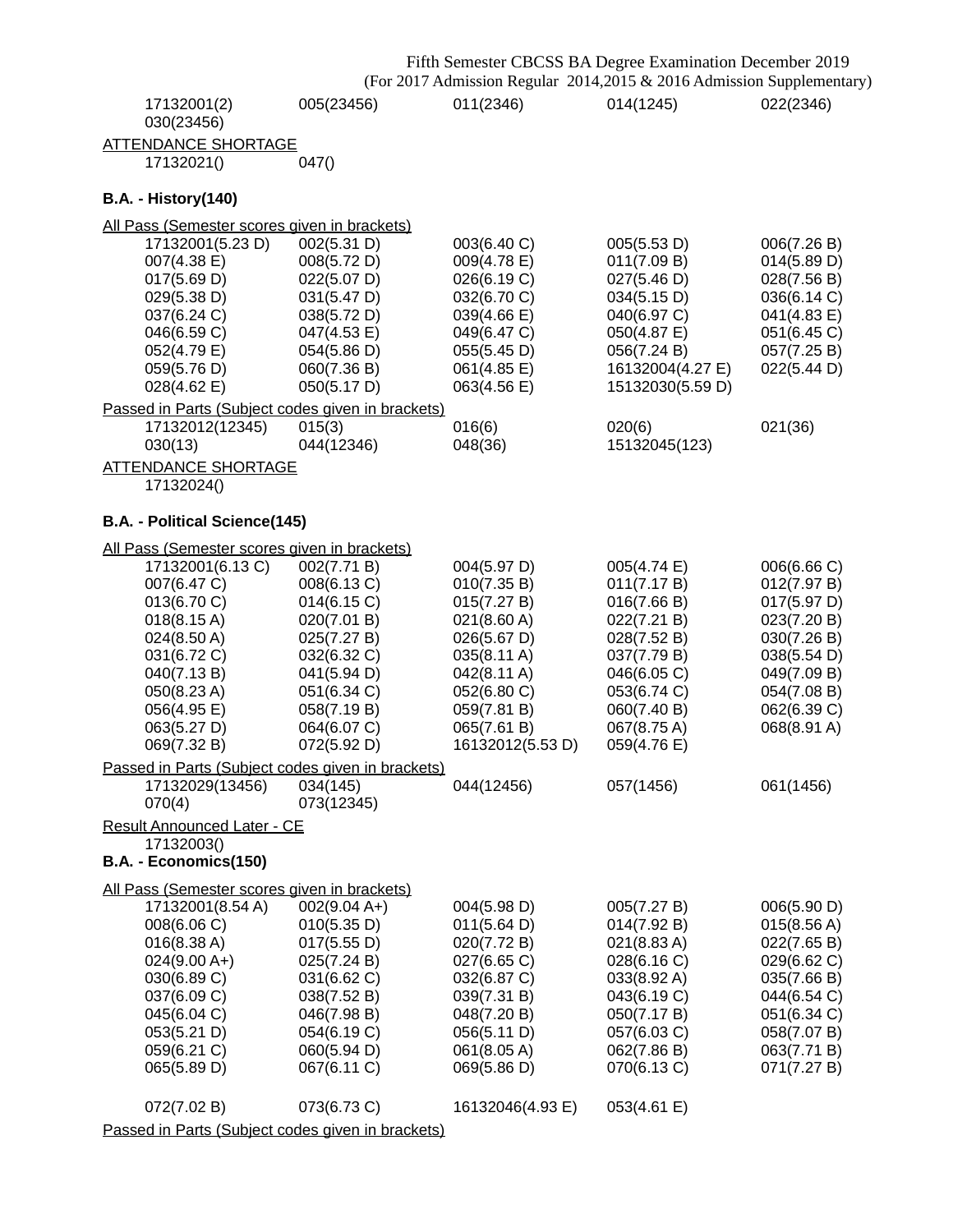Fifth Semester CBCSS BA Degree Examination December 2019

|                 |            |             | (For 2017 Admission Regular 2014, 2015 & 2016 Admission Supplementary) |            |
|-----------------|------------|-------------|------------------------------------------------------------------------|------------|
| 17132009(13456) | 013(14)    | 018(16)     | 019(456)                                                               | 023(12456) |
| 036(1246)       | 040(12456) | 042(16)     | 047(146)                                                               | 055(6)     |
| 066(16)         | 068(146)   | 16132001(1) | 018(3)                                                                 | 026(1)     |
| 047(5)          | 049(235)   | 064(25)     | 15132023(15)                                                           |            |

**College Code : 133**

## **S N College, Punalur, Kollam**

## **B.A. - History(140)**

| All Pass (Semester scores given in brackets)      |                  |                  |             |             |
|---------------------------------------------------|------------------|------------------|-------------|-------------|
| 17133001(5.13 D)                                  | 002(4.90 E)      | 003(6.34 C)      | 007(5.18 D) | 011(6.54 C) |
| 012(5.47 D)                                       | 014(5.15 D)      | 016(6.17 C)      | 019(6.61 C) | 021(6.64 C) |
| 024(4.83 E)                                       | 025(4.96 E)      | 029(5.76 D)      | 030(5.53 D) | 032(6.77 C) |
| 034(5.80 D)                                       | 036(6.31 C)      | 037(6.47 C)      | 039(5.48 D) | 041(6.12 C) |
| 042(5.46 D)                                       | 045(7.92 B)      | 048(4.77 E)      | 051(5.04 D) | 052(6.47 C) |
| 053(4.93 E)                                       | 054(4.27 E)      | 055(4.78 E)      | 056(6.51 C) | 058(5.97 D) |
| 16133032(4.47 E)                                  |                  |                  |             |             |
| Passed in Parts (Subject codes given in brackets) |                  |                  |             |             |
| 17133004(6)                                       | 005(6)           | 006(46)          | 008(34)     | 009(12345)  |
| 010(4)                                            | 015(134)         | 020(46)          | 022(6)      | 026(235)    |
| 027(6)                                            | 028(123456)      | 035(123)         | 038(12345)  | 046(12345)  |
| 047(1)                                            | 050(26)          | 16133016(4)      |             |             |
| <b>ATTENDANCE SHORTAGE</b>                        |                  |                  |             |             |
| 17133040()                                        | 049()            |                  |             |             |
| B.A. - Economics(150)                             |                  |                  |             |             |
| All Pass (Semester scores given in brackets)      |                  |                  |             |             |
| 17133001(6.62 C)                                  | 002(7.04 B)      | 006(7.09 B)      | 009(6.87 C) | 010(7.47 B) |
| 013(7.79 B)                                       | 014(7.47 B)      | 015(6.68 C)      | 016(5.22 D) | 017(5.54 D) |
| 021(8.62 A)                                       | 022(7.39 B)      | 026(6.28 C)      | 030(6.43 C) | 031(6.90 C) |
| 035(7.26 B)                                       | 036(6.96 C)      | 040(6.73 C)      | 041(6.85 C) | 044(5.51 D) |
| 046(7.57 B)                                       | 047(5.22 D)      | 048(5.55 D)      | 049(7.20 B) | 050(8.16 A) |
| 051(7.94 B)                                       | 054(6.58 C)      | 16133011(4.40 E) | 017(4.14 E) | 042(5.90 D) |
| 047(6.10 C)                                       | 15133006(5.22 D) |                  |             |             |
| Passed in Parts (Subject codes given in brackets) |                  |                  |             |             |
| 17133003(12456)                                   | 004(12456)       | 005(1456)        | 007(12456)  | 008(12456)  |
| 011(14)                                           | 012(146)         | 018(12456)       | 019(1456)   | 020(1456)   |
| 024(1246)                                         | 025(12456)       | 028(46)          | 029(12456)  | 032(12456)  |
| 033(1456)                                         | 034(146)         | 037(12456)       | 038(1456)   | 039(12456)  |
| 045(1246)                                         | 053(46)          | 056(4)           | 057(46)     | 16133009(5) |
| 013(4)                                            | 015(6)           | 033(145)         | 041(2)      |             |
| Wrong entry of details by the the candidate       |                  |                  |             |             |
| 17133023()                                        |                  |                  |             |             |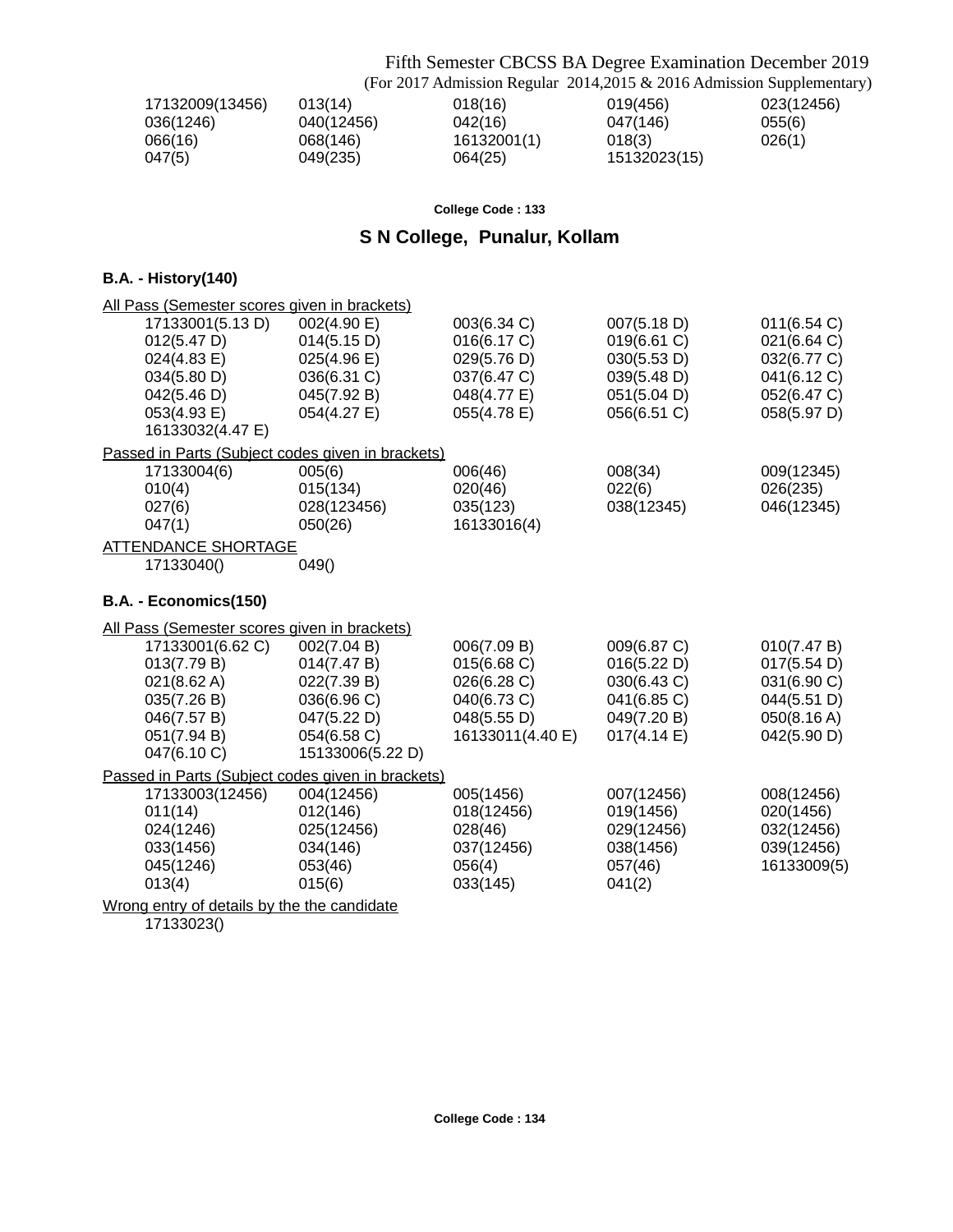## **S N College, Sivagiri, Varkala, Thiruvananthapuram**

## **B.A. - Malayalam: Language, Culture & Literature(115)**

| All Pass (Semester scores given in brackets)      |                  |                  |                  |             |
|---------------------------------------------------|------------------|------------------|------------------|-------------|
| 17134003(5.65 D)                                  | 004(7.03 B)      | 006(5.54 D)      | 007(5.98 D)      | 008(6.68 C) |
| 009(6.75 C)                                       | 010(7.51 B)      | 012(7.32 B)      | 013(6.77 C)      | 015(6.92 C) |
| 016(7.78 B)                                       | 018(7.37 B)      | 019(6.96 C)      | 020(8.00 A)      | 021(6.90 C) |
| 022(8.30 A)                                       | 023(7.69 B)      | 024(8.23 A)      | 025(7.08 B)      | 027(7.01 B) |
| 028(7.80 B)                                       | 029(7.44 B)      | 032(7.86 B)      | 033(6.68 C)      | 035(6.71 C) |
|                                                   |                  |                  |                  |             |
| 036(8.17 A)                                       | 038(8.14 A)      | 039(7.72 B)      | 040(8.05 A)      | 042(4.63 E) |
| 044(6.47 C)                                       | 046(8.04 A)      | 047(7.84 B)      | 048(6.54 C)      | 049(7.42 B) |
| 052(4.76 E)                                       | 053(8.16 A)      | 055(7.99 B)      | 056(7.61 B)      | 057(7.98 B) |
| 059(7.54 B)                                       | 061(7.50 B)      | 16134043(5.54 D) |                  |             |
| Passed in Parts (Subject codes given in brackets) |                  |                  |                  |             |
| 17134011(23456)                                   | 014(235)         | 017(12345)       | 030(23456)       | 041(2456)   |
| 043(12345)                                        | 051(236)         | 054(245)         | 060(23456)       |             |
| <b>B.A. - History(140)</b>                        |                  |                  |                  |             |
| All Pass (Semester scores given in brackets)      |                  |                  |                  |             |
| 17134001(5.55 D)                                  | 002(6.63 C)      | 003(5.76 D)      | 006(6.55 C)      | 007(5.45 D) |
| 008(6.94 C)                                       | 010(6.11 C)      | 011(6.82)        | 016(6.94 C)      | 017(7.38 B) |
| 018(5.33 D)                                       | 019(5.59 D)      | 022(7.38 B)      | 023(5.91 D)      | 024(6.30 C) |
| 025(7.29 B)                                       | 026(6.27 C)      |                  |                  |             |
|                                                   |                  | 027(6.09 C)      | 028(6.00 C)      | 029(5.82 D) |
| 031(7.13 B)                                       | 032(7.73 B)      | 033(7.44 B)      | 034(4.63 E)      | 035(5.92 D) |
| 037(6.16 C)                                       | 038(4.76 E)      | 039(8.64 A)      | 040(6.40 C)      | 041(5.19 D) |
| 043(5.47 D)                                       | 047(6.81 C)      | 050(6.02 C)      | 16134043(4.44 E) | 044(4.77 E) |
| 15134002(5.49 D)                                  |                  |                  |                  |             |
| Passed in Parts (Subject codes given in brackets) |                  |                  |                  |             |
| 17134004(6)                                       | 009(56)          | 012(12356)       | 013(156)         | 014(356)    |
| 015(2356)                                         | 020(1356)        | 021(12356)       | 030(1256)        | 046(126)    |
| 16134021(5)                                       | 036(12)          |                  |                  |             |
| <b>SUSPECTED MALPRACTICE</b>                      |                  |                  |                  |             |
| 14134008()                                        |                  |                  |                  |             |
|                                                   |                  |                  |                  |             |
| B.A. - Economics(150)                             |                  |                  |                  |             |
| All Pass (Semester scores given in brackets)      |                  |                  |                  |             |
| 17134001(5.89 D)                                  | 006(6.66 C)      | 008(7.84 B)      | 009(8.00 A)      | 010(5.53 D) |
| 012(6.97 C)                                       | 013(7.75 B)      | 014(5.47 D)      | 015(5.99 D)      | 016(6.51 C) |
| 017(6.52 C)                                       | 018(6.26)        | 019(5.97 D)      | 021(6.48 C)      | 022(6.39 C) |
| 023(6.76 C)                                       | 025(6.09 C)      | 026(5.36 D)      | 027(6.22 C)      | 028(5.89 D) |
| 029(6.02 C)                                       | 030(5.45 D)      | 032(5.37 D)      | 033(5.15 D)      | 034(6.09 C) |
| 035(8.16 A)                                       | 036(6.69 C)      | 037(6.59 C)      | 038(6.57 C)      | 039(7.77 B) |
| 040(6.07 C)                                       | 047(5.28 D)      | 048(6.62 C)      | 049(6.55 C)      | 052(5.26 D) |
| 057(7.43 B)                                       | 058(6.40 C)      | 059(5.15 D)      | 062(7.23 B)      | 064(6.17 C) |
| 065(5.96 D)                                       | 066(6.79 C)      | 067(5.42 D)      | 068(5.86 D)      | 072(5.55 D) |
| 074(7.41 B)                                       | 078(6.24 C)      | 079(6.22 C)      | 083(5.52 D)      | 085(5.65 D) |
| 090(6.44 C)                                       | 091(6.53 C)      | 092(5.21 D)      | 094(6.42 C)      | 097(7.26 B) |
| 098(6.93 C)                                       | 099(7.70 B)      | 102(6.71 C)      | 103(6.17 C)      | 107(5.97 D) |
| 109(5.71 D)                                       | 110(5.15 D)      | 111(5.84 D)      | 113(5.79 D)      | 115(7.28 B) |
|                                                   |                  |                  |                  |             |
| 120(7.70 B)                                       | 121(7.50 B)      | 122(7.13 B)      | 123(6.40 C)      | 124(6.86 C) |
| 125(7.15 B)                                       | 126(5.56 D)      | 129(5.99 D)      | 132(7.10 B)      | 136(4.99 E) |
| 138(5.10 D)                                       | 16134001(5.74 D) | 004(5.28 D)      | 018(6.02 C)      | 025(5.53 D) |
| 078(6.22 C)                                       | 084(6.17 C)      | 085(5.82 D)      | 110(5.21 D)      | 111(6.83 C) |
| 15134071(4.63 E)                                  | 14134025(4.60 E) | 029(5.54 D)      | 039(4.79 E)      |             |
| Passed in Parts (Subject codes given in brackets) |                  |                  |                  |             |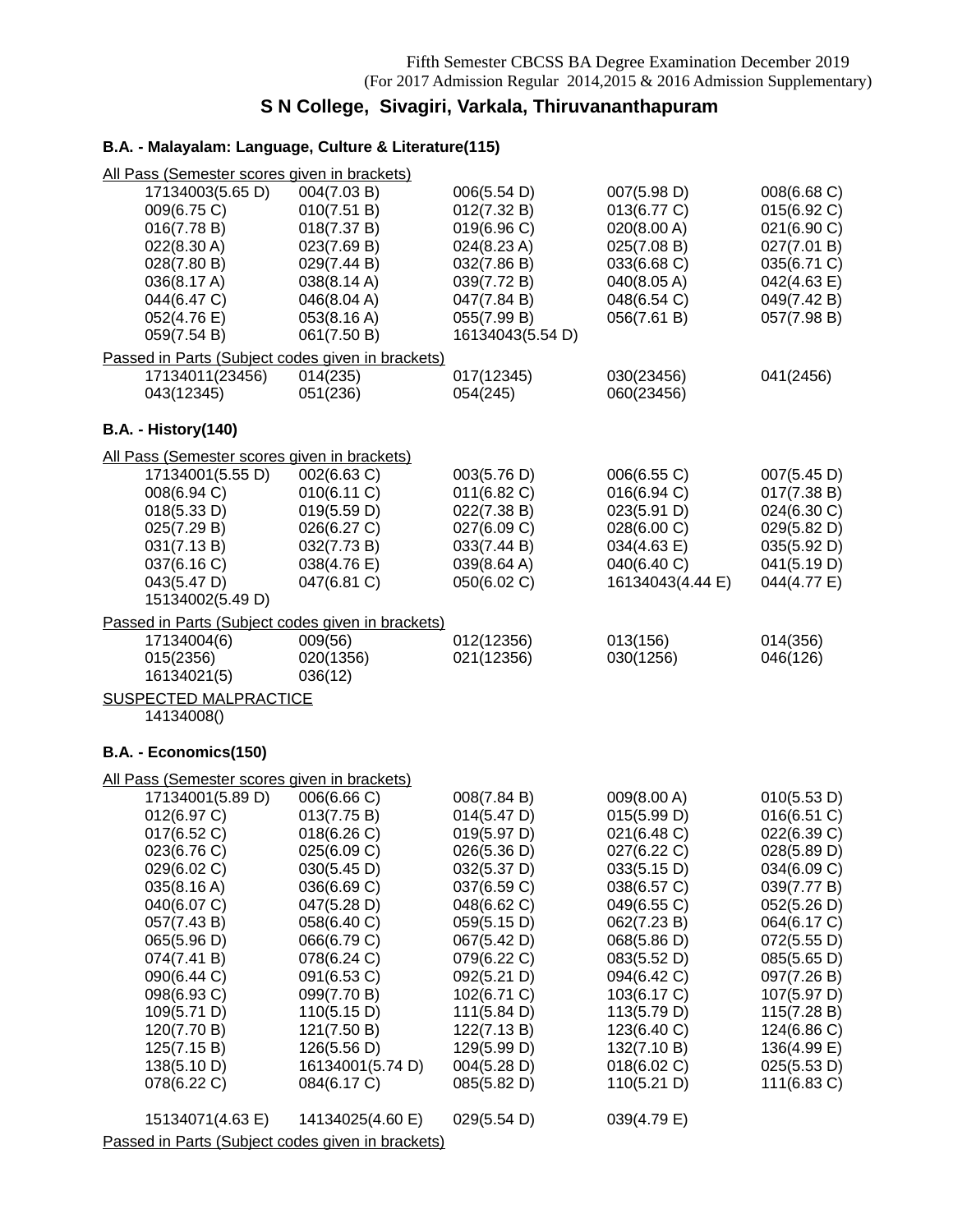## Fifth Semester CBCSS BA Degree Examination December 2019

(For 2017 Admission Regular 2014,2015 & 2016 Admission Supplementary)

| 17134002(16)   | 004(146)      | 005(1246) | 007(1456)  | 011(146)   |
|----------------|---------------|-----------|------------|------------|
| 031(146)       | 043(16)       | 045(6)    | 046(126)   | 053(12356) |
| 054(1356)      | 060(1356)     | 061(1356) | 063(136)   | 069(35)    |
| 073(12356)     | 075(12356)    | 080(1356) | 084(356)   | 089(356)   |
| 093(1)         | 095(356)      | 096(6)    | 100(1356)  | 101(1356)  |
| 105(1356)      | 108(56)       | 116(1346) | 117(345)   | 118(134)   |
| 127(16)        | 130(6)        | 133(5)    | 134(13456) | 135(13456) |
| 137(1345)      | 16134072(145) | 106(3)    | 112(1)     | 118(5)     |
| 15134039(1456) | 099(12)       |           |            |            |
|                |               |           |            |            |

**College Code : 136**

## **St Michaels College, Cherthala, Alappuzha**

### **B.A. - English Language & Literature(130)**

| All Pass (Semester scores given in brackets) |                                                   |                            |                            |                            |
|----------------------------------------------|---------------------------------------------------|----------------------------|----------------------------|----------------------------|
| 17136002(6.47 C)<br>011(6.62 C)              | 003(6.00 C)<br>012(6.91 C)                        | 007(6.56 C)<br>015(6.79 C) | 009(5.96 D)<br>016(6.31 C) | 010(5.75 D)<br>017(5.93 D) |
| 018(5.93 D)                                  | 019(5.75 D)                                       | 020(6.90 C)                | 021(6.20 C)                | 022(5.73 D)                |
| 027(7.16 B)                                  | 029(7.60 B)                                       | 035(4.66 E)                | 037(5.62 D)                | 038(7.64 B)                |
| 039(7.38 B)                                  | 041(5.73 D)                                       | 043(6.70 C)                | 048(6.91 C)                | 049(6.28 C)                |
| 051(6.57 C)                                  | 052(6.09 C)                                       | 054(6.12 C)                | 056(5.11 D)                | 16136011(5.39 D)           |
| 030(5.03 D)                                  |                                                   |                            |                            |                            |
|                                              | Passed in Parts (Subject codes given in brackets) |                            |                            |                            |
| 17136004(2)                                  | 005(235)                                          | 014(12345)                 | 023(235)                   | 024(2356)                  |
| 028(2356)                                    | 030(3)                                            | 033(2356)                  | 034(1256)                  | 042(35)                    |
| 044(2356)                                    | 045(36)                                           | 050(25)                    | 053(12356)                 | 16136045(4)                |
| 15136025(156)                                | 14136017(15)                                      |                            |                            |                            |
| B.A. - Economics(150)                        |                                                   |                            |                            |                            |
| All Pass (Semester scores given in brackets) |                                                   |                            |                            |                            |
| 17136001(6.70 C)                             | 002(6.47 C)                                       | 006(6.69 C)                | 008(5.95 D)                | 009(4.86 E)                |
| 010(6.35 C)                                  | 011(5.65 D)                                       | 012(5.56 D)                | 013(5.66 D)                | 014(7.93 B)                |
| 015(6.72 C)                                  | 020(5.55 D)                                       | 024(6.31 C)                | 025(5.78 D)                | 026(5.24 D)                |
| 028(6.62 C)                                  | 030(5.82 D)                                       | 031(6.39 C)                | 032(4.70 E)                | 033(5.76 D)                |
| 034(6.56 C)                                  | 035(5.23 D)                                       | 036(4.72 E)                | 037(5.06 D)                | 038(5.55 D)                |
| 040(6.42 C)                                  | 041(7.10 B)                                       | 043(6.30 C)                | 046(4.93 E)                | 047(4.35 E)                |
| 049(4.92 E)                                  | 053(6.10 C)                                       | 054(7.41 B)                | 055(5.91 D)                | 056(5.38 D)                |
| 058(6.47 C)                                  | 060(6.88 C)                                       | 061(6.63 C)                | 062(4.37 E)                | 063(7.09 B)                |
| 064(6.21 C)                                  | 065(5.51 D)                                       | 066(6.16 C)                | 067(5.77 D)                | 16136004(5.36 D)           |
| 030(5.00 D)                                  | 038(4.97 E)                                       | 054(5.49 D)                | 066(5.30 D)                | 15136031(4.85 E)           |
| 037(5.34 D)                                  | 039(4.43 E)                                       | 073(4.40 E)                | 14136023(4.59 E)           |                            |
|                                              | Passed in Parts (Subject codes given in brackets) |                            |                            |                            |
| 17136003(146)                                | 004(146)                                          | 005(16)                    | 007(1346)                  | 016(6)                     |
| 017(4)                                       | 018(6)                                            | 022(1)                     | 023(146)                   | 039(1)                     |
| 044(5)                                       | 045(45)                                           | 048(14)                    | 050(1)                     | 051(12345)                 |
| 068(6)                                       | 070(1456)                                         | 16136011(1356)             | 012(3)                     | 023(3)                     |
| 053(5)                                       | 056(35)                                           | 060(1)                     | 061(5)                     | 072(1)                     |
| 14136022(6)                                  | 052(1)                                            |                            |                            |                            |
|                                              |                                                   |                            |                            |                            |

**College Code : 137**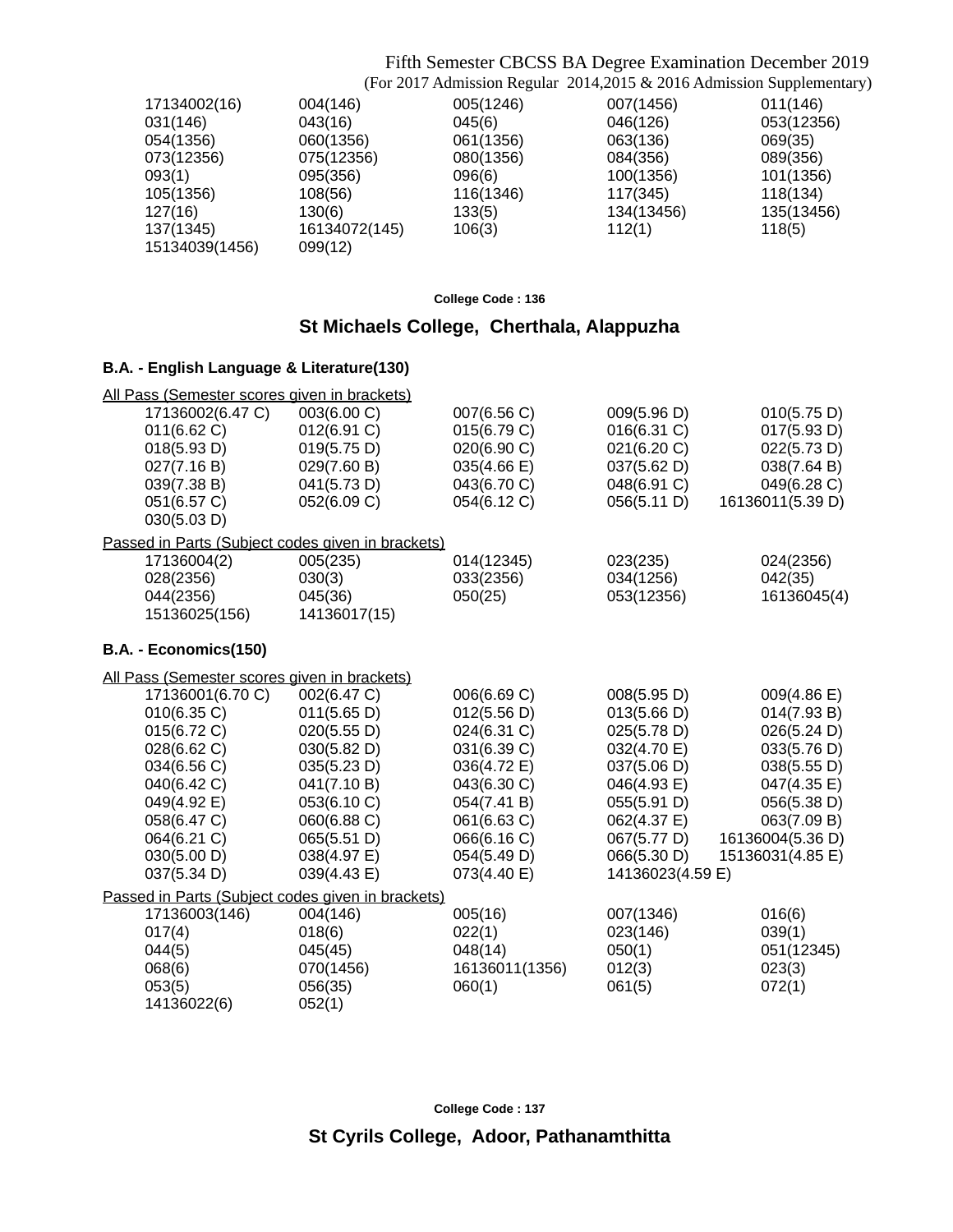## **B.A. - English Language & Literature(130)**

| All Pass (Semester scores given in brackets)      |                            |                            |                                   |                            |
|---------------------------------------------------|----------------------------|----------------------------|-----------------------------------|----------------------------|
| 17137001(6.22 C)<br>008(6.77 C)                   | 003(6.28 C)<br>009(6.52 C) | 004(7.39 B)<br>011(5.99 D) | 005(6.01 C)<br>012(6.64 C)        | 006(4.93 E)<br>013(5.26 D) |
| 016(6.49 C)                                       | 017(5.93 D)                | 019(7.69 B)                | 020(7.27 B)                       | 022(7.62 B)                |
| 024(5.94 D)                                       | 025(6.10 C)                | 026(6.75 C)                | 027(5.82 D)                       | 029(5.72 D)                |
| 030(6.75 C)                                       | 031(6.86 C)                | 032(6.94 C)                | 033(5.18 D)                       | 034(6.95 C)                |
| 036(7.08 B)                                       | 038(5.21 D)                | 040(6.79 C)                | 16137024(4.49 E) 15137016(4.67 E) |                            |
| 030(4.79 E)                                       |                            |                            |                                   |                            |
| Passed in Parts (Subject codes given in brackets) |                            |                            |                                   |                            |
| 17137010(2346)                                    | 015(124)                   | 018(2346)                  | 023(1256)                         | 041(23)                    |
| 16137035(456)                                     | 15137033(1)                |                            |                                   |                            |
| <b>B.A. - History(140)</b>                        |                            |                            |                                   |                            |
| All Pass (Semester scores given in brackets)      |                            |                            |                                   |                            |
| 17137001(5.88 D)                                  | 002(6.09 C)                | 006(5.51 D)                | 009(6.40 C)                       | 010(6.62 C)                |
| 013(5.03 D)                                       | 015(6.64 C)                | 017(6.19 C)                | 019(5.95 D)                       | 021(5.76 D)                |
| 022(4.82 E)                                       | 024(6.87 C)                | 025(6.50 C)                | 026(5.80 D)                       | 028(5.50 D)                |
| 031(6.05 C)                                       | 037(4.49 E)                | 039(5.01 D)                | 042(4.89 E)                       | 043(6.01 C)                |
| 045(5.62 D)                                       | 046(6.45 C)                | 048(4.88 E)                | 050(5.23 D)                       | 052(5.28 D)                |
| 16137002(4.76 E)                                  | 004(4.57 E)                | 011(6.41 C)                | 015(5.24 D)                       | 016(5.87 D)                |
| 017(5.08 D)                                       | 018(5.25 D)                | 021(4.77 E)                | 027(5.73 D)                       | 031(4.56 E)                |
| 033(4.78 E)                                       | 044(5.44 D)                | 047(4.90 E)                |                                   |                            |
| Passed in Parts (Subject codes given in brackets) |                            |                            |                                   |                            |
| 17137003(2456)                                    | 004(3456)                  | 005(3456)                  | 007(256)                          | 011(56)                    |
| 012(1456)                                         | 016(1456)                  | 018(1356)                  | 027(356)                          | 029(13456)                 |
| 032(13456)                                        | 033(146)                   | 034(6)                     | 035(56)                           | 036(1456)                  |
| 041(5)                                            | 047(3456)                  | 16137009(6)                | 026(6)                            | 043(6)                     |
| 048(26)                                           | 051(6)                     |                            |                                   |                            |
| B.A. - Economics(150)                             |                            |                            |                                   |                            |
| All Pass (Semester scores given in brackets)      |                            |                            |                                   |                            |
| 17137002(6.47 C)                                  | 003(6.39 C)                | 009(5.95 D)                | 010(5.80 D)                       | 012(7.52 B)                |
| 014(6.77 C)                                       | 025(6.73 C)                | 027(6.76 C)                | 029(6.20 C)                       | 030(6.22 C)                |
| 16137026(6.41 C)                                  | 040(6.18 C)                | 15137029(5.40 D)           | 14137020(4.69 E)                  |                            |
| Passed in Parts (Subject codes given in brackets) |                            |                            |                                   |                            |
| 17137001(1456)                                    | 004(1456)                  | 006(1)                     | 007(1256)                         | 008(146)                   |
| 011(1456)                                         | 013(45)                    | 015(12456)                 | 017(1456)                         | 019(15)                    |
| 020(6)                                            | 021(12456)                 | 023(12456)                 | 024(1456)                         | 031(1456)                  |
| 032(1)                                            | 16137018(2)                |                            |                                   |                            |

**College Code : 138**

## **St Johns College, Anchal, Kollam**

### **B.A. - Malayalam: Language, Culture & Literature(115)**

| 17138001(8.14 A)        |                                                                                                                                                       |                                                                                                       | 006(6.39 C)                                                                                              |
|-------------------------|-------------------------------------------------------------------------------------------------------------------------------------------------------|-------------------------------------------------------------------------------------------------------|----------------------------------------------------------------------------------------------------------|
| 008(5.14 D)             |                                                                                                                                                       |                                                                                                       | 014(7.63 B)                                                                                              |
| 015(5.63 D)             |                                                                                                                                                       |                                                                                                       | 020(7.86 B)                                                                                              |
| $023(6.60 \, \text{C})$ |                                                                                                                                                       |                                                                                                       | 028(6.94 C)                                                                                              |
| 17138029(6.70 C)        |                                                                                                                                                       |                                                                                                       | 036(7.93 B)                                                                                              |
| 040(7.46 B)             |                                                                                                                                                       |                                                                                                       | 044(7.96 B)                                                                                              |
| 046(4.88 E)             |                                                                                                                                                       |                                                                                                       | 052(8.28 A)                                                                                              |
|                         | All Pass (Semester scores given in brackets)<br>002(7.64 B)<br>009(7.03 B)<br>016(7.21 B)<br>024(7.08 B)<br>030(7.36 B)<br>041(7.55 B)<br>047(8.67 A) | 004(7.65 B)<br>011(6.66 C)<br>017(7.40 B)<br>025(7.53 B)<br>032(8.42 A)<br>042(7.13 B)<br>048(6.49 C) | 005(5.85 D)<br>013(7.47 B)<br>$018(6.88)$ C)<br>026(7.58 B)<br>033(7.94 B)<br>043(7.04 B)<br>051(5.41 D) |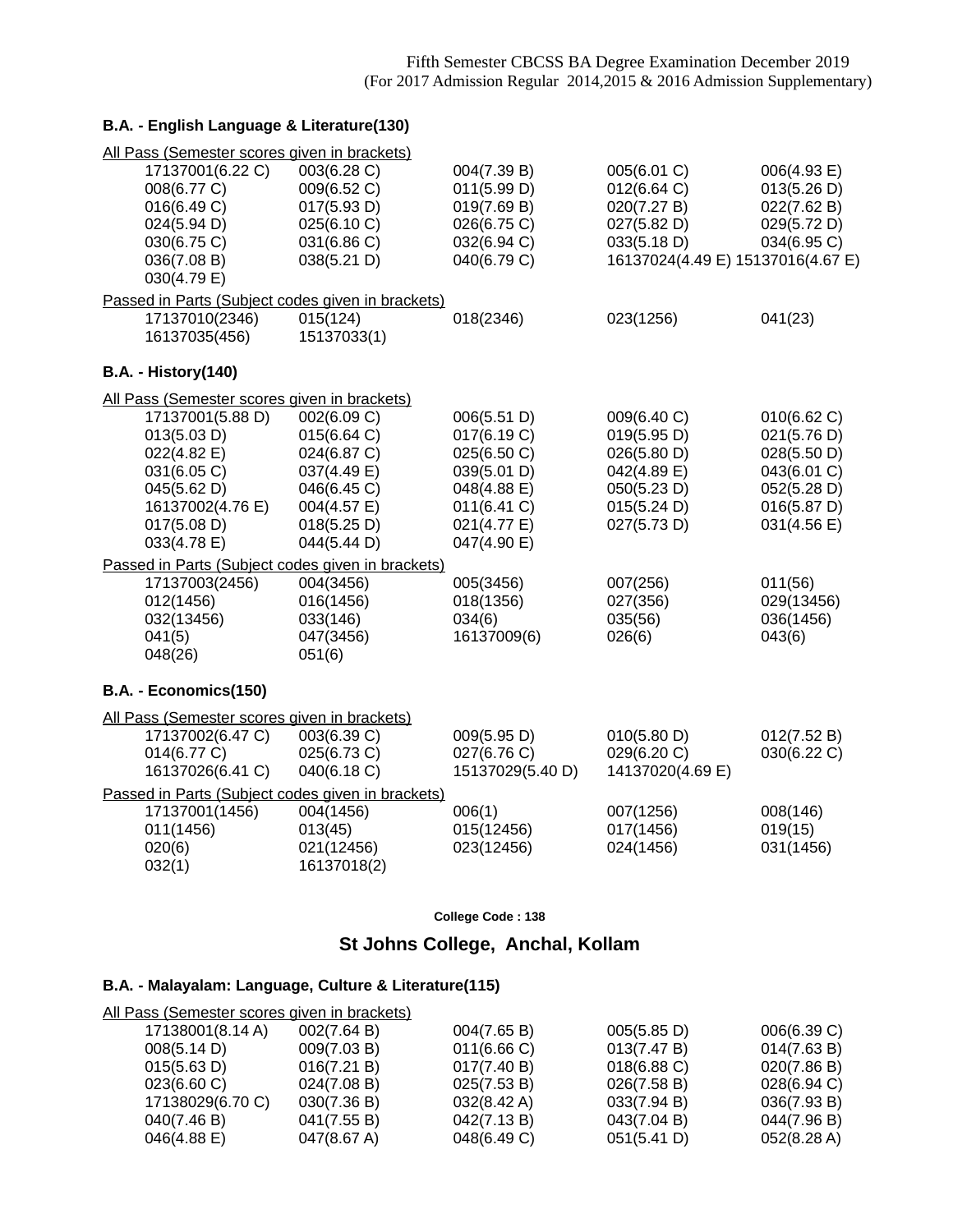## Fifth Semester CBCSS BA Degree Examination December 2019 (For 2017 Admission Regular 2014,2015 & 2016 Admission Supplementary)

| 053(7.77 B)                                                          |                            |                            |                            |                                                  |
|----------------------------------------------------------------------|----------------------------|----------------------------|----------------------------|--------------------------------------------------|
| Passed in Parts (Subject codes given in brackets)                    |                            |                            |                            |                                                  |
| 17138003(12345)                                                      | 007(4)                     | 010(12345)                 | 021(12345)                 | 039(12345)                                       |
| 050(12345)                                                           | 054(23)                    |                            |                            |                                                  |
| B.A. - Political Science(145)                                        |                            |                            |                            |                                                  |
| All Pass (Semester scores given in brackets)                         |                            |                            |                            |                                                  |
| 17138001(7.47 B)                                                     | 002(5.09 D)                | 003(6.07 C)                | 005(6.84 C)                | 007(7.72 B)                                      |
| 008(6.98 C)                                                          | 009(8.35 A)                | 011(6.25 C)                | 012(5.77 D)                | 013(6.05 C)                                      |
| 016(7.47 B)                                                          | 017(5.07 D)                | 018(5.39 D)                | 019(5.71 D)                | 020(5.50 D)                                      |
| 021(6.75 C)                                                          | 023(5.87 D)                | 025(6.61 C)                | 026(5.12 D)                | 027(7.54 B)                                      |
| 028(7.33 B)<br>034(6.92 C)                                           | 029(5.88 D)<br>036(6.04 C) | 030(6.05 C)<br>037(6.90 C) | 032(6.52 C)<br>038(8.06 A) | 033(7.70 B)<br>040(6.29 C)                       |
| 041(7.37 B)                                                          | 043(6.61 C)                | 044(5.40 D)                | 046(7.10 B)                | 047(6.99 C)                                      |
| 048(6.05 C)                                                          | 049(6.84 C)                | 050(7.47 B)                | 053(7.73 B)                | 16138042(5.65 D)                                 |
| Passed in Parts (Subject codes given in brackets)                    |                            |                            |                            |                                                  |
| 17138004(56)                                                         | 006(124)                   | 010(16)                    | 014(14)                    | 015(12345)                                       |
| 022(146)                                                             | 031(4)                     | 035(134)                   | 039(6)                     | 045(46)                                          |
| 16138043(3)                                                          |                            |                            |                            |                                                  |
| <b>Result Withheld</b>                                               |                            |                            |                            |                                                  |
| 17138052()                                                           |                            |                            |                            |                                                  |
| B.A. - Economics(150)                                                |                            |                            |                            |                                                  |
| All Pass (Semester scores given in brackets)                         |                            |                            |                            |                                                  |
| 17138001(8.01 A)                                                     | 002(4.78 E)                | 003(7.75 B)                | 004(7.22 B)                | 005(6.74 C)                                      |
| 006(5.49 D)                                                          | 007(7.32 B)                | 008(8.22 A)                | 009(6.76 C)                | 011(5.65 D)                                      |
| 013(5.84 D)                                                          | 014(6.02 C)                | 015(5.37 D)                | 016(6.75 C)                | 017(6.31 C)                                      |
| 018(5.39 D)                                                          | 020(8.57 A)                | 021(4.59 E)                | 022(5.40 D)                | 023(7.28 B)                                      |
| 024(7.94 B)                                                          | 026(5.01 D)                | 027(4.63 E)                | 028(7.56 B)                | 029(8.39 A)                                      |
| 030(7.93 B)<br>035(5.89 D)                                           | 031(7.74 B)<br>040(5.63 D) | 032(4.84 E)<br>041(4.78 E) | 033(6.76 C)                | 034(5.65 D)<br>16138043(4.59 E) 15138029(7.19 B) |
|                                                                      |                            |                            |                            |                                                  |
| Passed in Parts (Subject codes given in brackets)<br>17138010(12356) | 012(2346)                  | 019(123)                   | 036(136)                   | 038(12346)                                       |
| 16138009(1)                                                          | 031(145)                   |                            |                            |                                                  |
|                                                                      |                            |                            |                            |                                                  |
|                                                                      |                            | College Code: 139          |                            |                                                  |
|                                                                      |                            |                            |                            |                                                  |

## **St Josephs College For Women, , Alappuzha**

| All Pass (Semester scores given in brackets)      |             |               |                       |             |  |
|---------------------------------------------------|-------------|---------------|-----------------------|-------------|--|
| 17139001(6.92 C)                                  | 002(5.38 D) | 003(7.54 B)   | 006(6.57 C)           | 007(7.66 B) |  |
| 009(7.74 B)                                       | 010(7.14 B) | 011(6.04 C)   | $013(6.85)$ C)        | 014(6.43 C) |  |
| 015(6.45)                                         | 016(7.20 B) | 017(7.06 B)   | $018(8.01 \text{ A})$ | 019(6.41 C) |  |
| 022(7.85 B)                                       | 023(6.66 C) | 024(6.18 C)   | 025(7.34 B)           | 026(7.81 B) |  |
| 027(7.67 B)                                       | 028(6.67 C) | 029(6.79 C)   | 030(5.04 D)           | 031(7.70 B) |  |
| 032(7.36 B)                                       | 033(7.43 B) | 034(7.71 B)   | 035(6.28 C)           | 036(7.28 B) |  |
| 039(6.68 C)                                       | 040(7.40 B) | 041(5.74 D)   | 043(6.82 C)           | 044(5.96 D) |  |
| 045(6.10 C)                                       | 046(6.64 C) | 048(7.27 B)   | 049(7.12 B)           | 050(6.22 C) |  |
| 051(6.56 C)                                       | 052(7.41 B) | 053(7.59 B)   | 16139012(5.38 D)      |             |  |
|                                                   |             |               |                       |             |  |
| Passed in Parts (Subject codes given in brackets) |             |               |                       |             |  |
| 17139004(2356)                                    | 005(5)      | 012(256)      | 020(2456)             | 021(2456)   |  |
| 037(456)                                          | 042(246)    | 16139003(235) | 024(35)               |             |  |
|                                                   |             |               |                       |             |  |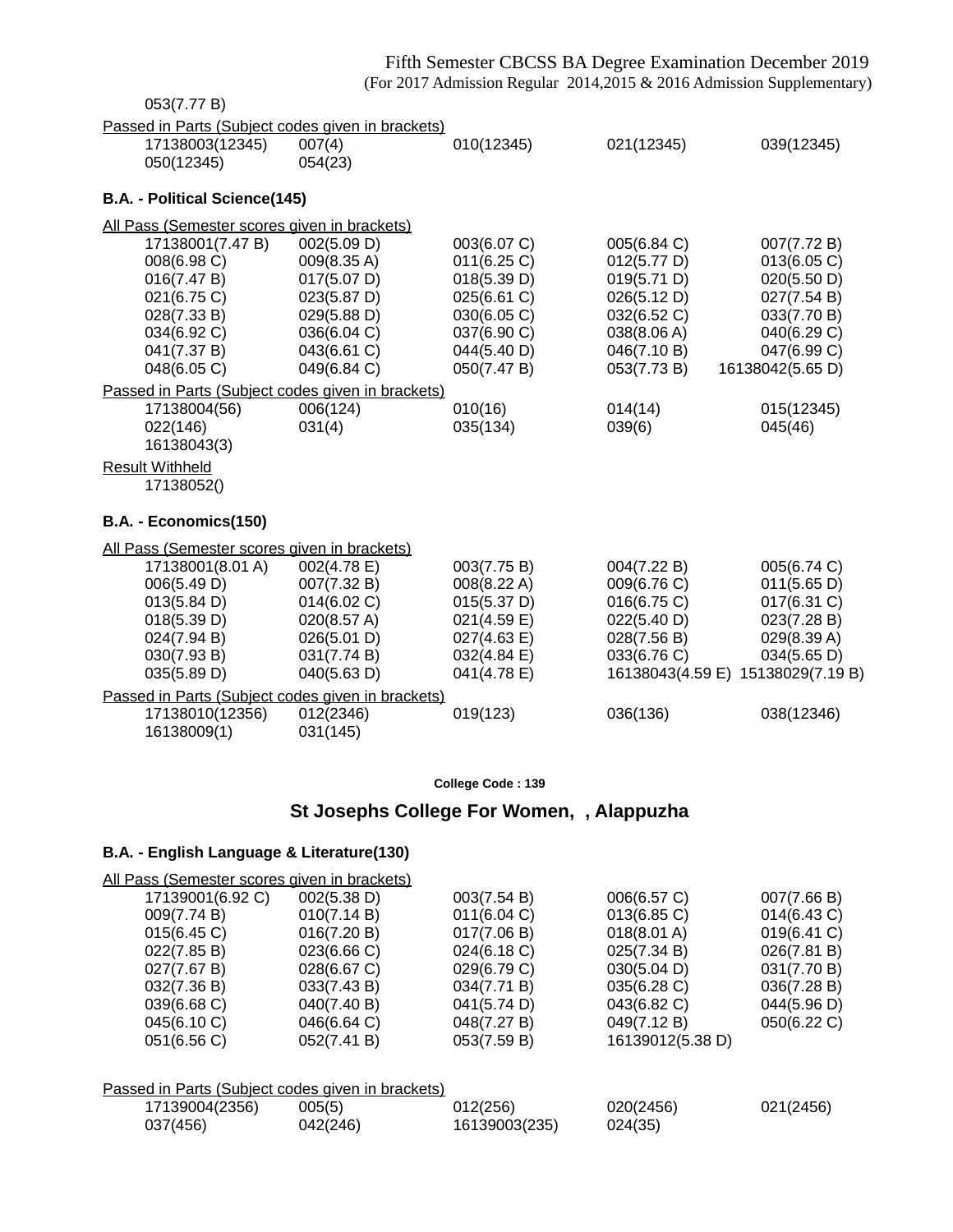### **B.A. - History(140)**

All Pass (Semester scores given in brackets)

| 17139003(4.53 E)                                  | 005(7.49 B)      | 006(4.74 E)    | 007(6.42 C) | 008(6.19 C) |
|---------------------------------------------------|------------------|----------------|-------------|-------------|
| 010(6.89 C)                                       | 013(5.10 D)      | 016(5.49 D)    | 017(6.01 C) | 018(4.71 E) |
| 021(5.74 D)                                       | 024(6.60 C)      | 025(6.50 C)    | 026(6.33 C) | 035(6.39 C) |
| 037(5.92 D)                                       | 038(5.30 D)      | 039(5.69 D)    | 040(6.35 C) | 041(5.82 D) |
| 042(4.13 E)                                       | 043(6.37 C)      | 044(6.62 C)    | 046(6.87 C) | 047(6.59 C) |
| 048(6.93 C)                                       | 051(5.60 D)      | 052(5.57 D)    | 053(5.37 D) | 054(6.29 C) |
| 055(5.38 D)                                       | 056(5.13 D)      | 058(4.93 E)    | 059(5.58 D) | 062(5.70 D) |
| 063(6.24 C)                                       | 068(6.02 C)      | 069(5.81 D)    | 071(5.01 D) | 072(5.72 D) |
| 073(5.41 D)                                       | 16139001(4.48 E) | $017(4.09)$ E) | 024(4.49 E) | 051(4.95 E) |
| 15139027(6.04 C)                                  |                  |                |             |             |
| Passed in Parts (Subject codes given in brackets) |                  |                |             |             |
| 17139002(1256)                                    | 004(26)          | 009(2)         | 011(126)    | 012(12345)  |
| 014(126)                                          | 015(12345)       | 023(23456)     | 027(12345)  | 030(25)     |
| 031(2356)                                         | 033(23456)       | 034(12345)     | 049(1236)   | 057(12345)  |
| 060(25)                                           | 061(1256)        | 064(12345)     | 065(12456)  | 066(2)      |
| 067(256)                                          | 070(6)           | 074(126)       | 16139033(1) |             |
|                                                   |                  |                |             |             |

**College Code : 140**

## **St Stephens College, Pathanapuram, Kollam**

| All Pass (Semester scores given in brackets)      |                       |                  |                  |                  |
|---------------------------------------------------|-----------------------|------------------|------------------|------------------|
| 17140001(7.01 B)                                  | 003(5.57 D)           | 007(6.85 C)      | 009(5.54 D)      | 010(8.03 A)      |
| 012(6.03 C)                                       | 014(7.50 B)           | 016(6.94 C)      | 017(5.80 D)      | 021(7.24 B)      |
| 022(8.01 A)                                       | 026(5.67 D)           | 029(6.61 C)      | 031(5.37 D)      | 032(5.97 D)      |
| 035(6.13 C)                                       | 036(5.79 D)           | 037(5.84 D)      | 039(5.68 D)      | 16140017(5.32 D) |
| 034(5.03 D)                                       | 036(5.06 D)           | 14140010(5.60 D) |                  |                  |
| Passed in Parts (Subject codes given in brackets) |                       |                  |                  |                  |
| 17140004(1356)                                    | 005(2356)             | 008(356)         | 011(2356)        | 015(12356)       |
| 018(2356)                                         | 019(12356)            | 025(12356)       | 028(12356)       | 038(2356)        |
| 041(256)                                          | 16140024(456)         | 029(4)           | 030(256)         | 037(5)           |
| 15140005(5)                                       | 14140027(12345)       |                  |                  |                  |
| B.A. - Economics(150)                             |                       |                  |                  |                  |
| All Pass (Semester scores given in brackets)      |                       |                  |                  |                  |
| 17140001(7.42 B)                                  | 005(5.37 D)           | 009(4.69 E)      | 011(8.03 A)      | $014(6.58)$ C)   |
| 015(4.93 E)                                       | 017(5.93 D)           | 021(4.62 E)      | 022(6.25 C)      | 023(7.58 B)      |
| 024(6.79 C)                                       | 026(5.28 D)           | 028(5.71 D)      | 030(5.33 D)      | 033(7.79 B)      |
| 036(6.47 C)                                       | 039(5.65 D)           | 040(5.67 D)      | 041(6.18 C)      | 042(6.38 C)      |
| 043(5.97 D)                                       | 045(6.26 C)           | 046(6.51 C)      | 048(6.38 C)      | 16140004(5.31 D) |
| $016(4.46 \text{ E})$                             | $018(4.14 \text{ E})$ | 023(6.39 C)      | 15140041(4.78 E) | 042(4.90 E)      |
| Passed in Parts (Subject codes given in brackets) |                       |                  |                  |                  |
| 17140002(1256)                                    | 006(1256)             | 007(1256)        | 012(1236)        | 016(2)           |
| 018(12456)                                        | 019(1245)             | 031(23)          | 037(12356)       | 16140024(35)     |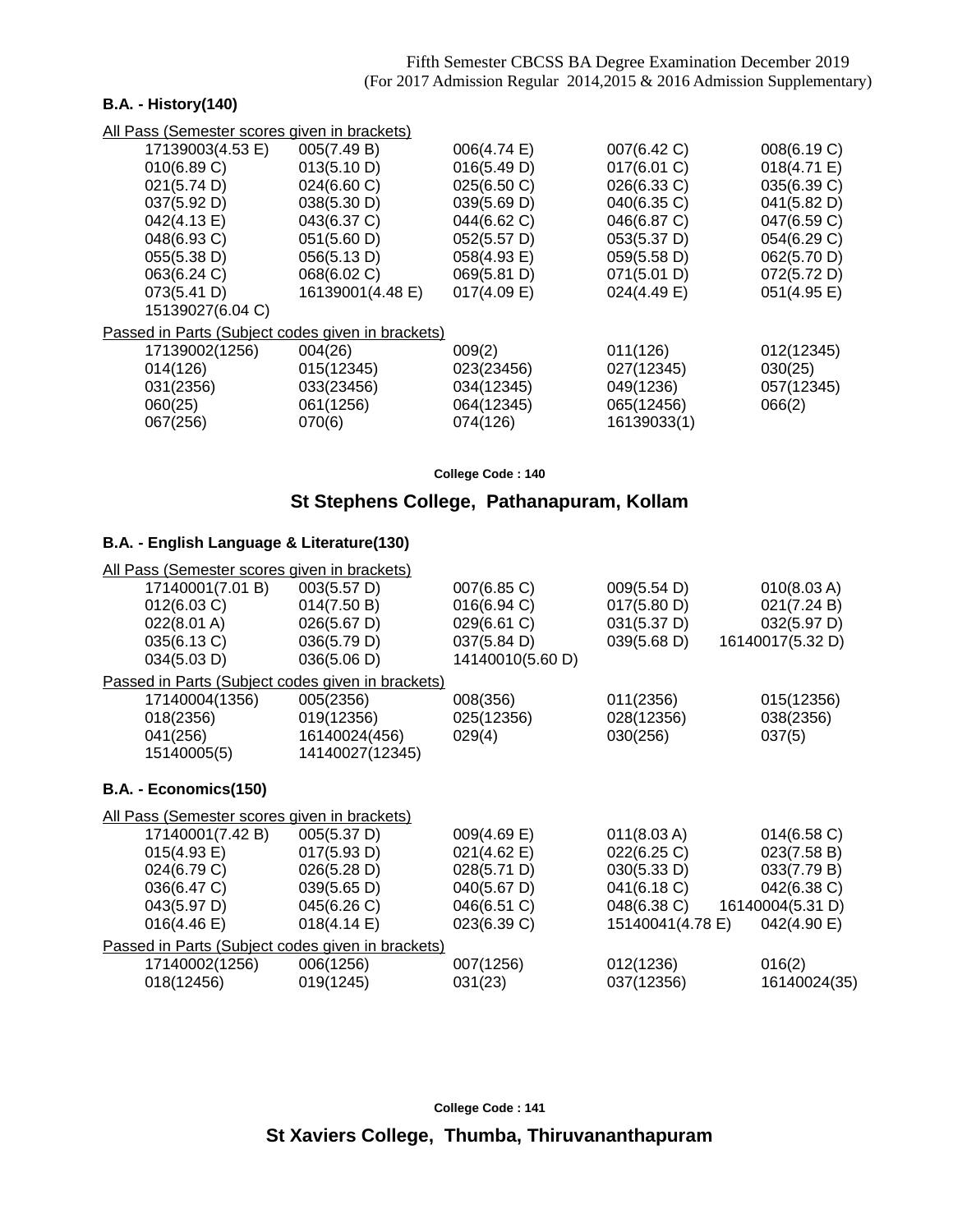### **B.A. - History(140)**

| All Pass (Semester scores given in brackets)      |                  |             |             |                  |
|---------------------------------------------------|------------------|-------------|-------------|------------------|
| 17141004(5.76 D)                                  | 008(5.35 D)      | 011(6.52 C) | 013(4.12 E) | 015(7.16 B)      |
| 017(6.11 C)                                       | 018(5.77 D)      | 019(6.13 C) | 020(5.36 D) | 023(7.23 B)      |
| 024(6.36 C)                                       | 027(5.09 D)      | 028(7.60 B) | 029(6.63 C) | 033(7.45 B)      |
| 034(5.05 D)                                       | 036(4.59 E)      | 039(5.82 D) | 042(5.32 D) | 047(5.82 D)      |
| 048(4.76 E)                                       | 049(6.87 C)      | 050(5.45 D) | 051(6.33 C) | 052(5.75 D)      |
| 053(6.13 C)                                       | 054(6.36 C)      | 056(5.32 D) | 057(6.55 C) | 058(5.23 D)      |
| 059(4.98 E)                                       |                  |             |             |                  |
| Passed in Parts (Subject codes given in brackets) |                  |             |             |                  |
| 17141003(12456)                                   | 005(356)         | 012(36)     | 014(36)     | 016(2356)        |
| 021(5)                                            | 026(12345)       | 031(125)    | 035(12356)  | 040(356)         |
| 043(12345)                                        | 044(1356)        | 046(12346)  | 055(356)    |                  |
|                                                   |                  |             |             |                  |
| B.A. - Economics(150)                             |                  |             |             |                  |
| All Pass (Semester scores given in brackets)      |                  |             |             |                  |
| 17141001(6.52 C)                                  | 002(6.79 C)      | 004(6.81 C) | 006(5.29 D) | 009(5.36 D)      |
| 011(7.19 B)                                       | 012(5.56 D)      | 013(5.09 D) | 015(6.98 C) | 017(7.67 B)      |
| 019(7.65 B)                                       | 023(6.47 C)      | 025(6.43 C) | 027(6.57 C) | 029(6.81 C)      |
| 031(5.94 D)                                       | 034(4.72 E)      | 035(6.54 C) | 036(7.82 B) | 037(6.02 C)      |
| 039(5.17 D)                                       | 040(6.61 C)      | 042(6.12 C) | 046(5.00 D) | 16141027(4.29 E) |
| 039(4.44 E)                                       | 15141031(4.40 E) |             |             |                  |
| Passed in Parts (Subject codes given in brackets) |                  |             |             |                  |
| 17141007(12)                                      | 014(12356)       | 016(6)      | 020(12345)  | 021(12345)       |
| 022(1356)                                         | 024(15)          | 026(1456)   | 028(1246)   | 032(6)           |
| 033(36)                                           | 041(2356)        | 043(12356)  | 044(1236)   | 16141007(2)      |
| 042(2)                                            |                  |             |             |                  |
| <b>Result Announced Later - CE</b>                |                  |             |             |                  |
| 17141010()                                        |                  |             |             |                  |
|                                                   |                  |             |             |                  |

Result Withheld

17141038()

**College Code : 142**

## **T K M College Of Arts and Science, , Kollam**

| All Pass (Semester scores given in brackets) |                  |             |                  |             |
|----------------------------------------------|------------------|-------------|------------------|-------------|
| 17142001(8.07 A)                             | 002(6.67 C)      | 003(7.42 B) | 004(7.32 B)      | 005(6.99 C) |
| 006(5.15 D)                                  | 007(7.18 B)      | 008(5.95 D) | 009(5.55 D)      | 010(8.19 A) |
| 011(7.29 B)                                  | 012(7.10 B)      | 013(6.75 C) | 014(7.40 B)      | 015(6.74 C) |
| 016(7.76 B)                                  | 017(7.18 B)      | 020(7.68 B) | 021(7.59 B)      | 022(7.41 B) |
| 023(7.53 B)                                  | 024(6.31 C)      | 025(5.99 D) | 026(7.28 B)      | 027(8.26 A) |
| $028(4.44 \text{ E})$                        | 029(5.96 D)      | 030(7.58 B) | 031(6.88 C)      | 032(6.17 C) |
| 033(7.59 B)                                  | 034(7.28 B)      | 035(7.52 B) | 036(8.11 A)      | 037(6.42 C) |
| 038(7.09 B)                                  | 041(7.75 B)      | 042(6.41 C) | 044(7.97 B)      | 046(7.11 B) |
| 047(6.23 C)                                  | 048(6.88 C)      | 049(6.25 C) | 050(7.09 B)      | 051(7.53 B) |
| 053(6.23 C)                                  | 054(7.45 B)      | 055(7.18 B) | 056(5.95 D)      | 057(6.50 C) |
| 058(6.60 C)                                  | 060(7.32 B)      | 062(7.39 B) | 16142003(4.87 E) | 010(5.33 D) |
| 014(5.47 D)                                  | 019(4.98 E)      | 046(5.40 D) | 047(5.08 D)      | 055(5.14 D) |
| 15142014(5.73 D)                             | 14142019(5.45 D) |             |                  |             |
|                                              |                  |             |                  |             |

|              | Passed in Parts (Subject codes given in brackets) |        |            |            |
|--------------|---------------------------------------------------|--------|------------|------------|
| 17142018(36) | 019(136)                                          | 039(6) | 040(12356) | 045(12356) |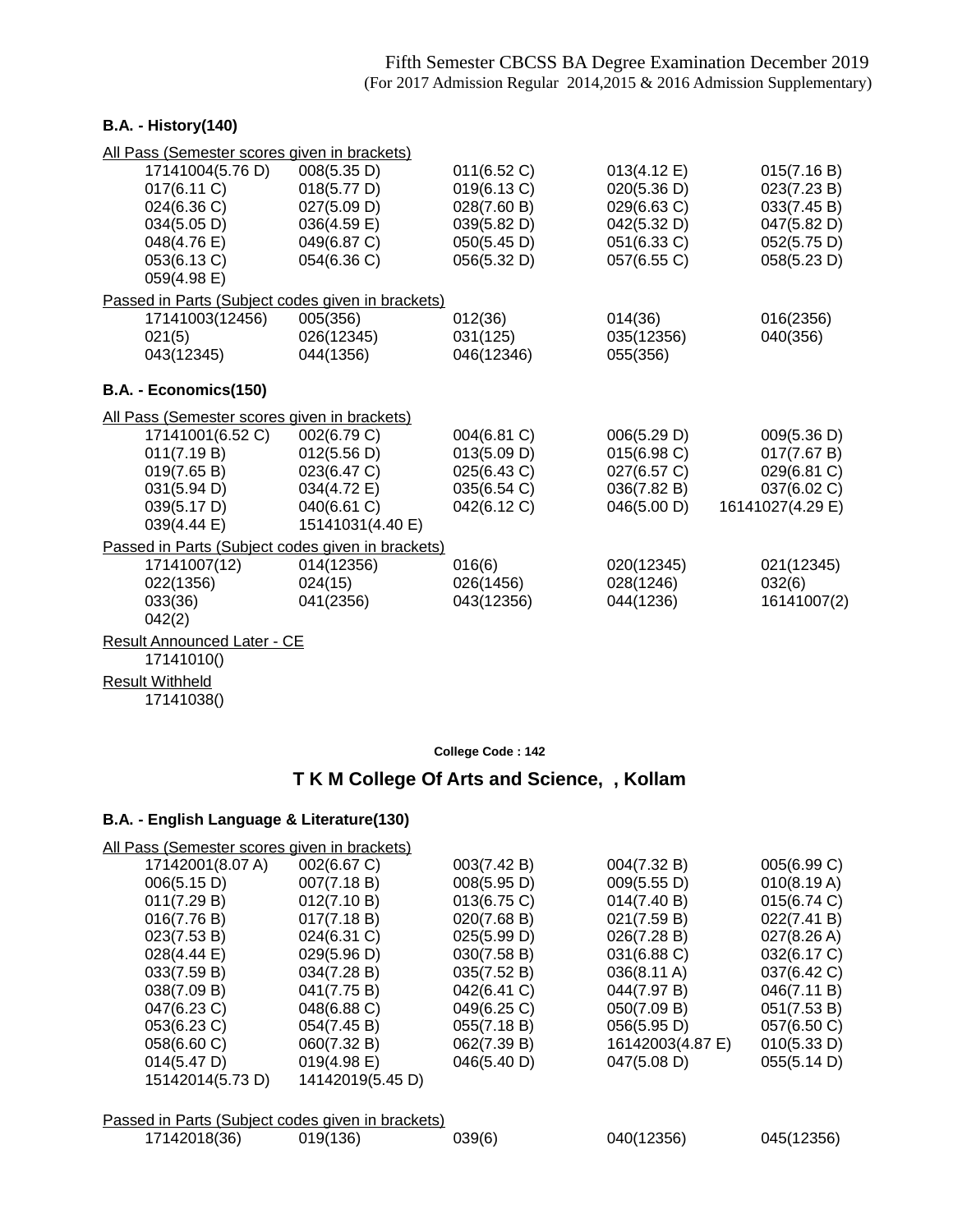|                                                   |              |             | Fifth Semester CBCSS BA Degree Examination December 2019              |                       |
|---------------------------------------------------|--------------|-------------|-----------------------------------------------------------------------|-----------------------|
|                                                   |              |             | (For 2017 Admission Regular 2014,2015 & 2016 Admission Supplementary) |                       |
| 061(256)<br>15142025(1356)                        | 16142001(15) | 032(4)      | 039(6)                                                                | 060(1)                |
| B.A. - Islamic History(141)                       |              |             |                                                                       |                       |
| All Pass (Semester scores given in brackets)      |              |             |                                                                       |                       |
| 17142001(6.69 C)                                  | 002(7.14 B)  | 003(6.61 C) | 004(6.34 C)                                                           | 005(7.46 B)           |
| 006(7.96 B)                                       | 007(7.80 B)  | 008(5.87 D) | 009(7.52 B)                                                           | 010(6.56 C)           |
| 011(5.51 D)                                       | 012(6.87 C)  | 014(4.41 E) | 016(7.72 B)                                                           | 018(5.24 D)           |
| 019(7.95 B)                                       | 020(7.41 B)  | 021(6.25 C) | 022(6.69 C)                                                           | 027(6.20 C)           |
| 028(7.36 B)                                       | 029(7.69 B)  | 031(8.00 A) | 032(8.41 A)                                                           | 033(7.00 B)           |
| 034(8.23 A)                                       | 038(7.13 B)  | 039(7.88 B) | 040(6.82 C)                                                           | $041(8.51 \text{ A})$ |
| 043(7.68 B)                                       | 044(5.65 D)  | 046(7.23 B) | 047(8.24 A)                                                           | 049(7.53 B)           |
| 051(7.52 B)                                       | 052(7.59 B)  | 053(7.14 B) | 056(6.40 C)                                                           | 057(6.03 C)           |
| 16142014(5.84 D)                                  | 016(5.73 D)  |             |                                                                       |                       |
| Passed in Parts (Subject codes given in brackets) |              |             |                                                                       |                       |
| 17142015(34)                                      | 017(15)      | 042(125)    | 16142036(4)                                                           |                       |

**College Code : 143**

## **T.K. Madhavan Memorial College, Nangiarkulangara, Alappuzha**

## **B.A. - English Language & Literature(130)**

| All Pass (Semester scores given in brackets)      |              |                  |                  |                  |
|---------------------------------------------------|--------------|------------------|------------------|------------------|
| 17143003(6.98 C)                                  | 004(6.32 C)  | 005(5.30 D)      | 006(7.24 B)      | 009(5.41 D)      |
| 013(6.93 C)                                       | 014(5.88 D)  | 015(5.81 D)      | 016(4.16 E)      | 017(6.22 C)      |
| 018(6.91 C)                                       | 020(5.71 D)  | 021(4.93 E)      | 024(6.07 C)      | 026(6.26 C)      |
| 027(6.44 C)                                       | 028(7.98 B)  | 029(4.99 E)      | 031(6.28 C)      | 033(4.48 E)      |
| 035(5.53 D)                                       | 036(6.31 C)  | 038(5.64 D)      | 039(5.71 D)      | 040(6.48 C)      |
| 041(5.29 D)                                       | 042(8.01 A)  | 043(6.19 C)      | 16143012(7.36 B) | 017(5.51 D)      |
| 036(4.68 E)                                       | 037(4.65 E)  | 15143029(5.17 D) | 034(5.06 D)      | 14143020(7.02 B) |
| Passed in Parts (Subject codes given in brackets) |              |                  |                  |                  |
| 17143002(246)                                     | 007(26)      | 010(12345)       | 011(246)         | 012(12345)       |
| 019(5)                                            | 022(1256)    | 023(2456)        | 030(12345)       | 034(123456)      |
| 037(1256)                                         | 16143031(56) | 15143028(1)      |                  |                  |
| B.A. - Economics(150)                             |              |                  |                  |                  |
| All Pass (Semester scores given in brackets)      |              |                  |                  |                  |
| 17143001(5.25 D)                                  | 004(5.57 D)  | 006(5.47 D)      | 007(5.21 D)      | 008(4.80 E)      |
| 009(4.92 E)                                       | 014(7.26 B)  | 017(6.84 C)      | 019(5.17 D)      | 022(6.59 C)      |
| 024(5.81 D)                                       | 025(7.41 B)  | 028(6.82 C)      | 031(4.14 E)      | 039(6.37 C)      |
| 040(6.20 C)                                       | 041(6.39 C)  | 045(5.91 D)      | 048(6.01 C)      | 051(6.54 C)      |
| 16143008(4.30 E)                                  | 014(4.63 E)  | 15143001(4.42 E) | 007(5.21 D)      | 14143036(4.96 E) |
| Passed in Parts (Subject codes given in brackets) |              |                  |                  |                  |
| 17143005(1356)                                    | 011(6)       | 015(16)          | 018(1456)        | 021(12456)       |
| 023(135)                                          | 029(12356)   | 030(12345)       | 033(36)          | 034(1345)        |
| 035(3456)                                         | 038(1356)    | 047(356)         | 16143013(15)     | 15143006(5)      |
| 045(25)                                           |              |                  |                  |                  |

**College Code : 144**

**University College, , Thiruvananthapuram**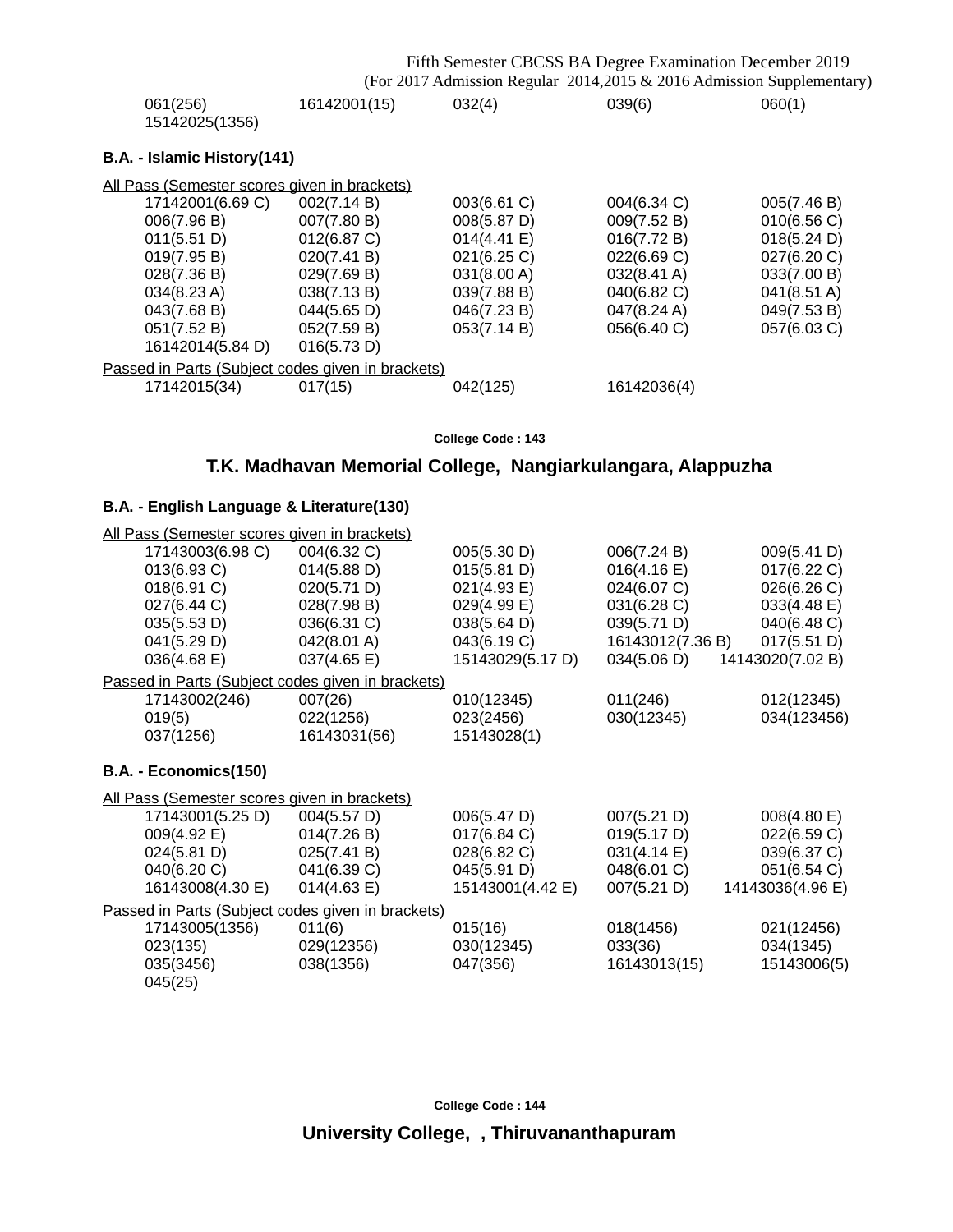## **B.A. - Philosophy(105)**

| All Pass (Semester scores given in brackets)          |             |                |                  |                                   |
|-------------------------------------------------------|-------------|----------------|------------------|-----------------------------------|
| 17144002(8.16 A)                                      | 005(6.19 C) | 009(6.08 C)    | 011(5.91 D)      | 012(5.86 D)                       |
| 013(5.44 D)                                           | 014(7.20 B) | 017(6.02 C)    | 018(7.70 B)      | 020(6.98 C)                       |
| 021(4.55 E)                                           | 022(5.52 D) | 023(6.31 C)    | 024(6.87 C)      | 025(7.19 B)                       |
| 026(6.91 C)                                           | 029(6.80 C) | 037(4.67 E)    | 040(5.85 D)      | 041(6.12 C)                       |
| 043(8.01 A)                                           |             |                | 048(6.18 C)      |                                   |
|                                                       | 044(5.57 D) | 046(5.33 D)    |                  | 052(6.05 C)                       |
| 054(6.04 C)                                           | 056(7.55 B) | 059(7.06 B)    | 060(4.90 E)      | 16144009(4.69 E)                  |
| 010(5.16 D)                                           | 025(5.24 D) | 038(4.42 E)    | 041(4.36 E)      | 056(5.27 D)                       |
| Passed in Parts (Subject codes given in brackets)     |             |                |                  |                                   |
| 17144004(16)                                          | 006(1456)   | 010(12)        | 015(12456)       | 027(12345)                        |
| 030(246)                                              | 031(2456)   | 032(12345)     | 035(4)           | 049(6)                            |
| 051(16)                                               | 058(5)      | 16144016(4)    | 14144021(45)     |                                   |
| B.A. - Sanskrit General(110)                          |             |                |                  |                                   |
| All Pass (Semester scores given in brackets)          |             |                |                  |                                   |
| 17144011(8.41 A)                                      | 013(6.66 C) | 015(6.04 C)    | 016(7.15 B)      |                                   |
| Passed in Parts (Subject codes given in brackets)     |             |                |                  |                                   |
| 17144002(35)                                          | 003(1235)   | 005(125)       | 006(1235)        | 008(125)                          |
| 009(12356)                                            | 012(12356)  |                |                  |                                   |
| B.A. - Malayalam: Language, Culture & Literature(115) |             |                |                  |                                   |
| All Pass (Semester scores given in brackets)          |             |                |                  |                                   |
| 17144001(6.28 C)                                      | 008(6.56 C) | 009(6.15 C)    | 010(7.67 B)      | 012(6.59 C)                       |
| 013(6.61 C)                                           | 014(7.56 B) | 015(5.13 D)    | 016(7.72 B)      | 017(6.98 C)                       |
|                                                       |             | 023(6.75 C)    |                  | 025(5.44 D)                       |
| 018(5.91 D)                                           | 021(6.19 C) |                | 024(8.41 A)      |                                   |
| 027(5.90 D)                                           | 028(7.79 B) | 029(5.31 D)    | 032(5.18 D)      | 033(7.30 B)                       |
| 034(5.52 D)                                           | 035(6.98 C) | 036(5.74 D)    | 040(7.86 B)      | 041(6.06 C)                       |
| 042(7.79 B)<br>032(6.30 C)                            | 043(6.05 C) | 046(6.28 C)    | 047(5.17 D)      | 16144026(6.68 C)                  |
| Passed in Parts (Subject codes given in brackets)     |             |                |                  |                                   |
| 17144005(12345)                                       | 006(14)     | 007(2)         | 019(12345)       | 020(12345)                        |
|                                                       |             |                |                  |                                   |
| 030(56)                                               | 037(36)     | 048(126)       | 049(2356)        |                                   |
| <b>B.A. - Tamil(120)</b>                              |             |                |                  |                                   |
| All Pass (Semester scores given in brackets)          |             |                |                  |                                   |
| 17144006(7.11 B)                                      | 010(7.24 B) | 012(6.45 C)    | 16144011(5.63 D) |                                   |
| Passed in Parts (Subject codes given in brackets)     |             |                |                  |                                   |
| 17144011(12345)                                       | 013(2)      |                |                  |                                   |
| B.A. - Hindi Language & Literature(125)               |             |                |                  |                                   |
| All Pass (Semester scores given in brackets)          |             |                |                  |                                   |
| 17144001(6.03 C)                                      | 003(6.10 C) | 004(7.78 B)    | 005(6.89 C)      | 006(5.92 D)                       |
| 007(8.50 A)                                           | 008(8.14 A) | $009(9.02 A+)$ | 010(7.94 B)      | 012(8.67 A)                       |
| 013(8.57 A)                                           | 015(8.32 A) | 016(7.49 B)    | 017(8.57 A)      | 021(7.11 B)                       |
| 022(8.08 A)                                           | 023(8.74 A) | 024(8.70 A)    | 025(7.82 B)      | 026(8.97 A)                       |
| 027(7.45 B)                                           | 029(7.45 B) |                | 036(8.99 A)      | 037(7.76 B)                       |
|                                                       |             | 032(7.49 B)    | 041(7.69 B)      |                                   |
| 038(8.85 A)                                           | 039(7.81 B) | 040(7.63 B)    |                  | 042(7.88 B)                       |
| 043(7.47 B)                                           | 044(7.38 B) | 045(7.16 B)    |                  | 16144049(6.22 C) 15144012(5.63 D) |
| Passed in Parts (Subject codes given in brackets)     |             |                |                  |                                   |
| 17144002(12345)                                       | 011(124)    | 014(13456)     | 018(13456)       | 019(12)                           |
| 028(12356)                                            | 030(235)    | 031(12356)     | 035(25)          | 046(12345)                        |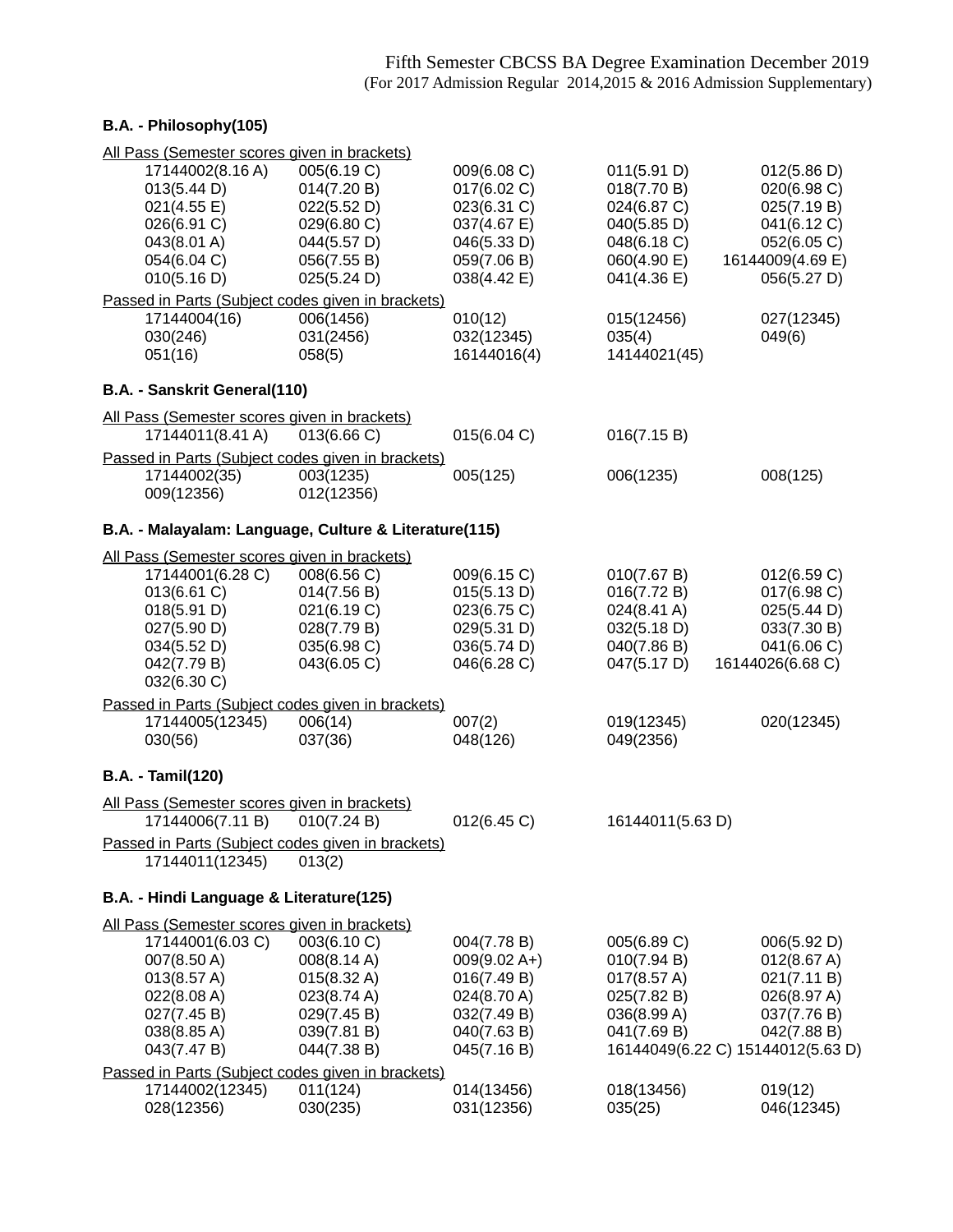| All Pass (Semester scores given in brackets)<br>17144002(6.81 C)   | 003(7.80 B)                     | 004(6.08 C)                | 008(5.14 D)                     | 010(6.12 C)                |
|--------------------------------------------------------------------|---------------------------------|----------------------------|---------------------------------|----------------------------|
| 011(6.89 C)                                                        | 012(5.89 D)                     | 013(7.57 B)                | 014(5.39 D)                     | 016(6.67 C)                |
| 017(6.18 C)                                                        | 018(6.81 C)                     | 019(6.95 C)                | 020(7.49 B)                     | 021(6.79 C)                |
| 022(7.99 B)                                                        | 023(5.67 D)                     | 024(7.10 B)                | 025(5.88 D)                     | 026(6.42 C)                |
| 027(7.65 B)                                                        | 028(6.72 C)                     | 029(6.26 C)                | 030(6.42 C)                     | 031(7.81 B)                |
| 032(6.77 C)                                                        | 033(6.58 C)                     | 034(6.74 C)                | 035(7.71 B)                     | 036(7.37 B)                |
| 039(7.30 B)                                                        | 040(6.54 C)                     | 042(6.62 C)                | 043(7.49 B)                     | 044(7.80 B)                |
| 045(6.34 C)                                                        | 046(7.83 B)                     | 047(6.28 C)                | 049(6.03 C)                     | 14144002(5.05 D)           |
| Passed in Parts (Subject codes given in brackets)<br>17144006(246) | 041(2356)                       | 16144040(15)               |                                 |                            |
| B.A. - Arabic Language & Literature(135)                           |                                 |                            |                                 |                            |
| All Pass (Semester scores given in brackets)                       |                                 |                            |                                 |                            |
| 17144004(6.10 C)                                                   | 005(7.60 B)                     | 006(6.33 C)                | 007(6.07 C)                     | 008(6.99 C)                |
| 010(6.06 C)                                                        | 011(4.98 E)                     | 012(6.64 C)                | 013(8.16 A)                     | 014(6.06 C)                |
| 015(6.61 C)                                                        | 020(4.74 E)                     | 024(4.81 E)                | 027(6.68 C)                     | 028(8.46 A)                |
| 029(5.83 D)<br>16144005(4.63 E)                                    | 031(5.76 D)                     | 032(7.43 B)                | 033(6.63 C)                     | 034(6.53 C)                |
| Passed in Parts (Subject codes given in brackets)                  |                                 |                            |                                 |                            |
| 17144001(46)                                                       | 002(46)                         | 003(236)                   | 016(1246)                       | 017(126)                   |
| 018(1246)                                                          | 019(1)                          | 022(126)                   | 023(2356)                       | 025(6)                     |
| 026(5)                                                             | 030(3456)                       | 16144003(4)                | 015(4)                          | 027(2)                     |
| <b>B.A. - History(140)</b>                                         |                                 |                            |                                 |                            |
| All Pass (Semester scores given in brackets)                       |                                 |                            |                                 |                            |
| 17144001(6.54 C)                                                   | 002(5.87 D)                     | 004(5.18 D)                | 005(6.21 C)                     | 006(7.87 B)                |
| 007(7.64 B)                                                        | 008(7.09 B)                     | 009(6.55 C)                | 010(6.39 C)                     | 011(6.09 C)                |
| 016(6.81 C)<br>023(6.27 C)                                         | 019(5.72 D)                     | 020(6.94 C)                | 021(6.33 C)<br>028(6.59 C)      | 022(5.76 D)                |
| 031(7.10 B)                                                        | 024(7.12 B)<br>033(7.36 B)      | 027(6.05 C)<br>035(6.38 C) | 037(6.55 C)                     | 030(6.18 C)<br>038(6.65 C) |
| 039(7.06 B)                                                        | 040(5.71 D)                     | 041(6.89 C)                | 042(6.22 C)                     | 043(5.82 D)                |
| 044(5.96 D)                                                        | 045(6.47 C)                     | 046(7.22 B)                | 048(6.87 C)                     | 049(7.58 B)                |
| 050(5.08 D)                                                        | 051(6.82 C)                     | 052(8.24 A)                | 053(5.42 D)                     | 054(5.35 D)                |
| 055(5.21 D)                                                        | 057(6.72 C)                     | 059(5.87 D)                | 061(7.87 B)                     | 16144025(5.80 D)           |
| 027(5.23 D)                                                        | 044(5.73 D)                     | 15144049(4.54 E)           |                                 |                            |
| Passed in Parts (Subject codes given in brackets)                  |                                 |                            |                                 |                            |
| 17144012(25)<br>062(26)                                            | 014(5)<br>063(1246)             | 026(5)<br>064(6)           | 034(12345)<br>16144043(5)       | 036(1234)<br>061(45)       |
| <b>Erroneous registration</b>                                      |                                 |                            |                                 |                            |
| 17144003()                                                         |                                 |                            |                                 |                            |
| B.A. - Islamic History(141)                                        |                                 |                            |                                 |                            |
| All Pass (Semester scores given in brackets)                       |                                 |                            |                                 |                            |
| 17144001(6.03 C)                                                   | 003(6.85 C)                     | 005(7.62 B)                | 006(8.01 A)                     | 010(5.65 D)                |
| 012(6.44 C)                                                        | 013(7.68 B)                     | 016(5.74 D)                | 021(7.34 B)                     | 022(8.84 A)                |
| 023(8.57 A)                                                        | 025(5.72 D)                     | 027(8.20 A)                | 029(7.81 B)                     | 030(8.56 A)                |
| 032(7.54 B)                                                        | 040(7.25 B)                     | 044(5.73 D)                | 045(6.20 C)                     | 047(6.56 C)                |
| 048(5.33 D)<br>054(5.25 D)                                         | 050(5.89 D)<br>16144023(5.31 D) | 051(5.16 D)<br>031(5.81 D) | 052(5.85 D)<br>15144050(6.69 C) | 053(6.81 C)                |
| Passed in Parts (Subject codes given in brackets)                  |                                 |                            |                                 |                            |
| 17144002(124)                                                      | 004(1245)                       | 007(12)                    | 008(1256)                       | 009(1246)                  |
| 015(46)                                                            | 018(145)                        | 043(56)                    | 049(1346)                       | 16144013(25)               |
| 014(1)                                                             | 020(45)                         | 022(245)                   | 053(4)                          | 054(245)                   |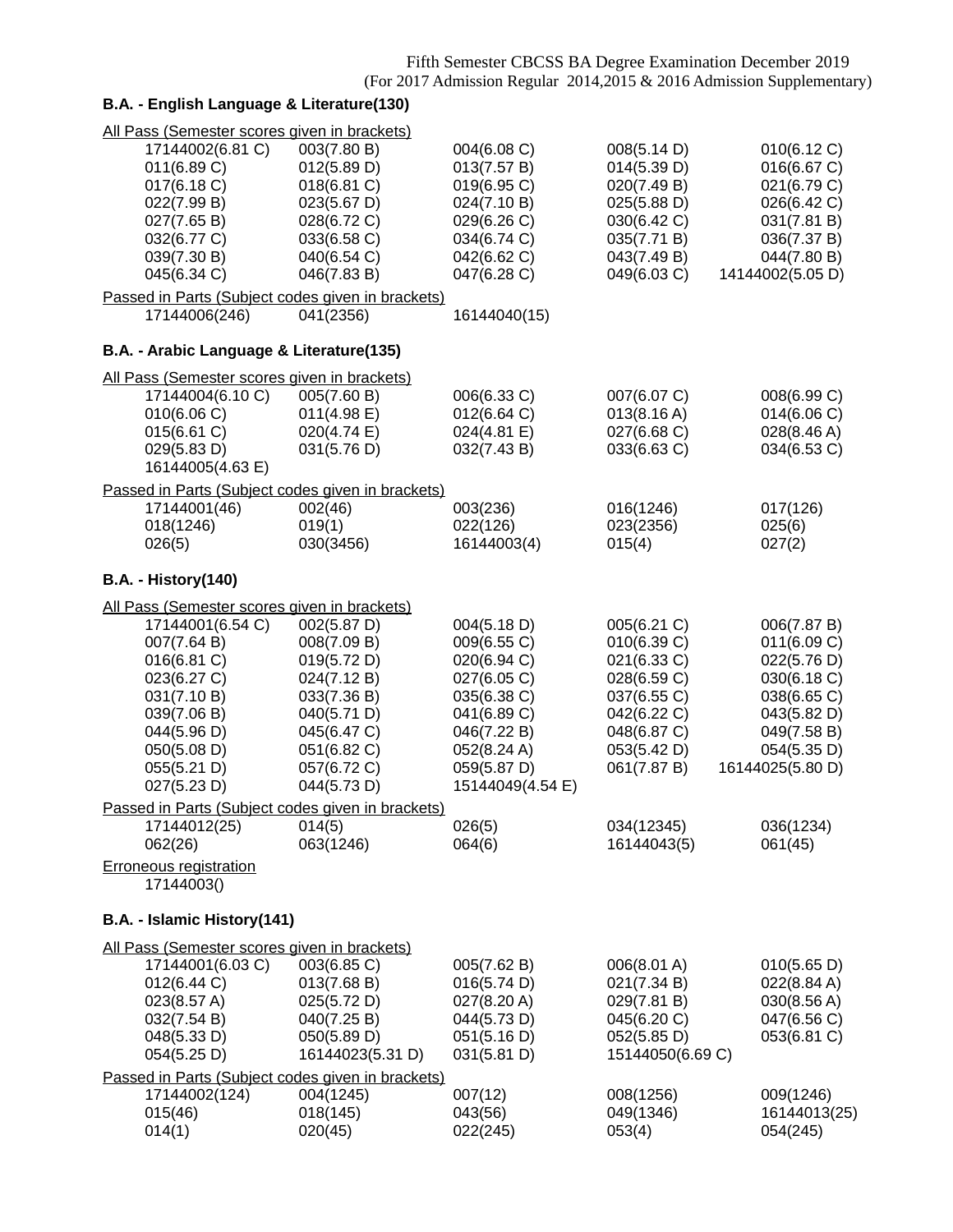### **B.A. - Political Science(145)**

| All Pass (Semester scores given in brackets)      |                  |             |                                   |                  |
|---------------------------------------------------|------------------|-------------|-----------------------------------|------------------|
| 17144001(5.24 D)                                  | 002(7.13B)       | 003(8.41 A) | 004(5.90 D)                       | 005(5.73 D)      |
| 006(5.59 D)                                       | 007(7.92 B)      | 008(5.77 D) | 010(7.25 B)                       | 012(6.42 C)      |
| 014(5.34 D)                                       | 015(7.53 B)      | 016(7.14 B) | 017(7.03 B)                       | 018(7.78 B)      |
| 019(7.78 B)                                       | 021(7.42 B)      | 022(6.81 C) | 024(8.07 A)                       | 026(7.23 B)      |
| 028(6.96 C)                                       | 029(6.47 C)      | 030(6.23 C) | 031(5.11 D)                       | 032(4.95 E)      |
| 035(5.27 D)                                       | 036(7.52 B)      | 040(5.29 D) | 041(8.08 A)                       | 042(7.12 B)      |
| 044(7.67 B)                                       | 046(5.86 D)      | 047(5.94 D) | 049(8.03 A)                       | 051(6.94 C)      |
| 053(7.65 B)                                       | 055(6.95 C)      | 056(7.38 B) | 058(7.49 B)                       | 059(6.54 C)      |
| 060(5.45 D)                                       | 061(6.52 C)      | 065(6.09 C) | 16144022(6.20 C)                  | 032(6.09 C)      |
| 047(5.26 D)                                       | 15144015(6.11 C) | 025(5.72 D) |                                   |                  |
| Passed in Parts (Subject codes given in brackets) |                  |             |                                   |                  |
| 17144023(12345)                                   | 027(345)         | 033(13456)  | 037(146)                          | 043(12345)       |
| 045(13456)                                        | 048(13456)       | 050(14)     | 062(6)                            |                  |
| <b>Erroneous registration</b>                     |                  |             |                                   |                  |
| 17144025()                                        |                  |             |                                   |                  |
|                                                   |                  |             |                                   |                  |
| B.A. - Economics(150)                             |                  |             |                                   |                  |
| All Pass (Semester scores given in brackets)      |                  |             |                                   |                  |
| 17144001(6.60 C)                                  | $002(9.00 A+)$   | 003(6.23 C) | 004(8.42 A)                       | 005(6.39 C)      |
| 006(5.22 D)                                       | 007(7.67 B)      | 008(7.66 B) | 009(7.91 B)                       | 010(6.29 C)      |
| 012(5.95 D)                                       | 013(7.85 B)      | 016(6.46 C) | 017(8.88 A)                       | 018(6.93 C)      |
| 019(6.58 C)                                       | 020(7.92 B)      | 021(6.78 C) | 025(5.03 D)                       | 026(5.94 D)      |
| 027(6.30 C)                                       | 028(6.27 C)      | 029(6.41 C) | 030(5.47 D)                       | 031(7.34 B)      |
| 032(6.90 C)                                       | 034(7.66 B)      | 036(6.20 C) | 037(5.88 D)                       | $038(9.01 A+)$   |
| 039(6.77 C)                                       | 040(5.89 D)      | 041(8.84 A) | 043(6.71 C)                       | 045(8.43 A)      |
| 051(6.11 C)                                       | 052(6.87 C)      | 053(7.97 B) | 054(6.60 C)                       | 16144011(5.73 D) |
| 023(6.11 C)                                       | 059(5.34 D)      | 061(5.59 D) | 15144060(4.99 E) 14144041(4.92 E) |                  |
| Passed in Parts (Subject codes given in brackets) |                  |             |                                   |                  |
| 17144011(1256)                                    | 024(13456)       | 035(12456)  | 042(6)                            | 044(1246)        |
| 046(6)                                            | 048(6)           | 049(12456)  | 050(1246)                         | 055(12346)       |
| 056(1456)                                         | 057(1246)        | 058(6)      | 059(13456)                        | 060(6)           |
| 16144052(2)                                       | 053(2)           | 054(2)      | 056(235)                          | 062(5)           |
| 14144008(3)                                       |                  |             |                                   |                  |

### **College Code : 145**

## **V T M N S S College, Dhanuvachapuram, Thiruvananthapuram**

### **B.A. - Malayalam: Language, Culture & Literature(115)**

| All Pass (Semester scores given in brackets)      |                       |                |                       |                                   |
|---------------------------------------------------|-----------------------|----------------|-----------------------|-----------------------------------|
| 17145001(7.53 B)                                  | 002(7.23 B)           | 005(4.85 E)    | 006(5.39 D)           | 007(5.73 D)                       |
| 008(5.57 D)                                       | 010(7.51 B)           | 014(7.75 B)    | $015(8.02 \text{ A})$ | 017(5.78 D)                       |
| 018(6.54)                                         | 019(7.30 B)           | 020(7.21 B)    | 022(5.72 D)           | 023(7.08 B)                       |
| 024(8.33 A)                                       | $026(8.42 \text{ A})$ | 028(5.09 D)    | 030(6.19 C)           | 032(6.94 C)                       |
| 037(6.20 C)                                       | 039(8.49 A)           | 044(5.85 D)    | 045(6.45 C)           | 049(5.93 D)                       |
| 050(5.63 D)                                       | 051(5.54 D)           | $052(4.69)$ E) |                       | 15145048(7.13 B) 14145013(5.83 D) |
|                                                   |                       |                |                       |                                   |
| Passed in Parts (Subject codes given in brackets) |                       |                |                       |                                   |
| 17145003(12345)                                   | 004(34)               | 009(1)         | 011(2346)             | 012(12345)                        |

013(234) 016(234) 021(24) 027(26) 029(2346) 031(2346) 033(234) 036(234) 040(2346) 041(246)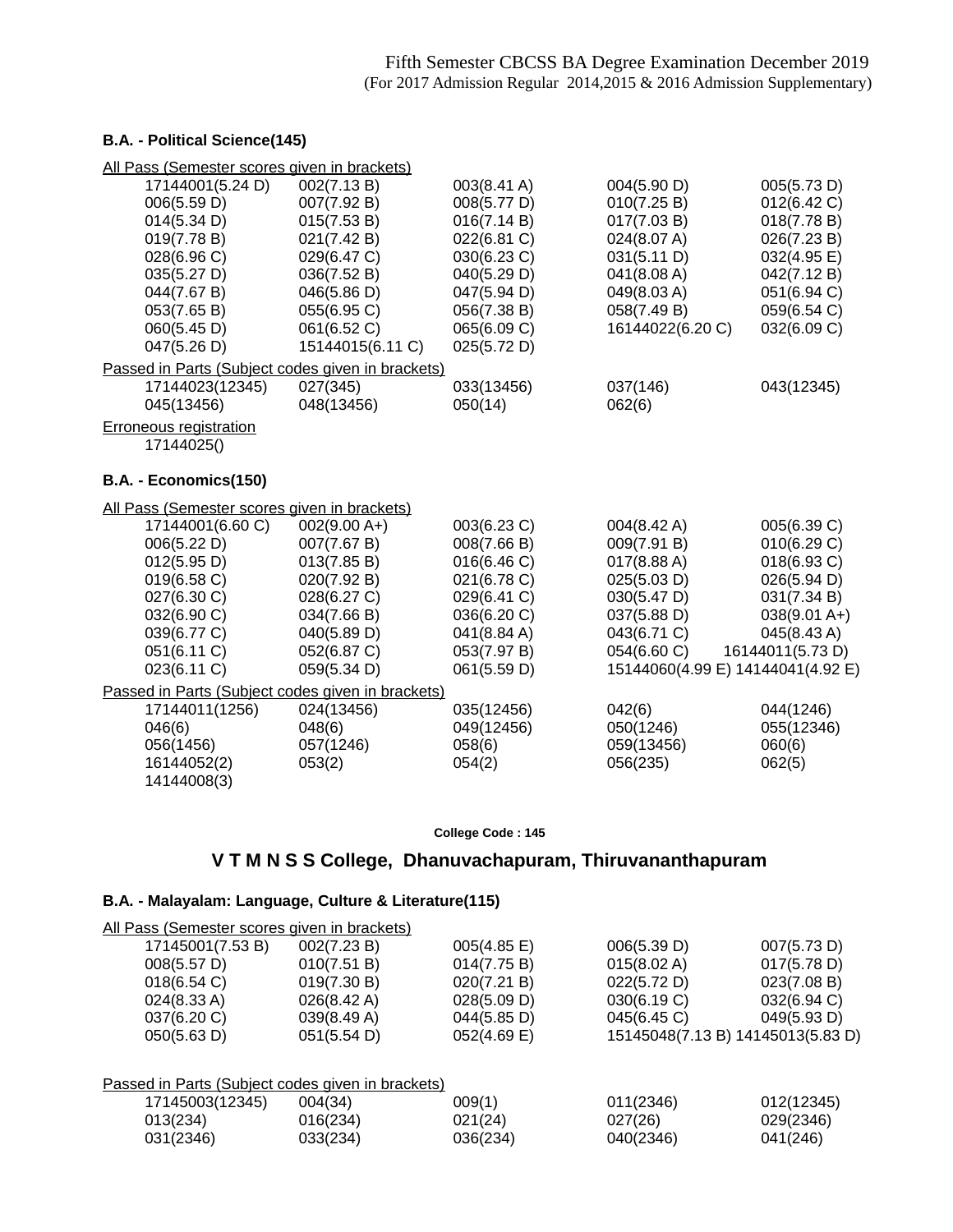| 042(26)                                                   | 047(246)                   | 048(245)                   |                            |                            |
|-----------------------------------------------------------|----------------------------|----------------------------|----------------------------|----------------------------|
| B.A. - English Language & Literature(130)                 |                            |                            |                            |                            |
| All Pass (Semester scores given in brackets)              |                            |                            |                            |                            |
| 17145004(7.34 B)<br>009(7.58 B)                           | 005(7.60 B)<br>011(7.95 B) | 006(7.49 B)<br>013(7.41 B) | 007(5.55 D)<br>014(6.95 C) | 008(7.85 B)<br>015(6.66 C) |
| 016(7.64 B)                                               | 017(5.31 D)                | 018(6.37 C)                | 022(5.94 D)                | 023(6.52 C)                |
| 024(5.19 D)                                               | 025(7.06 B)                | 026(5.21 D)                | 028(7.46 B)                | 030(7.43 B)                |
| 031(4.61 E)                                               | 032(7.73 B)                | 034(6.95 C)                | 035(5.29 D)                | 036(5.20 D)                |
| 037(7.36 B)                                               | 039(4.97 E)                | 040(4.65 E)                | 041(7.73 B)                | 042(4.99 E)                |
| 043(6.53 C)                                               | 045(7.58 B)                | 051(6.47 C)                | 052(5.06 D)                | 053(5.38 D)                |
| 16145039(4.88 E)                                          | 051(5.39 D)                | 15145029(5.21 D)           |                            |                            |
| Passed in Parts (Subject codes given in brackets)         |                            |                            |                            |                            |
| 17145001(136)                                             | 002(12356)                 | 010(12356)                 | 019(2356)                  | 020(12356)                 |
| 027(12356)                                                | 033(6)                     | 038(2356)                  | 044(26)                    | 047(6)                     |
| 048(1)                                                    | 049(26)                    | 16145001(23)               | 006(1)                     |                            |
| <b>B.A. - History(140)</b>                                |                            |                            |                            |                            |
| All Pass (Semester scores given in brackets)              |                            |                            |                            |                            |
| 17145001(5.22 D)                                          | 006(7.09 B)                | 007(6.54 C)                | 009(7.02 B)                | 010(5.91 D)                |
| 011(5.50 D)                                               | 012(6.53 C)                | 014(7.18 B)                | 016(5.84 D)                | 027(6.87 C)                |
| $028(8.45 \text{ A})$                                     | 029(7.84 B)                | 032(7.37 B)                | 033(7.06 B)                | 035(5.83 D)                |
| 037(7.12 B)                                               | 039(5.90 D)                | 040(6.66 C)                | 041(8.55 A)                | 042(6.54 C)                |
| 045(7.28 B)                                               | 046(6.42 C)                | 051(6.64 C)                | 052(6.84 C)                | 055(6.54 C)                |
| 056(7.10 B)                                               | 057(6.41 C)                | 059(6.58 C)                | 060(5.53 D)                | 061(6.44 C)                |
| 062(5.01 D)                                               | 16145030(4.66 E)           | 15145035(4.41 E)           | 047(4.72 E)                | 051(4.51 E)                |
| Passed in Parts (Subject codes given in brackets)         |                            |                            |                            |                            |
| 17145005(12456)                                           | 008(126)                   | 015(1356)                  | 017(15)                    | 018(156)                   |
| 019(16)                                                   | 020(12456)                 | 021(136)                   | 030(16)                    | 036(13456)                 |
| 038(13456)                                                | 047(13456)                 | 049(1456)                  | 050(1456)                  | 053(1456)                  |
| 058(1456)                                                 | 063(46)                    | 064(146)                   | 16145023(1)                |                            |
| Wrong entry of details by the the candidate<br>17145003() |                            |                            |                            |                            |
| B.A. - Political Science(145)                             |                            |                            |                            |                            |
| All Pass (Semester scores given in brackets)              |                            |                            |                            |                            |
| 17145001(5.13 D)                                          | 002(5.95 D)                | 004(6.87 C)                | 006(5.85 D)                | 007(5.50 D)                |
| 009(7.40 B)                                               | 010(5.09 D)                | 012(8.44 A)                | 013(6.93 C)                | 017(6.34 C)                |
| 021(6.00 C)                                               | 022(5.94 D)                | 023(5.74 D)                | 025(6.76 C)                | 027(6.96 C)                |
| 029(6.30 C)                                               | 030(6.00 C)                | 032(5.76 D)                | 035(6.13 C)                | 036(6.79 C)                |
| 038(7.25 B)                                               | 039(5.54 D)                | 040(5.83 D)                | 041(7.06 B)                | 045(7.42 B)                |
| 046(8.30 A)                                               | 047(6.30 C)                | 049(8.68 A)                | 050(5.37 D)                | $051(9.18 A+)$             |
| 053(7.15 B)                                               | 054(5.83 D)                | 055(5.76 D)                | 056(6.78 C)                | 057(5.87 D)                |
| 059(6.17 C)                                               | 062(6.47 C)                | 063(6.72 C)                | 16145022(4.75 E)           | $024(4.62 \text{ E})$      |
| 046(5.03 D)                                               | 047(5.61 D)                | 049(5.19 D)                | 060(4.64 E)                |                            |
| Passed in Parts (Subject codes given in brackets)         |                            |                            |                            |                            |
| 17145014(1246)                                            | 016(1346)                  | 018(1246)                  | 019(6)                     | 024(146)                   |
| 026(46)                                                   | 028(12346)                 | 033(1346)                  | 034(46)                    | 042(346)                   |
| 043(146)                                                  | 044(16)                    | 052(1456)                  | 058(13456)                 | 060(6)                     |
| 16145044(3)                                               |                            |                            |                            |                            |
|                                                           |                            |                            |                            |                            |

## **B.A. - Economics(150)**

| All Pass (Semester scores given in brackets) |                |             |             |             |
|----------------------------------------------|----------------|-------------|-------------|-------------|
| 17145002(6.80 C)                             | $003(6.55)$ C) | 004(7.01 B) | 005(7.04 B) | 008(6.23 C) |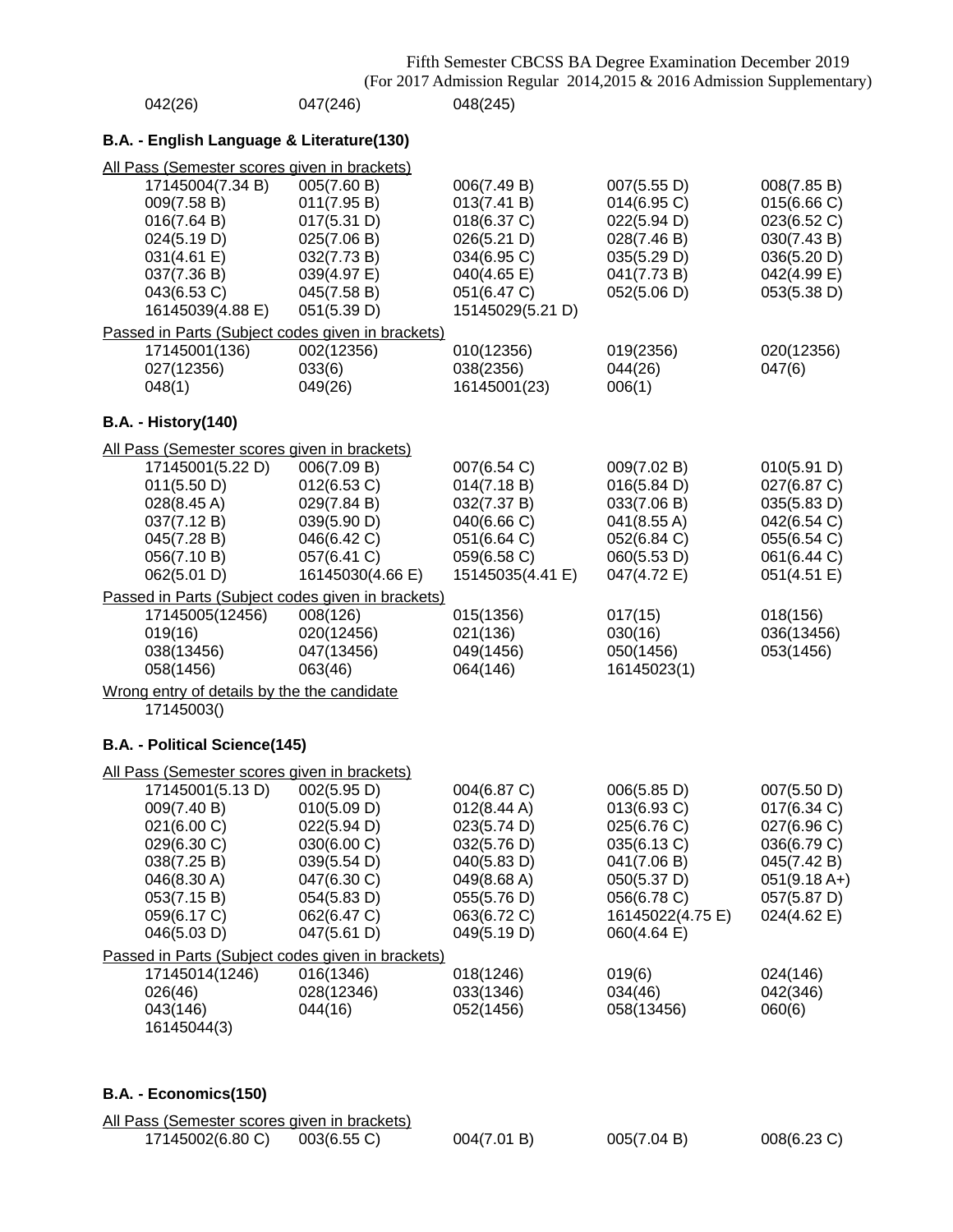## Fifth Semester CBCSS BA Degree Examination December 2019

(For 2017 Admission Regular 2014,2015 & 2016 Admission Supplementary)

| 011(7.45 B)   | 013(7.06 B)                                       | 015(7.03 B) | 016(6.43 C)      | 017(6.08 C) |
|---------------|---------------------------------------------------|-------------|------------------|-------------|
| 019(6.06 C)   | 020(6.33 C)                                       | 021(7.52 B) | 022(6.82 C)      | 023(6.08 C) |
| 028(5.26 D)   | 029(5.52 D)                                       | 030(6.76 C) | 032(6.71 C)      | 033(5.23 D) |
| 034(7.38 B)   | 036(6.14 C)                                       | 037(5.97 D) | 038(6.85 C)      | 039(5.78 D) |
| 042(5.95 D)   | 045(7.16 B)                                       | 048(4.50 E) | 14145005(5.61 D) | 048(6.10 C) |
|               |                                                   |             |                  |             |
|               | Passed in Parts (Subject codes given in brackets) |             |                  |             |
| 17145009(146) | 014(1456)                                         | 018(1246)   | 027(6)           | 031(146)    |
| 035(146)      | 040(1246)                                         | 044(146)    | 046(1246)        | 047(46)     |
| 049(6)        | 051(14)                                           | 052(146)    | 16145003(4)      |             |
|               |                                                   |             |                  |             |

**College Code : 146**

### **Govt. College, Ambalapuzha, Alappuzha**

### **B.A. - Economics(150)**

| All Pass (Semester scores given in brackets)      |             |             |                                   |             |
|---------------------------------------------------|-------------|-------------|-----------------------------------|-------------|
| 17146003(5.94 D)                                  | 005(6.75 C) | 006(5.55 D) | 007(7.19 B)                       | 010(7.91 B) |
| $011(6.95)$ C)                                    | 012(6.26)   | 015(5.50 D) | 016(5.85 D)                       | 017(6.26)   |
| 018(6.42 C)                                       | 020(6.27 C) | 023(6.28 C) | 024(5.87 D)                       | 025(5.83 D) |
| 029(6.41 C)                                       | 030(5.78 D) | 032(6.93 C) | 037(5.39 D)                       | 040(6.28 C) |
| 042(5.17 D)                                       | 043(6.09 C) | 044(5.98 D) | 16146007(4.97 E) 15146022(5.22 D) |             |
| Passed in Parts (Subject codes given in brackets) |             |             |                                   |             |
| 17146002(1236)                                    | 009(12356)  | 019(15)     | 026(1)                            | 028(16)     |
| 031(16)                                           | 035(16)     | 036(136)    | 16146018(1345)                    | 022(135)    |
| <b>ATTENDANCE SHORTAGE</b>                        |             |             |                                   |             |
| 17146008()                                        |             |             |                                   |             |

**College Code : 147**

## **Malayankeezu Madhavakavi Memorial Govt. Arts and Science College, Malayankeezu, Thiruvananthapuram**

| All Pass (Semester scores given in brackets)      |             |             |             |             |
|---------------------------------------------------|-------------|-------------|-------------|-------------|
| 17147001(6.37 C)                                  | 002(5.62 D) | 003(7.37 B) | 004(5.34 D) | 007(6.43 C) |
| 008(6.75 C)                                       | 009(7.09 B) | 010(6.71 C) | 011(7.64 B) | 012(6.75 C) |
| 014(5.59 D)                                       | 018(5.79 D) | 021(6.28 C) | 022(6.32 C) | 024(5.63 D) |
| 025(5.89 D)                                       | 028(8.42 A) | 031(6.72 C) | 032(6.94 C) | 033(7.52 B) |
| 035(5.76 D)                                       | 036(6.60 C) | 037(7.70 B) | 039(5.52 D) | 041(7.76 B) |
| 043(6.86 C)                                       |             |             |             |             |
| Passed in Parts (Subject codes given in brackets) |             |             |             |             |
| 17147005(12356)                                   | 006(12356)  | 013(12356)  | 015(12356)  | 016(12356)  |
| 017(36)                                           | 019(35)     | 020(12356)  | 027(136)    | 029(12356)  |
| 030(2356)                                         | 044(6)      | 15147040(5) |             |             |
|                                                   |             |             |             |             |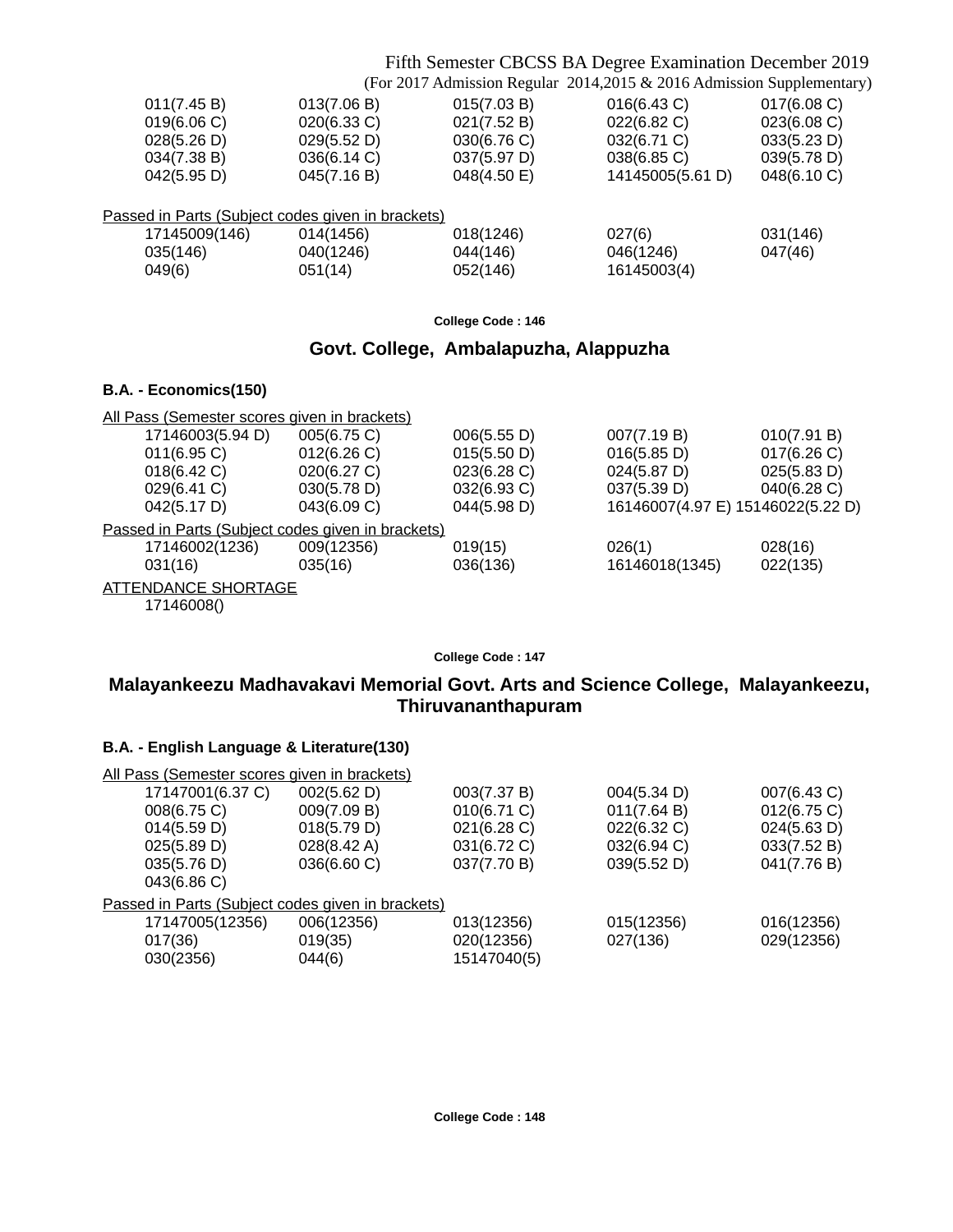## **Govt. Arts & Science College, Kulathoor, Neyyattinkara, Thiruvananthapuram**

### **B.A. - English Language & Literature(130)**

| All Pass (Semester scores given in brackets)      |             |             |             |                  |
|---------------------------------------------------|-------------|-------------|-------------|------------------|
| 17148003(6.70 C)                                  | 004(6.36 C) | 007(7.38 B) | 008(5.65 D) | 009(6.48 C)      |
| 011(7.27 B)                                       | 012(7.75 B) | 013(5.95 D) | 014(5.30 D) | 015(6.15 C)      |
| $016(4.78)$ E)                                    | 017(7.75 B) | 018(6.17 C) | 019(5.77 D) | 021(6.89 C)      |
| 022(5.73 D)                                       | 023(6.81 C) | 025(5.97 D) | 026(7.48 B) | 027(6.76 C)      |
| 028(7.95 B)                                       | 029(6.45 C) | 030(5.05 D) | 031(7.07 B) | 032(7.25 B)      |
| 035(6.87 C)                                       | 037(7.55 B) | 039(5.37 D) | 040(6.74 C) | 041(6.68 C)      |
| 042(4.97 E)                                       | 043(7.87 B) | 044(7.35 B) | 045(6.14 C) | 16148022(4.77 E) |
| 035(4.87 E)                                       |             |             |             |                  |
| Passed in Parts (Subject codes given in brackets) |             |             |             |                  |
| 17148002(3)                                       | 005(26)     | 020(256)    | 024(2346)   | 033(36)          |
| 034(36)                                           | 036(35)     | 046(236)    |             |                  |
| <b>Result Withheld</b>                            |             |             |             |                  |
| 17148001()                                        |             |             |             |                  |

**College Code : 149**

## **Mar Gregorios College of Arts & Science, Punnapra, Alappuzha**

### **B.A. - English Language & Literature(130)**

| All Pass (Semester scores given in brackets)      |             |                  |             |                  |
|---------------------------------------------------|-------------|------------------|-------------|------------------|
| 17149001(6.70 C)                                  | 002(5.60 D) | 003(6.56 C)      | 004(5.65 D) | 005(5.48 D)      |
| 006(5.11 D)                                       | 007(5.14 D) | 008(7.52 B)      | 009(5.35 D) | 010(5.32 D)      |
| 011(4.51 E)                                       | 012(5.82 D) | 013(6.59 C)      | 014(5.54 D) | 015(6.99 C)      |
| 016(7.69 B)                                       | 017(5.06 D) | 018(6.33 C)      | 019(4.61 E) | 021(7.92 B)      |
| 022(7.06 B)                                       | 023(5.71 D) | 024(5.99 D)      | 025(7.21 B) | 026(6.33 C)      |
| 027(6.33 C)                                       | 030(5.75 D) | 031(7.46 B)      | 032(6.94 C) | 033(4.73 E)      |
| 034(5.43 D)                                       | 035(5.20 D) | 036(6.80 C)      | 038(5.35 D) | 039(5.25 D)      |
| 040(6.19 C)<br>038(4.94 E)                        | 041(6.91 C) | 16149007(5.32 D) | 018(4.79 E) | 15149010(4.69 E) |
| Passed in Parts (Subject codes given in brackets) |             |                  |             |                  |
| 17149028(1356)                                    | 029(1356)   | 16149042(2)      | 14149017(3) |                  |

**College Code : 150**

## **Mother Theresa College, Nellikad, Kattakada, Thiruvananthapuram**

### **B.A. - English Language & Literature(130)**

| All Pass (Semester scores given in brackets) |                                 |                                 |                |                  |
|----------------------------------------------|---------------------------------|---------------------------------|----------------|------------------|
| 17150002(5.31 D)                             | 003(6.81 C)                     | 004(5.38 D)                     | 005(6.86 C)    | 007(6.46 C)      |
| 008(5.57 D)                                  | 009(6.49 C)                     | 011(5.89 D)                     | 013(7.39 B)    | 015(7.19 B)      |
| 016(7.31 B)                                  | 017(7.74 B)                     | 018(5.52 D)                     | $020(6.98)$ C) | 022(7.57 B)      |
| 023(7.93 B)                                  | 024(6.99 C)                     | 025(7.68 B)                     | 026(7.67 B)    | 027(7.85 B)      |
| 028(7.61 B)                                  | 029(6.81 C)                     | 031(4.56 E)                     | 034(6.04 C)    | 035(6.58 C)      |
| 036(6.86 C)<br>028(5.58 D)                   | 037(7.12 B)<br>15150001(4.60 E) | 038(7.76 B)<br>14150028(4.87 E) | 039(7.06 B)    | 16150021(4.68 E) |
|                                              |                                 |                                 |                |                  |

Passed in Parts (Subject codes given in brackets)

| 17150001(2356) | 006(235)   | 010(26)      | 019(1256) | 021(12456) |
|----------------|------------|--------------|-----------|------------|
| 030(2356)      | 033(12356) | 16150019(56) |           |            |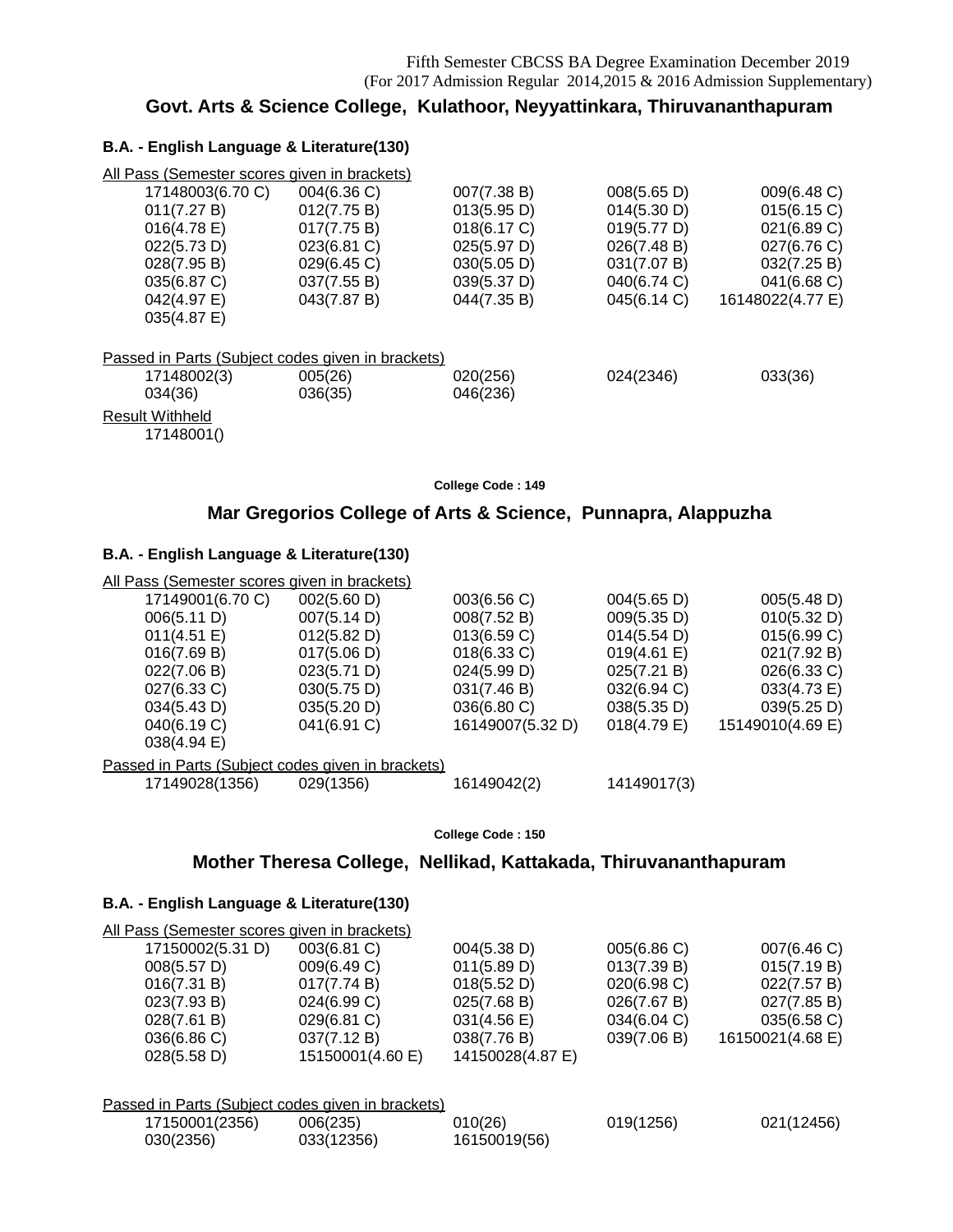### **B.A. - Economics(150)**

| All Pass (Semester scores given in brackets) |                       |                                                   |             |
|----------------------------------------------|-----------------------|---------------------------------------------------|-------------|
| 004(6.87 C)                                  | 005(6.28 C)           | 006(4.74 E)                                       | 007(5.15 D) |
| 009(4.91 E)                                  | 013(6.84 C)           | $017(4.56 \text{ E})$                             | 019(7.74 B) |
| 022(7.58 B)                                  | $025(8.95 \text{ A})$ | 026(6.35 C)                                       | 028(8.70 A) |
| 035(5.91 D)                                  | 036(5.70 D)           | 037(4.29 E)                                       |             |
|                                              |                       |                                                   |             |
| 010(12356)                                   | 011(1256)             | 014(12456)                                        | 015(56)     |
| 018(1246)                                    | 021(156)              | 023(1356)                                         | 024(1356)   |
| 029(6)                                       | 030(1456)             | 031(16)                                           | 033(2356)   |
| 038(26)                                      | 039(1456)             | 16150003(35)                                      | 009(3)      |
| 022(3)                                       | 025(3)                | 038(3)                                            |             |
|                                              |                       | Passed in Parts (Subject codes given in brackets) |             |

**College Code : 151**

### **Don Bosco College, Kottiyam, Kollam**

### **B.A. - English Language & Literature(130)**

| <u>All Pass (Semester scores given in brackets)</u> |                |             |             |                  |
|-----------------------------------------------------|----------------|-------------|-------------|------------------|
| 17151001(6.93 C)                                    | 002(4.70 E)    | 003(7.08 B) | 004(7.31 B) | 005(5.73 D)      |
| 006(7.10 B)                                         | 007(5.66 D)    | 008(5.55 D) | 009(6.79 C) | 011(6.64 C)      |
| 012(5.54 D)                                         | $013(6.37)$ C) | 014(6.74 C) | 015(7.74 B) | 016(6.99 C)      |
| 017(6.76 C)                                         | 018(6.72 C)    | 019(6.20 C) | 020(6.06 C) | 021(5.90 D)      |
| 022(6.57 C)                                         | 023(6.29 C)    | 024(5.32 D) | 025(7.48 B) | 027(5.80 D)      |
| 028(6.68 C)                                         | 029(4.88 E)    | 030(4.72 E) | 031(6.79 C) | 032(6.44 C)      |
| 033(6.29 C)                                         | 035(5.41 D)    | 036(5.87 D) | 039(6.10 C) | 16151003(4.60 E) |
| 005(5.23 D)                                         | 013(5.14 D)    | 026(4.34)   | 027(4.86 E) | 029(5.59 D)      |
| 15151024(4.77 E)                                    |                |             |             |                  |
| Passed in Parts (Subject codes given in brackets)   |                |             |             |                  |
| 17151010(12356)                                     | 026(12356)     | 034(6)      | 037(236)    | 038(23456)       |
|                                                     |                |             |             |                  |

**College Code : 152**

## **KTCT College of Arts & Science, Kallambalam, Thiruvananthapuram**

### **B.A. - Economics(150)**

| All Pass (Semester scores given in brackets)      |                  |             |                  |                       |
|---------------------------------------------------|------------------|-------------|------------------|-----------------------|
| 17152001(4.73 E)                                  | 002(6.57 C)      | 004(5.25 D) | 005(5.70 D)      | 007(5.91 D)           |
| 009(6.07 C)                                       | 013(4.61 E)      | 014(5.50 D) | 015(5.68 D)      | 016(5.09 D)           |
| 017(6.39 C)                                       | 020(6.02 C)      | 024(5.18 D) | 027(4.63 E)      | $028(4.96 \text{ E})$ |
| 030(5.01 D)                                       | 033(4.53 E)      | 037(8.36 A) | 16152019(7.63 B) | 021(5.01 D)           |
| 026(4.64)                                         | 15152002(5.01 D) | 014(5.60 D) |                  |                       |
| Passed in Parts (Subject codes given in brackets) |                  |             |                  |                       |
| 17152003(1346)                                    | 006(1456)        | 008(1456)   | 011(1)           | 012(1)                |
| 019(12456)                                        | 022(1)           | 023(1)      | 025(1256)        | 029(15)               |
| 031(1456)                                         | 032(12456)       | 036(1246)   | 16152018(16)     | 15152019(6)           |

**College Code : 153**

**KNM College of Arts & Science, Kanjiramkulam, Thiruvananthapuram**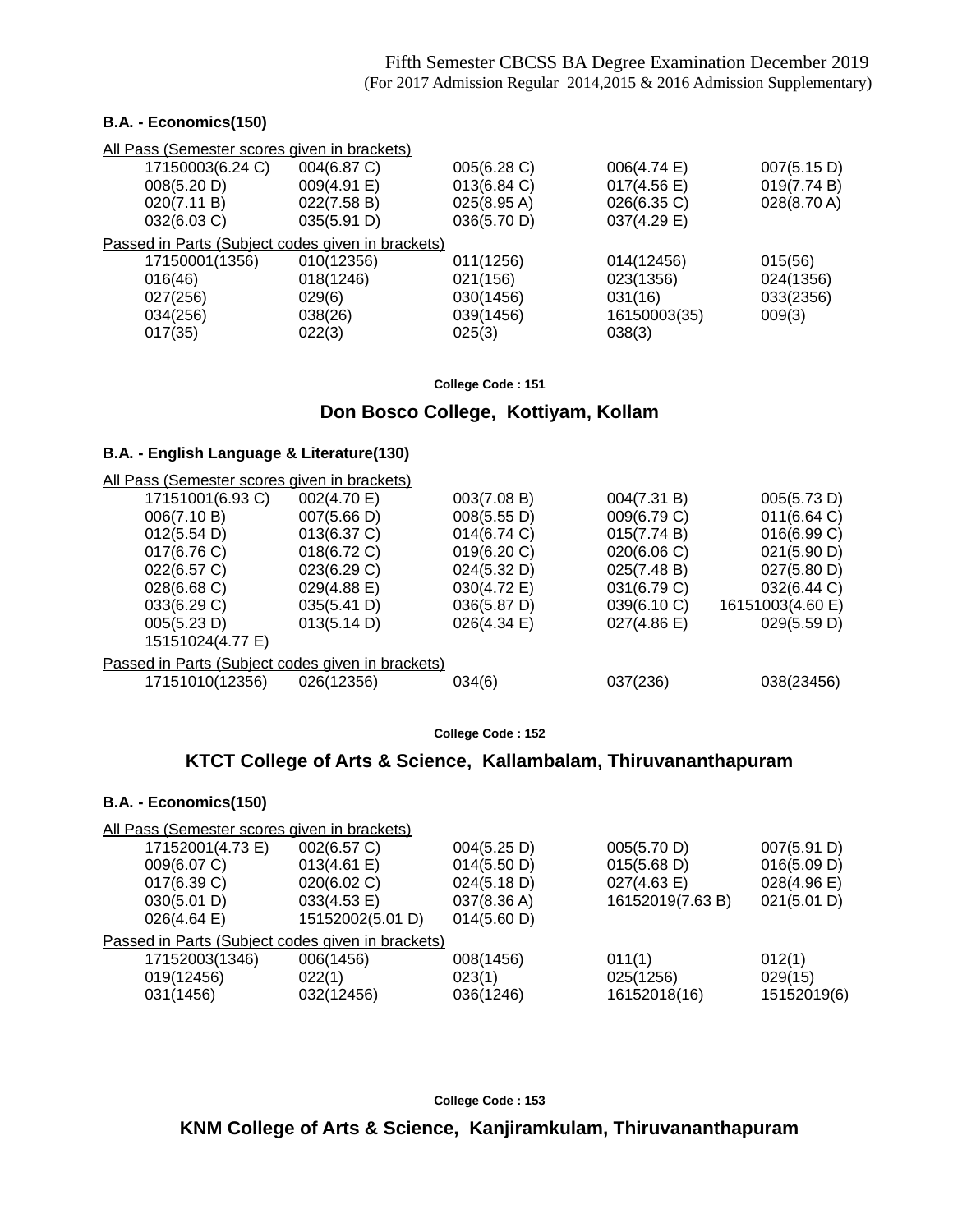### **B.A. - English Language & Literature(130)**

| All Pass (Semester scores given in brackets)      |             |                  |             |                       |
|---------------------------------------------------|-------------|------------------|-------------|-----------------------|
| 17153003(5.82 D)                                  | 004(7.11 B) | 006(5.96 D)      | 007(6.84 C) | 008(5.49 D)           |
| 010(6.09 C)                                       | 011(6.06 C) | 012(6.35 C)      | 013(6.99 C) | $014(4.65 \text{ E})$ |
| 016(5.91 D)                                       | 018(5.18 D) | 020(5.52 D)      | 024(7.27 B) | 026(6.12 C)           |
| 027(4.67 E)                                       | 029(6.98 C) | 030(6.78 C)      | 031(6.14 C) | 032(6.95 C)           |
| 035(4.75 E)                                       | 037(6.21 C) | 16153012(4.73 E) |             |                       |
| Passed in Parts (Subject codes given in brackets) |             |                  |             |                       |
| 17153001(236)                                     | 005(2356)   | 009(2356)        | 015(256)    | 017(356)              |
| 019(2356)                                         | 021(56)     | 022(356)         | 023(56)     | 025(36)               |
| 028(2356)                                         | 033(23456)  | 034(13456)       | 036(23456)  | 16153002(2)           |
| 039(1)                                            | 040(2456)   | 15153036(2)      |             |                       |
|                                                   |             |                  |             |                       |

**College Code : 155**

## **Dr Palpu College of Arts & Science, Pangode, Puthussery, Kollam**

### **B.A. - English Language & Literature(130)**

| All Pass (Semester scores given in brackets) |                                                   |              |             |                  |
|----------------------------------------------|---------------------------------------------------|--------------|-------------|------------------|
| 17155006(5.15 D)                             | 008(7.08 B)                                       | 009(5.22 D)  | 010(6.37 C) | 012(5.67 D)      |
| 013(6.03 C)                                  | 014(7.16 B)                                       | 017(6.59 C)  | 018(5.34 D) | 019(7.14 B)      |
| 020(7.69 B)                                  | 021(5.85 D)                                       | 022(5.97 D)  | 023(7.28 B) | 025(6.82 C)      |
| 026(7.27 B)                                  | 027(5.39 D)                                       | 028(6.26)    | 029(6.38 C) | 030(6.36 C)      |
| 031(5.24 D)                                  | 032(6.48 C)                                       | 033(6.58 C)  | 034(5.39 D) | 035(5.68 D)      |
| 037(4.96 E)                                  | 038(5.82 D)                                       | 039(7.12 B)  | 041(4.78 E) | 15155031(4.26 E) |
|                                              | Passed in Parts (Subject codes given in brackets) |              |             |                  |
| 17155001(12345)                              | 002(125)                                          | 004(12356)   | 007(1256)   | 016(12)          |
| 024(12345)                                   | 036(135)                                          | 16155034(56) |             |                  |

**College Code : 157**

## **Mar Chrysostom College, Paranthal,Adoor, Pathanamthitta**

| All Pass (Semester scores given in brackets) |             |                                                   |             |
|----------------------------------------------|-------------|---------------------------------------------------|-------------|
| 002(7.46 B)                                  | 003(7.17 B) | 004(7.75 B)                                       | 005(6.92 C) |
| 008(5.73 D)                                  | 009(5.93 D) | 011(7.36 B)                                       | 012(7.27 B) |
| $014(6.61)$ C)                               | 015(6.28)   | 016(5.77 D)                                       | 017(5.68 D) |
| 019(6.44 C)                                  | 020(6.09 C) | 022(7.29 B)                                       | 023(5.37 D) |
| 026(6.08 C)                                  | 027(7.84 B) | 028(6.96 C)                                       | 030(5.58 D) |
|                                              |             |                                                   |             |
|                                              |             |                                                   |             |
| 010(2356)                                    | 021(236)    | 029(2356)                                         |             |
|                                              |             | Passed in Parts (Subject codes given in brackets) |             |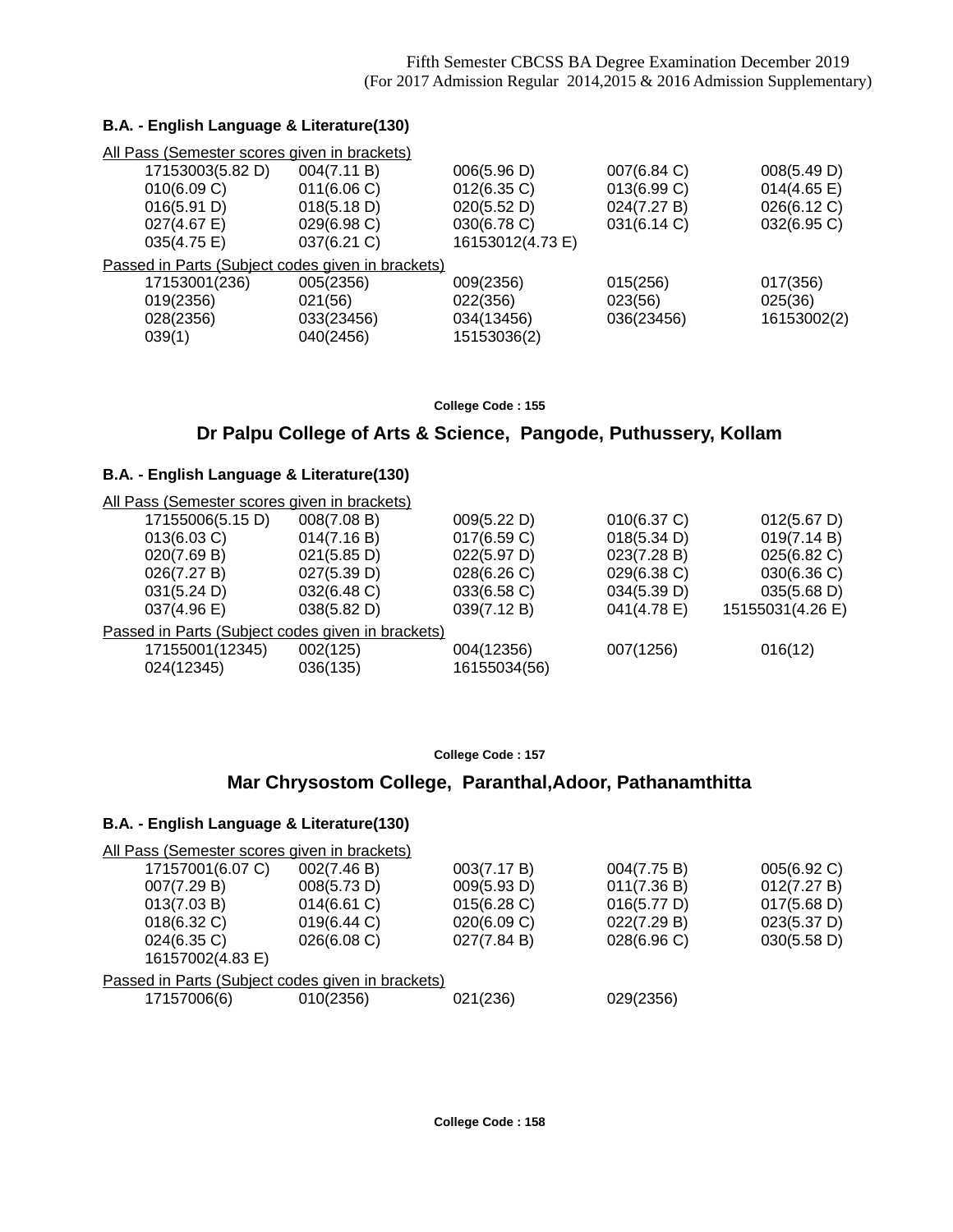## **Mannam N S S College, Edamulakkal,Anchal, Kollam**

### **B.A. - English Language & Literature(130)**

| All Pass (Semester scores given in brackets)      |                |                       |                  |                |
|---------------------------------------------------|----------------|-----------------------|------------------|----------------|
| 17158001(5.78 D)                                  | 003(6.51 C)    | 008(6.53 C)           | 009(6.93 C)      | 011(7.28 B)    |
| 015(5.65 D)                                       | 016(5.56 D)    | 017(6.48 C)           | 018(5.81 D)      | 020(6.82 C)    |
| 021(6.96)                                         | 022(5.89 D)    | 023(7.01 B)           | 026(6.08 C)      | 028(6.82 C)    |
| 030(7.37 B)                                       | 031(4.57 E)    | 032(5.56 D)           | 034(7.77 B)      | 037(6.40 C)    |
| 038(4.80 E)                                       | 039(6.52 C)    | 040(6.23 C)           | 16158006(4.96 E) | $010(4.80)$ E) |
| $012(4.97)$ E)                                    | $018(4.34)$ E) | $019(4.82 \text{ E})$ | 043(5.55 D)      |                |
| Passed in Parts (Subject codes given in brackets) |                |                       |                  |                |
| 17158002(2356)                                    | 004(23456)     | 005(23456)            | 006(236)         | 007(236)       |
| 010(2356)                                         | 012(26)        | 014(2356)             | 019(23456)       | 024(2356)      |
| 025(356)                                          | 035(2356)      | 16158020(4)           | 022(3)           |                |
|                                                   |                |                       |                  |                |

**College Code : 160**

## **Mater Dei CMI College , Enath, Kollam**

### **B.A. - English Language & Literature(130)**

| All Pass (Semester scores given in brackets)      |                  |             |             |             |
|---------------------------------------------------|------------------|-------------|-------------|-------------|
| 17160002(6.66 C)                                  | 003(6.43 C)      | 006(5.50 D) | 007(7.37 B) | 008(7.07 B) |
| 012(6.20)                                         | 16160001(4.43 E) |             |             |             |
| Passed in Parts (Subject codes given in brackets) |                  |             |             |             |
| 17160001(2346)                                    | 004(36)          | 005(3)      | 009(2356)   | 010(23456)  |
| 011(236)                                          | 16160006(2)      |             |             |             |

**College Code : 161**

## **Sree Narayana Guru College of Advanced Studies , Nangiarkulangara, Alappuzha**

| All Pass (Semester scores given in brackets)      |             |             |             |                  |
|---------------------------------------------------|-------------|-------------|-------------|------------------|
| 17161001(5.39 D)                                  | 005(5.91 D) | 009(6.11 C) | 010(5.58 D) | 014(4.84 E)      |
| 018(6.22 C)                                       | 019(5.97 D) | 020(4.67)   | 021(5.30 D) | 022(5.32 D)      |
| 023(6.94 C)                                       | 025(4.67)   | 028(6.60 C) | 036(5.31 D) | 16161007(5.00 D) |
| 019(5.25 D)                                       | 025(5.23 D) | 026(5.17 D) | 027(4.78 E) | 035(4.43 E)      |
| 15161001(4.59 E)                                  |             |             |             |                  |
| Passed in Parts (Subject codes given in brackets) |             |             |             |                  |
| 17161002(23456)                                   | 003(56)     | 004(256)    | 006(56)     | 007(6)           |
| 008(6)                                            | 011(256)    | 012(256)    | 015(256)    | 016(25)          |
| 017(1256)                                         | 024(12356)  | 026(126)    | 029(16)     | 031(12356)       |
| 032(123)                                          | 033(12356)  | 034(26)     | 035(256)    | 037(256)         |
| 16161004(2)                                       | 024(5)      | 029(16)     | 030(1)      | 15161014(5)      |
| 023(2)                                            |             |             |             |                  |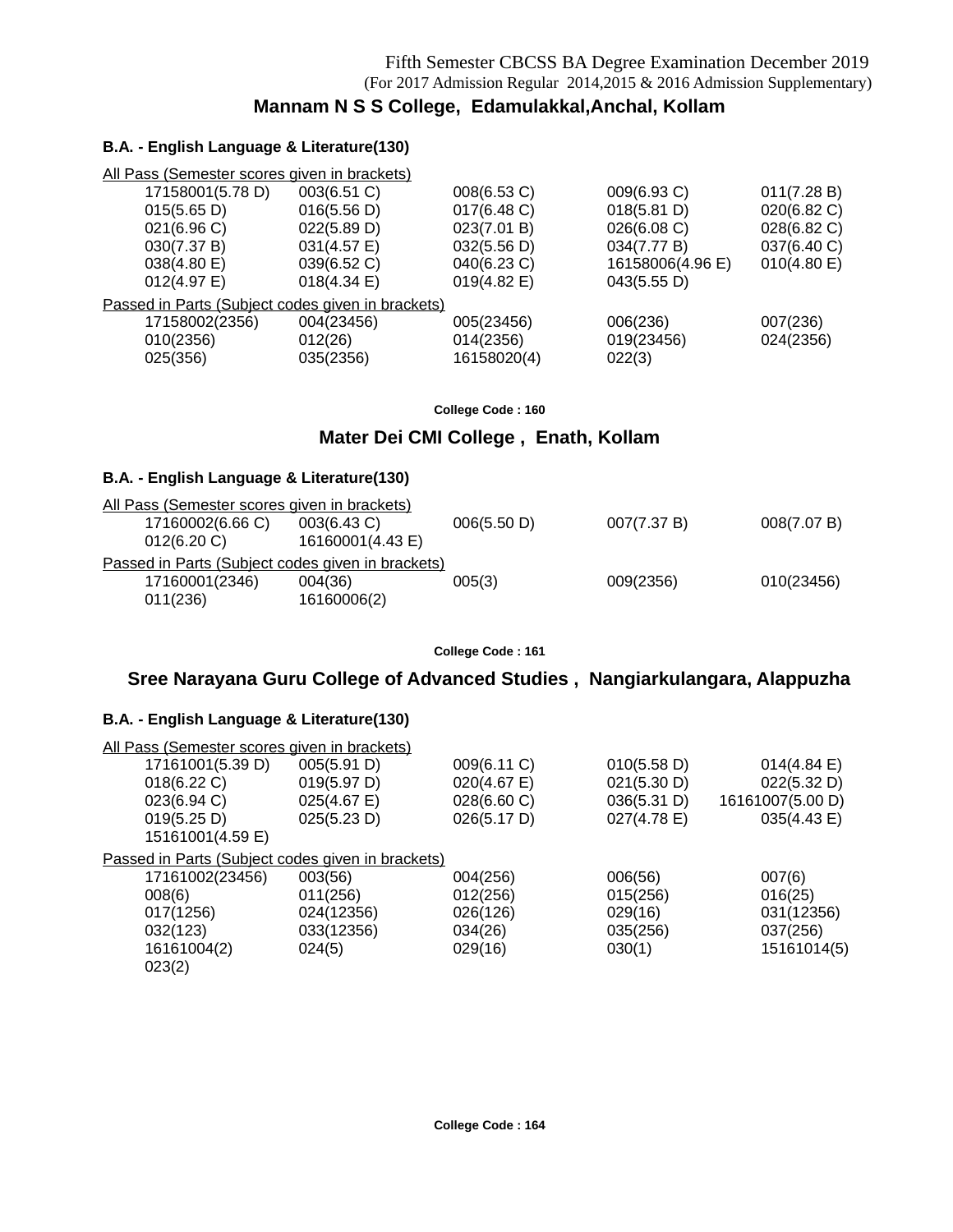## **White Memorial College of Arts and Science for Women, Panachamoodu, Thiruvananthapuram**

## **B.A. - English Language & Literature(130)**

| All Pass (Semester scores given in brackets)      |             |             |                  |             |  |  |
|---------------------------------------------------|-------------|-------------|------------------|-------------|--|--|
| 17164001(5.66 D)                                  | 002(5.67 D) | 003(5.76 D) | 004(7.19 B)      | 005(5.64 D) |  |  |
| 006(5.60 D)                                       | 007(7.47 B) | 008(5.77 D) | 009(7.57 B)      | 010(6.15 C) |  |  |
| $011(6.62)$ C)                                    | 012(6.42 C) | 014(7.12 B) | 016(5.47 D)      | 017(6.69 C) |  |  |
| 019(5.24 D)                                       | 020(7.51 B) | 022(5.88 D) | 023(6.36 C)      | 024(5.22 D) |  |  |
| 025(6.22 C)                                       | 026(6.87 C) | 027(5.49 D) | 028(5.60 D)      | 030(7.59 B) |  |  |
| 031(5.27 D)                                       | 032(5.87 D) | 033(8.40 A) | 16164009(4.91 E) | 025(5.10 D) |  |  |
| 15164023(5.70 D)                                  | 025(5.42 D) |             |                  |             |  |  |
| Passed in Parts (Subject codes given in brackets) |             |             |                  |             |  |  |
| 17164013(12356)                                   | 018(12356)  | 16164005(4) | 027(24)          |             |  |  |
|                                                   |             |             |                  |             |  |  |

**College Code : 165**

## **NSS Arts and Science College, Perayam, Kundara, Kollam**

### **B.A. - English Language & Literature(130)**

| All Pass (Semester scores given in brackets)      |                  |                  |             |             |
|---------------------------------------------------|------------------|------------------|-------------|-------------|
| 17165002(5.03 D)                                  | 003(5.01 D)      | 004(6.05 C)      | 005(7.10 B) | 008(6.38 C) |
| 010(6.47 C)                                       | 011(6.54 C)      | 012(5.65 D)      | 014(6.92 C) | 015(4.68)   |
| 016(6.02 C)                                       | 017(7.00 B)      | 018(5.95 D)      | 019(5.54 D) | 021(6.44 C) |
| 022(7.03 B)                                       | 025(6.64 C)      | 026(6.26 C)      | 028(7.63 B) | 030(6.85 C) |
| 031(7.07 B)                                       | 032(5.61 D)      | 033(7.91 B)      | 034(5.47 D) | 038(7.62 B) |
| 039(7.95 B)                                       | 16165003(5.70 D) | 005(5.22 D)      | 013(5.08 D) | 023(4.50 E) |
| Passed in Parts (Subject codes given in brackets) |                  |                  |             |             |
| 17165001(2356)                                    | 013(12356)       | 024(12356)       | 027(12356)  | 035(12356)  |
| 036(12356)                                        | 037(12356)       | 16165002(2)      | 030(1)      |             |
|                                                   |                  |                  |             |             |
| B.A. - Economics(150)                             |                  |                  |             |             |
| All Pass (Semester scores given in brackets)      |                  |                  |             |             |
| 17165001(6.59 C)                                  | 002(7.08 B)      | 003(7.01 B)      | 005(7.10 B) | 006(4.98 E) |
| 007(6.01 C)                                       | 008(5.32 D)      | 009(5.64 D)      | 011(6.43 C) | 012(6.08 C) |
| 013(6.39 C)                                       | 014(5.94 D)      | 016(7.21 B)      | 017(5.19 D) | 019(5.42 D) |
| 023(5.33 D)                                       | 024(6.84 C)      | 025(6.73 C)      | 026(5.01 D) | 027(6.73 C) |
| 028(5.65 D)                                       | 029(7.18 B)      | 031(6.18 C)      | 032(5.73 D) | 033(6.56 C) |
| 035(6.23 C)                                       | 037(5.86 D)      | 16165006(4.67 E) | 014(5.06 D) | 015(5.10 D) |
| Passed in Parts (Subject codes given in brackets) |                  |                  |             |             |
| 17165015(16)                                      | 020(56)          | 021(56)          | 022(6)      | 030(156)    |
| 034(16)                                           | 036(1256)        | 038(136)         | 039(1236)   | 16165001(1) |
| 013(1)                                            | 016(1)           | 023(3)           | 024(45)     | 028(15)     |
| 030(15)                                           | 031(15)          | 15165011(5)      |             |             |
|                                                   |                  |                  |             |             |

**College Code : 166**

## **MGM College of Arts and Science, Kaniyapuram, Thiruvananthapuram**

| All Pass (Semester scores given in brackets) |                |                  |                       |                |
|----------------------------------------------|----------------|------------------|-----------------------|----------------|
| 17166002(5.62 D)                             | $003(6.78)$ C) | 004(7.22 B)      | 005(5.62 D)           | 006(7.21 B)    |
| 008(6.99 C)                                  | 009(7.94 B)    | 012(7.36 B)      | 013(5.01 D)           | $016(4.79)$ E) |
| $020(6.30)$ C)                               | 021(5.78 D)    | 023(7.02 B)      | 024(7.40 B)           | $025(6.41)$ C  |
| 033(6.08)                                    | $034(6.07)$ C) | 16166003(4.60 E) | $008(4.48 \text{ E})$ | 017(5.39 D)    |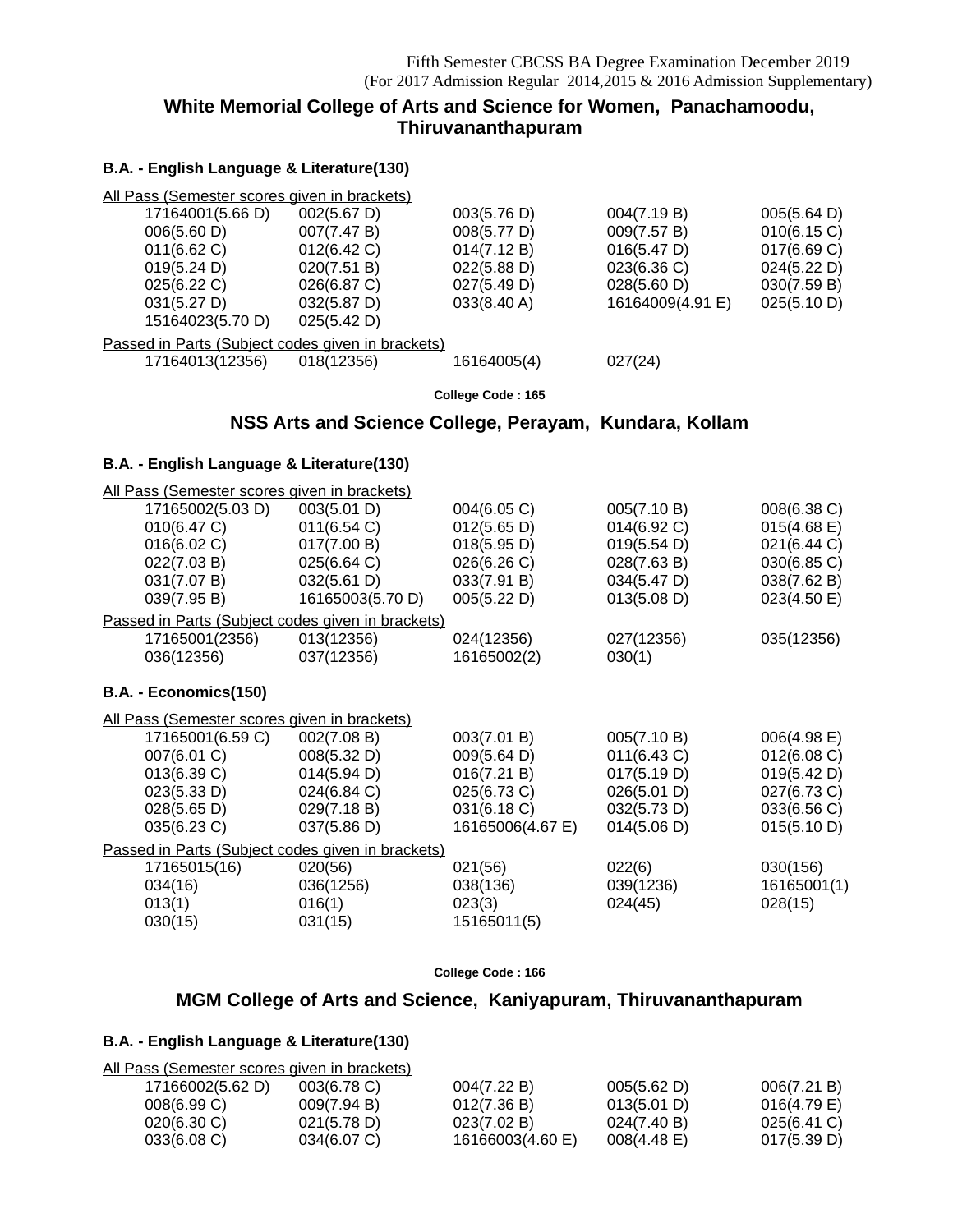|                                                   |                  |                                    | Fifth Semester CBCSS BA Degree Examination December 2019                   |             |
|---------------------------------------------------|------------------|------------------------------------|----------------------------------------------------------------------------|-------------|
|                                                   |                  |                                    | (For 2017 Admission Regular 2014, 2015 & 2016 Admission Supplementary)     |             |
| 021(5.45 D)                                       | 028(5.09 D)      | 15166008(4.48 E)                   |                                                                            |             |
| Passed in Parts (Subject codes given in brackets) |                  |                                    |                                                                            |             |
| 17166001(1235)                                    | 018(6)           | 022(2356)                          | 026(56)                                                                    | 027(2356)   |
| 028(2356)<br>031(125)                             | 029(25)          | 030(25)                            | 16166016(16)                                                               | 030(2356)   |
|                                                   |                  | College Code: 168                  |                                                                            |             |
|                                                   |                  | St. Marys College, Kundara, Kollam |                                                                            |             |
| B.A. - English Language & Literature(130)         |                  |                                    |                                                                            |             |
| All Pass (Semester scores given in brackets)      |                  |                                    |                                                                            |             |
| 17168002(4.68 E)                                  | 003(5.48 D)      | 007(6.51 C)                        | 008(5.92 D)                                                                | 009(5.77 D) |
| 010(5.56 D)                                       | 16168003(5.59 D) | 007(4.37 E)                        | 012(5.32 D)                                                                |             |
| Passed in Parts (Subject codes given in brackets) |                  |                                    |                                                                            |             |
| 17168001(6)                                       | 004(1256)        | 006(6)                             | 16168009(36)                                                               | 010(36)     |
|                                                   |                  | College Code: 170                  |                                                                            |             |
|                                                   |                  |                                    | Ayyankali Memorial Arts and Science College, Kuryottumala, Punalur, Kollam |             |
|                                                   |                  |                                    |                                                                            |             |
| B.A. - English Language & Literature(130)         |                  |                                    |                                                                            |             |
| All Pass (Semester scores given in brackets)      |                  |                                    |                                                                            |             |
| 17170003(5.08 D)                                  | 005(6.54 C)      | 006(6.31 C)                        | 007(7.09 B)                                                                | 008(6.11 C) |
| 009(5.36 D)                                       | 010(6.35 C)      | 011(7.86 B)                        | 012(6.49 C)                                                                | 013(5.45 D) |
| $014(4.66 \text{ E})$                             | $016(4.89)$ E)   | 017(7.77 B)                        | 019(4.90 E)                                                                | 020(7.84 B) |
| 021(5.05 D)                                       | 024(7.81 B)      | 025(4.45 E)                        | 026(6.58 C)                                                                | 029(6.95 C) |
| 030(4.71 E)                                       | 032(4.95 E)      | 036(6.41 C)                        | 037(7.10 B)                                                                | 039(6.84 C) |
| 16170031(4.70 E)                                  | 15170003(4.10 E) | 022(4.19 E)                        | 030(4.62 E)                                                                |             |
| Passed in Parts (Subject codes given in brackets) |                  |                                    |                                                                            |             |

### 17170001(2356) 002(23456) 018(36) 022(2356) 027(256) 033(356) 034(2356) 035(26) 038(256) 16170014(2)<br>15170007(5) 019(25) 15170007(5)

## **B.A. - Economics(150)**

| All Pass (Semester scores given in brackets)      |             |             |             |             |  |  |
|---------------------------------------------------|-------------|-------------|-------------|-------------|--|--|
| 17170003(7.50 B)                                  | 006(5.33 D) | 017(5.35 D) | 020(4.85 E) | 021(6.18 C) |  |  |
| 022(4.75 E)                                       | 025(5.39 D) | 028(5.39 D) | 029(5.61 D) | 035(7.44 B) |  |  |
| 039(6.71 C)                                       |             |             |             |             |  |  |
| Passed in Parts (Subject codes given in brackets) |             |             |             |             |  |  |
| 17170001(1456)                                    | 007(6)      | 008(146)    | 009(6)      | 010(6)      |  |  |
| 011(1346)                                         | 013(16)     | 014(6)      | 015(6)      | 016(6)      |  |  |
| 018(1246)                                         | 019(136)    | 024(6)      | 027(1456)   | 030(12346)  |  |  |
| 031(146)                                          | 032(6)      | 033(16)     | 034(146)    | 036(6)      |  |  |
| 037(1246)                                         |             |             |             |             |  |  |

**Mar Ivanios College, Mavelikkara, Alappuzha**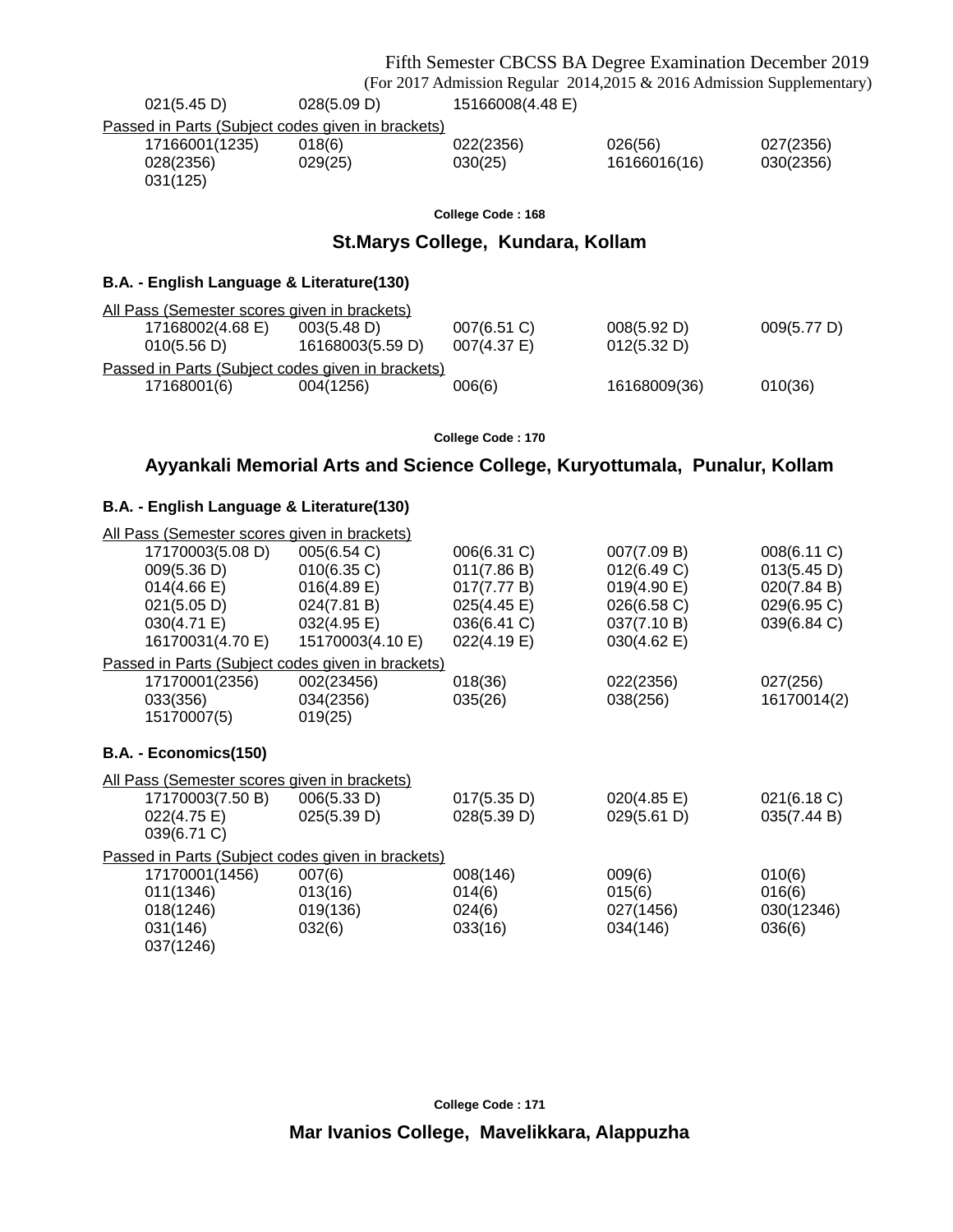### **B.A. - English Language & Literature(130)**

| All Pass (Semester scores given in brackets)      |             |                  |             |             |
|---------------------------------------------------|-------------|------------------|-------------|-------------|
| 17171003(5.65 D)                                  | 004(5.81 D) | 005(6.66 C)      | 009(6.83 C) | 010(7.02 B) |
| 011(5.97 D)                                       | 012(7.16 B) | 014(7.46 B)      | 015(5.37 D) | 016(6.79 C) |
| 018(6.76)                                         | 019(6.32 C) | 020(7.90 B)      | 021(7.11 B) | 022(7.64 B) |
| 023(7.20 B)                                       | 024(6.99 C) | 026(7.49 B)      | 027(8.34 A) | 028(5.88 D) |
| Passed in Parts (Subject codes given in brackets) |             |                  |             |             |
| 17171001(12345)                                   | 002(56)     | 006(12356)       | 007(256)    | 008(2356)   |
| B.A. - Economics(150)                             |             |                  |             |             |
| All Pass (Semester scores given in brackets)      |             |                  |             |             |
| 17171025(7.48 B)                                  | 029(6.69 C) | 16171012(5.46 D) |             |             |
| Passed in Parts (Subject codes given in brackets) |             |                  |             |             |

| 17171002(6) | 003(456)  | 006(3456) | 008(456)   | 010(13456) |
|-------------|-----------|-----------|------------|------------|
| 011(1346)   | 012(1346) | 015(1356) | 017(6)     | 019(13456) |
| 020(4)      | 021(6)    | 023(6)    | 027(13456) | 030(13456) |
| 16171008(3) | 024(3)    |           |            |            |
|             |           |           |            |            |

**College Code : 172**

## **Gregorian College of Advanced Studies, Sreekariyam, Thiruvananthapuram**

| All Pass (Semester scores given in brackets)        |                                                               |             |             |                  |
|-----------------------------------------------------|---------------------------------------------------------------|-------------|-------------|------------------|
| 17172001(6.99 C)                                    | 003(7.79 B)                                                   | 004(6.55 C) | 005(6.25 C) | 007(7.80 B)      |
| 008(6.04 C)                                         | 009(7.68 B)                                                   | 010(7.52 B) | 011(6.94)   | 012(5.17 D)      |
| 013(4.44 E)                                         | 015(6.73 C)                                                   | 016(5.26 D) | 017(6.36 C) | 018(6.10 C)      |
| 019(5.14 D)                                         | 021(7.31 B)                                                   | 022(5.76 D) | 023(6.38 C) | 024(6.55 C)      |
| 025(5.25 D)                                         | 026(4.38 E)                                                   | 028(4.87 E) | 029(6.91 C) | 15172005(5.19 D) |
| 008(5.05 D)                                         |                                                               |             |             |                  |
|                                                     | Passed in Parts (Subject codes given in brackets)             |             |             |                  |
| 17172002(256)                                       | 006(256)                                                      | 014(12345)  | 020(2)      | 15172007(6)      |
| 009(2)                                              | 011(1)                                                        |             |             |                  |
|                                                     |                                                               |             |             |                  |
|                                                     |                                                               |             |             |                  |
| B.A. - Economics(150)                               |                                                               |             |             |                  |
| <u>All Pass (Semester scores given in brackets)</u> |                                                               |             |             |                  |
| 17172002(6.19 C)                                    | 003(7.28 B)                                                   | 004(5.15 D) | 005(4.95 E) | 006(6.00 C)      |
| 007(5.43 D)                                         | 008(6.94 C)                                                   | 010(6.64)   | 013(7.37 B) | 016(5.97 D)      |
| 018(5.34 D)                                         | 020(5.06 D)                                                   | 021(7.94 B) | 022(5.19 D) | 023(8.56 A)      |
| 024(5.49 D)                                         | 027(7.50 B)                                                   | 028(7.01 B) | 029(5.97 D) | 033(4.82 E)      |
|                                                     |                                                               |             |             |                  |
| 17172001(1356)                                      | Passed in Parts (Subject codes given in brackets)<br>009(126) | 014(123456) | 015(1236)   | 026(12345)       |
| 16172016(15)                                        | 019(345)                                                      |             |             |                  |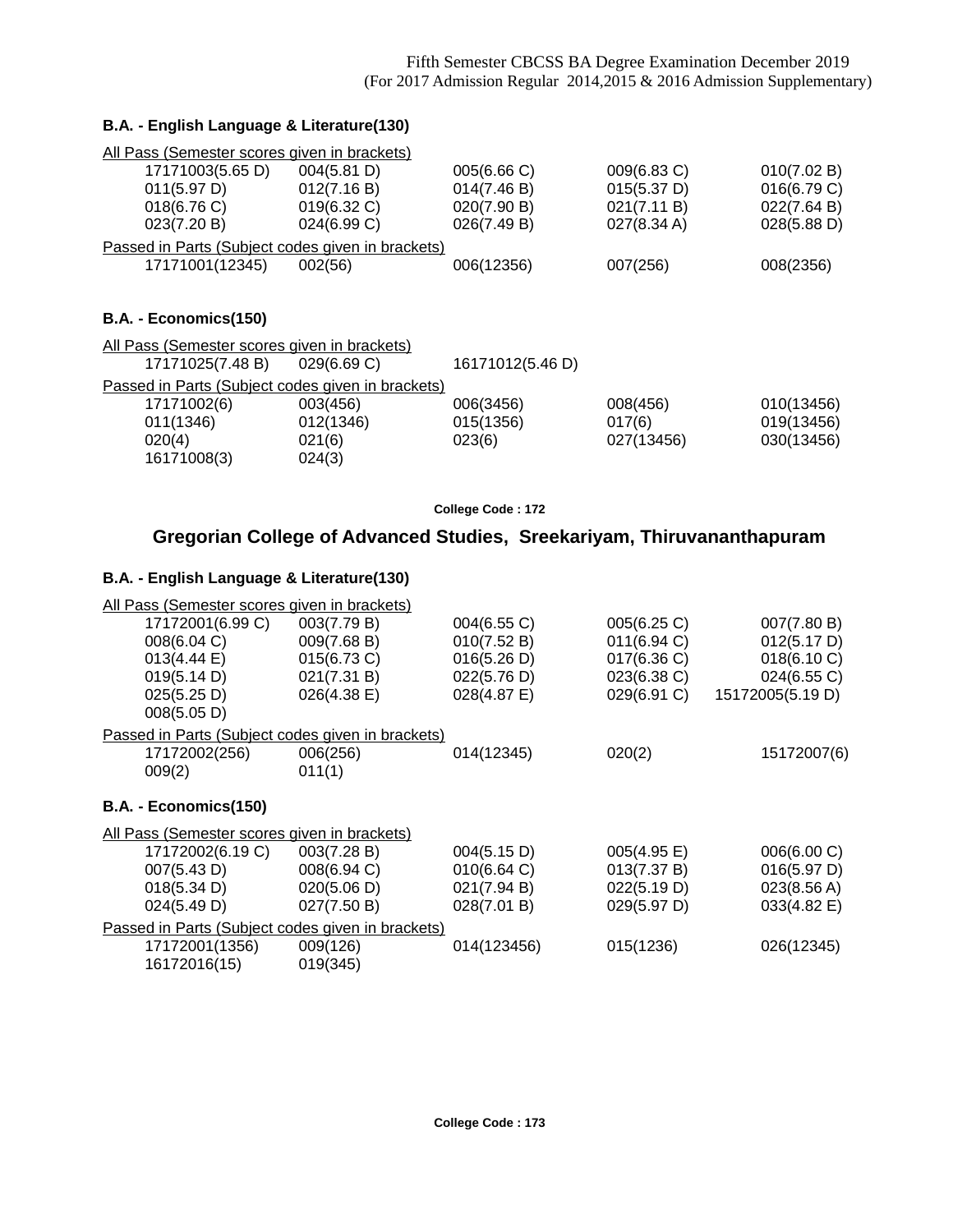## **Govt. Arts & Science College, Karunagappally, Kollam**

### **B.A. - Malayalam: Language, Culture & Literature(115)**

| All Pass (Semester scores given in brackets)      |             |               |                       |             |
|---------------------------------------------------|-------------|---------------|-----------------------|-------------|
| 17173002(7.09 B)                                  | 004(6.80 C) | 006(8.25 A)   | 007(8.08 A)           | 008(6.98 C) |
| $010(8.52 \text{ A})$                             | 011(7.06 B) | 013(7.86 B)   | $015(8.45 \text{ A})$ | 016(5.23 D) |
| 017(7.85 B)                                       | 018(8.17 A) | 019(8.03 A)   | 021(6.17 C)           | 023(8.58 A) |
| 025(8.22 A)                                       | 026(6.74 C) | 028(6.76 C)   | 029(7.21 B)           | 030(7.33 B) |
| Passed in Parts (Subject codes given in brackets) |             |               |                       |             |
| 17173001(23456)                                   | 005(23456)  | 020(23456)    | 022(12345)            | 024(12345)  |
| 027(12345)                                        |             |               |                       |             |
|                                                   |             |               |                       |             |
| B.A. - English Language & Literature(130)         |             |               |                       |             |
| All Pass (Semester scores given in brackets)      |             |               |                       |             |
| 17173003(6.89 C)                                  | 004(6.55 C) | 005(6.10 C)   | 007(5.97 D)           | 011(4.83 E) |
| 012(6.84 C)                                       | 013(6.10 C) | 014(5.55 D)   | 016(6.91 C)           | 017(5.98 D) |
| 018(6.47 C)                                       | 019(7.64 B) | 020(5.55 D)   | 021(7.37 B)           | 022(6.40 C) |
| 023(6.13 C)                                       | 024(5.39 D) | 025(6.51 C)   | 026(4.77 E)           | 027(7.02 B) |
|                                                   |             |               |                       |             |
| 16173001(5.19 D)                                  | 009(4.73 E) | 017(5.63 D)   | 022(5.24 D)           |             |
| Passed in Parts (Subject codes given in brackets) |             |               |                       |             |
| 17173002(356)                                     | 006(23456)  | 008(356)      | 010(2356)             | 015(23456)  |
| 028(2356)                                         | 030(2356)   | 16173027(245) |                       |             |

### **College Code : 175**

## **Bishop Jesudasan Arts & Science College, Mulayara, Thiruvananthapuram**

### **B.A. - English Language & Literature(130)**

| All Pass (Semester scores given in brackets)      |             |                       |             |                |
|---------------------------------------------------|-------------|-----------------------|-------------|----------------|
| 17175001(5.81 D)                                  | 002(5.43 D) | 003(5.31 D)           | 005(7.28 B) | 006(7.63 B)    |
| 007(6.56 C)                                       | 009(7.44 B) | 010(5.52 D)           | 011(5.82 D) | 012(5.77 D)    |
| 013(5.62 D)                                       | 014(5.47 D) | $015(8.45 \text{ A})$ | 016(6.87 C) | $018(4.49)$ E) |
| 021(6.95 C)                                       | 022(4.69 E) | 024(5.93 D)           | 025(6.60 C) | 026(6.93 C)    |
| 027(5.34 D)                                       |             |                       |             |                |
| Passed in Parts (Subject codes given in brackets) |             |                       |             |                |
| 17175017(1236)                                    | 020(12356)  | 023(12356)            | 028(12356)  | 029(1235)      |
| 030(235)                                          |             |                       |             |                |
|                                                   |             |                       |             |                |
| B.A. - Economics(150)                             |             |                       |             |                |
| All Pass (Semester scores given in brackets)      |             |                       |             |                |
| 17175001(5.60 D)                                  | 002(5.28 D) | 003(5.73 D)           | 004(5.53 D) | 005(6.35 C)    |
| 006(5.25 D)                                       | 008(5.51 D) | 009(4.55 E)           | 010(5.25 D) | 011(5.86 D)    |
| 012(5.71 D)                                       | 015(6.14 C) | 016(5.47 D)           | 018(5.19 D) | 020(5.36 D)    |
| 023(6.42 C)                                       | 026(4.86)   | 027(6.00 C)           | 028(6.34 C) | 029(5.32 D)    |
| 030(6.10 C)                                       |             |                       |             |                |
| Passed in Parts (Subject codes given in brackets) |             |                       |             |                |
| 17175007(1456)                                    | 014(46)     | 017(16)               | 019(46)     | 021(16)        |
| 022(456)                                          | 024(13456)  | 025(1456)             | 031(6)      |                |

**College Code : 502**

## **Sankar Institute of Science Technology & Management, chathannoor, Kollam**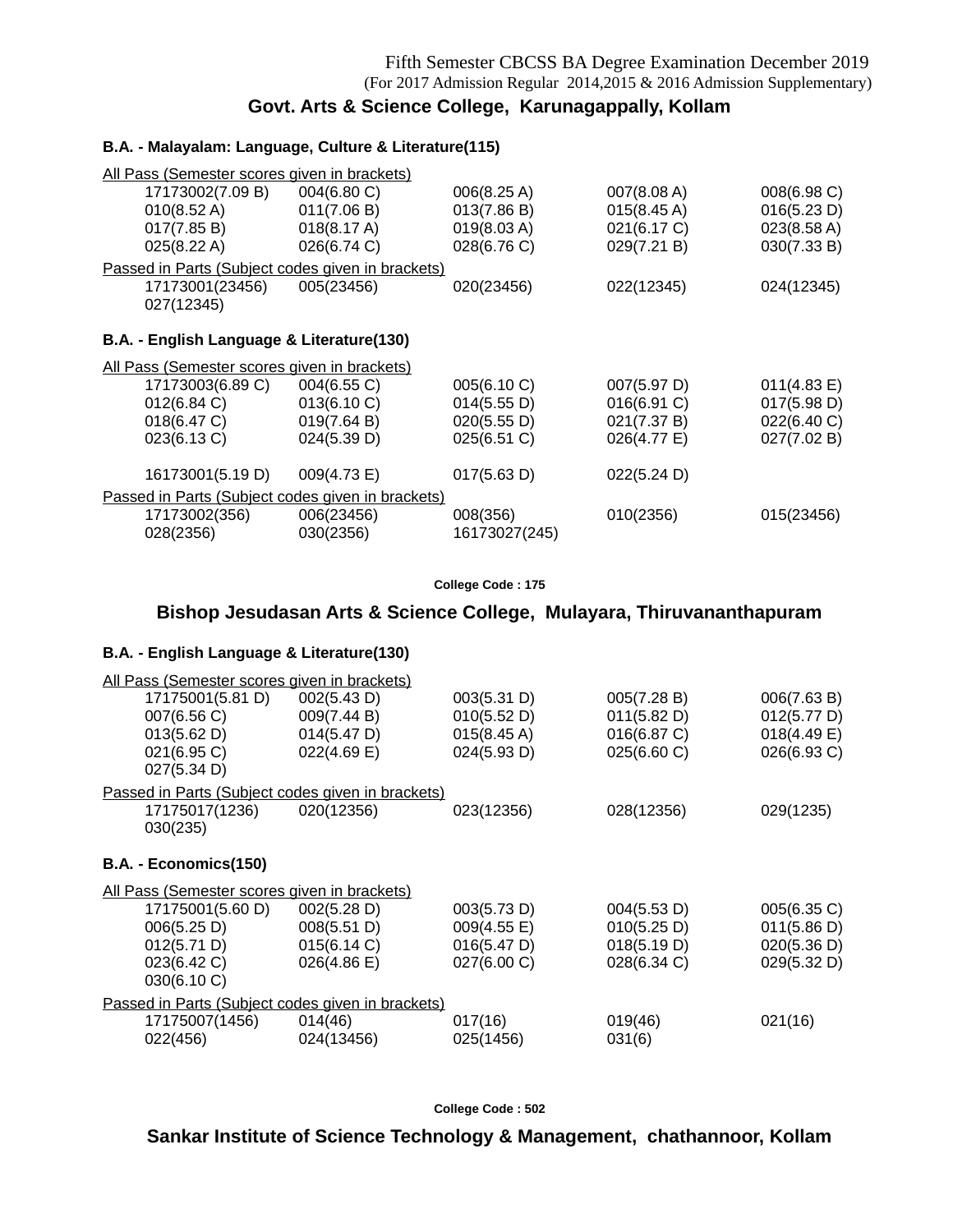### **B.A. - English Language & Literature(130)**

| All Pass (Semester scores given in brackets)      |                |                  |             |                |
|---------------------------------------------------|----------------|------------------|-------------|----------------|
| 17502001(5.63 D)                                  | 002(5.75 D)    | 003(6.89 C)      | 004(4.77 E) | 008(6.93 C)    |
| 009(5.99 D)                                       | 010(6.01 C)    | 012(6.16 C)      | 013(5.69 D) | $014(6.35)$ C) |
| 015(7.26 B)                                       | $016(4.89)$ E) | 018(6.30 C)      | 019(5.89 D) | 021(4.60 E)    |
| 022(5.78 D)                                       | 023(5.78 D)    | 024(7.67 B)      | 026(6.10 C) | 027(7.28 B)    |
| 028(5.42 D)                                       | 030(5.77 D)    | 031(7.78 B)      | 032(5.31 D) | 034(5.22 D)    |
| 035(6.89 C)                                       | 037(5.97 D)    | 16502002(5.68 D) | 003(4.91 E) | 014(4.61 E)    |
| 027(5.00 D)                                       | 031(5.28 D)    |                  |             |                |
| Passed in Parts (Subject codes given in brackets) |                |                  |             |                |
| 17502005(1235)                                    | 006(25)        | 011(235)         | 020(6)      | 029(12356)     |
| 036(123456)                                       | 16502004(3)    | 018(134)         | 15502012(3) |                |

#### **College Code : 804**

## **Emmanuel College, Vazhichal, Thiruvananthapuram**

### **B.A. - English Language & Literature(130)**

| All Pass (Semester scores given in brackets)      |                |                  |              |                  |
|---------------------------------------------------|----------------|------------------|--------------|------------------|
| 17804001(7.34 B)                                  | 002(5.61 D)    | 004(7.09 B)      | 005(6.65 C)  | 008(6.27 C)      |
| 010(5.52 D)                                       | 011(7.21 B)    | 012(6.49 C)      | 013(6.69 C)  | 014(7.26 B)      |
| 015(6.01 C)                                       | 016(7.28 B)    | 017(5.30 D)      | 018(5.80 D)  | 019(6.00 C)      |
| 020(5.46 D)                                       | 021(5.44 D)    | 024(7.72 B)      | 025(7.22 B)  | 026(6.91 C)      |
| 027(5.06 D)                                       | 029(6.26 C)    | 030(6.84 C)      | 031(6.53 C)  | 034(7.61 B)      |
| 035(6.83 C)                                       | 036(7.04 B)    | 037(6.48 C)      | 038(7.35 B)  | 040(6.94 C)      |
| 041(4.81 E)                                       | 043(6.35 C)    | 16804004(5.14 D) | 013(4.72 E)  | 019(5.04 D)      |
| 029(5.92 D)                                       | $030(4.94)$ E) | 15804017(4.47 E) | 040(4.35 E)  | 14804036(4.93 E) |
| Passed in Parts (Subject codes given in brackets) |                |                  |              |                  |
| 17804003(2356)                                    | 009(16)        | 032(2356)        | 033(12356)   | 042(36)          |
| 16804021(15)                                      | 022(5)         | 023(5)           | 15804038(45) |                  |

**College Code : 806**

## **Marthoma College of Science and Technology, Ayur, Kollam**

| 003(4.53 E)      | 004(4.22 E)                                  | 005(6.42 C)                                       | 006(5.68 D) |
|------------------|----------------------------------------------|---------------------------------------------------|-------------|
| 008(4.51 E)      | 010(6.04 C)                                  | 011(6.99 C)                                       | 012(5.40 D) |
| $016(6.95)$ C)   | 017(5.76 D)                                  | 018(7.20 B)                                       | 019(4.72 E) |
| 021(6.74 C)      | 022(6.47 C)                                  | 023(5.56 D)                                       | 024(5.28 D) |
| 026(5.37 D)      | 027(5.64 D)                                  | 028(5.74 D)                                       | 029(5.63 D) |
| 031(7.14 B)      | 032(5.23 D)                                  | 033(6.00 C)                                       | 036(4.82 E) |
| 15806007(4.90 E) | 034(4.29 E)                                  |                                                   |             |
|                  |                                              |                                                   |             |
| 014(12456)       | 015(46)                                      | 034(6)                                            | 035(256)    |
|                  | All Pass (Semester scores given in brackets) | Passed in Parts (Subject codes given in brackets) |             |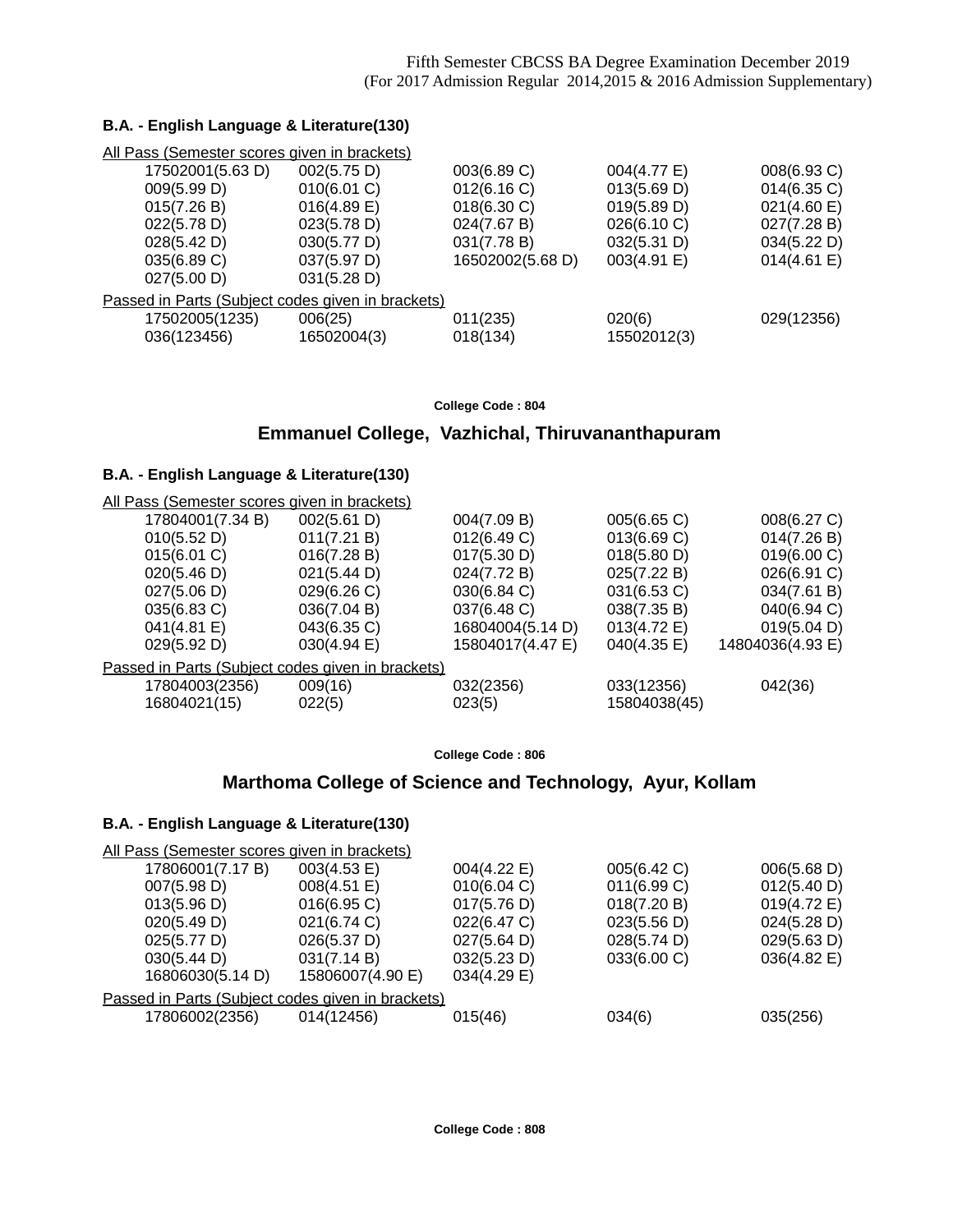## **Sree Sankara Vidya Peetom College, Kilimanoor, Thiruvananthapuram**

### **B.A. - English Language & Literature(130)**

| All Pass (Semester scores given in brackets)      |             |              |             |             |
|---------------------------------------------------|-------------|--------------|-------------|-------------|
| 17808002(6.01 C)                                  | 004(6.20 C) | 005(5.25 D)  | 006(7.56 B) | 008(5.54 D) |
| 009(5.37 D)                                       | 010(6.19 C) | 011(6.10 C)  | 012(4.36)   | 013(5.35 D) |
| $014(4.85 \text{ E})$                             | 015(5.36 D) | 016(6.02 C)  | 017(5.81 D) | 018(5.16 D) |
| 020(7.74 B)                                       | 021(5.90 D) | 022(6.74 C)  | 023(5.49 D) | 025(5.01 D) |
| 026(5.78 D)                                       | 027(4.93 E) | 028(7.93 B)  | 030(6.62 C) | 032(6.48 C) |
| 16808006(5.69 D)                                  | 010(4.20 E) | 012(5.15 D)  | 013(5.04 D) | 018(4.11 E) |
| Passed in Parts (Subject codes given in brackets) |             |              |             |             |
| 17808001(2356)                                    | 003(256)    | 007(256)     | 019(1246)   | 031(12345)  |
| 033(1)                                            | 035(236)    | 16808023(24) |             |             |

**College Code : 809**

### **Sree Vidyadhiraja Arts and Science College, Karunagappally, Kollam**

### **B.A. - Malayalam: Language, Culture & Literature(115)**

| All Pass (Semester scores given in brackets) |                                                   |             |                  |                  |
|----------------------------------------------|---------------------------------------------------|-------------|------------------|------------------|
| 17809001(7.27 B)                             | 002(6.91 C)                                       | 003(7.92 B) | 004(7.09 B)      | 005(7.85 B)      |
| 006(7.40 B)                                  | 007(5.79 D)                                       | 011(6.50 C) | 012(7.68 B)      | 014(7.11 B)      |
| 015(7.05 B)                                  | 016(7.04 B)                                       | 017(6.17 C) | 018(5.74 D)      | 019(7.95 B)      |
| 020(7.48 B)                                  | 021(7.41 B)                                       | 022(7.55 B) | 023(8.22 A)      | 024(7.84 B)      |
| 025(6.70 C)                                  | 026(7.13 B)                                       | 027(6.91 C) | 028(8.41 A)      | 029(8.18 A)      |
| 030(7.83 B)                                  | 031(6.25 C)                                       | 032(6.62 C) | 033(6.37 C)      | 034(6.14 C)      |
| 035(6.69 C)                                  | 036(6.63 C)                                       | 037(6.66 C) | 039(7.31 B)      | 16809001(6.19 C) |
| 019(6.82 C)                                  | 034(6.19 C)                                       |             |                  |                  |
|                                              | Passed in Parts (Subject codes given in brackets) |             |                  |                  |
| 17809008(23456)                              | 010(2345)                                         | 013(2345)   | 038(12345)       |                  |
|                                              |                                                   |             |                  |                  |
| B.A. - English Language & Literature(130)    |                                                   |             |                  |                  |
| All Pass (Semester scores given in brackets) |                                                   |             |                  |                  |
| 17809002(6.66 C)                             | 003(6.81 C)                                       | 004(6.75 C) | 005(6.87 C)      | 006(8.32 A)      |
| 007(6.26 C)                                  | 008(7.82 B)                                       | 009(6.33 C) | 010(5.79 D)      | 011(5.94 D)      |
| 012(6.32 C)                                  | 013(6.06 C)                                       | 014(5.77 D) | 017(5.70 D)      | 018(6.49 C)      |
| $019(8.15 \text{ A})$                        | 020(7.48 B)                                       | 021(7.40 B) | 023(5.82 D)      | 025(6.50 C)      |
| 026(7.36 B)                                  | 027(7.56 B)                                       | 028(6.76 C) | 029(6.24 C)      | 030(6.62 C)      |
| 031(6.15 C)                                  | 032(5.80 D)                                       | 033(6.40 C) | 034(5.25 D)      | 035(5.59 D)      |
| 036(6.49 C)                                  | 037(5.46 D)                                       | 038(6.94 C) | 16809003(5.40 D) | 005(5.20 D)      |
| 006(5.31 D)                                  | 017(5.44 D)                                       | 020(5.59 D) |                  |                  |
|                                              | Passed in Parts (Subject codes given in brackets) |             |                  |                  |
| 17809001(12356)                              | 015(12356)                                        | 022(156)    | 024(56)          |                  |
|                                              |                                                   |             |                  |                  |

**College Code : 822**

**Sree Narayana Guru Memorial Arts & Science College, Thuravoor, Alappuzha**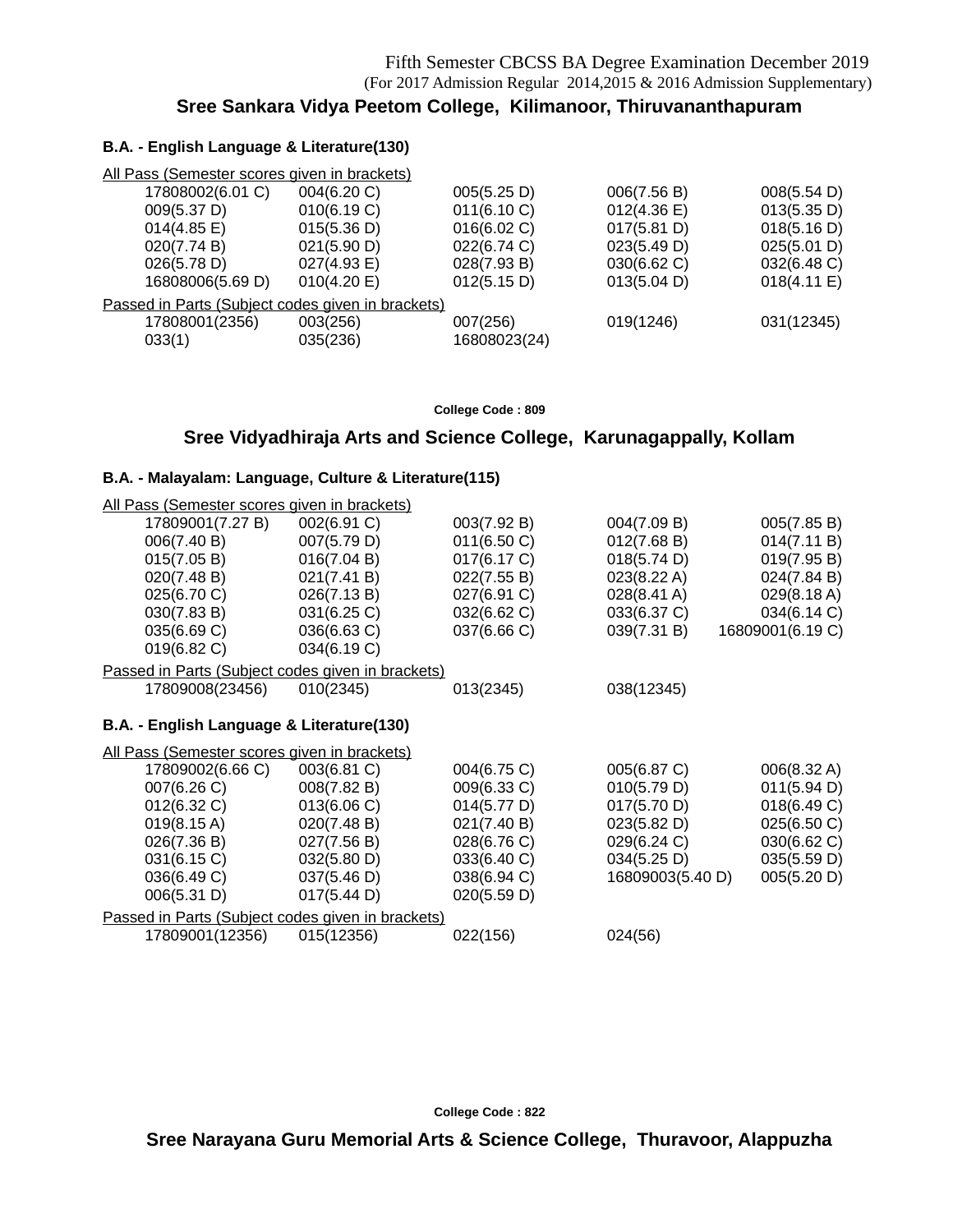### Fifth Semester CBCSS BA Degree Examination December 2019 (For 2017 Admission Regular 2014,2015 & 2016 Admission Supplementary)

| B.A. - English Language & Literature(130)                                                      |           |             |             |
|------------------------------------------------------------------------------------------------|-----------|-------------|-------------|
| All Pass (Semester scores given in brackets)<br>17822001(7.18 B)<br>002(5.73 D)<br>014(5.74 D) | 004(6.06) | 009(5.07 D) | 012(5.93 D) |
| Passed in Parts (Subject codes given in brackets)<br>17822006(256)<br>008(246)<br>015(26)      | 010(1246) | 011(2456)   | 013(2456)   |

**College Code : 825**

## **Christ Nagar College, Maranalloor, Thiruvananthapuram**

### **B.A. - English Language & Literature(130)**

| All Pass (Semester scores given in brackets) |             |             |             |                  |
|----------------------------------------------|-------------|-------------|-------------|------------------|
| 17825001(6.87 C)                             | 002(7.09 B) | 003(7.60 B) | 004(6.34 C) | 005(6.13 C)      |
| 006(7.87 B)                                  | 007(6.08 C) | 008(8.35 A) | 009(7.21 B) | 010(7.74 B)      |
| 011(6.67 C)                                  | 012(6.96)   | 013(7.02 B) | 014(7.20 B) | 015(6.86 C)      |
| 016(6.13 C)                                  | 017(6.96)   | 018(6.24 C) | 019(6.72 C) | 020(5.82 D)      |
| 021(7.60 B)                                  | 022(7.72 B) | 023(6.67 C) | 024(7.63 B) | 026(5.27 D)      |
| 17825027(7.29 B)                             | 028(7.39 B) | 029(7.61 B) | 030(7.10 B) | 031(6.71 C)      |
| 032(6.09 C)                                  | 033(7.50 B) | 034(7.75 B) | 035(6.98 C) | 036(7.10 B)      |
| 037(7.73 B)                                  | 038(5.36 D) | 039(7.51 B) | 040(7.79 B) | 041(7.64 B)      |
| 042(7.37 B)                                  | 043(7.21 B) | 044(7.11 B) | 045(7.58 B) | 046(5.64 D)      |
| 047(5.19 D)                                  | 049(5.82 D) | 050(7.43 B) | 051(7.98 B) | 16825006(4.69 E) |
| 040(4.93 E)                                  |             |             |             |                  |

**College Code : 826**

## **Vigyaan College of Applied Sciences, Kattakada, Thiruvananthapuram**

| All Pass (Semester scores given in brackets)      |             |                  |             |                  |
|---------------------------------------------------|-------------|------------------|-------------|------------------|
| 17826001(6.64 C)                                  | 002(5.41 D) | 003(5.59 D)      | 004(4.50 E) | 005(5.89 D)      |
| 007(5.19 D)                                       | 008(6.37 C) | 009(7.86 B)      | 010(7.44 B) | 014(6.65 C)      |
| 015(7.85 B)                                       | 016(6.30 C) | 017(5.97 D)      | 018(6.67 C) | 020(6.36 C)      |
| 021(5.34 D)                                       | 023(5.61 D) | 024(6.06 C)      | 026(7.59 B) | 027(6.37 C)      |
| 034(6.37 C)                                       | 036(5.99 D) | 037(5.83 D)      | 039(4.99 E) | 16826016(5.05 D) |
| 028(5.51 D)                                       | 035(5.31 D) | 15826010(4.85 E) | 026(4.04)   | 14826003(5.92 D) |
| 014(5.26 D)                                       | 034(5.57 D) |                  |             |                  |
| Passed in Parts (Subject codes given in brackets) |             |                  |             |                  |
| 17826006(356)                                     | 013(3456)   | 029(2356)        | 030(2356)   | 032(23456)       |
| 035(2356)                                         | 038(3456)   | 15826028(1)      | 029(2)      | 040(3)           |
| 14826005(13)                                      | 029(12)     |                  |             |                  |
|                                                   |             |                  |             |                  |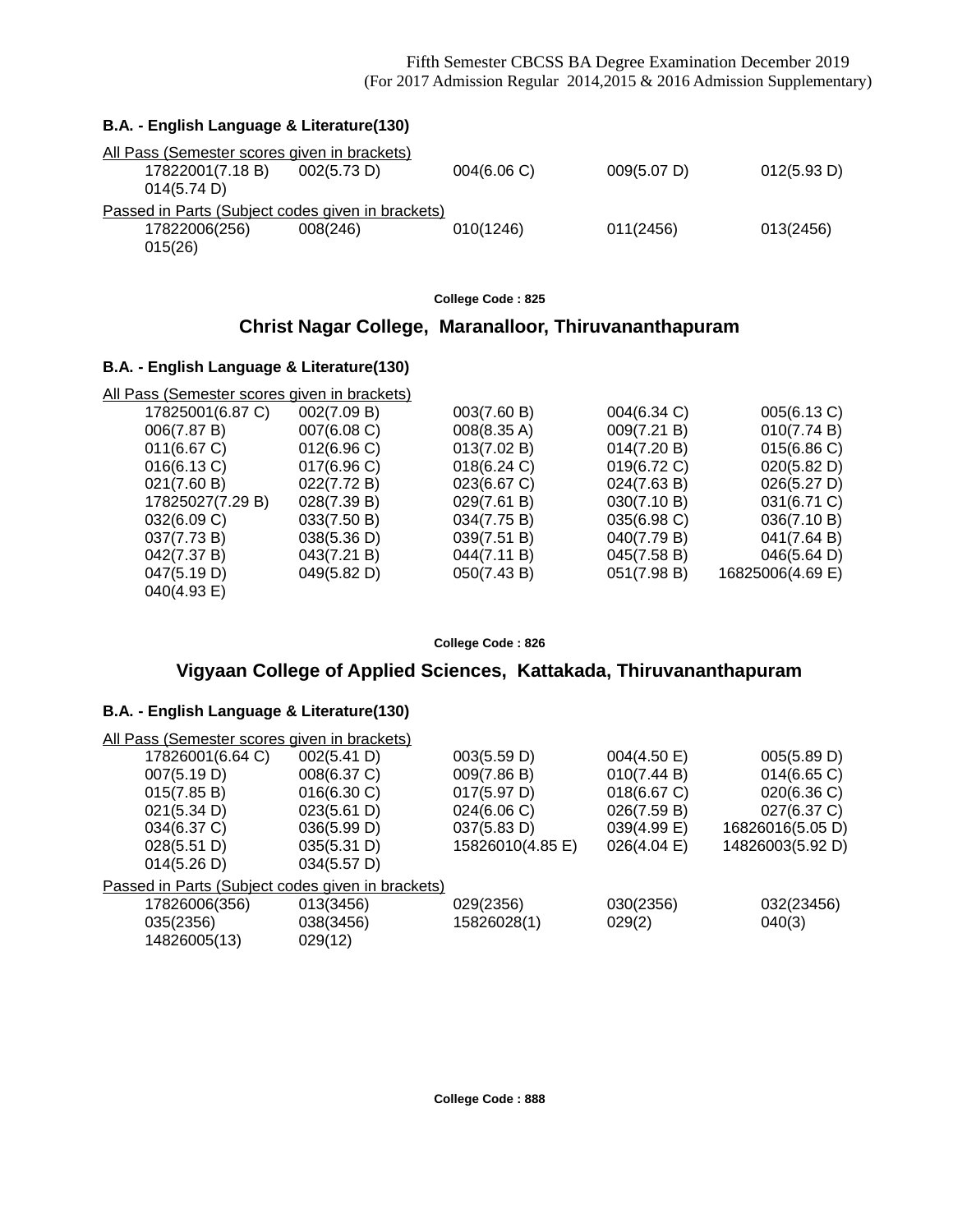## **Sree Narayana Guru College of Advanced Studies, Chempazhanthy, Thiruvananthapuram**

### **B.A. - English Language & Literature(130)**

| All Pass (Semester scores given in brackets)      |             |                  |             |                  |  |
|---------------------------------------------------|-------------|------------------|-------------|------------------|--|
| 17888001(4.93 E)                                  | 002(5.99 D) | 004(5.67 D)      | 005(5.89 D) | 007(5.98 D)      |  |
| 009(6.03 C)                                       | 011(6.62)   | 013(4.98 E)      | 016(4.63 E) | 017(6.71 C)      |  |
| 019(6.79 C)                                       | 021(6.93 C) | 022(5.03 D)      | 023(7.63 B) | 024(7.37 B)      |  |
| 025(5.27 D)                                       | 027(7.44 B) | 029(5.09 D)      | 030(5.29 D) | 031(6.66 C)      |  |
| 033(7.98 B)                                       | 034(7.49 B) | 035(7.32 B)      | 036(7.39 B) | 16888002(5.15 D) |  |
| 007(5.83 D)                                       | 008(5.89 D) | 009(5.02 D)      | 010(5.19 D) | 024(5.88 D)      |  |
| 029(5.55 D)                                       | 030(5.37 D) | 15888029(4.66 E) |             |                  |  |
| Passed in Parts (Subject codes given in brackets) |             |                  |             |                  |  |
| 17888006(1456)                                    | 012(1456)   | 014(5)           | 015(12345)  | 028(2356)        |  |
| 032(1256)                                         |             |                  |             |                  |  |

**College Code : 889**

### **Sree Narayana Guru College of Advanced Studies, Cherthala, Alappuzha**

### **B.A. - English Language & Literature(130)**

| All Pass (Semester scores given in brackets)           |                |             |             |                  |
|--------------------------------------------------------|----------------|-------------|-------------|------------------|
| 17889001(5.23 D)                                       | 003(5.74 D)    | 004(4.55 E) | 007(4.17 E) | 010(4.71 E)      |
| 011(5.27 D)                                            | $014(4.02)$ E) | 017(6.17 C) | 018(6.17 C) | 16889003(5.89 D) |
| Passed in Parts (Subject codes given in brackets)      |                |             |             |                  |
| 17889002(236)                                          | 005(2346)      | 006(46)     | 008(356)    | 009(2356)        |
| 013(356)                                               | 015(136)       | 016(12356)  | 16889001(1) | 002(1)           |
| 009(235)                                               | 012(5)         |             |             |                  |
|                                                        |                |             |             |                  |
| $E_{\alpha\alpha\beta\alpha}$ $\mu$ is $(1E_0)$<br>D A |                |             |             |                  |

### **B.A. - Economics(150)**

| All Pass (Semester scores given in brackets) |                                                   |                       |             |          |
|----------------------------------------------|---------------------------------------------------|-----------------------|-------------|----------|
| 17889009(5.04 D)                             | 013(5.45 D)                                       | $018(5.84 \text{ D})$ | 020(5.45 D) |          |
|                                              | Passed in Parts (Subject codes given in brackets) |                       |             |          |
| 17889002(1346)                               | 003(1346)                                         | 004(1346)             | 005(1346)   | 006(46)  |
| 007(6)                                       | 011(46)                                           | 012(146)              | 014(146)    | 016(346) |
| 017(12346)                                   | 019(36)                                           | 022(1346)             | 023(146)    |          |

**College Code : 890**

### **Sree Narayana Guru College of Advanced Studies, Punalur, Kollam**

### **B.A. - English Language & Literature(130)**

| All Pass (Semester scores given in brackets)      |                |                |                |                  |  |  |
|---------------------------------------------------|----------------|----------------|----------------|------------------|--|--|
| 17890001(5.39 D)                                  | 002(5.22 D)    | 004(6.79 C)    | $006(6.95)$ C) | 007(5.11 D)      |  |  |
| $008(4.57)$ E)                                    | $010(6.33)$ C) | $011(6.49)$ C) | 012(5.41 D)    | 16890019(4.97 E) |  |  |
| Passed in Parts (Subject codes given in brackets) |                |                |                |                  |  |  |
| 17890003(12456)                                   | 005(6)         | 009(256)       |                |                  |  |  |

**College Code : 891**

## **Sree Narayana Guru College of Advanced Studies, Sivagiri, Thiruvananthapuram**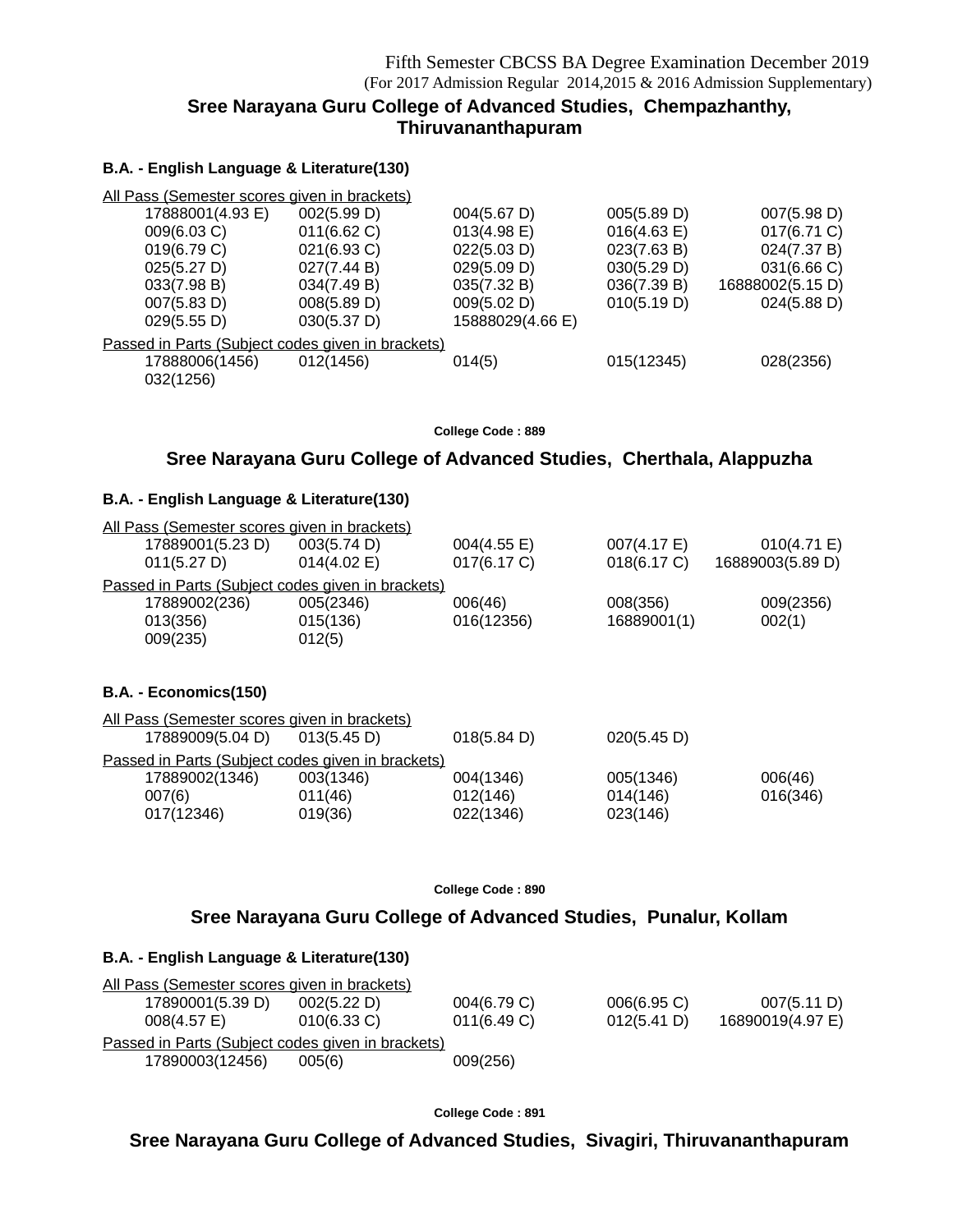### **B.A. - English Language & Literature(130)**

| <u>All Pass (Semester scores given in brackets)</u> |             |             |             |                  |
|-----------------------------------------------------|-------------|-------------|-------------|------------------|
| 17891001(5.28 D)                                    | 004(6.97 C) | 006(7.45 B) | 007(5.40 D) | 008(4.91 E)      |
| 009(6.04 C)                                         | 010(4.50 E) | 011(5.06 D) | 013(6.09 C) | 014(5.93 D)      |
| 015(5.95 D)                                         | 016(5.17 D) | 017(5.86 D) | 018(7.13 B) | 019(7.68 B)      |
| 020(7.46 B)                                         | 021(5.72 D) | 022(6.94 C) | 023(5.92 D) | 024(7.23 B)      |
| 025(6.47 C)                                         | 026(7.58 B) | 027(7.30 B) | 028(5.49 D) | 030(5.07 D)      |
| 031(6.87 C)                                         | 032(5.33 D) | 033(6.31 C) | 034(5.78 D) | 035(5.30 D)      |
| 036(8.18 A)                                         |             |             |             |                  |
| Passed in Parts (Subject codes given in brackets)   |             |             |             |                  |
| 17891005(1245)                                      | 012(1256)   | 029(2356)   | 16891003(1) | 015(5)           |
| 14891013(3)                                         |             |             |             |                  |
|                                                     |             |             |             |                  |
| B.A. - Political Science(145)                       |             |             |             |                  |
| All Pass (Semester scores given in brackets)        |             |             |             |                  |
| 17891001(5.60 D)                                    | 002(7.03 B) | 005(7.57 B) | 007(5.85 D) | 016(6.01 C)      |
| 017(6.75 C)                                         | 018(6.44 C) | 019(5.65 D) | 021(6.05 C) | 025(5.61 D)      |
| 027(6.07 C)                                         | 028(4.93 E) | 030(6.51 C) | 032(6.00 C) | 16891005(4.44 E) |
| 006(5.16 D)                                         | 007(4.22 E) | 009(4.23 E) | 018(4.41 E) | 027(4.08 E)      |
| Passed in Parts (Subject codes given in brackets)   |             |             |             |                  |
| 17891003(134)                                       | 004(1236)   | 006(346)    | 008(36)     | 010(346)         |
| 011(1346)                                           | 012(146)    | 013(4)      | 014(1235)   | 015(12346)       |
| 020(1346)                                           | 022(12346)  | 023(136)    | 024(12345)  | 026(146)         |
| 029(346)                                            |             |             |             |                  |

**College Code : 893**

## **Muslim Association College of Arts and Science, Panavoor, Thiruvananthapuram**

### **B.A. - Economics(150)**

| All Pass (Semester scores given in brackets)      |             |             |             |                  |
|---------------------------------------------------|-------------|-------------|-------------|------------------|
| 17893001(5.06 D)                                  | 003(4.77 E) | 010(5.96 D) | 018(6.42 C) | 020(6.12 C)      |
| 028(5.32 D)                                       | 032(7.62 B) | 034(6.70 C) | 035(6.17 C) | 16893001(4.75 E) |
| 002(4.95 E)                                       | 006(5.84 D) | 007(4.49 E) | 023(4.28 E) | 029(4.41 E)      |
| Passed in Parts (Subject codes given in brackets) |             |             |             |                  |
| 17893005(12356)                                   | 006(126)    | 008(1256)   | 011(16)     | 012(1256)        |
| 014(1356)                                         | 015(1346)   | 021(16)     | 023(16)     | 024(6)           |
| 025(1256)                                         | 026(126)    | 027(6)      | 031(16)     | 033(146)         |
| 038(1246)                                         | 16893018(5) | 020(5)      |             |                  |
|                                                   |             |             |             |                  |

**College Code : 895**

## **College of Applied Science, Perissery, Alappuzha**

| All Pass (Semester scores given in brackets)      |                |             |             |                |
|---------------------------------------------------|----------------|-------------|-------------|----------------|
| 17895001(5.69 D)                                  | 002(6.42 C)    | 003(6.83 C) | 005(6.42 C) | 006(6.26 C)    |
| 009(7.45 B)                                       | $010(4.79)$ E) | 011(5.55 D) | 012(5.93 D) | 015(6.02 C)    |
| 016(4.93 E)                                       | 018(5.46 D)    | 019(7.13 B) | 020(6.09 C) | 021(6.48 C)    |
| 022(6.30 C)                                       | 024(6.46)      | 025(6.31 C) | 027(6.44 C) | $028(4.98)$ E) |
| 16895007(5.20 D)                                  | 009(5.33 D)    | 013(5.29 D) | 016(5.86 D) | 021(5.14 D)    |
| Passed in Parts (Subject codes given in brackets) |                |             |             |                |
| 17895004(2346)                                    | 013(36)        | 014(234)    | 017(2345)   | 023(23456)     |
|                                                   |                |             |             |                |